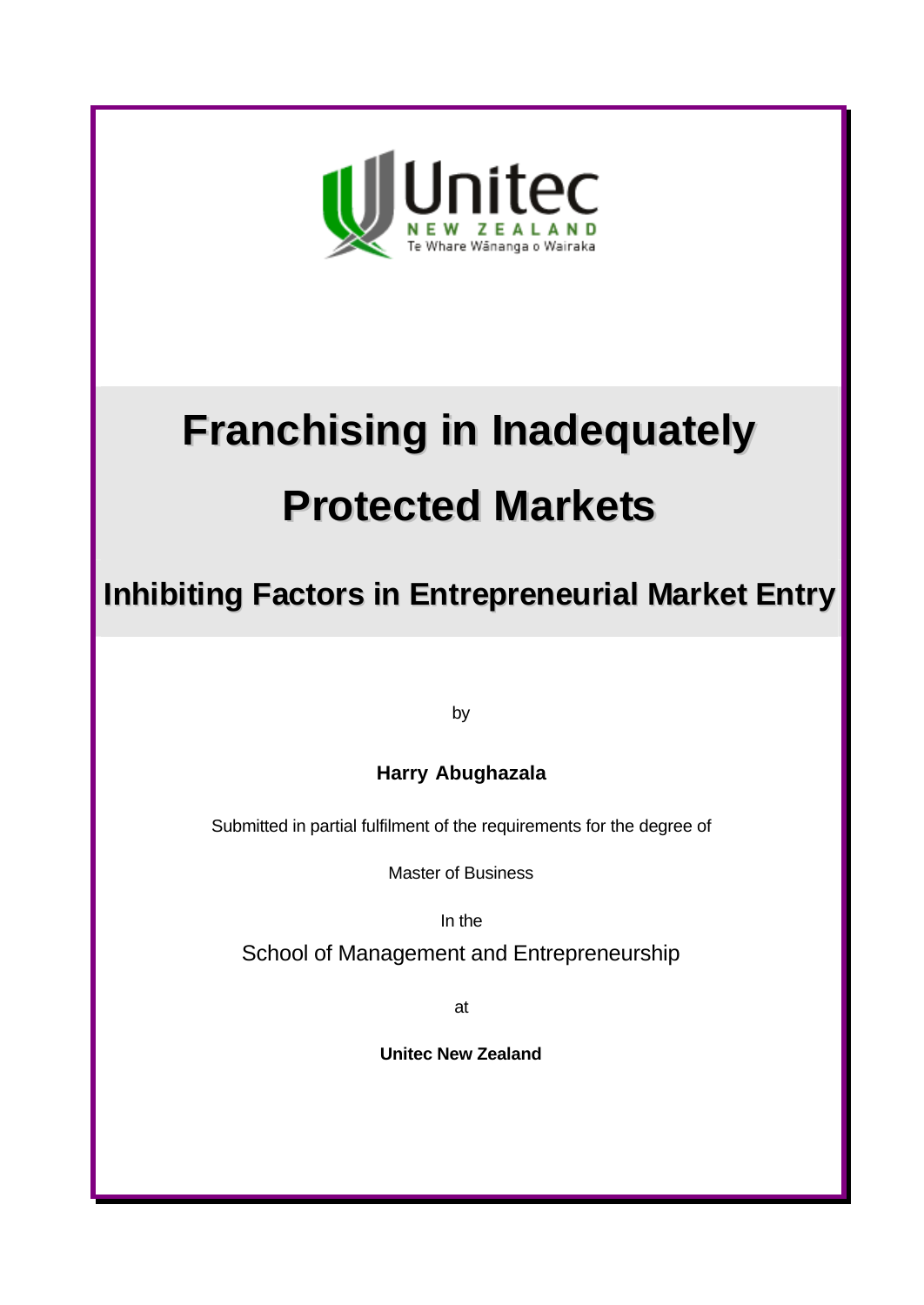

### **Declaration**

#### **Name of candidate:**Harry Abughazala

This Thesis is submitted in partial fulfillment for the requirements for the Unitec degree of

Master of Business.

#### **Candidate's declaration**

I confirm that:

- This Thesis/Dissertation/Research Project represents my own work;
- The contribution of supervisors and others to this work was consistent with the Unitec Code of Supervision.
- Research for this work has been conducted in accordance with the Unitec Research Ethics Committee Policy and Procedures, and has fulfilled any requirements set for this project by the Unitec Research Ethics Committee.

Candidate: Date: 15 June 2006

#### **Supervisors' declaration**

I confirm that, to the best of my knowledge:

- The research was carried out and the work prepared under my direct supervision;
- Except where otherwise approved by the Board of Postgraduate Studies of Unitec, the research was conducted in accordance with the degree regulations and program rules;
- The contribution made to the research by me, by other members of the supervisory team, by other members of staff of Unitec and by others was consistent with the Unitec Code of Supervision.

#### **Supervisors' comments (optional):**

and Inden Date: Supervisor: Date: Supervisor: Or Alex Motor

16/06/2006<br>15/06/2*00*6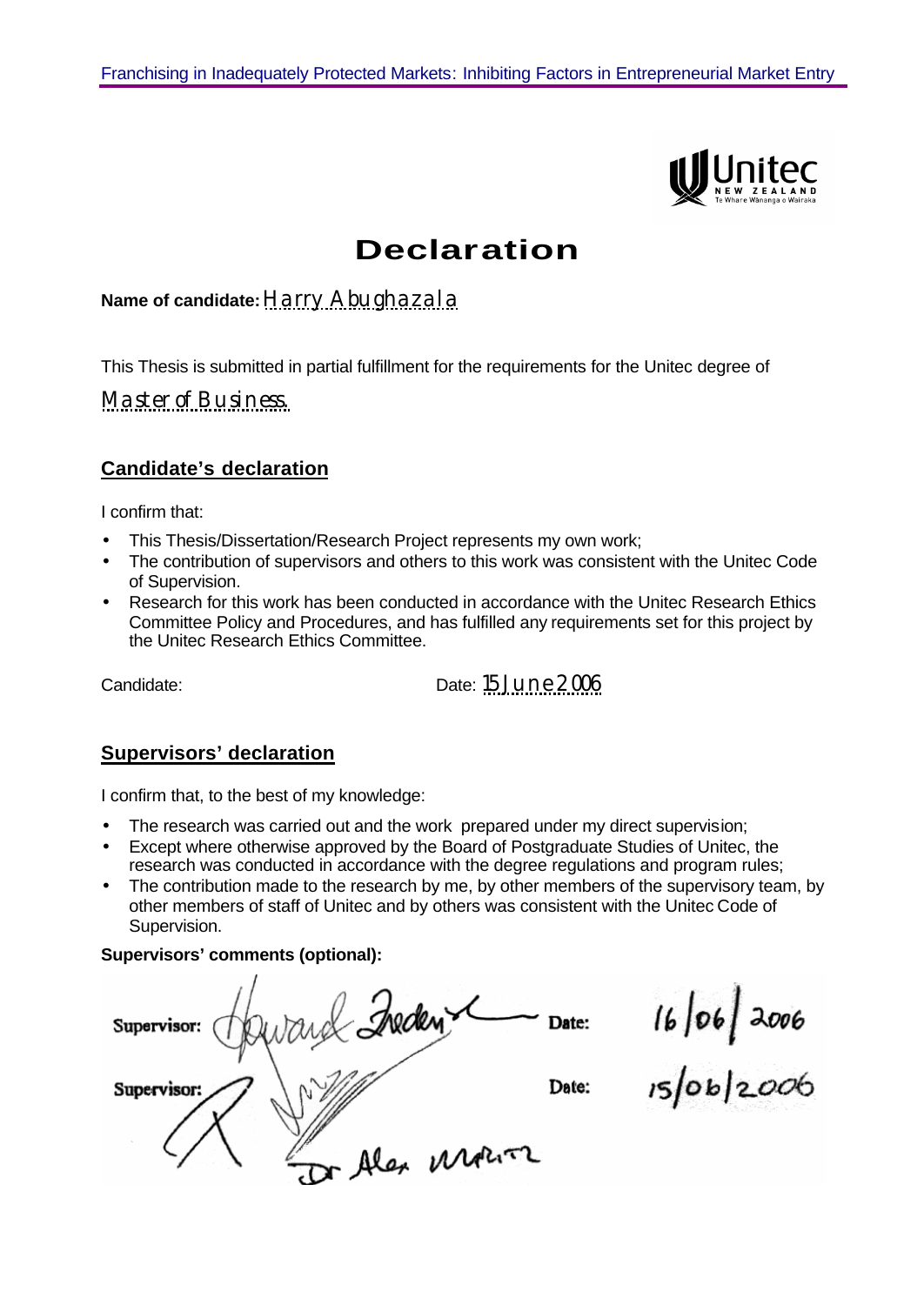## **Acknowledgements**

I would like to take this opportunity to extend my thanks to the Unitec School of Management and Entrepreneurship for giving me the appropriate environment to complete this research. I would also like to extend my sincere appreciation for the participants who have enriched the research with their experience and insights during the interviews.

My special appreciation is to my supervisors Prof. Howard Frederick and Dr. Alex Maritz. I am greatly indebted to their continued support, encouragement and professional guidance throughout the research process. I really appreciate the special interest shown by both supervisors on the subject matter of the research.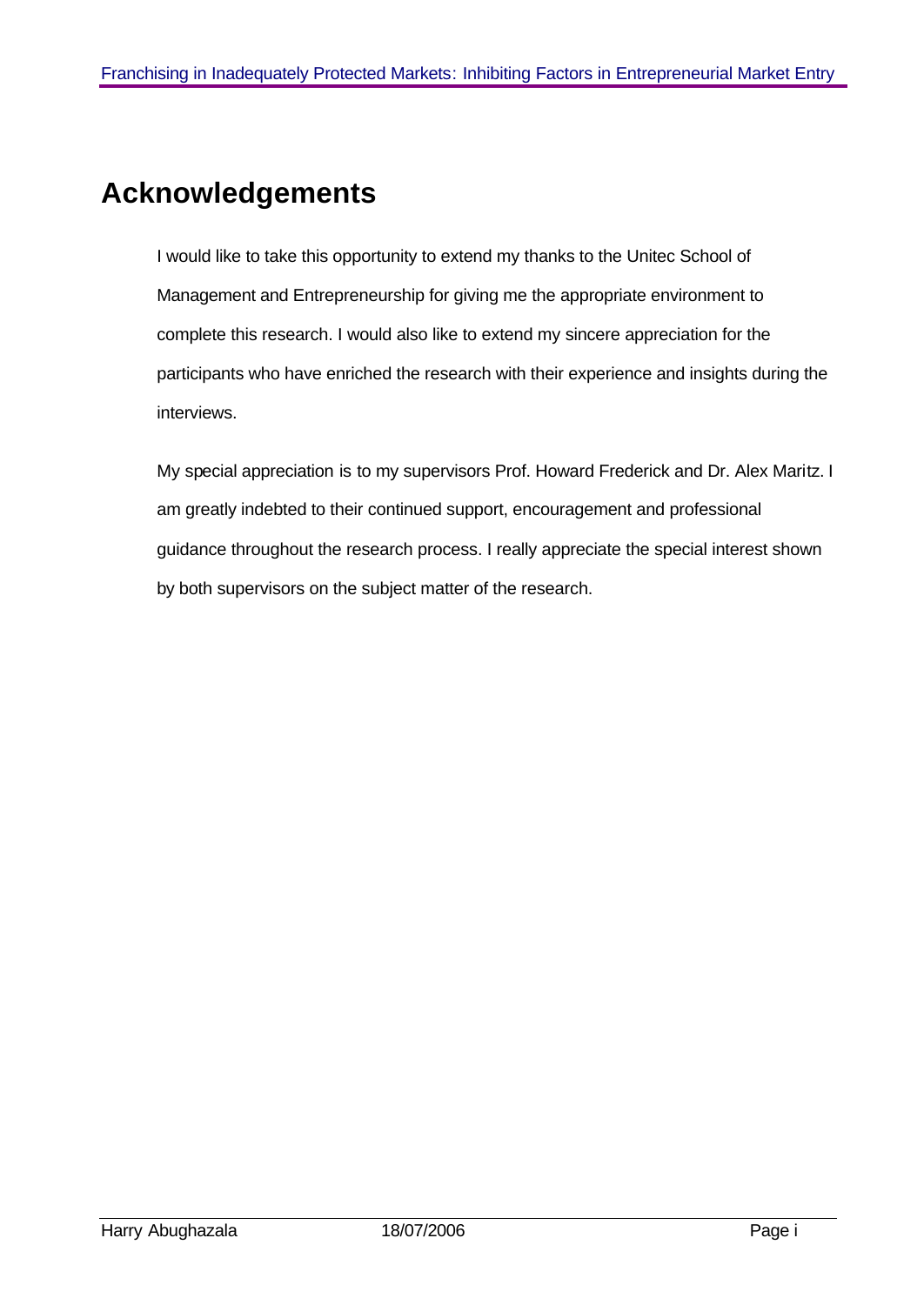### **Abstract**

As a result of the growing trend in globalisation, Western fast food entrepreneurs are seeking opportunities to expand their operations in the Kingdom of Saudi Arabia. Saudi Arabia, as a developing country, has limited protection of intellectual property, and has limited franchise regulations. Yet, Saudi Arabia is attracting huge foreign direct investments, and fast food franchising is an exponentially growing sector.

This study explores the prospects of expanding or starting a fast food business in Saudi Arabia after joining the World Trade Organization. It also explores the barriers, risks and disincentives related to operational quality as well as intellectual property protection. Finally, it explores possible entrepreneurial modes of entry in a similar emerging market.

The study concludes that the fast food market in Saudi Arabia is very lucrative as compared to other markets in the region. Several legal and operational barriers are identified. However, neither is reported as insurmountable or negatively affecting entrepreneurial fast food expansion. The preferred mode of entry varies with different entrepreneurs. A well-established entrepreneurial fast food business, with critical firmspecific-advantages may well adopt a mode of wholly-owned subsidiaries locally, and a joint venture mode overseas.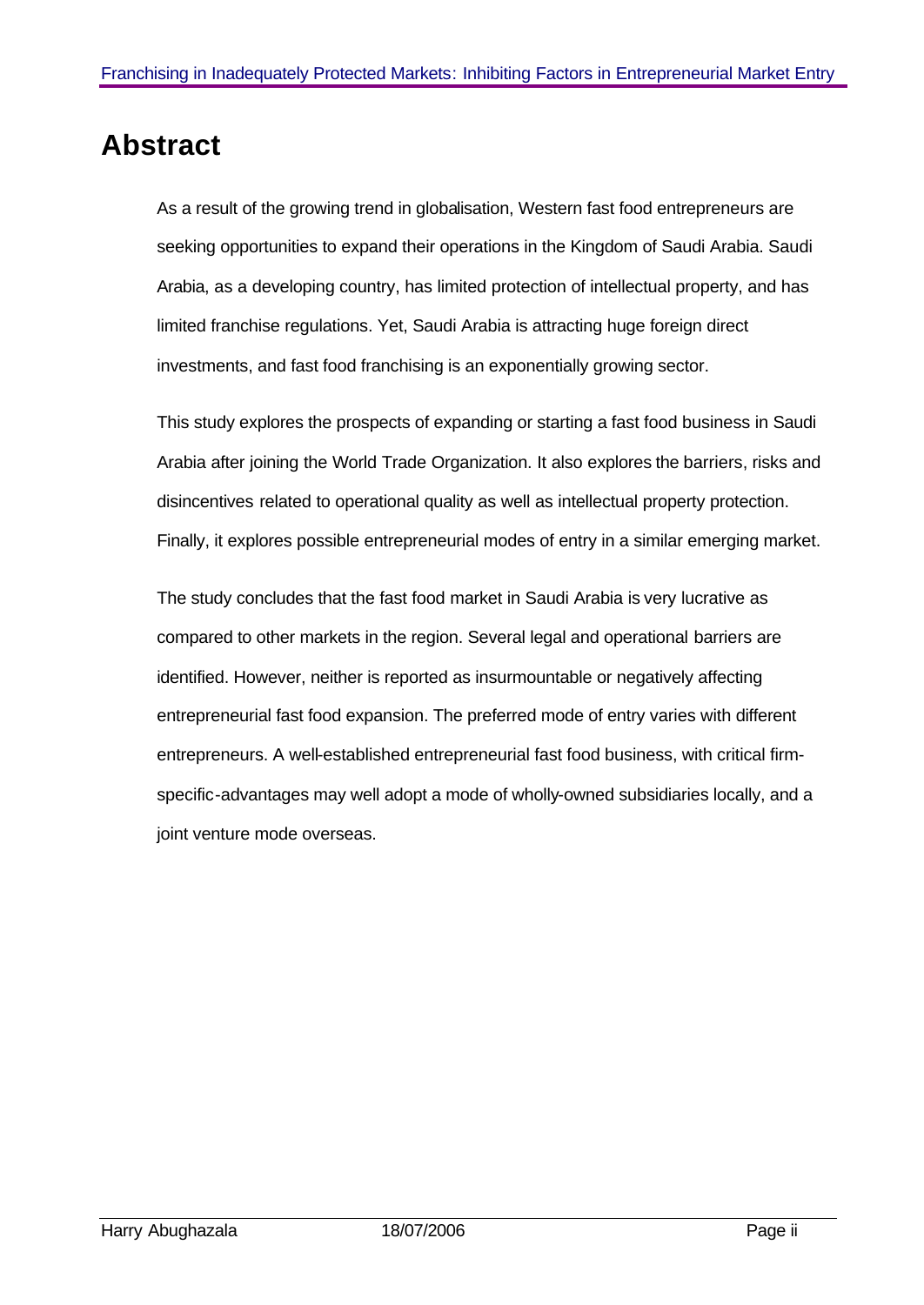# **Table of Contents**

| $\mathbf{1}$   |     |        |  |  |
|----------------|-----|--------|--|--|
|                | 1.1 |        |  |  |
|                | 1.2 |        |  |  |
|                | 1.3 |        |  |  |
|                | 1.4 |        |  |  |
| $\overline{2}$ |     |        |  |  |
|                | 2.1 |        |  |  |
|                | 2.2 |        |  |  |
|                | 2.3 |        |  |  |
|                |     | 2.3.1  |  |  |
|                |     | 2.3.2  |  |  |
|                |     | 2.3.3  |  |  |
|                |     | 2.3.4  |  |  |
|                |     | 2.3.5  |  |  |
|                |     | 2.3.6  |  |  |
|                |     | 2.3.7  |  |  |
|                |     | 2.3.8  |  |  |
|                |     | 2.3.9  |  |  |
|                |     | 2.3.10 |  |  |
|                |     | 2.3.11 |  |  |
|                |     | 2.3.12 |  |  |
|                |     | 2.3.13 |  |  |
|                |     | 2.3.14 |  |  |
|                |     | 2.3.15 |  |  |
|                | 2.4 |        |  |  |
|                |     | 2.4.1  |  |  |
|                |     | 2.4.2  |  |  |
|                |     | 2.4.3  |  |  |
|                |     | 2.4.4  |  |  |
|                |     | 2.4.5  |  |  |
|                |     | 2.4.6  |  |  |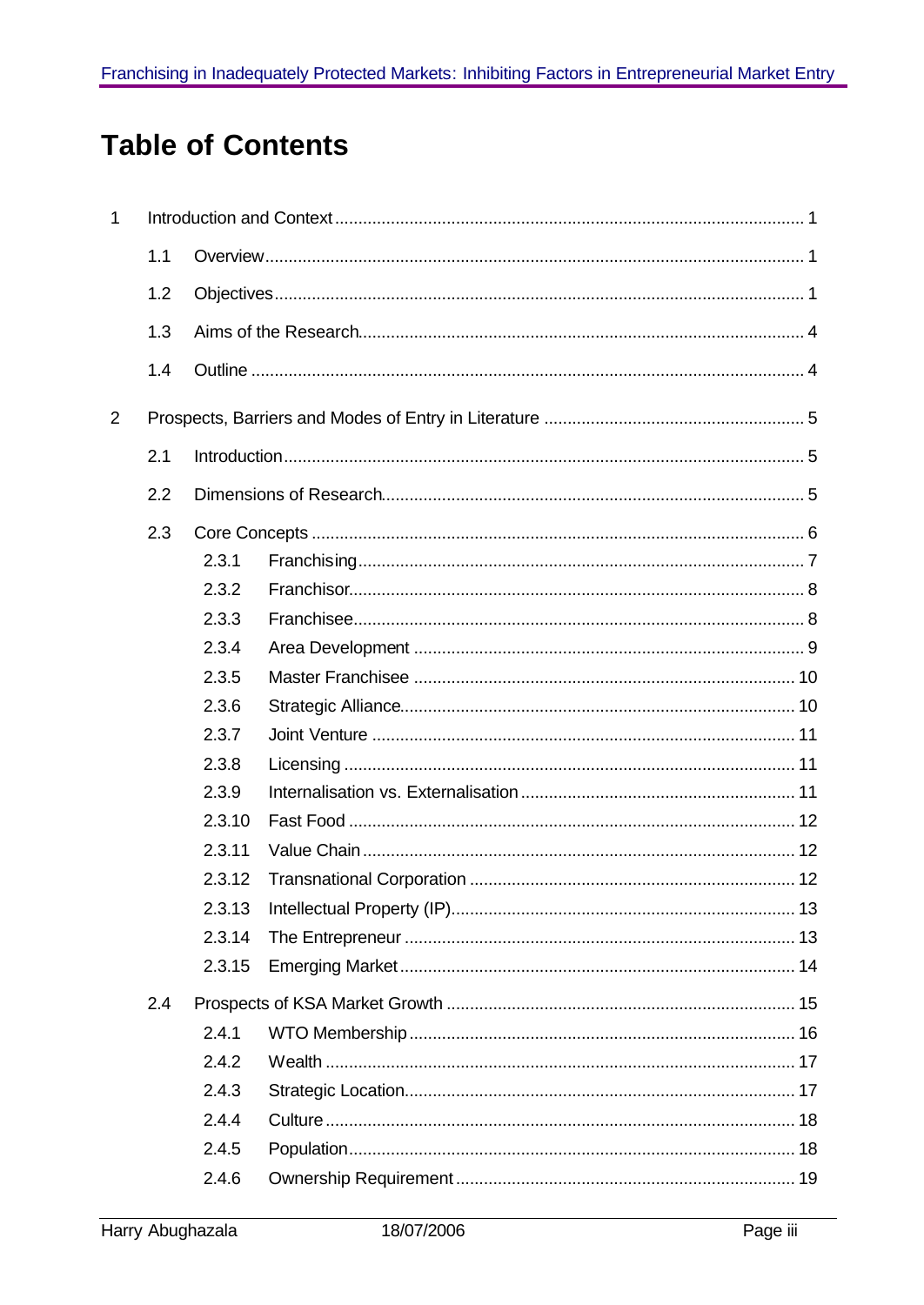#### Franchising in Inadequately Protected Markets: Inhibiting Factors in Entrepreneurial Market Entry **Table of Contents**

|   |     | 2.4.7  |  |
|---|-----|--------|--|
|   |     | 2.4.8  |  |
|   |     | 2.4.9  |  |
|   |     | 2.4.10 |  |
|   | 2.5 |        |  |
|   |     | 2.5.1  |  |
|   |     | 2.5.2  |  |
|   |     | 2.5.3  |  |
|   |     | 2.5.4  |  |
|   |     | 2.5.5  |  |
|   | 2.6 |        |  |
|   |     | 2.6.1  |  |
|   |     | 2.6.2  |  |
|   |     | 2.6.3  |  |
|   |     | 2.6.4  |  |
|   |     | 2.6.5  |  |
|   | 2.7 |        |  |
|   |     | 2.7.1  |  |
|   |     | 2.7.2  |  |
|   |     | 2.7.3  |  |
|   |     | 2.7.4  |  |
|   |     | 2.7.5  |  |
|   |     | 2.7.6  |  |
|   | 2.8 |        |  |
| 3 |     |        |  |
|   | 3.1 |        |  |
|   | 3.2 |        |  |
|   | 3.3 |        |  |
|   |     | 3.3.1  |  |
|   |     | 3.3.2  |  |
|   | 3.4 |        |  |
|   | 3.5 |        |  |
|   | 3.6 |        |  |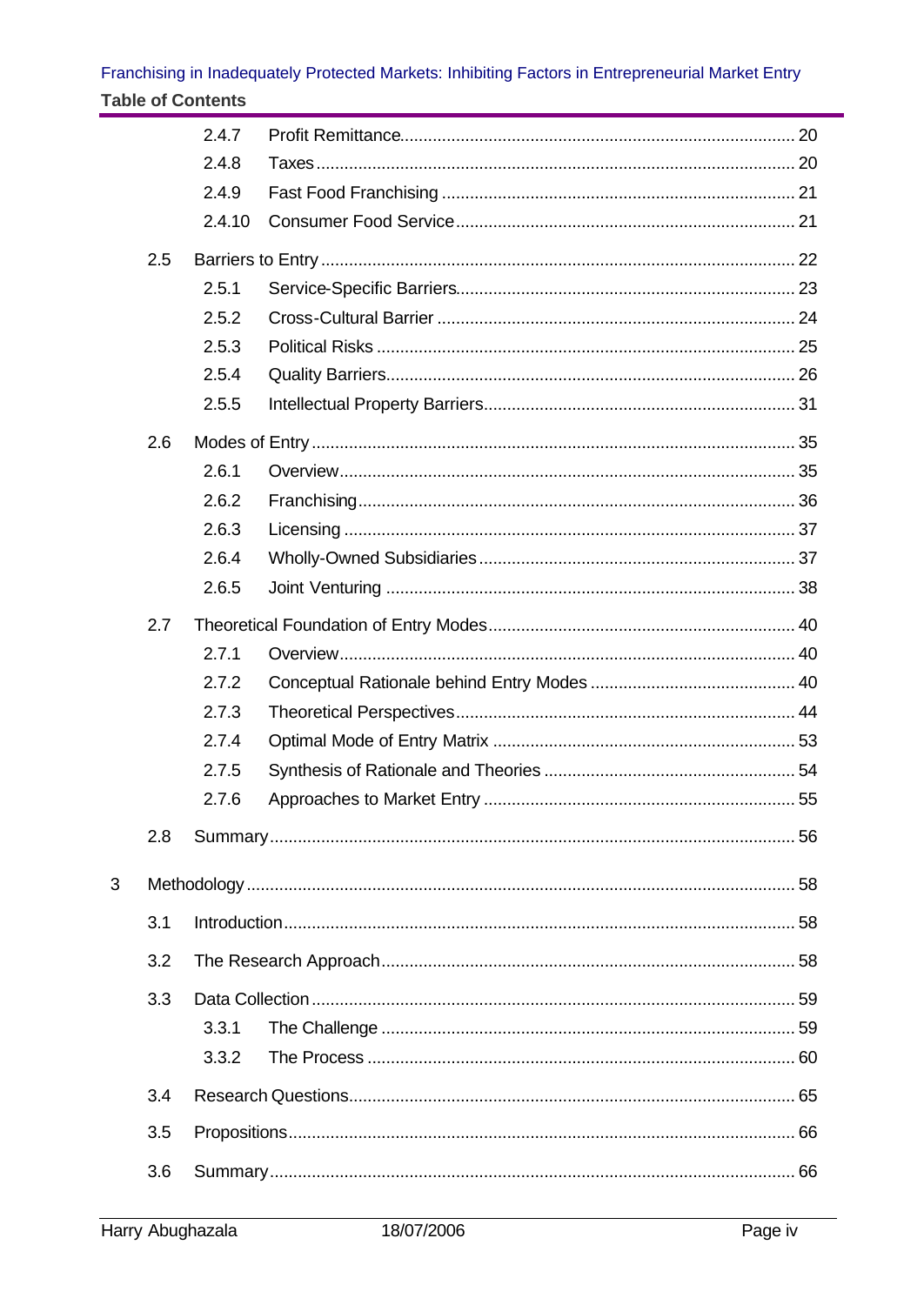#### Franchising in Inadequately Protected Markets: Inhibiting Factors in Entrepreneurial Market Entry **Table of Contents**

| 4   |     |       |  |  |
|-----|-----|-------|--|--|
| 4.1 |     |       |  |  |
|     | 4.2 |       |  |  |
|     | 4.3 |       |  |  |
|     | 4.4 |       |  |  |
|     |     | 4.4.1 |  |  |
|     |     | 4.4.2 |  |  |
|     |     | 4.4.3 |  |  |
|     |     | 4.4.4 |  |  |
|     |     | 4.4.5 |  |  |
|     |     | 4.4.6 |  |  |
|     | 4.5 |       |  |  |
|     |     |       |  |  |
| 5   |     |       |  |  |
|     | 5.1 |       |  |  |
|     | 5.2 |       |  |  |
|     | 5.3 |       |  |  |
|     |     | 5.3.1 |  |  |
|     |     | 5.3.2 |  |  |
|     | 5.4 |       |  |  |
|     |     | 5.4.1 |  |  |
|     |     |       |  |  |
|     |     | 5.4.3 |  |  |
|     | 5.5 |       |  |  |
|     | 5.6 |       |  |  |
|     | 5.7 |       |  |  |
| 6   |     |       |  |  |
|     |     |       |  |  |
| 7   |     |       |  |  |
| 8   |     |       |  |  |
| 9   |     |       |  |  |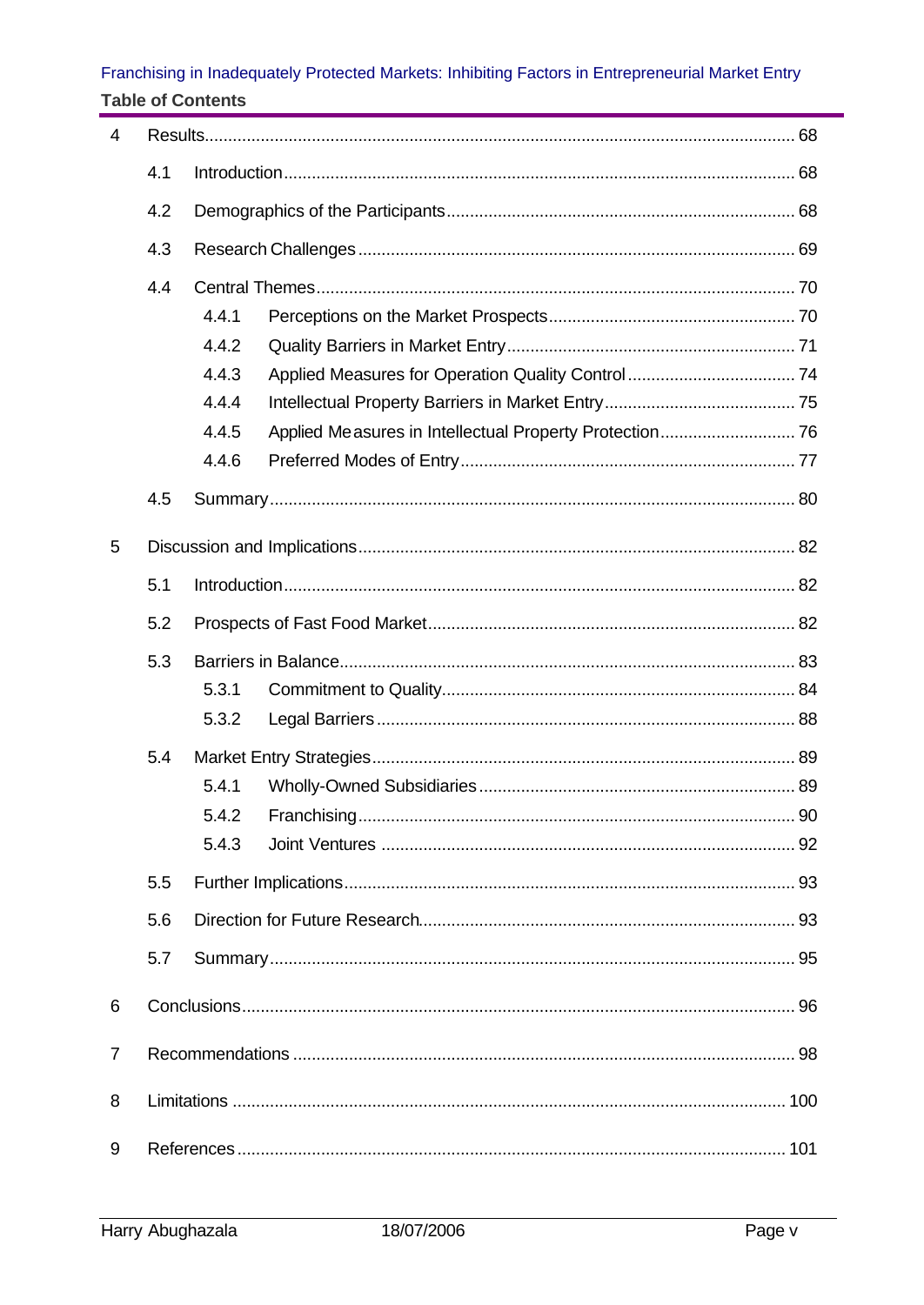#### Franchising in Inadequately Protected Markets: Inhibiting Factors in Entrepreneurial Market Entry **Table of Contents**

| 10 |      |        |                                                                 |
|----|------|--------|-----------------------------------------------------------------|
|    | 10.1 |        |                                                                 |
|    |      |        |                                                                 |
|    |      | 10.2.1 |                                                                 |
|    |      | 10.2.2 |                                                                 |
|    |      | 10.2.3 |                                                                 |
|    |      | 10.2.4 |                                                                 |
|    |      | 10.2.5 |                                                                 |
|    |      | 10.2.6 |                                                                 |
|    |      | 10.2.7 |                                                                 |
|    |      |        |                                                                 |
|    |      | 10.3.1 |                                                                 |
|    |      | 10.3.2 |                                                                 |
|    |      |        |                                                                 |
|    | 10.5 |        | Appendix 5: Western Global Franchising Companies in KSA  123    |
|    |      |        | 10.6 Appendix 6: Leading Consumer Foodservice Brands in KSA 124 |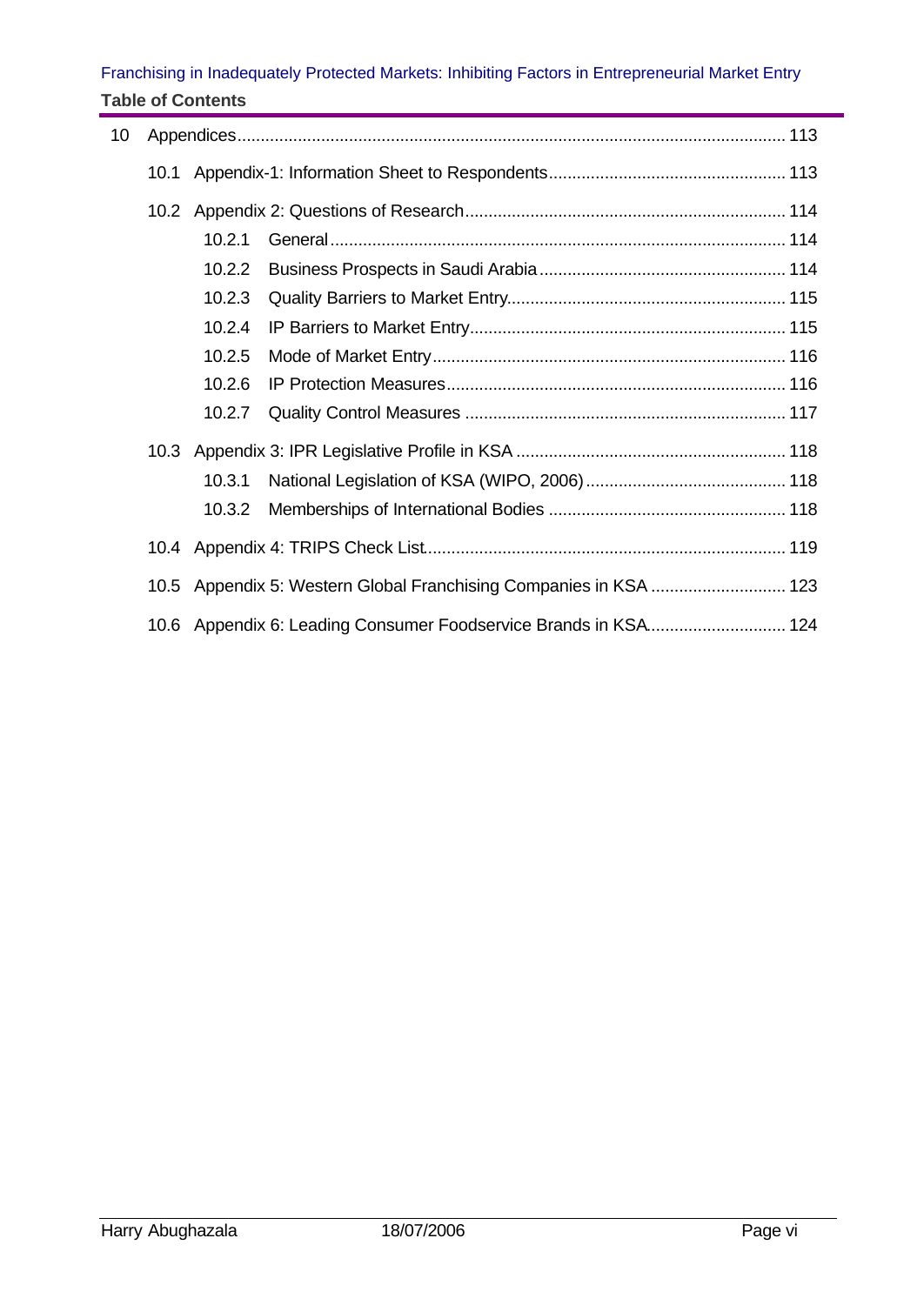# **Table of Figures**

| Figure 6: A Contract-Based Model of Intellectual Property Protection 34        |
|--------------------------------------------------------------------------------|
|                                                                                |
| Figure 8 Modes of entry in relation to resource commitment, risk and control43 |
|                                                                                |
|                                                                                |
|                                                                                |
|                                                                                |
|                                                                                |
| Figure 14 Relationship network of a fast food franchise entrepreneur 87        |
|                                                                                |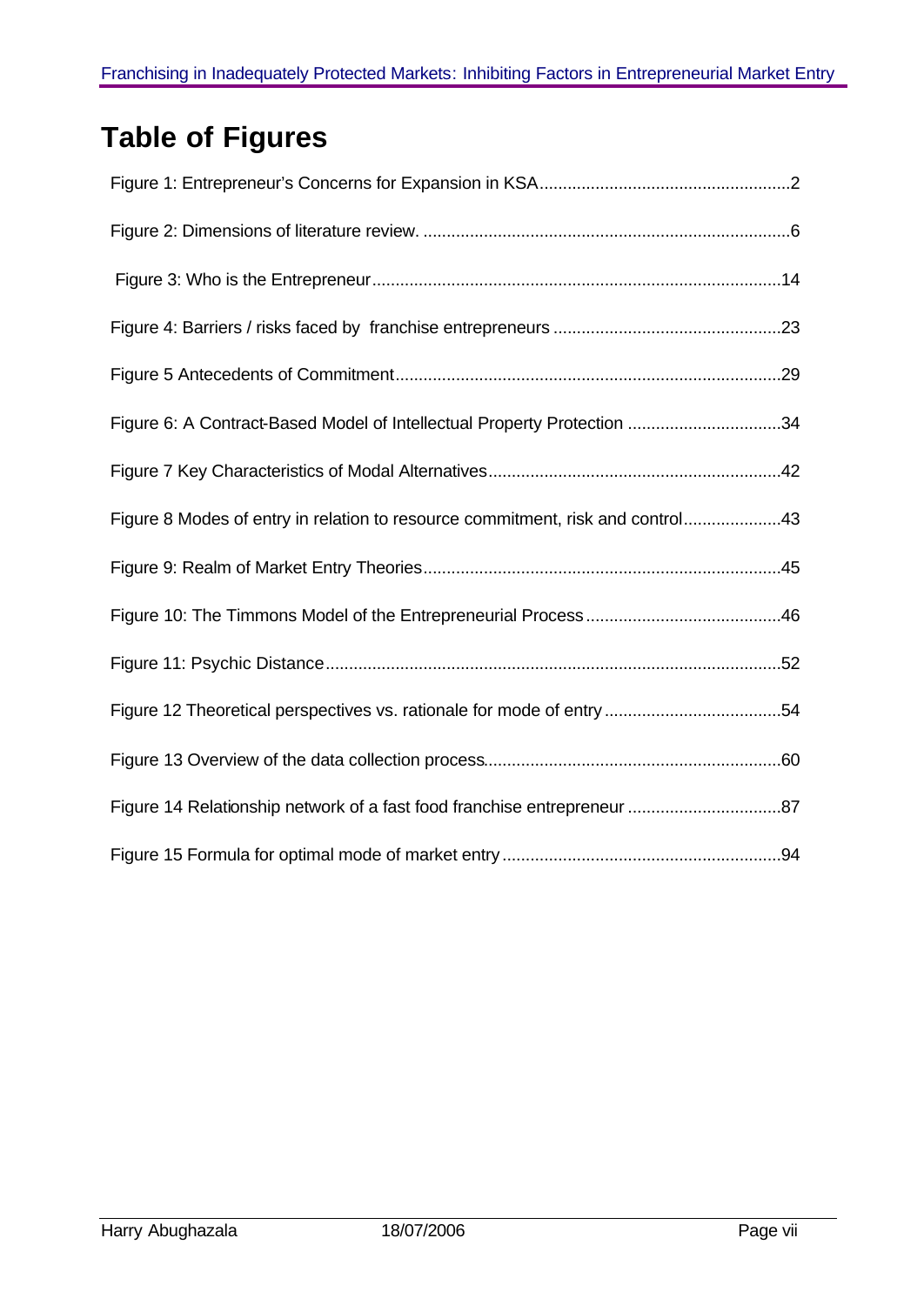# **List of Tables**

| Table 7 Leading Consumer Foodservice Brands by Number of Units 2004  124 |  |
|--------------------------------------------------------------------------|--|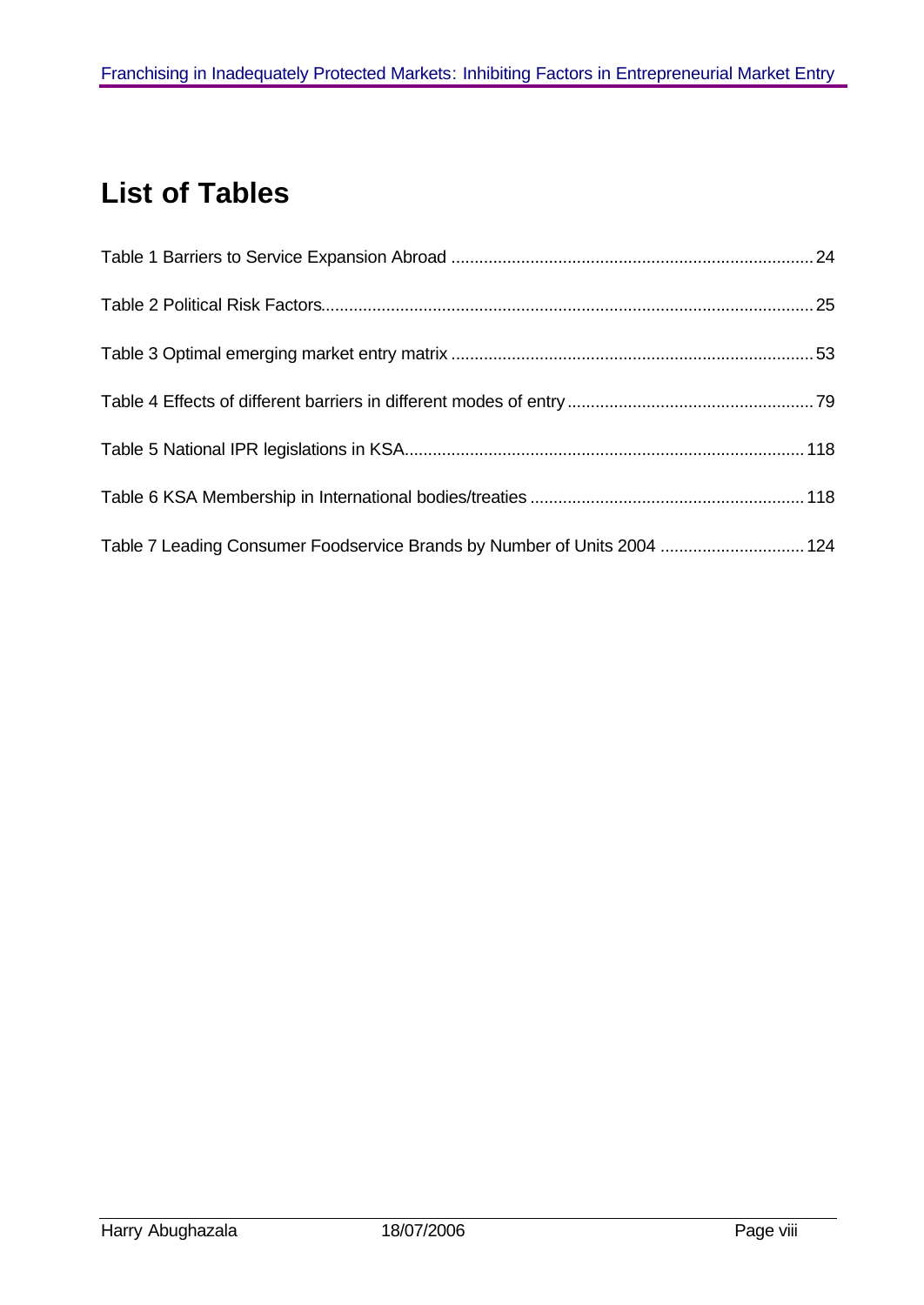## **1 Introduction** and **Context**

### **1.1 Overview**

Globalisation has become the trend of business in the 21st century. Export of products and services has become a success formula in the economic growth sweepstakes of the globalized economy. Growth-oriented companies need to be global exporters or risk going out of business. In the fast food business globalisation can be achieved through self-expansion by company-owned stores, via strategic alliances, or a combination thereof. For entrepreneurs, franchising is one of the primary means for global expansion. Movement of goods, funds, and ideas has become easier with more countries joining the World Trade Organization (WTO). This applies to nation states as well as regional economies.

Within this perspective, globally-oriented franchises, established franchisors and franchise entrepreneurs are constantly evaluating safe and effective ways to expand their businesses into new regions. "How can I best enter that lucrative market?" is a question that we often hear amongst globally-oriented franchisors. The answer is more straightforward when entering developed economies with established trade and/or franchising systems in place. But the answer is much more problematic when it comes to market entry into developing economies which have less established trade systems and/or intellectual property rights protection.

### **1.2 Objectives**

In this research, the focus is on the Kingdom of Saudi Arabia (KSA). Entrepreneurs find an economically-lucrative market in KSA. However, there are major concerns in entering the market. These concerns include areas like the protection of the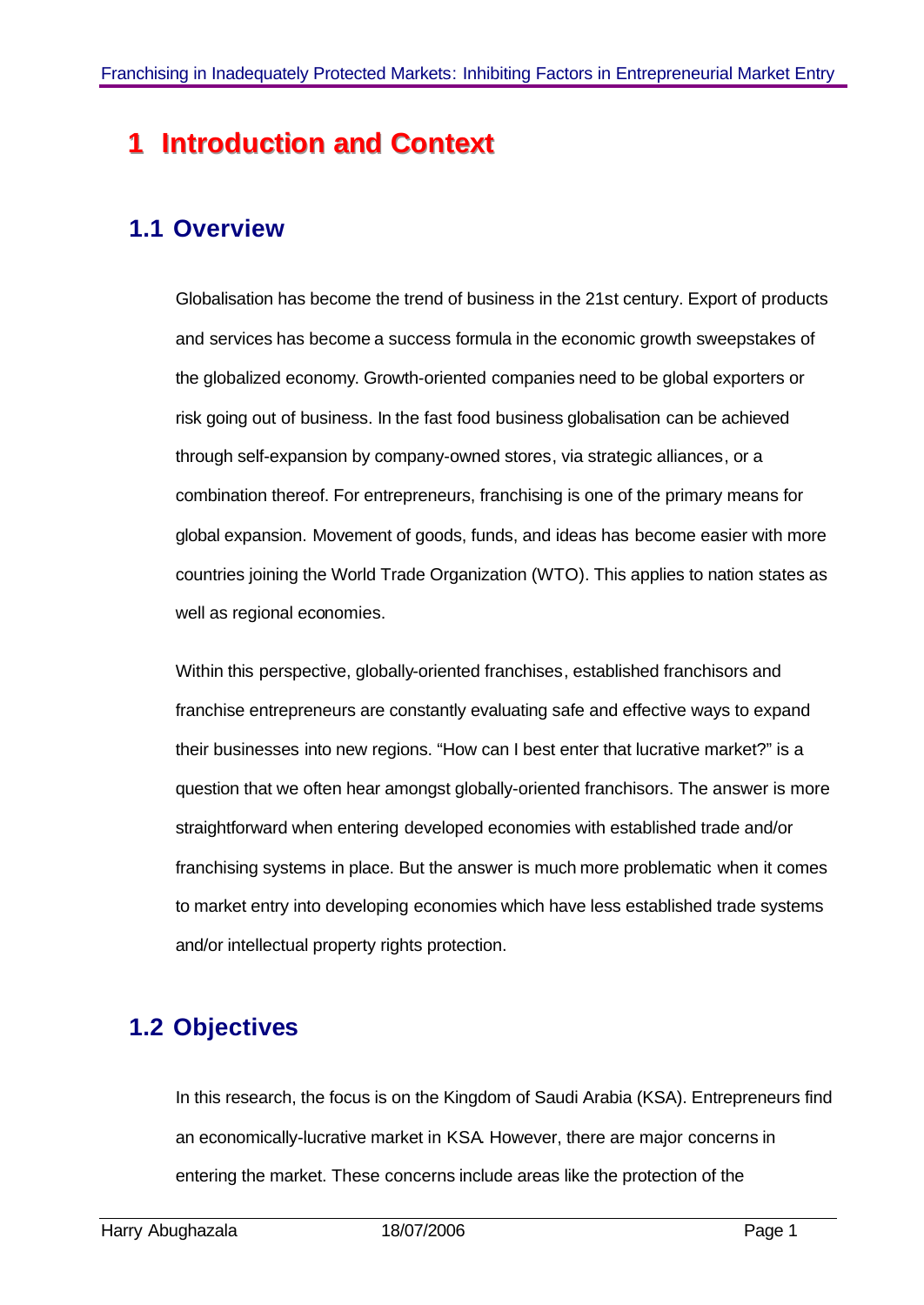entrepreneur's intellectual property and maintaining the required control over the quality of operation. With consideration to such concerns, franchise entrepreneurs are challenged to think about the optimal mode of entry into that market. Is it by franchising, joint ventures, or simply by wholly owned subsidiaries? Figure 1 below illustrates an overall image of such a concern:

Figure 1: Entrepreneur's Concerns for Expansion in KSA



Source: Compiled by the author.

Hence, the research question formulated around the above concerns becomes:

*To what extent can franchise entrepreneurs implement effective* 

*expansion strategies in a poorly protected market such as KSA?*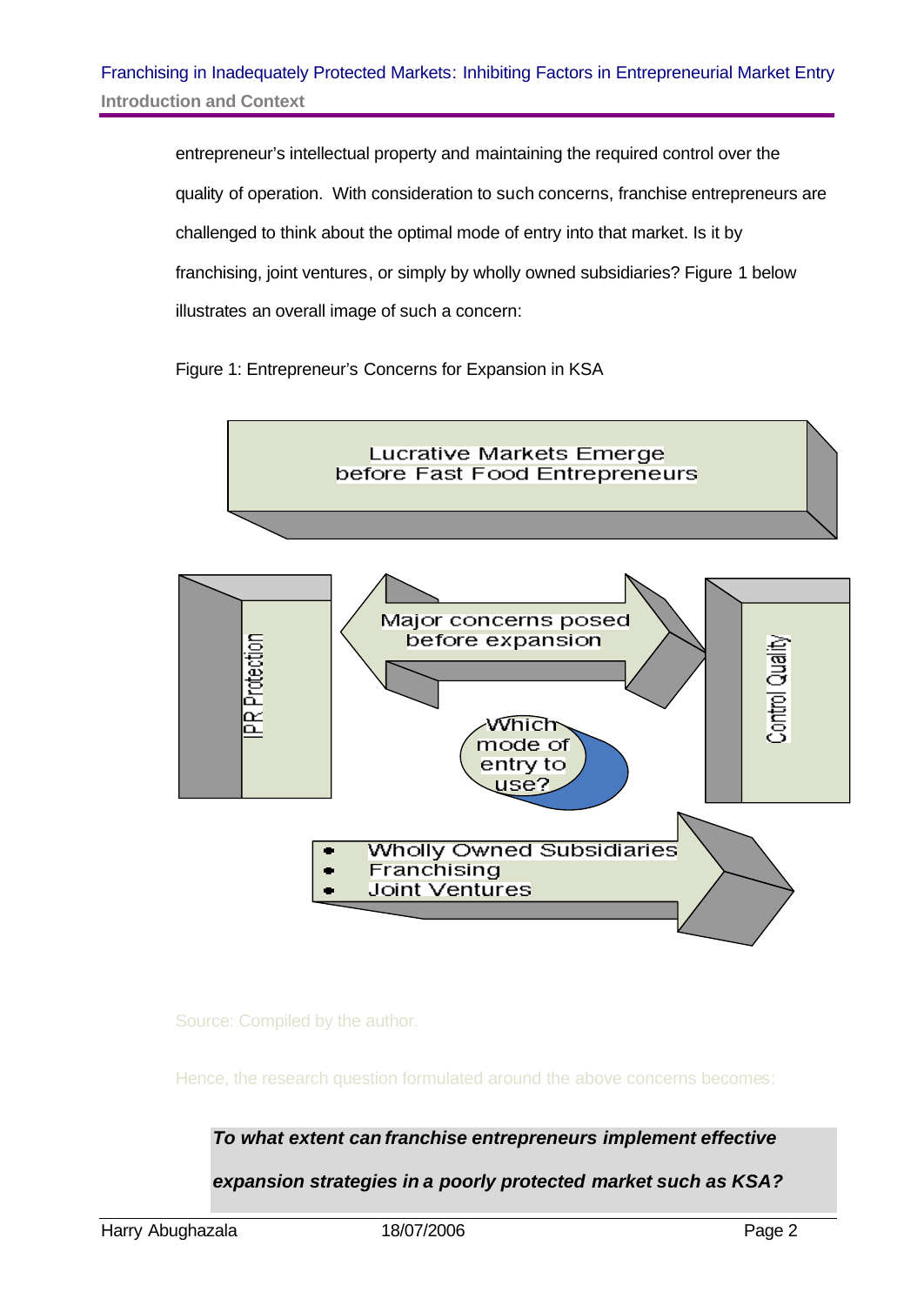KSA is an oil-rich country where there is limited franchise regulation and limited enforcement of intellectual property rights (IPR). What makes the research more significant at this time is the fact that KSA has already signed free trade agreements with USA and formally joined the WTO in December 2005.

This research investigates the possibility of expansion in a country that used to be a closed-system, but now tends to encourage foreign direct investments (FDI) and open its markets gradually to the world. KSA has a rather conservative and orthodox culture, as opposed to liberal Western culture. This creates a major challenge to globallyoriented franchise entrepreneurs considering spreading Western corporate culture into such areas. The challenge lies not only in the legal and cultural context but extends further to financial aspects, where there is a totally different taxation system and other regulatory and compliance systems. The challenge also extends to sourcing, where access to quality material and human capital required for operation becomes an issue.

The purpose of this research is to explore the problem that franchise entrepreneurs face in identifying the mode of entry for expanding franchises in new rich international markets such as Saudi Arabia where there is limited franchise regulation and limited enforcement of legal intellectual property rights (IPR).

This exploration is of particular importance from a national and transnational economic point of view. In application, this research contributes to facilitating the expansion of franchise companies and overseas entrepreneurs into markets such as Saudi Arabia. It illuminates possible expansion barriers and possible strategies on the mode of entry in this age of globalisation where future growth requires that companies view *the world* as their market (Gitman, 2006). Further, the research would help local entrepreneurs considering franchising in such markets to make informed decisions on the mode of entry necessitated by the nature and circumstances of the market.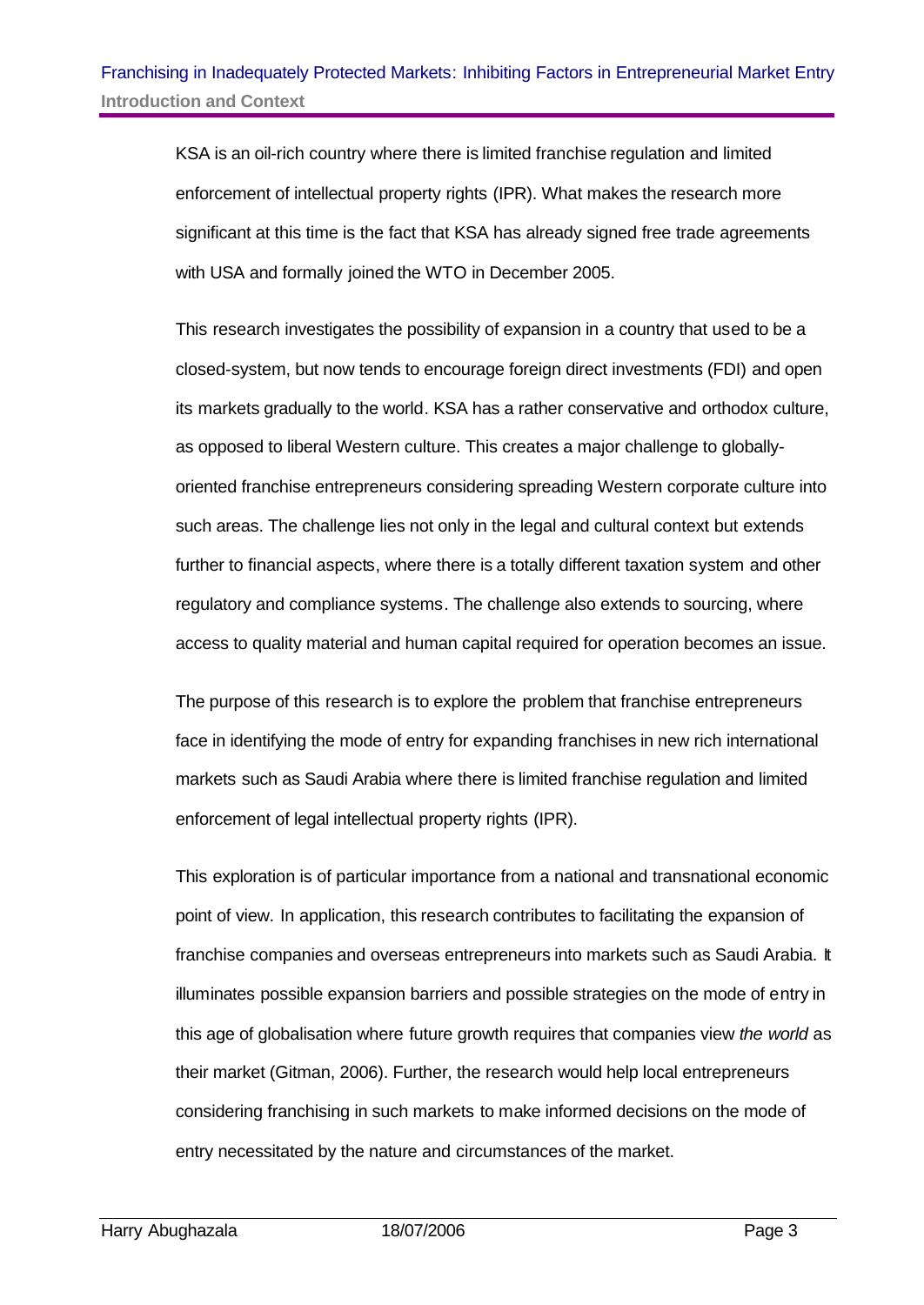### **1.3 Aims of the Research**

This research is proposition-driven, with no hypotheses in place. The aim of this research is to find answers to the following questions:

- 1. **Prospects**: What are the expansion prospects for franchise entrepreneurs in the Saudi market after joining the WTO?
- 2. **Barriers**: What are the quality and intellectual property barriers to entry for franchise entrepreneurs into the Saudi market, and by implication to other similar markets?
- 3. **Mode of Entry**: How effectively can franchise entrepreneurs use existing entry strategies for expansion in such markets?
- 4. **Recommended Entry**: What mode of entry might meet the expansion and IP protection requirements of franchisors in the light of the above?

Finally, the purpose of the study is to propose appropriate expansion methods for franchise entrepreneurs in getting into the Saudi market.

#### **1.4 Outline**

To meet the purpose of the author, the paper starts with a review of the existing literature, covering the dimensions of research, the core concepts, the prospects of the Saudi fast food market growth, barriers to market entry, modes of market entry, and theoretical foundation of entry modes. After that, the paper discusses the research methodology, data collection, research questions, population and sample, research factors, and propositions. Following the establishment of research methodology, the results of the research are stated within a framework of central themes. Finally the author discusses the results and provides conclusions on how best to implement expansion strategies in the region.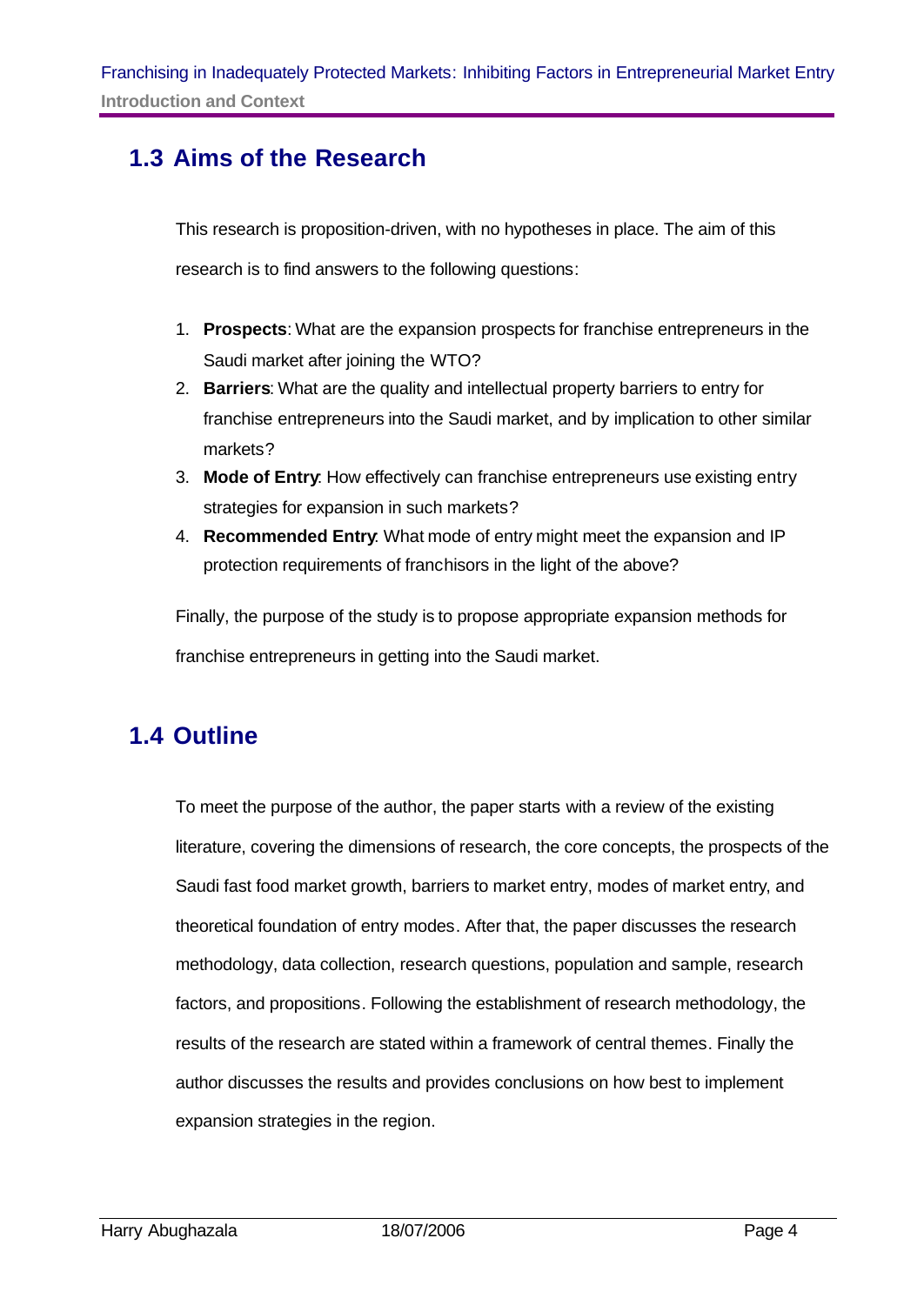# **2 Prospects, Barriers and Modes of Entry in Liiterature**

### **2.1 Introduction**

This section explores the existing literature on the entrepreneurial modes of entry or expansion into different regions or territories. Both conceptual and empirical journal articles have been consulted, in addition to specialized books and online articles and databases. Secondary data databases have also been consulted to provide input mainly on the marketing in the targeted country as well as on economic indicators of that country.

This chapter first casts light on the dimensions of the research. Then, the core technical concepts that are discussed in the paper are explained. Later, the prospects of the market growth in Saudi Arabia are examined. When the prospects are established the paper examines the possible barriers to market entry in Saudi Arabia. Having looked at the prospects and the barriers, the paper explores the possible modes of entry into the market. The theoretical foundation of the mode of entry is then established as a basis for entering to, or expanding in, the Saudi fast food market.

#### **2.2 Dimensions of Research**

Review of the literature has revealed limited academic research on the optimal entry into poorly-protected markets such as KSA. To facilitate the research process, focus has been separately put on the topic's basic components; namely, the attractiveness of the emerging market, expansion barriers, and expansion strategies in emerging markets. This section starts with defining the core concepts discussed in the paper.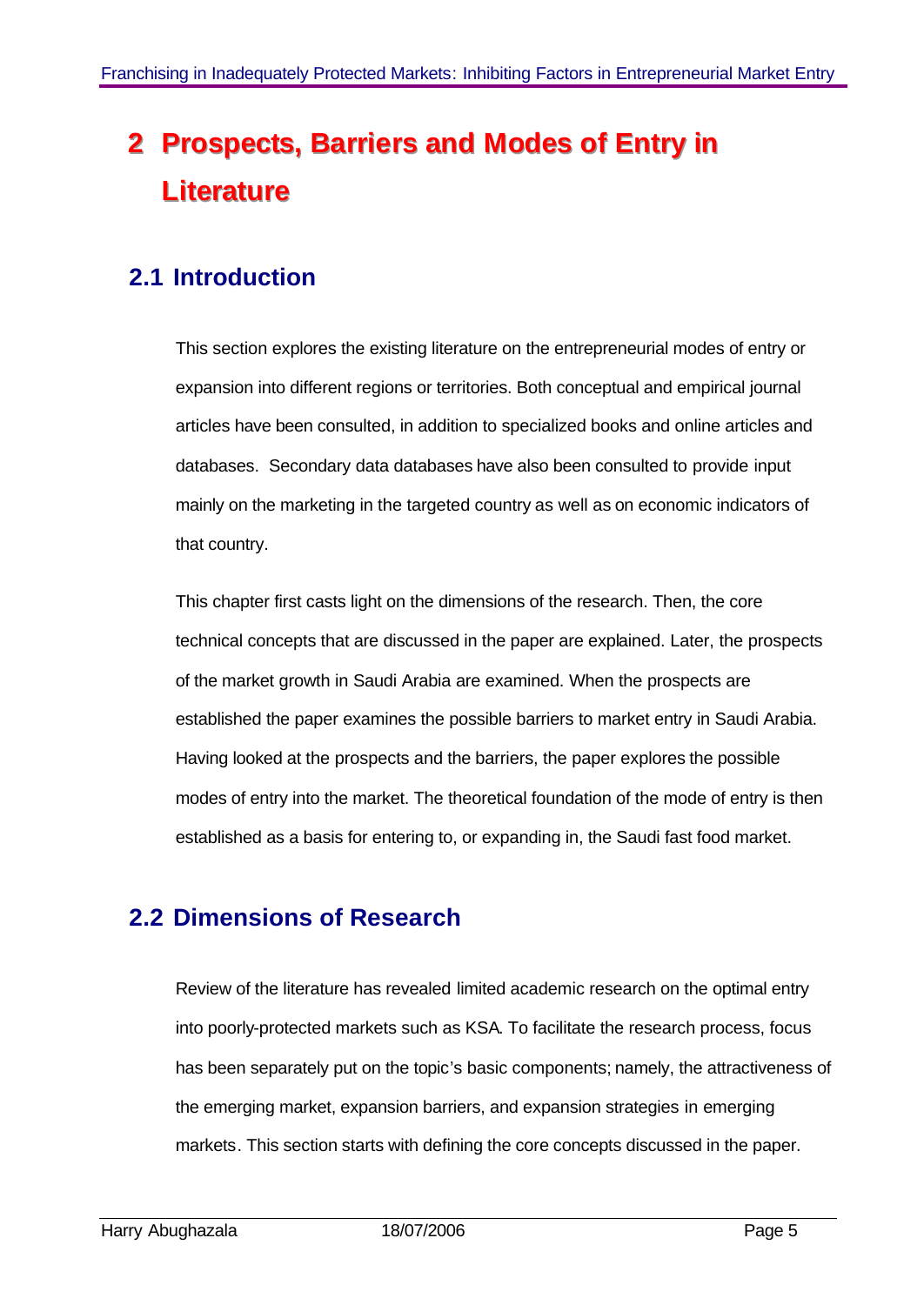Then it explores the seminal writings on the subject. Later on, the paper explores the literature on the attractiveness of the Saudi market, barriers to market entry, and a theoretical construct on the mode of entry.

This literature review follows a pattern of thoughts and investigations as illustrated in the Figure 2 below:



#### **Figure 2: Dimensions of literature review.**

*Source: compiled by the author*

#### **2.3 Core Concepts**

In this section the core concepts that form the basis of this research are defined in the way they are used in this context.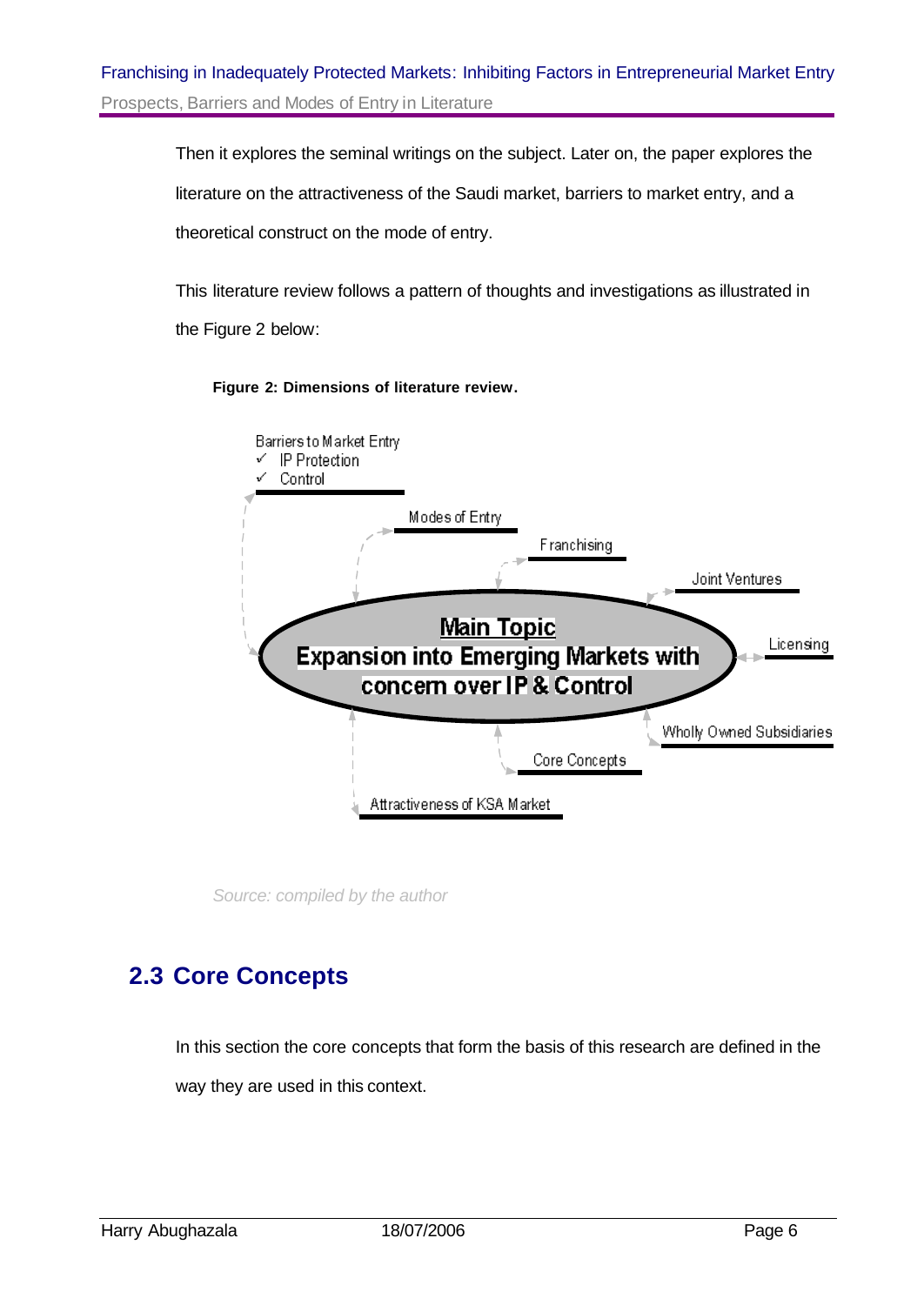#### **2.3.1 Franchising**

Franchising is a form of licensing in which the franchisor licenses the franchisee to use the intangible property of the franchisor, and obligates the franchisee to a set of rules to conduct the business. Franchising is not an industry but rather a method of marketing goods and services. The New Zealand based Franchise Association of New Zealand has defined business format franchising:

Where the creator of the business (the *franchisor*) grants a license (a *franchise*) to another (the *franchisee*) to operate from a location or within a territory under the brand name of the franchisor, using the pre-defined business format and operating system prescribed by the franchisor. The franchisee pays to the franchisor an initial fee to take up the franchise (normally for a fixed term) and makes ongoing payments to the franchisor. In return, the franchisor provides a variety of goods and/or services and ongoing guidance and advice to encourage the profitability and growth of the franchisees business.(*New Zealand's Franchisor's Guide*, 2000, p. 106)

More specifically, in fast food franchising, the franchisor licenses the franchisee to use its brand name, trademarks and processes in conducting the business. The franchisor insists that franchisees abide by the operations manual in addition to the franchise agreement between them. Usually the franchisee pays an upfront fee. Later, the franchisee pays some percentage of revenue in the form of royalties to the franchisor. In return, the franchisor provides mainly training, coaching and marketing to franchisees.

Franchising is considered an entrepreneurial relationship between two organizations: the franchisor and the franchisee. A close examination of Timmon's model definition of entrepreneurship (Timmons & Spinelli, 2003, p. 56) reveals a close connection between the two. The focus of both franchising and entrepreneurship is recognition of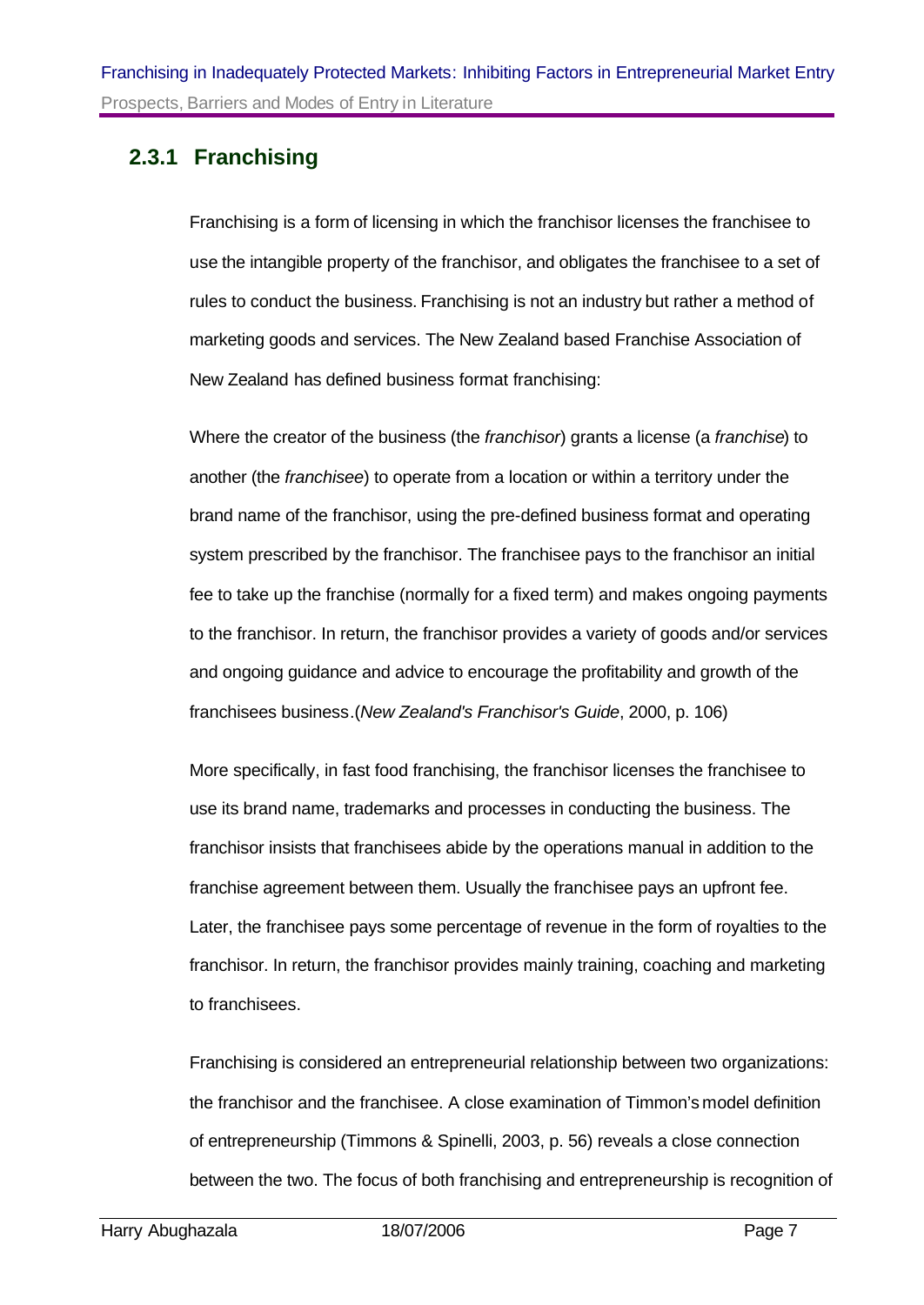opportunities for the purpose of wealth creation. Further, as in entrepreneurship, partners understand the expectation for wealth of each other, and they work together to achieve that goal. According to the Franchise Association of New Zealand, both parties of the franchise system are entrepreneurs:

Franchisors are entrepreneurs- they explore new ways of doing business. Franchisees are entrepreneurs- they explore the potential offered by and within a defined business system (*New Zealand's Franchisor's Guide*, 2000, p. 13).

Franchising as explained above is meant to refer to the business format franchising. In reality, two types of franchising are common in the franchise world. The other type is the Product and Trade Name franchising, commonly referred to as P&T. It is a type of sales relationship that is common in automobile dealerships (Pak, 2000).

#### **2.3.2 Franchisor**

A franchisor is a person or company who decides to expand the business by giving to selected franchisees the right to do business under their trade or service marks in accordance with the franchise agreement. Major franchisors in the fast food industry include McDonald's Corporation and YUM! Brands Inc. The Franchise Association of New Zealand has defined a franchisor as "a person or company issuing or granting a franchise or license to a franchisee or licensee" (*New Zealand's Franchisor's Guide*, 2000, p. 107)

#### **2.3.3 Franchisee**

A franchisee is the person or company accepting the right, granted by the franchisor to retail or provide services, using the franchisor's trade name or service marks, within the terms set in the franchise agreement. In the fast food industry, a franchisee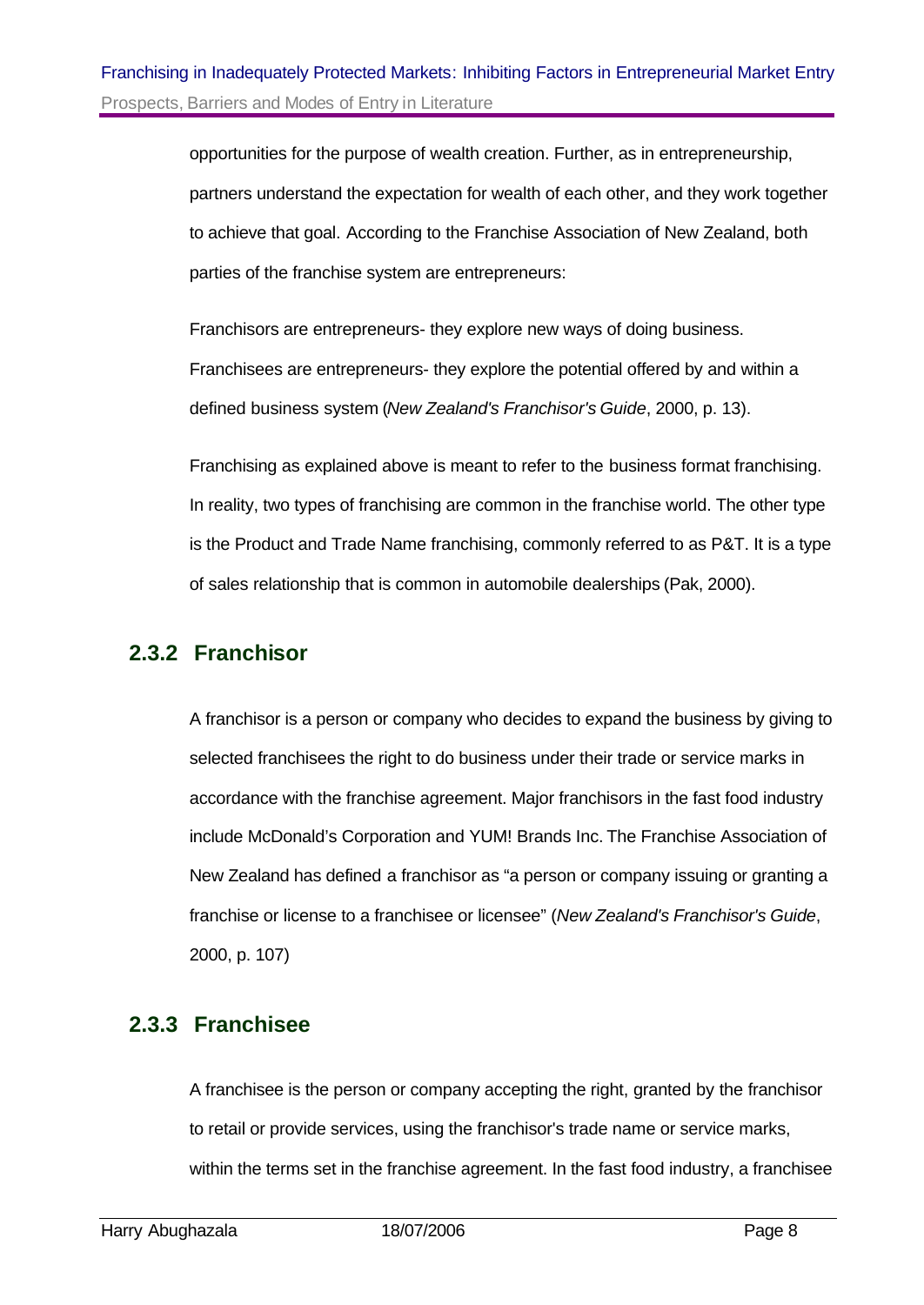is the one who owns and directly operates restaurants in accordance with the franchise agreement. The Franchise Association of New Zealand has defined franchisee as "a person or company to whom the right (franchise or license) to conduct a business is granted by the franchisor or licensor" (*New Zealand's Franchisee's Guide*, 2000, p. 96).

In addition to the entrepreneurial franchise alliance mentioned earlier, franchisees are considered entrepreneurs in different respects. The continued success of franchisees leads them to the proliferation of new franchise ventures. Not only the number of multiple outlet franchises is increasing, but also the number of franchisees operating multiple outlets in various franchise systems is increasing (Timmons & Spinelli, 2003).

#### **2.3.4 Area Development**

Area development is sometimes referred to as "master franchise," "master license," "regional development," or "area development". The concept is the same; it is the right granted by a franchisor to a business entity to develop a specific geographic territory for quicker expansion of the franchise network.

According to franchise expert Mendelsohn (2005), area development is a technique of multiple franchising that can be approached by an arrangement in which the franchisor gives the developer the right to open a multiple number of outlets to a predetermined schedule, and within a given geography. It also can be approached by an arrangement in which the franchisor gives the developer the right to establish, to a predetermined schedule and within a given geography, a combination of his own outlets and those of subfranchisees.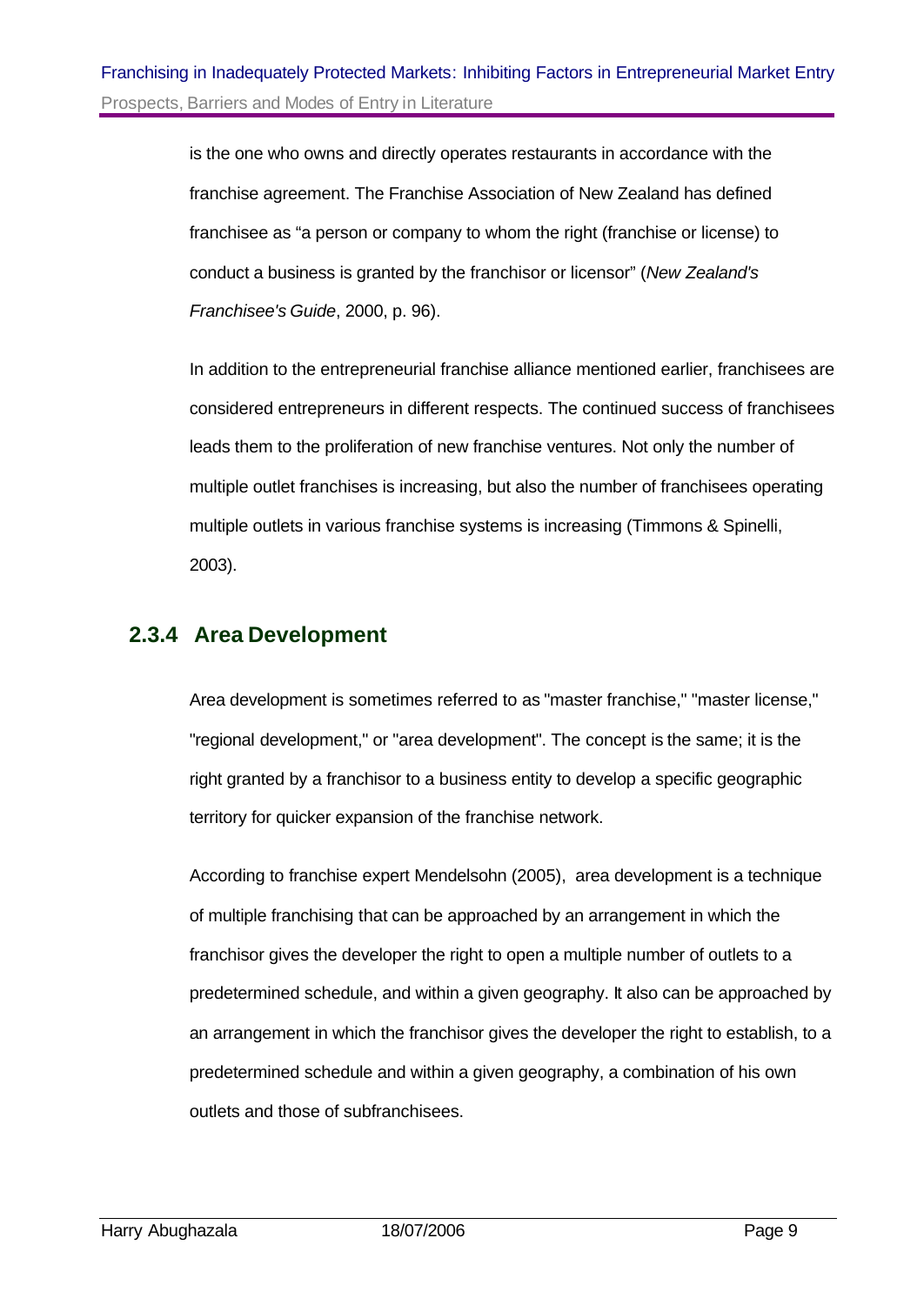Area development is considered as an entrepreneurial orientation. Statistics show that area developers keep increasing the number of outlets under their control; and the percentage of entrepreneurial orientation goes along with that increase (Maritz & Nieman, 2006). Area developers show a great sense of entrepreneurial characteristics such as urgency and performance, as opposed to single-unit franchisees (Maritz & Nieman, 2006).

#### **2.3.5 Master Franchisee**

A master franchisee is in essence a franchisee with more licensing rights and bigger geographical responsibility. Having acquired an area franchise, as well as operating in his/her own location, the master franchisee can create sub-franchisees within his/her territory. Some of the services normally provided by the original franchisor will be provided by the master franchisee and between them they will divide the franchise fee and subsequent royalties paid by the sub-franchisee. Master franchisee according to the Franchise Association of New Zealand is

Someone who is operating in a three-tiered franchise system where they report directly to the franchisor and is responsible in turn for franchisees reporting directly to him or her. The master franchisee is usually given a large territory with the possibility of appointing and servicing and generating income from those franchisees. (*New Zealand's Franchisor's Guide*, 2000, p. 107)

#### **2.3.6 Strategic Alliance**

The Strategic Alliance (SA) typically represents a collaborative arrangement between firms (Johansson, 2006). In the fast food sector, SA covers relationships such as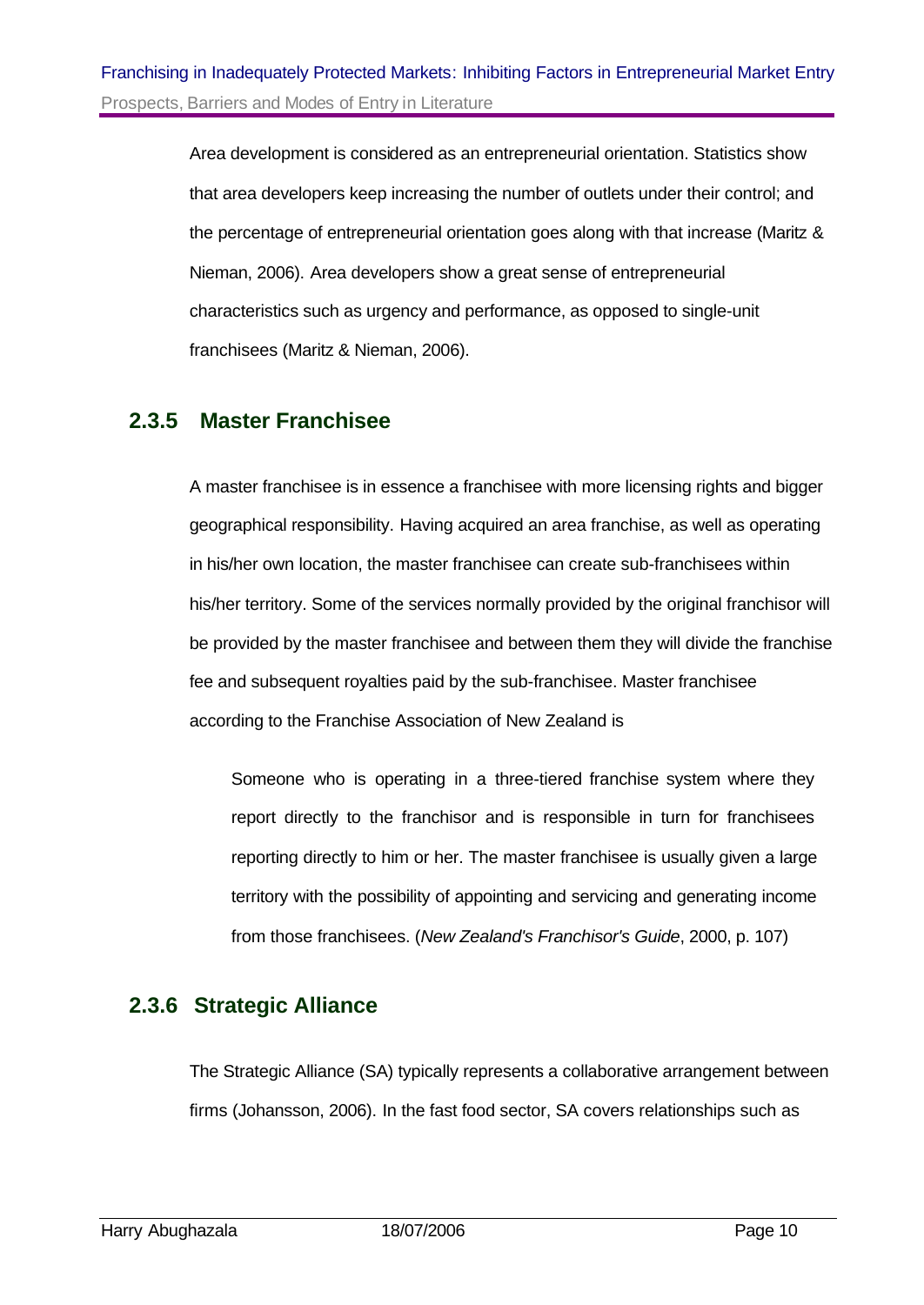licensing, franchising, management contracts, and joint ventures. SA is based on the sharing of vital information between the partners.

#### **2.3.7 Joint Venture**

In general terms, a joint venture is an agreement between two or more businesses to mutually accomplish a business objective. According to Gitman (2006, p. 794), a joint venture is "a partnership under which the participants have contractually agreed to contribute specified amounts of money and expertise in exchange for stated proportions of ownership and profit". Within a franchising context, a joint venture can be an agreement between the franchisor and a would-be franchisee business to conduct the franchise business in a special way or under special circumstances.

#### **2.3.8 Licensing**

Licensing is when one company sells another the right to make its products, use its processes, patents, copyrights, trademarks, name, or know-how (Spencer, 1994). Franchising is just one way of licensing. The main difference may lie in the fact that in franchising there is more control on the operation enforced through the operation manual.

#### **2.3.9 Internalisation vs. Externalisation**

As opposed to "externalisation" theory, the concept of internalisation refers to the company's option to expand on its own, without alliances, in order to retain control over its firm-specific advantages (Johansson, 2006). However, externalisation indicates the company's desire to take a licensing or alliance option as opposed to expansion on its own (Johansson, 2006).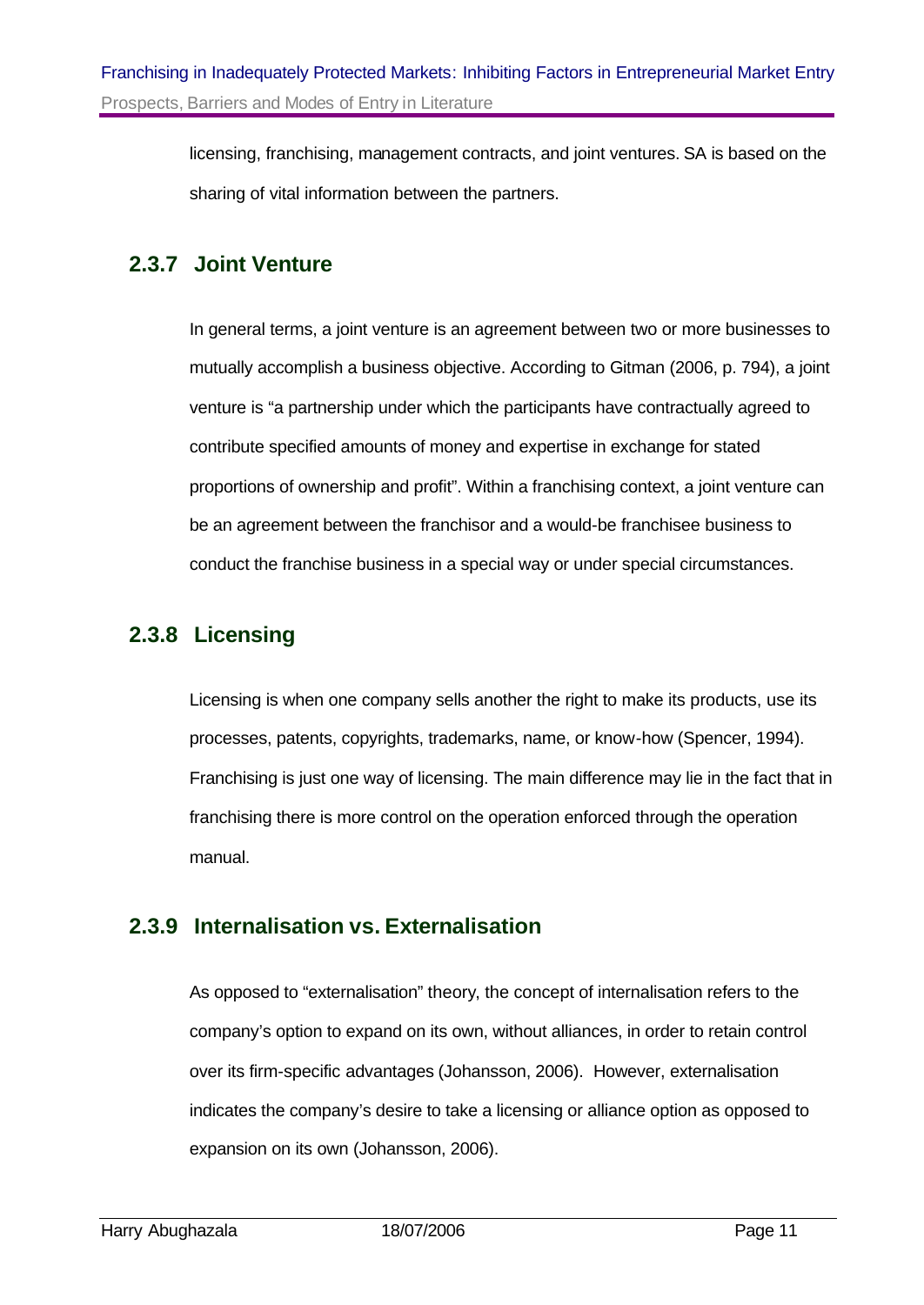Internalisation is achieved through wholly-owned subsidiaries (WOS). Here the company chooses to use its own resources in expansion, without including any alliance or another party. The company would possibly use FDI or 100 percent ownership. This mode of entry is usually used when the concerned company is worried about its control over quality; it provides the maximum level of control over operation compared to other modes of market entry.

#### **2.3.10 Fast Food**

Fast food as used in this context refers to restaurants where food is supplied quickly after ordering with minimal service. Fast food restaurants have recently been referred to as **"**quick service restaurant" (QSR for short). They cover well known international brands such as McDonald's, and KFC.

#### **2.3.11 Value Chain**

The concept of the value chain stems from the notion of adding value. It indicates that a company plays just a transforming role between input and output; that is, in the way it transforms raw materials to final goods. Some of the company's tasks are in operation while others are in support. Companies would focus on their core operations while outsourcing non-core activities in an attempt to maintain their competitive advantage (Johansson, 2006). Building the right value chain would be one of the most important concerns of an enterprise when going abroad.

#### **2.3.12 Transnational Corporation**

In this context, a transnational corporation (TNC) is any company doing business in a home country as well as overseas; or any company doing business across one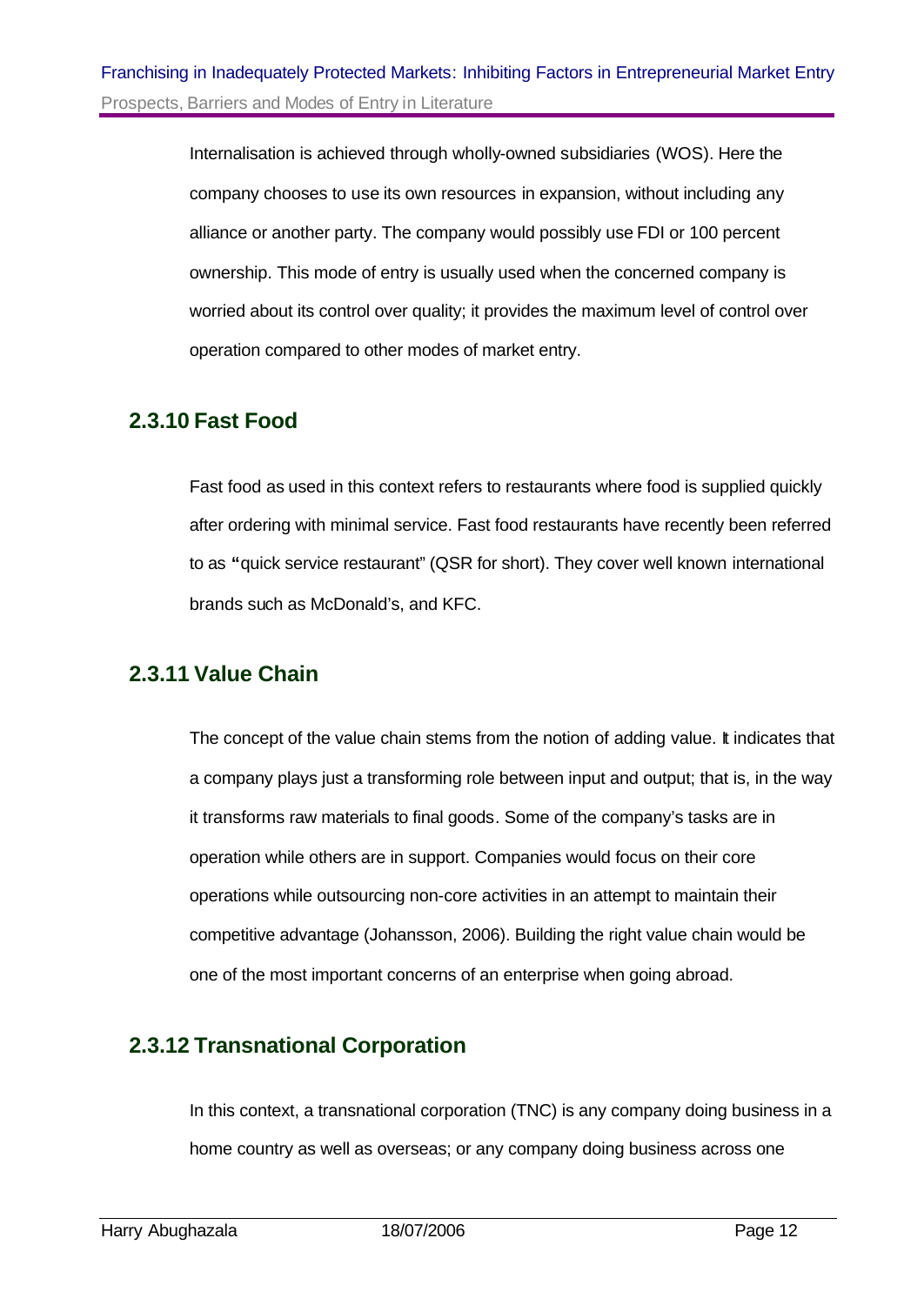country and making serious efforts in expanding beyond its current geographical limits. Sometimes it is referred to as a multinational corporation (MNC) or multinational enterprise (MNE) (Hill, 2005). Such corporations are often very large, with offices, factories or branch plants in different countries. Usually they have one centralised head office where they coordinate global management.

#### **2.3.13 Intellectual Property (IP)**

This term is often used to refer generically to property rights created through intellectual efforts by a creator that are generally protectable under patent, trademark, copyright, trade secret, trade dress or other law (Sherman, 2004). Intellectual property can be described as the ideas and technologies of human creativity. It covers two areas: *industrial property*, including inventions, trademarks, industrial design, and protection against unfair competition and *copyrights* including photographic and artistic works (Jain, 1996).

In fast food franchising in particular, reference is made to the brand name, logos, operation manual, cooking processes, secret mix, in addition to many other things that distinguish the business.

#### **2.3.14 The Entrepreneur**

An entrepreneur is a person who organizes, operates, and typically directly assumes the risk for a business venture. According to Wikipedia ("Entrepreneur", 2006), an entrepreneur is someone who establishes a new entity to offer a new or existing product or service into a new or existing market. Business entrepreneurs often have strong beliefs about a market opportunity and are willing to accept a high level of personal, professional or financial risk to pursue that opportunity.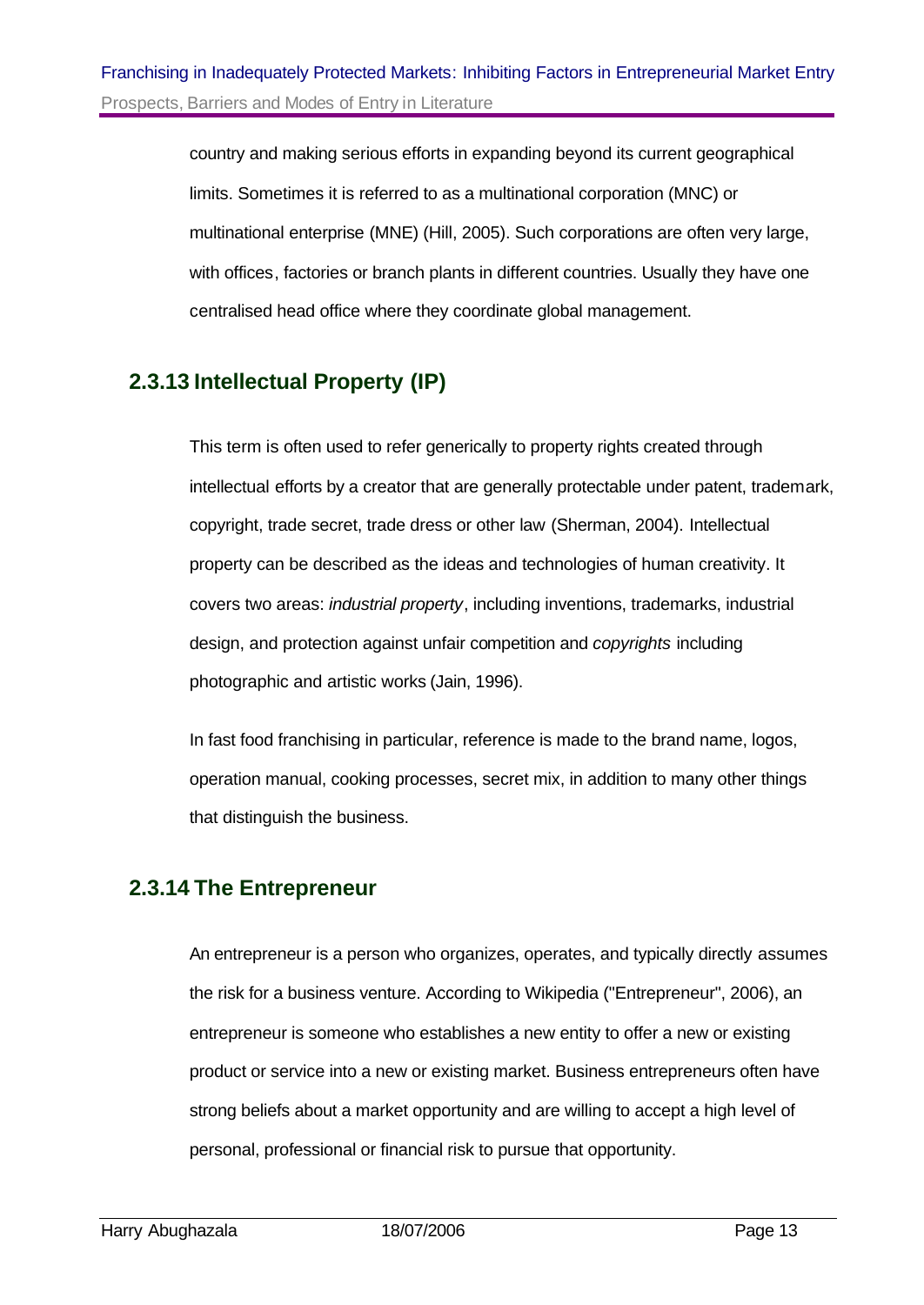Franchise entrepreneurs in fast food in this context are those who run their own fast food outlets and either franchise some of the outlets or are considering franchising some fast food outlets. According to Timmons's model definition of entrepreneur below, entrepreneurs are highly creative and innovative; at the same time they have high general management skills, business know-how and networking capabilities (Timmons & Spinelli, 2003). The relationships between these competencies are shown in Figure 3 below.





Source: Adapted from Timmons & Spinelli (2003, p. 65).

International franchising is a typical entrepreneurial activity by its very nature. Entrepreneurial areas of activity normally include financial support, government policies, education and training, knowledge transfer, commercial and professional infrastructure, market openness and barriers to entry, in addition to cultural and social norms (Frederick, 2005). Franchise entrepreneurs are challenged with all these factors before they are ready to enter new markets or expand in existing ones. **Example 2012**<br> **Example 2013**<br>
Low<br>
Conseal management skills, business know-how, and networks<br>
Source: Adapted from Timmons & Spinelli (2003, p. 65).<br>
International franchising is a typical entrepreneurial activity by it

#### **2.3.15 Emerging Market**

As distinguished from high-growth and mature markets, emerging markets constitute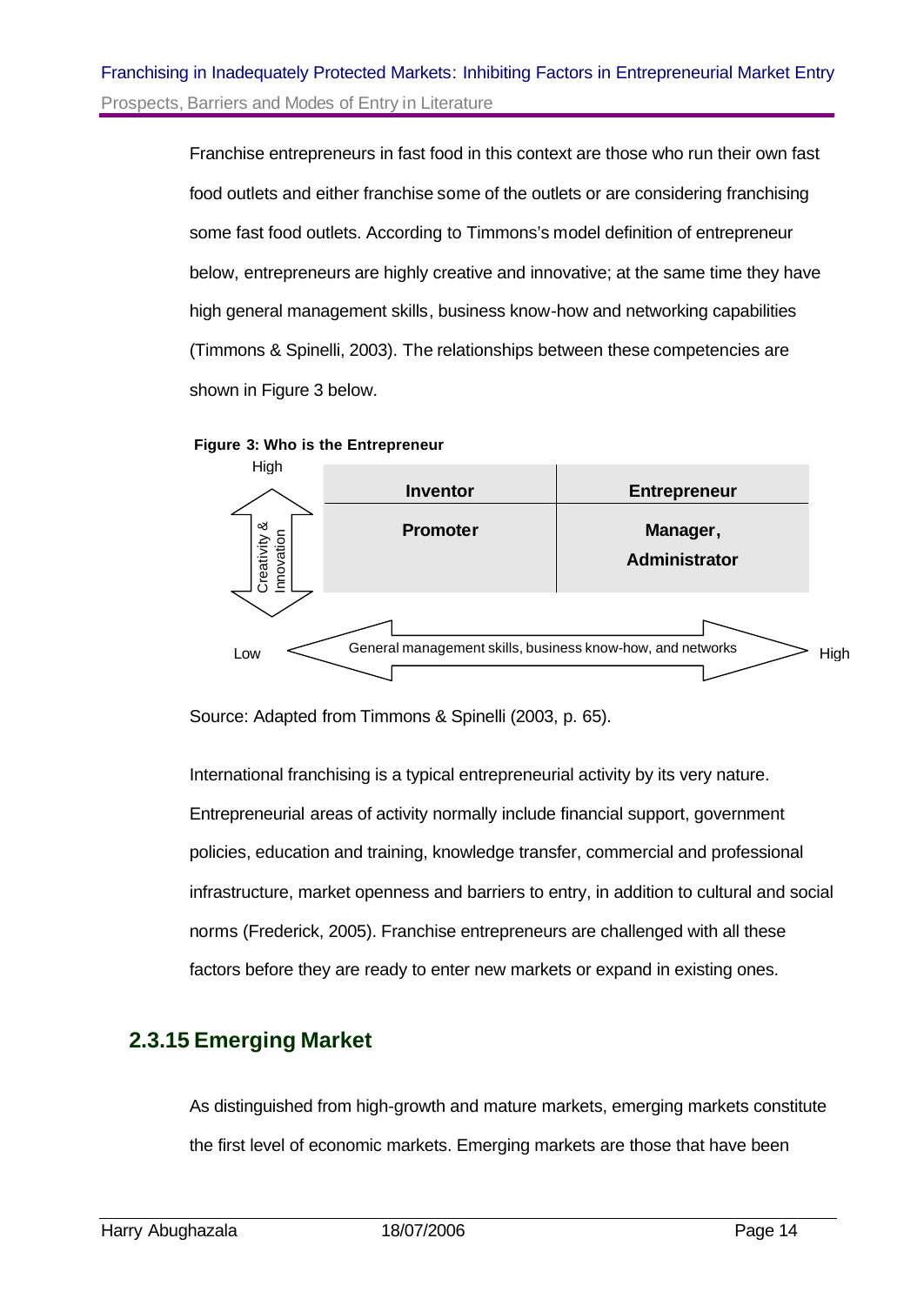recently opened up due to political changes taking place. Generally, they have weak infrastructure and there is difficulty in accomplishing market-based exchanges, with limited alternatives in distribution and a risk in payment default (Johansson, 2006). Many less developed countries typically fall into this category.

### **2.4 Prospects of KSA Market Growth**

The growth prospects of KSA are great. Many factors give KSA a unique position for investors. The Kingdom's new membership in the WTO, oil-richness, strategic location and diversified culture are among strong reasons to attract overseas investors and motivate local entrepreneurs. To decide on market prospects, an entrepreneur needs to consider decisive factors in the identified market. Such factors include market size, market growth, as well as trade barriers (Douglas & Craig, 2000; Johansson, 2006). This section casts light on some of the decisive factors that make KSA an attractively lucrative market to interested entrepreneurs.

Such prospects have attracted generous foreign direct investments to the Kingdom. According to the Saudi Arabia General Investment Authority (SAGIA), since April 2000, more than 3,000 foreign projects have been licensed in the Kingdom from 82 countries (including USA, Japan, Germany, and United Kingdom) contributing 88 billion US dollars in investment (Authority, 2006; SAGI, 2006).

From an overseas perspective, the Department of Foreign Affairs and Trade in Australia, for example, has described the second tier fast food franchise market as developing and having sound potential ("Doing Business with Saudi Arabia-Assessment of Growth Aspects", 2006). This shows the official Western indicators as encouraging investors to globalise in KSA; at the same time the Department asks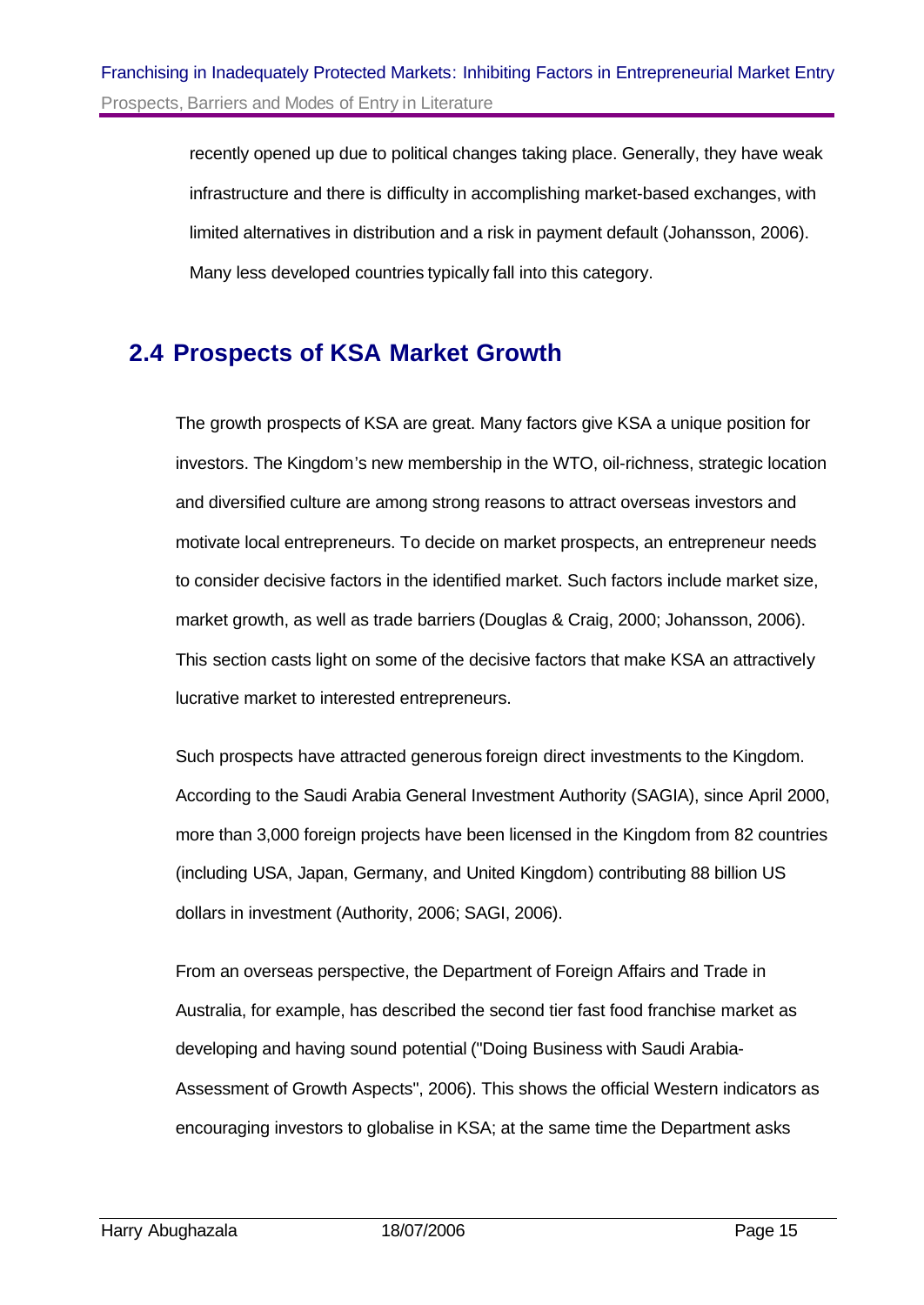entrepreneurs to pay particular care to legal aspects of franchise agreements in the area.

Below are key indicators of the growth prospects of the Kingdom. They constitute one of the main deciding factors in entering or expanding in the market by franchise entrepreneurs.

#### **2.4.1 WTO Membership**

The Kingdom of Saudi Arabia has just joined the WTO making it the WTO's 149<sup>th</sup> member in December 2005 ("Saudi Arabia to benefit from WTO accession", 2005). Market growth prospects tend typically to increase following the KSA membership of the WTO. Joining the international community of the WTO, according to Saudi Arabia's Minister of Commerce and Industry, would give KSA the opportunity to be more attractive for foreign investments ("Saudi Arabia to benefit from WTO accession", 2005). In 2005, KSA was able to attract record investments amounting to US\$ 17 billion, a 17-fold increase over the previous year ("Saudi FDI hits record high of \$17 billion in 2005", 2006).

Further, with borders open to franchise entrepreneurs from other WTO members, the inflow of franchise enterprises would improve the existing market prospects. From a local perspective, franchising is a form of technology transfer that comes as a direct benefit of globalisation to improve the local economy. This covers the transfer of the technical know-how as well as the management know-how from the overseas franchise entrepreneurs to the local entrepreneur, besides the training opportunities on the franchise operations.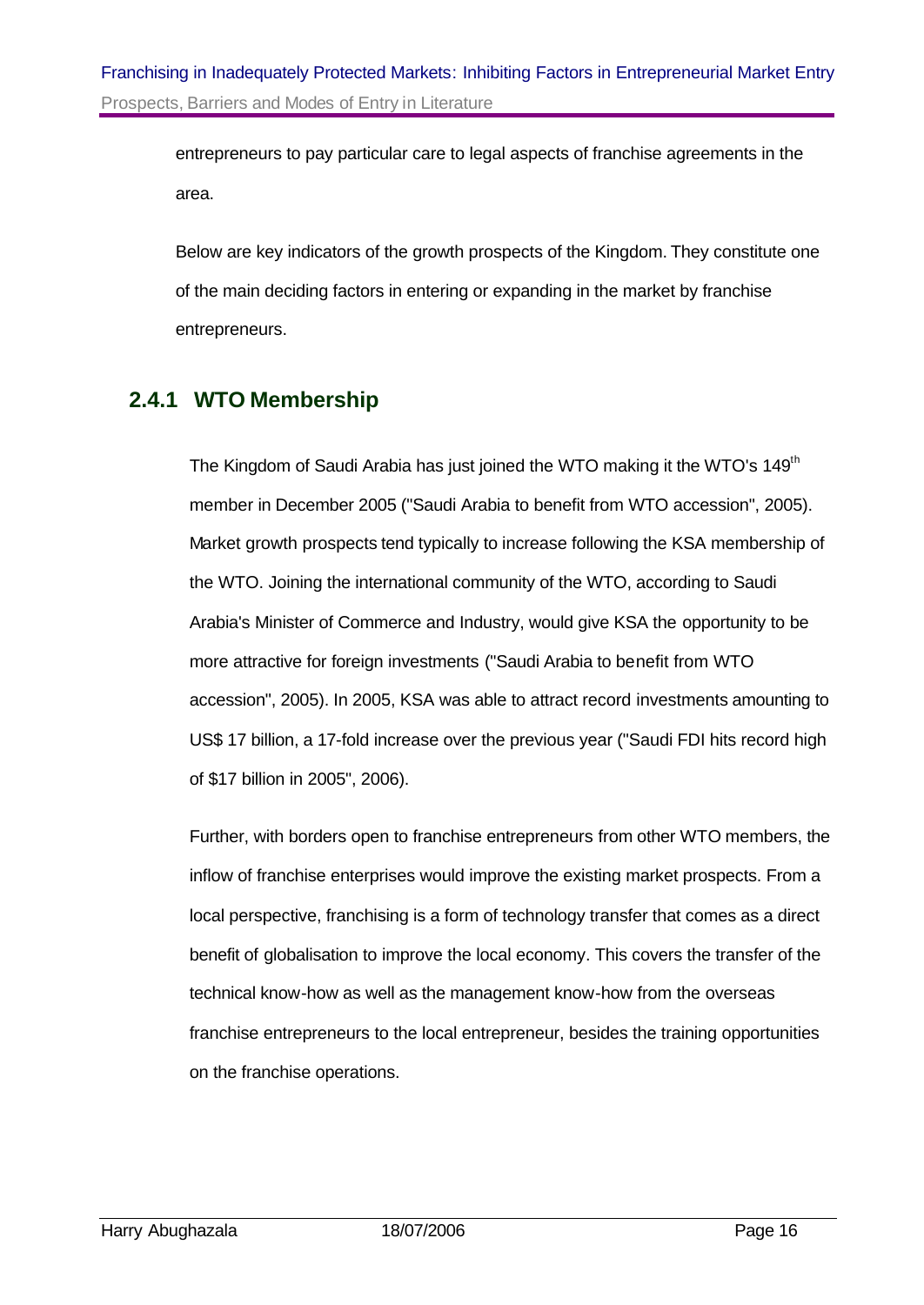#### **2.4.2 Wealth**

Further, the oil-rich KSA continues to hold a lucrative position for investors. Higher oil prices would put more discretionary income in the hands of consumers. The total amount of commodity imports and exports as well as service trade in KSA accounts for 70 percent of GDP, which represents a relatively high percentage among the WTO members ("Saudi Arabia to benefit from WTO accession: minister", 2005). KSA has 25% of oil's proven reserves in the world, and represents the largest exporter of petroleum. Meanwhile, it continues to be the world's lowest-cost producer of oil (at about \$1.5 a barrel). This importance gives KSA considerable leverage in world affairs (Hill, 2005).

Furthermore, the prospect for franchise growth is further enhanced by the fact that for wealthy locals, franchising is an opportunity to put idle financial resources into pretested productive business operations (Tuncalp, 1991). Saudi entrepreneurs usually have the funds necessary to start a business. However, they are hesitant to strike out on their own with a totally new idea; this creates a great potential for Western franchisors to expand in KSA (Service, 2005).

#### **2.4.3 Strategic Location**

Further, KSA is uniquely positioned as it contains Mecca, the pilgrimage site for all Muslims around the world. This means any franchise taking place in the area would be exposed to international pilgrims, and hence would build an international reputation. Entrepreneurs building a good reputation in the area would be likely to be approached by prospective franchisees for overseas franchises. Furthermore, the sales volume generated by virtue of this strategic location is voluminous; one summer campaign, for example, has attracted 600,000 pilgrims during the season, generating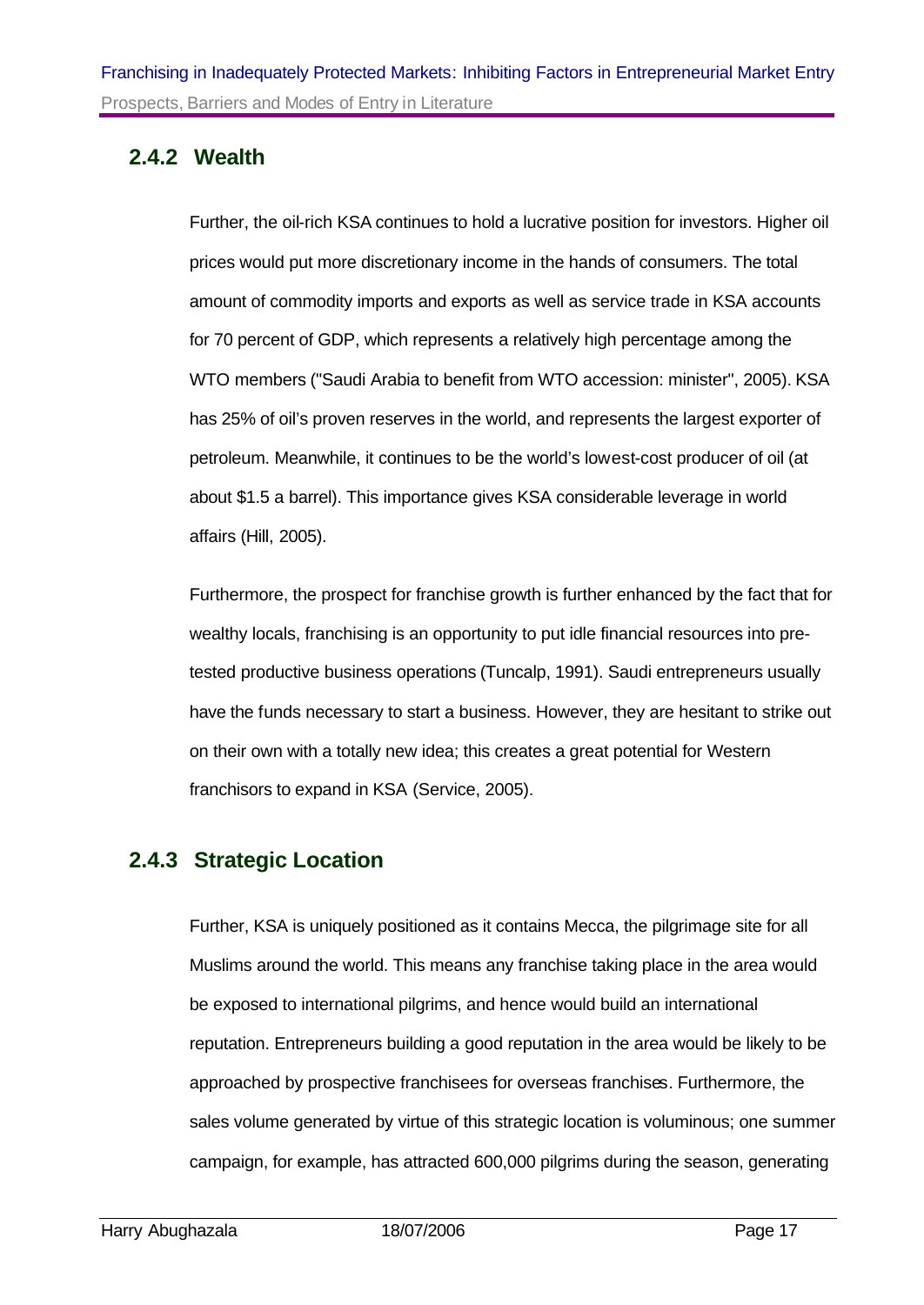SR 3 billion (approx. US\$ 81 million) all over the Kingdom ("Consumer Foodservice in Saudi Arabia", 2005). Tourists and pilgrims mainly target fast food outlets.

#### **2.4.4 Culture**

To compound the location value above, it is worth noting that KSA is a diversified culture of migrants and guest workers, a fact that would help diffusion of franchising in KSA. Culture is known to have direct effect on franchise entrepreneurial opportunities (Frederick, 2005). About 21% of the population is foreign ("Wikipedia, the free encyclopaedia: Saudi Arabia", 2005). This international diversity, according to the above encyclopaedia, includes Arabs, Turks, Iranians, Malays, Indians, Pakistanis, Bangladeshis, Indonesians, Filipinos, and Westerners, from 190 different nations ("Saudi Arabia", 2005).

Due to cultural restrictions on bar entertainment, fast food has become very popular in KSA. Eating out is considered a very important aspect of leisure activity in KSA. Families prefer to eat fast food as a change from dining at home, especially on the weekends. Due to such popularity, fast food has registered a periodic 45% growth in outlets in December 2005 ("Consumer Foodservice in Saudi Arabia", 2006).

#### **2.4.5 Population**

In tandem with the above diversity is the fact that KSA has one of the world's fastest population growth rates ("Saudi Arabia: Country Analysis Brief", 2005), besides having one of the world's best health care systems ("Saudi Arabia: Health", 2005). Alongside the above is the fact that urbanization is growing quickly in KSA, with most of the population in metropolitan centres ("Saudi Arabia: Urbanization and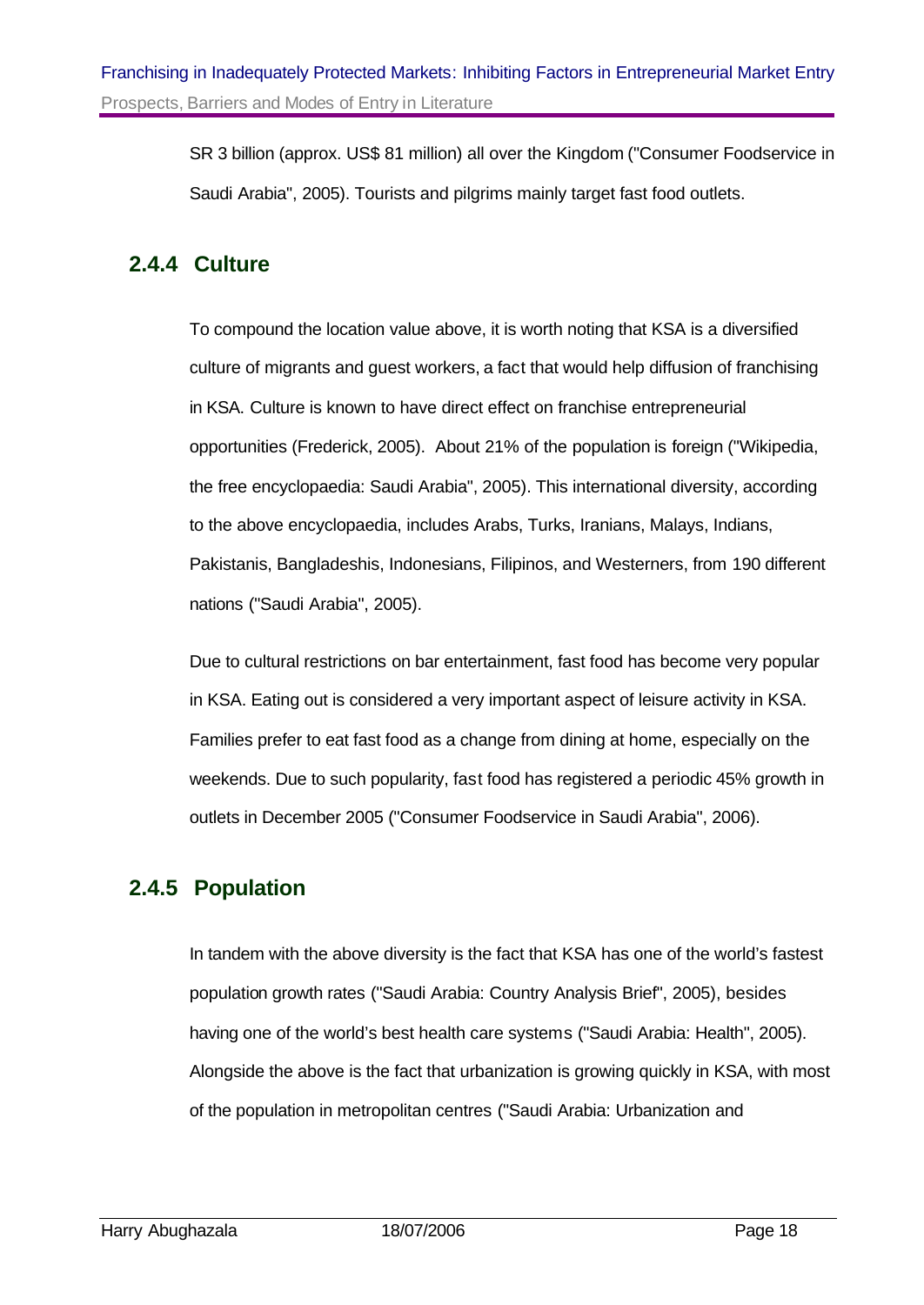Development", 2005). All these factors give the KSA market great prospects for growth and FDI attraction.

The prospects become stronger when we consider the dominant age factor and exposure to Western culture. Almost 60 percent of the population in KSA is under the age of 16, and many have travelled to Europe and the United States and acquired a taste for the Western fast food franchises ("Saudi Arabia", 2005). The opportunity for fast food franchises is enhanced by the fact that the expatriates in KSA find in the fast food franchise a way to get the same type of food and quality they used to get back at home.

#### **2.4.6 Ownership Requirement**

Restriction on full ownership of the investment is typically considered a big disincentive for foreign investors. Many host countries have either completely removed or significantly liberalized their local ownership requirements as a measure to encourage FDIs. China is just beginning to relax these restrictions (Gitman, 2006). India, on the other hand, still insists on majority local ownership. In KSA, however, there is very limited restriction on ownership; foreign investors can buy 100 percent of Saudi companies, or totally own their projects ("Saudi FDI hits record high of \$17 billion in 2005", 2006).

This may prove critical to overseas franchise entrepreneurs. Full ownership, as well as majority foreign ownership, would typically result in a substantial degree of management and control over the operation (Gitman, 2006). With this in place, franchise entrepreneurs are ensured that they can get into the market without risking some other partner influencing their day-to-day operations to the detriment of management policies and procedures. Further, with full foreign ownership, franchise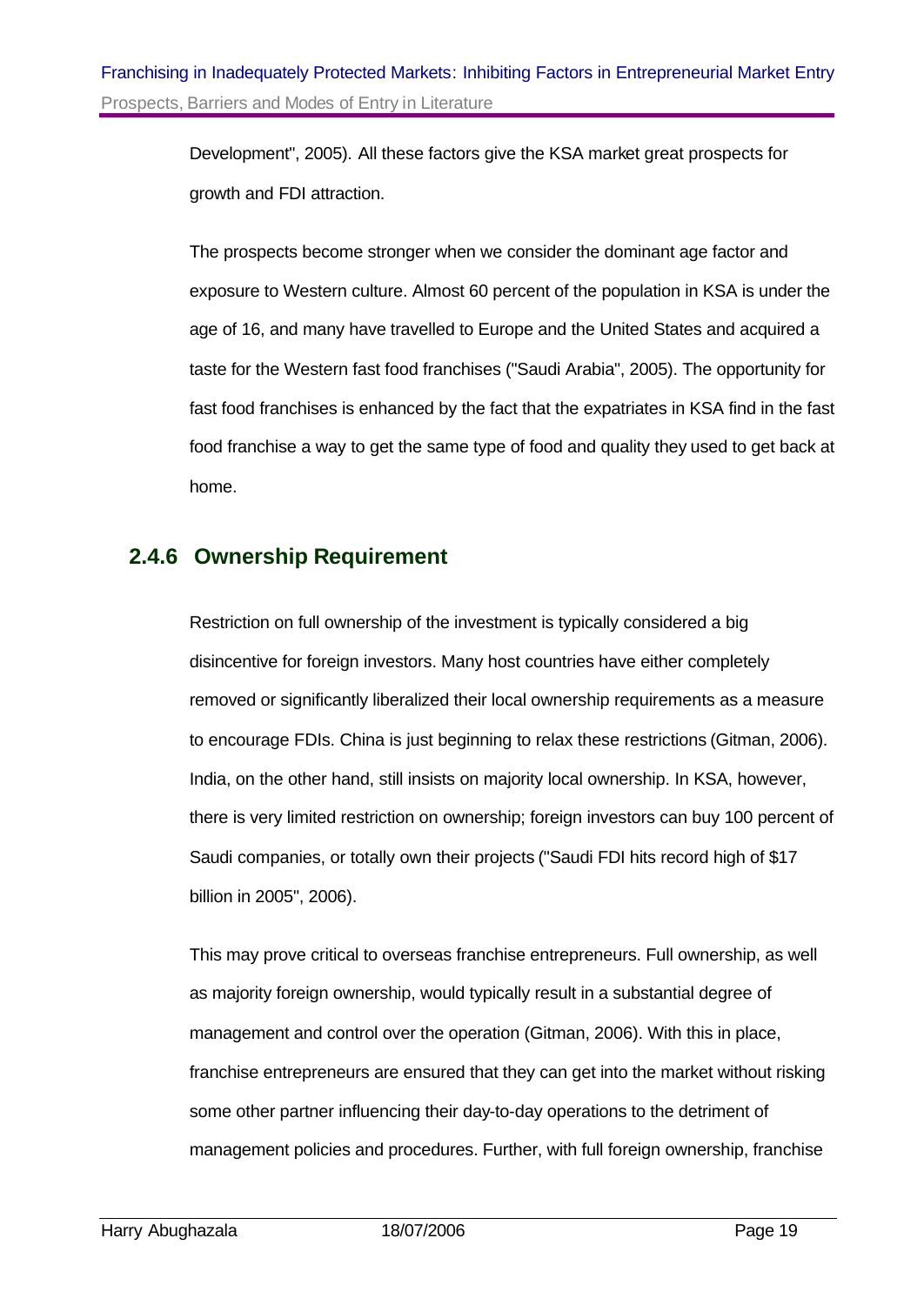entrepreneurs do not have to worry about possible disagreements among partners as to the exact distribution of profits and the portion to be retained (Gitman, 2006)

#### **2.4.7 Profit Remittance**

Franchise entrepreneurs operating in foreign countries are usually faced with the problem of restriction on the profit remittance, especially on a joint-venture basis. Some emerging markets, such as Argentina and Thailand, have imposed a ceiling on capital repatriation and profit remittance (Gitman, 2006). This can be very discouraging to the franchise entrepreneur considering investment in that part of the world. However, in KSA there is no restriction on capital repatriation or profit remittance. This would alleviate the concerns of prospective entrepreneurs considering pouring FDI into the Saudi market.

#### **2.4.8 Taxes**

Taxation factors such as tax rates and taxable income as well as the local tax rules are taken into consideration in typical foreign entry. The level of tax rates levied in a country plays a great role in attracting or discouraging prospective investors. Less industrialized nations, such as KSA, would typically maintain relatively moderate taxes with the purpose of attracting foreign direct investments (Gitman, 2006). Low tax rates are known in countries such as the Bahamas, Switzerland, Liechtenstein, the Cayman Islands, and Bermuda (Gitman, 2006).

In KSA, overseas entrepreneurs have tax obligations. Their basic responsibilities to international taxation can be a barrier to their entry to KSA market. Foreign investors in KSA are subject to a 30 percent tax rate. This can be considered a discriminatory measure by the government against foreign investors at the time that local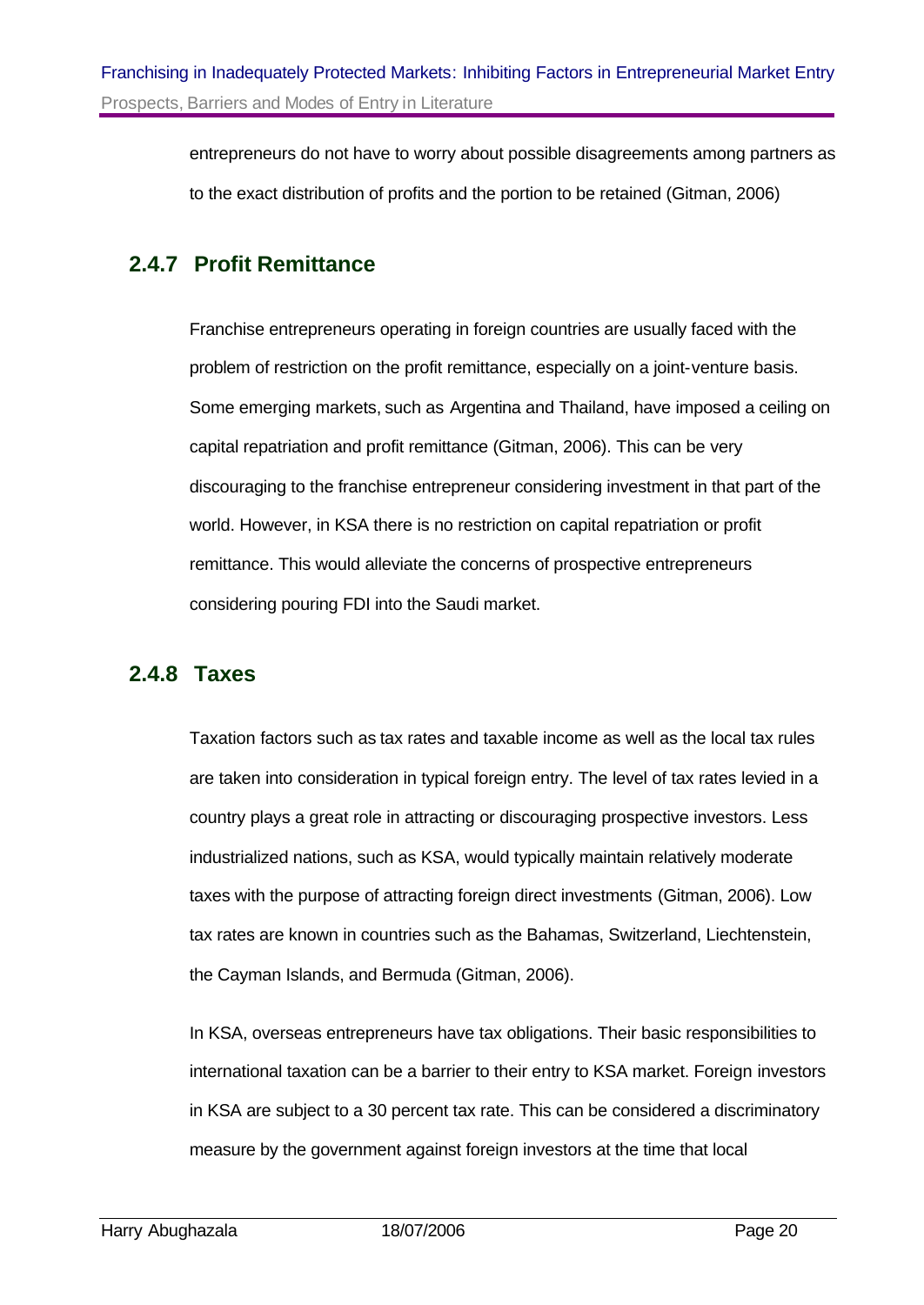companies are subject to a 0 percent corporate tax rate ("2005 Index of Economic Freedom", 2005). This tax discrimination in favour of local companies needs to be seriously taken by foreign investors who can consider licensing as a viable part of their market entry.

Tax in KSA can be a country-specific advantage for entrepreneurs. This advantage becomes obvious when you consider that typically in other countries, tax treatment is much more complex and costly. Some countries tax profits are received on a cash basis, rather than on accrual basis (Gitman, 2006), as is the case in KSA.

#### **2.4.9 Fast Food Franchising**

Ultimately, the above prospects are ratified by the fact that franchising in particular has been expanding in KSA at a phenomenal rate of 10 percent, outpacing other sectors (IPR, 2005). Franchising as a business format in KSA can be traced back to the mid 1970s, when KFC opened in Riyadh (Tuncalp, 1991). The current picture of fast food franchising reflects a huge market totalling 8,389 outlets as shown in Appendix 10.6 below.

#### **2.4.10 Consumer Food Service**

Consumer food service is a huge industry in KSA. According to Global Market Information Database (GMID), in 2004, food service reached a total of SR 20 billion (approx. US\$ 5.3 billion), with 8,400 units, and 1 billion transactions. Fast food has registered 55% growth in the number of outlets, 61% increase in transactions and 68% increase in value sales over the review period ("Consumer Foodservice in Saudi Arabia", 2005). This increase can be attributed to the strong young population growth.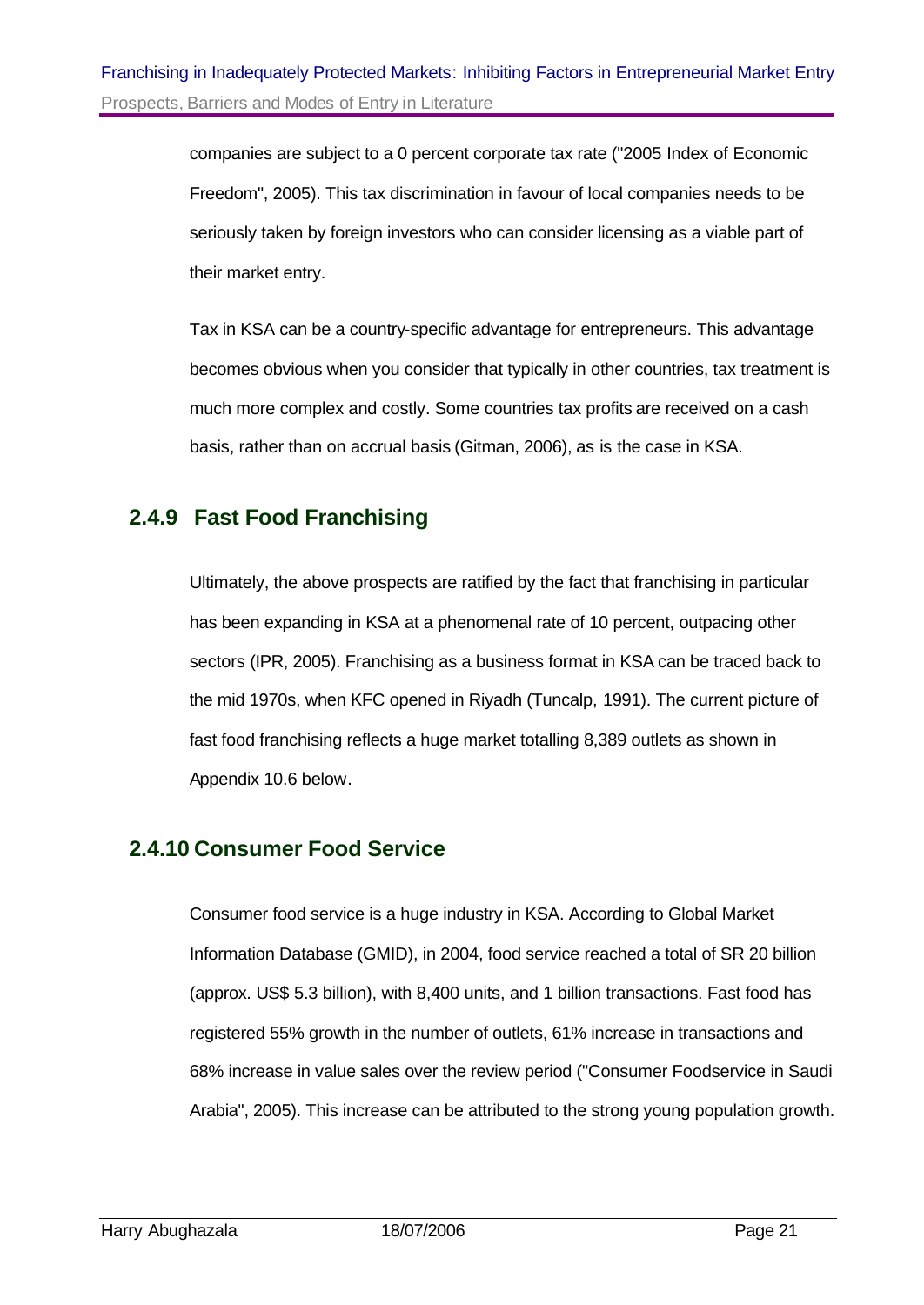After the positive picture illustrated above on the prospects of the KSA market, now franchise entrepreneurs need to see what barriers might stand in the way of entry into the above lucrative market. The next section focuses on such barriers.

### **2.5 Barriers to Entry**

Foreign entry is usually associated with disincentives, risks, and barriers. Market entry barriers generally lead to obstacles which make it difficult for entrepreneurs to enter a country or a region. Where the barriers are sky-high, entrepreneurs might be left with only one choice or just stay out of. With KSA joining the WTO, many of the barriers have been removed, especially those related to tariff and the flow of products across borders (Hill, 2005).

Further, it is generally accepted in the industry that the further the company moves from a wholly-owned subsidiary to an alliance, the more risks will be faced (Anderson & Gatignon, 1986; Barkema, Bell, & Pennings, 1996; Erramilli & Rao, 1990). The nature of the market entry barrier has direct influence on the mode of entry to be selected by a company (Johansson, 2006). In their entry into the fast food market in KSA, franchise entrepreneurs face two major challenges related to the quality of operation as well as the protection of intellectual property rights.

Risks that a fast food franchise entrepreneur might expect to face generally fall into four major categories (Cavusgil, 2004). Figure 4 below illustrates that the risk barriers to market entry include commercial risks, cross-cultural risks, currency/financial risks as well as country political and legal risks.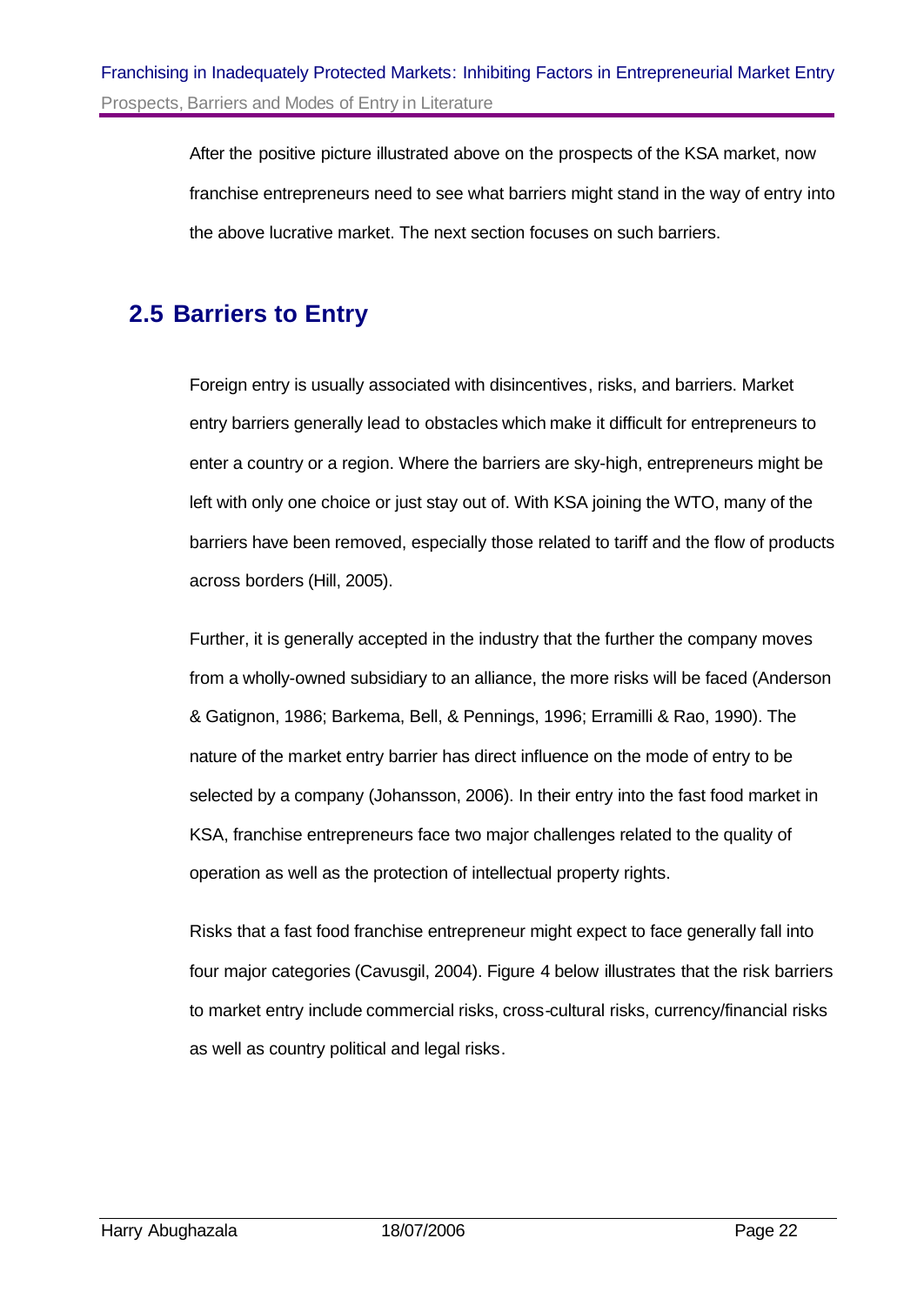#### Franchising in Inadequately Protected Markets: Inhibiting Factors in Entrepreneurial Market Entry

Prospects, Barriers and Modes of Entry in Literature



#### **Figure 4: Barriers / risks faced by franchise entrepreneurs**

Source: Adapted from Cavusgil (2004)

In this case study, the focus is mainly on operational quality barriers, illustrated under commercial risks in the above diagram, as well as the legal safeguards for intellectual property, illustrated under country political and legal risks. However, other barriers, such as the cultural and political ones, play a critical role in facilitating or impeding the market entry process.

#### **2.5.1 Service-Specific Barriers**

The service industry, in particular, has its own distinctive barriers. Barriers in service can be greater than those in products due to the intangibility of services. In a study of 384 US service firms engaged in international operations, Reardon, Erramilli & Dsouza (1996) have identified ten major barriers that face service firms in penetrating a foreign territory as shown in Table 1 below. The results revealed by this study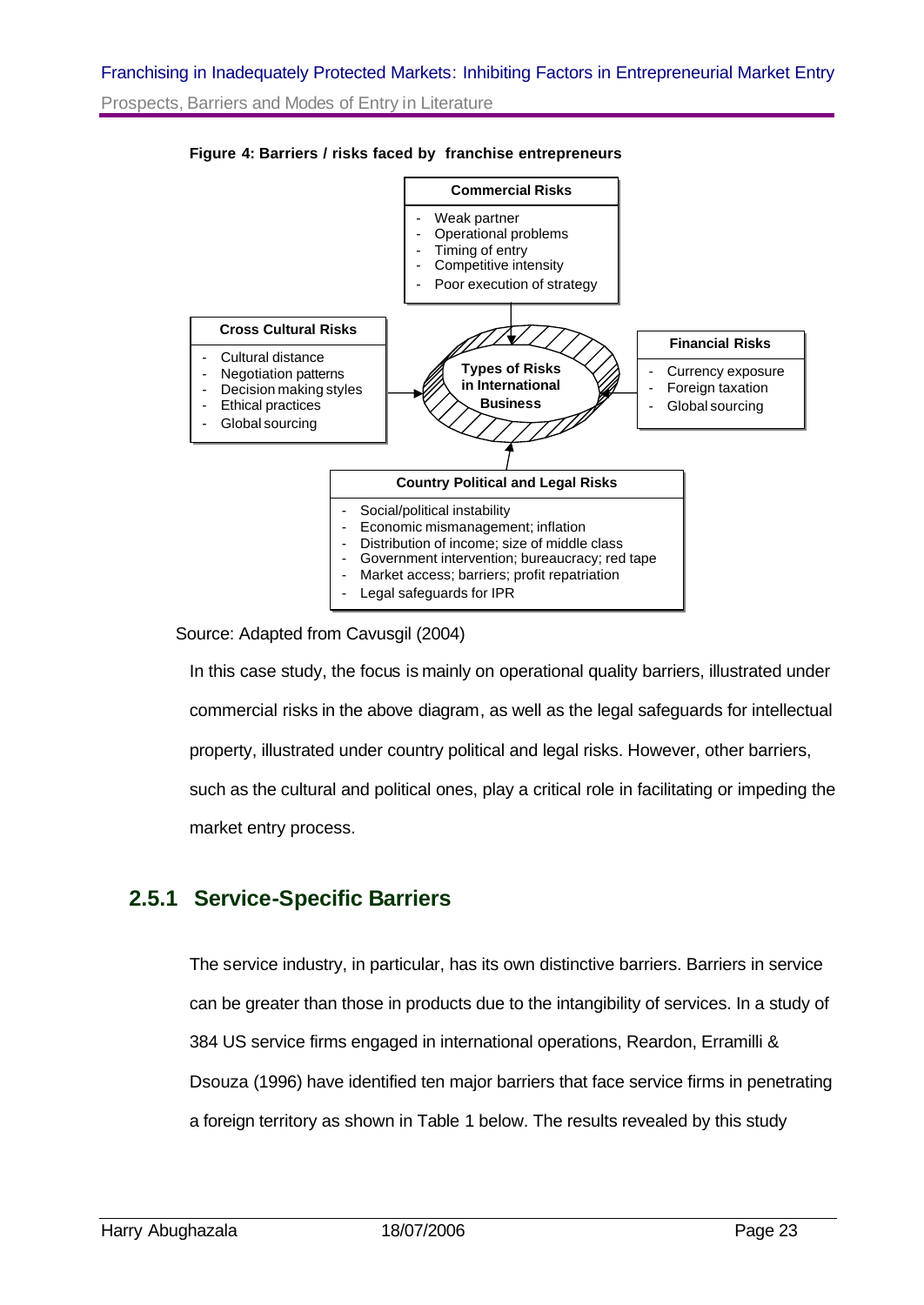overlap with some of those revealed above by Kobrin and Cavusgil (2004; Kobrin,

1979).

|  | <b>Table 1 Barriers to Service Expansion Abroad</b> |  |
|--|-----------------------------------------------------|--|
|  |                                                     |  |

| <b>Problem</b>                            | <b>Frequency with</b><br>which cited |
|-------------------------------------------|--------------------------------------|
| Host-country restrictions and regulations | 21.6%                                |
| <b>Market Related</b>                     | 19.5%                                |
| Coping with Cultural Differences          | 13.8%                                |
| <b>Staffing and Personnel</b>             | 13.0%                                |
| Logistics and Management                  | 8.3%                                 |
| Locating Appropriate Agents/Associations  | 5.2%                                 |
| Lack of information and knowledge         | 3.1%                                 |
| Strategy Implementation                   | 2.3%                                 |
| Laws and regulations                      | 1.3%                                 |

Source: Adapted from Reardon, Erramilli, & Dsouza (1996)

#### **2.5.2 Cross-Cultural Barrier**

The cultural barrier between the East and West is wide. The franchise entrepreneur's perception of the Saudi market is blocked by his/her cultural experience (Fletcher & Brown, 2005). However, the cultural distance, or what Hofstede (1994) called 'the psychic distance' plays a big part in determining entry into a country such as KSA, especially as this requires a franchise entrepreneur to engage in 'double layered acculturation' (Barkema, Bell, & Pennings, 1996). The index of psychic distance ratings of countries might prove very helpful in determining whether the cultural distance creates a real barrier to franchise entrepreneurs (Barkema, Bell, & Pennings, 1996; Fletcher & Bohn, 1998).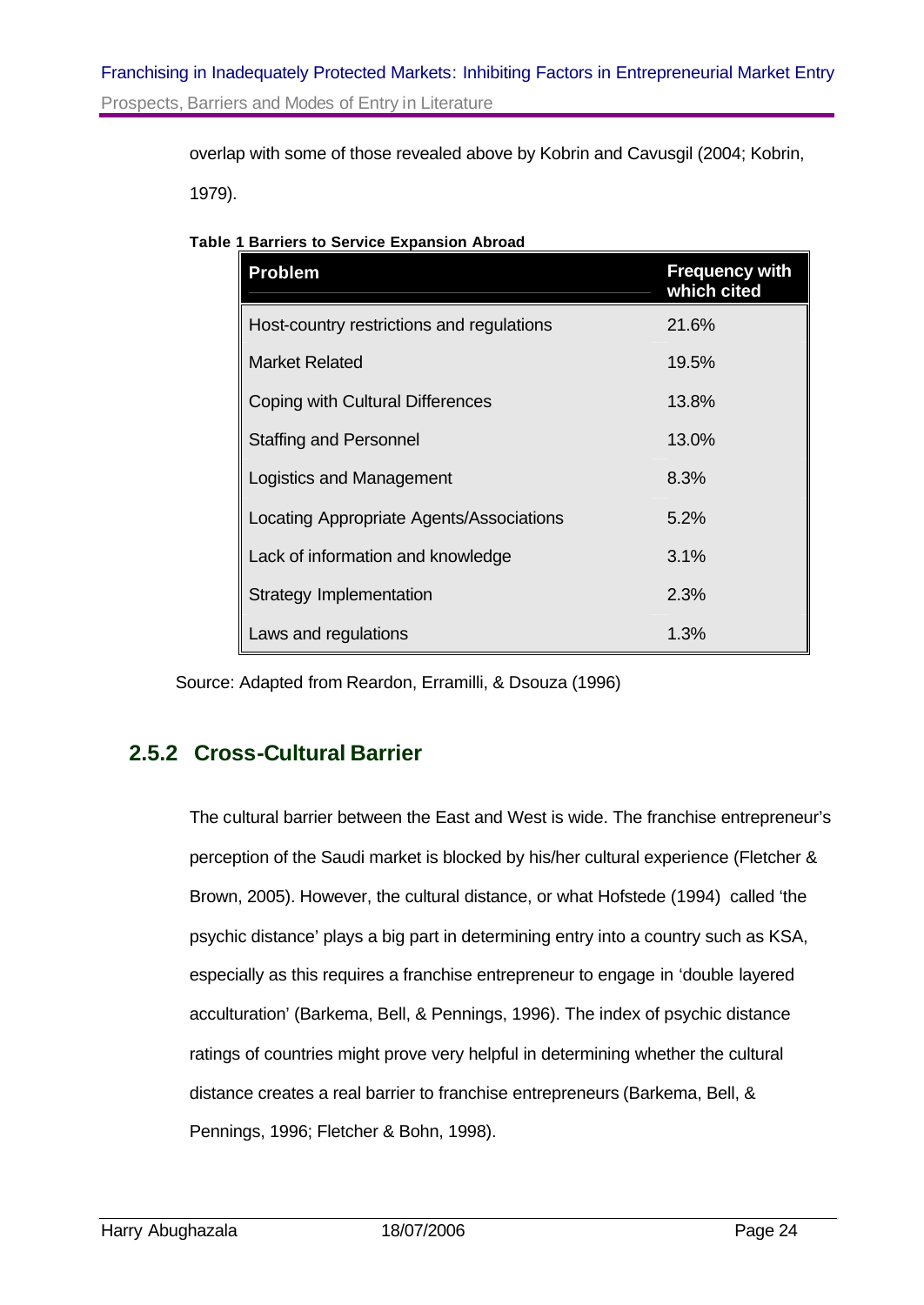As a Middle Eastern country, KSA holds great cultural differences for a Western franchise entrepreneur. These differences can be related to the concept of time and space. While time is so critical for a Western franchisor, it is not so for a Saudi national who might have plenty of it, or who might be culturally-restricted to show the criticality of one's time. While a large amount of space might not be a sign of prestige for a Western franchisor, it is so for a Saudi national.

The language, of course can be a major cultural barrier. The nature of discourse might constitute a major barrier for the Western franchise entrepreneur. While the Western entrepreneur might go directly to the point with precision, a high-context Arabian culture tends to show more elaboration in conveying the message. Hence, the challenge for the Western entrepreneur lies in learning the styles and basics of the language of the host country (Fletcher & Brown, 2005).

#### **2.5.3 Political Risks**

The above risks given in Cavusgil (2004) are also supported by Kobrin (1979). Political risks are presented in four levels in relationship to foreign entry. Table 2 below exposes the factors that a franchise entrepreneur needs to consider on top of the cultural ones.

#### **Table 2 Political Risk Factors**

|          | <b>Factors</b>      | <b>Examples</b>                                                         |
|----------|---------------------|-------------------------------------------------------------------------|
| Level 1: | General instability | Revolution, external aggression                                         |
| Level 2: | Expropriation       | Nationalisation, contract revocation                                    |
| Level 3: | Operations          | import restrictions, local content rules, taxes,<br>export requirements |
| Level 4: | Finance             | Repatriation restrictions, exchange rates                               |
|          |                     |                                                                         |

Source: Kobrin (1979)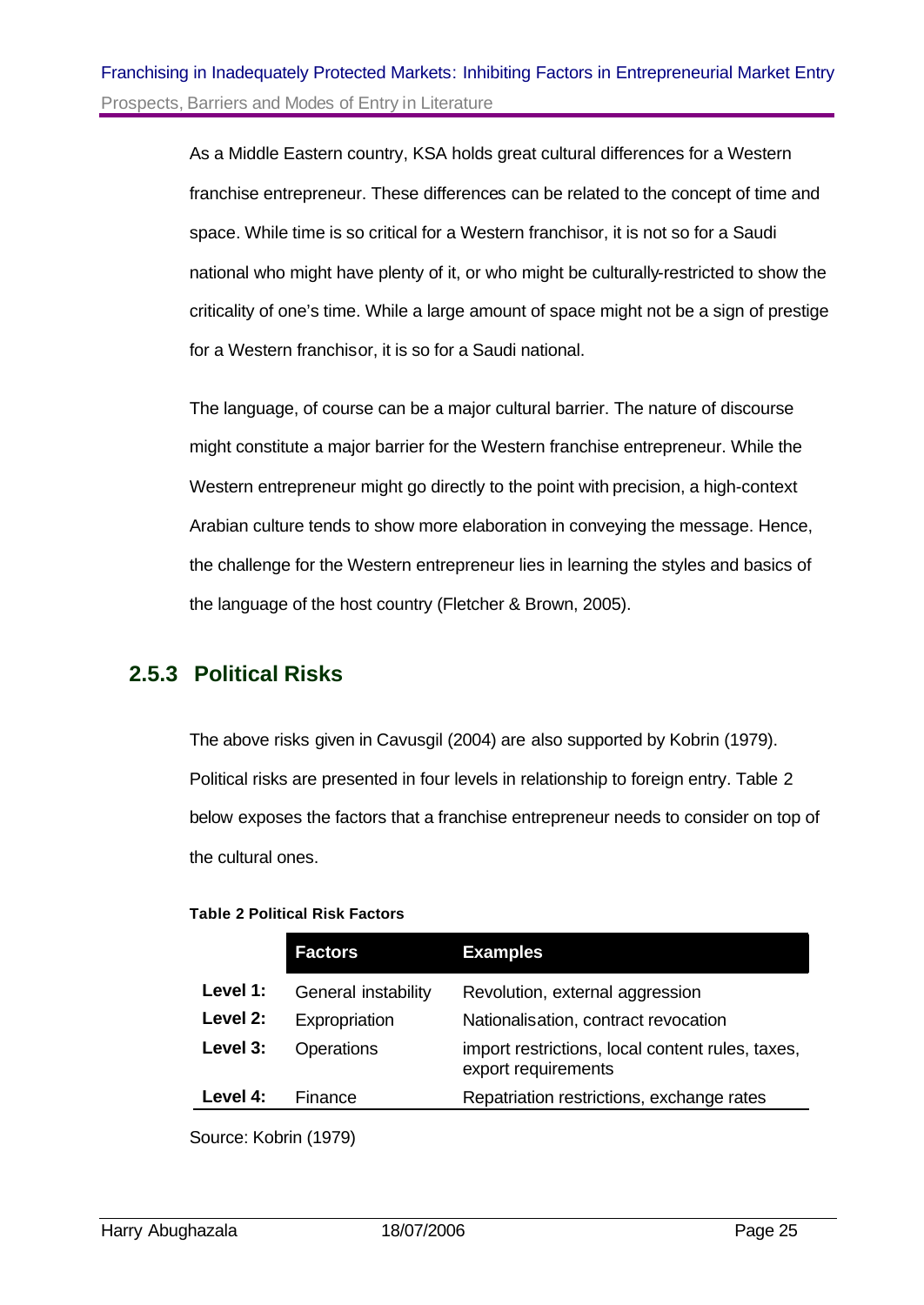Political stability does not imply the absence of changes in the targeted market. Change is always there. The type of stability specified by Kobrin (1979) indicates that the change carries a minimal adverse effect on the targeted business in the Kingdom. Expropriation, placed in level 2 political risks factors above, happens when the government in the host country seizes the entrepreneur's business with some reimbursement for the asset (Cateora & Graham, 2005). Not only have expropriations lessened over the last decade, but also presently developing countries are viewing privatisation and foreign direct investments as a means of economic growth (Makhija, 2003).

Having mentioned the prospects of the Saudi market in the first section, franchise entrepreneurs should be well aware of the unique political problems of the Middle East. This is a diverse region where political factors are generally heightened (Garten, 1997). Gulf people are very different from other Middle Eastern countries (Fletcher & Brown, 2005). There must be a trade-off between the above growth attractiveness and the lack of attractiveness from a political perspective, where regimes pursue economic but not political liberalization (Trimeche, 2004).

#### **2.5.4 Quality Barriers**

The quality of fast food operations, especially in foreign emerging markets, depends heavily on the people directly in operation. Hence, it is very critical for the fast food entrepreneur to have access to qualified and professional human resources. One of the critical factors in entering the fast food market in KSA is the ability of the entrant to secure the type of staff it desires.

Enforced Saudization tends to hamper productivity and increase the company's employee turnover rate. The government requires that companies hire Saudi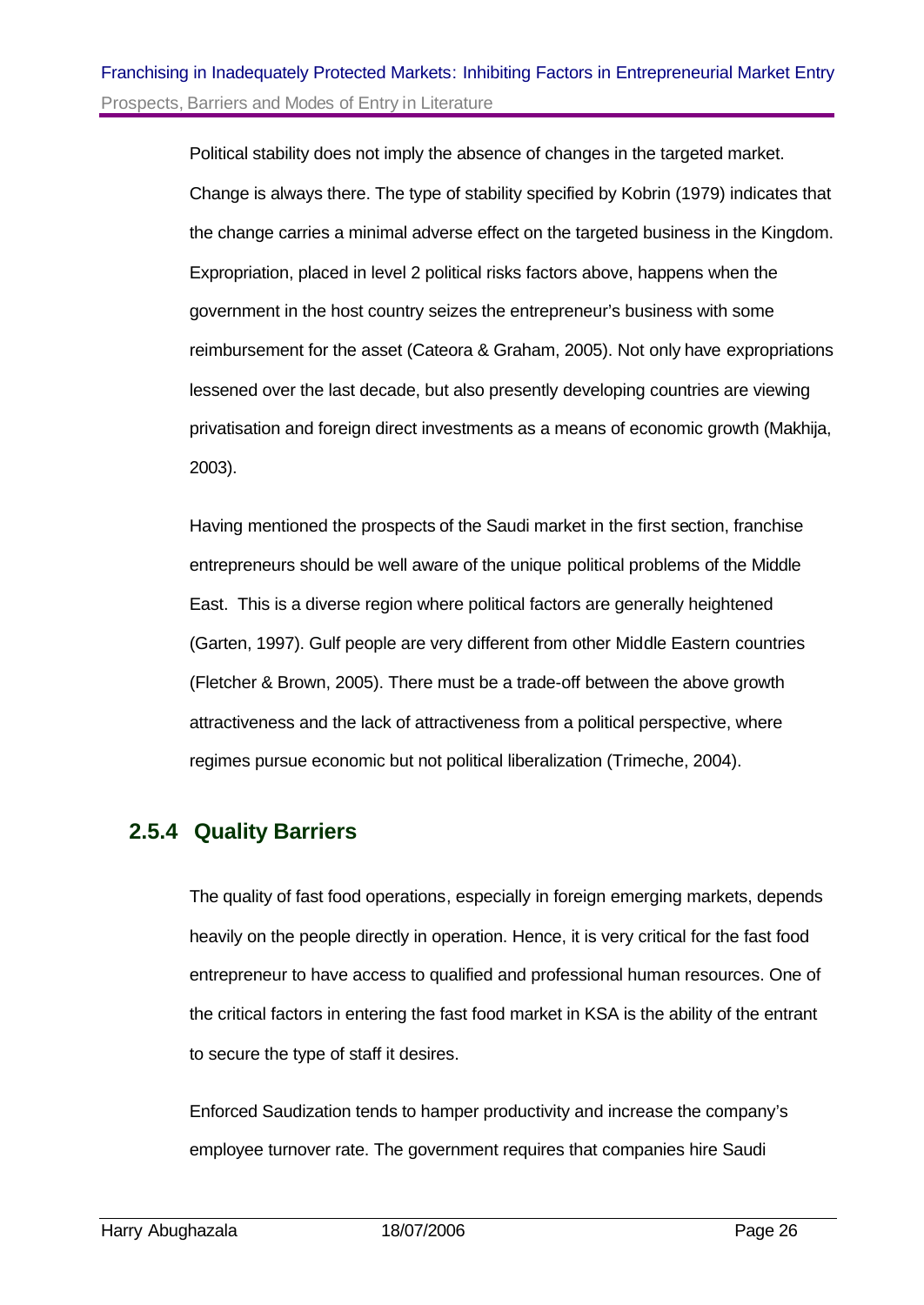nationals in an annually increasing percentage. This constitutes a big disincentive for foreign investors as well as local entrepreneurs ("2005 Index of Economic Freedom", 2005).

The government has promulgated decrees in place requiring private companies to increase the percentage of Saudis on their payroll by 5% every year. This target proved impractical and companies were not able to achieve it. It was met with considerable resistance from both foreign and local employers. The objection is that businesses cannot find Saudis with suitable training for the job. Furthermore, few Saudis have the kind of work ethic desired by employers. However, recently the pressure of unemployment has forced Saudis into lower positions such as receptionists, kitcheners, and restaurant cashiers (Richards, 2001).

Another reason why Saudization acts as a disincentive is the added cost factor. Non-Saudi labour is known to cost less, follow instructions, arrive on time and is prepared to work six days a week (Gresh, 2000). Some undesirable social mores of the Saudis are changing. The faster the change occurs, the less of a barrier Saudization will be to successful attraction of franchise entrepreneurs.

Direct control over operations boosts quality. The need of the entrant to maintain direct control over the operation is mainly precipitated by the need to safeguard the level of quality and maximise returns. One way to exercise control is to have direct access to knowledge. Knowledge is power. Conversely, less knowledge may imply less power. The same saying goes when selecting a specific mode of entry mainly to get more information, consolidate control, and hence alleviate the risk of compromising quality.

One of the inherent barriers to expansion through alliances is the fact that the entering company will have limited chance to directly enhance its knowledge about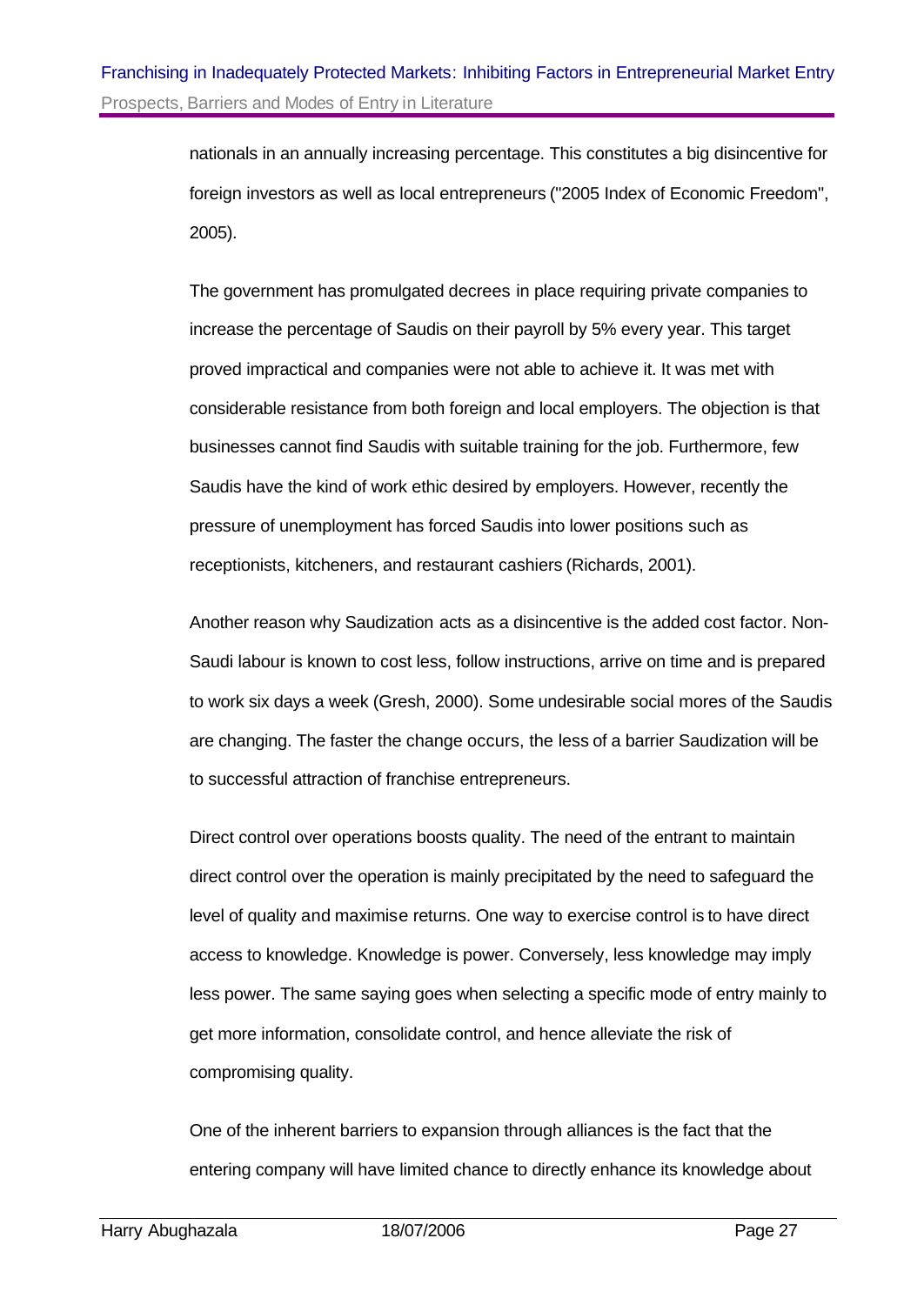the new market, and hence improve its skills repertoire (Johansson, 2006). This limitation of direct knowledge about the new market would worsen the company's opportunity for optimal policing of the other party's operations. Further, the continual improvement process of the quality is endangered by such 'remoteness' from the direct operation.

For chained fast food operations, quality is considered vital for the success of the operation. If quality is to be compromised while choosing alliances for expansion, a company might be left with no choice except to go on its own. Johansson (2006) has concluded that when the alliance is deemed too risky the company will be left with no choice except to internalise; i.e., to expand on its own and retain control over its firmspecific advantages. This position can be viewed in line with Mendelsohn where it is suggested that a franchise entrepreneur can expand through wholly-owned subsidiaries, but not without a burden on financial and human resources, until such a time when it is ultimately desirable to use franchising (Mendelsohn, 2005).

Further, in order to "safeguard" quality, if the company opts to externalise operations, an equally important measure would be to own *some* of the outlets within the region of externalised locations. In Paris's Champs Elysees, for example, McDonald's has kept ownership of, rather than franchising, some of the key locations purely for the purpose of quality maintenance (Johansson, 2006).

Having considered the above internalisation option to safeguard quality, it is important for franchise entrepreneurs to adopt sound strategies to achieve the utmost commitment of franchisees to the quality of operations. The more frequently communication is conducted with franchisees the more trust franchise entrepreneurs can build with partners. Once trust is built, partners' commitment comes as a by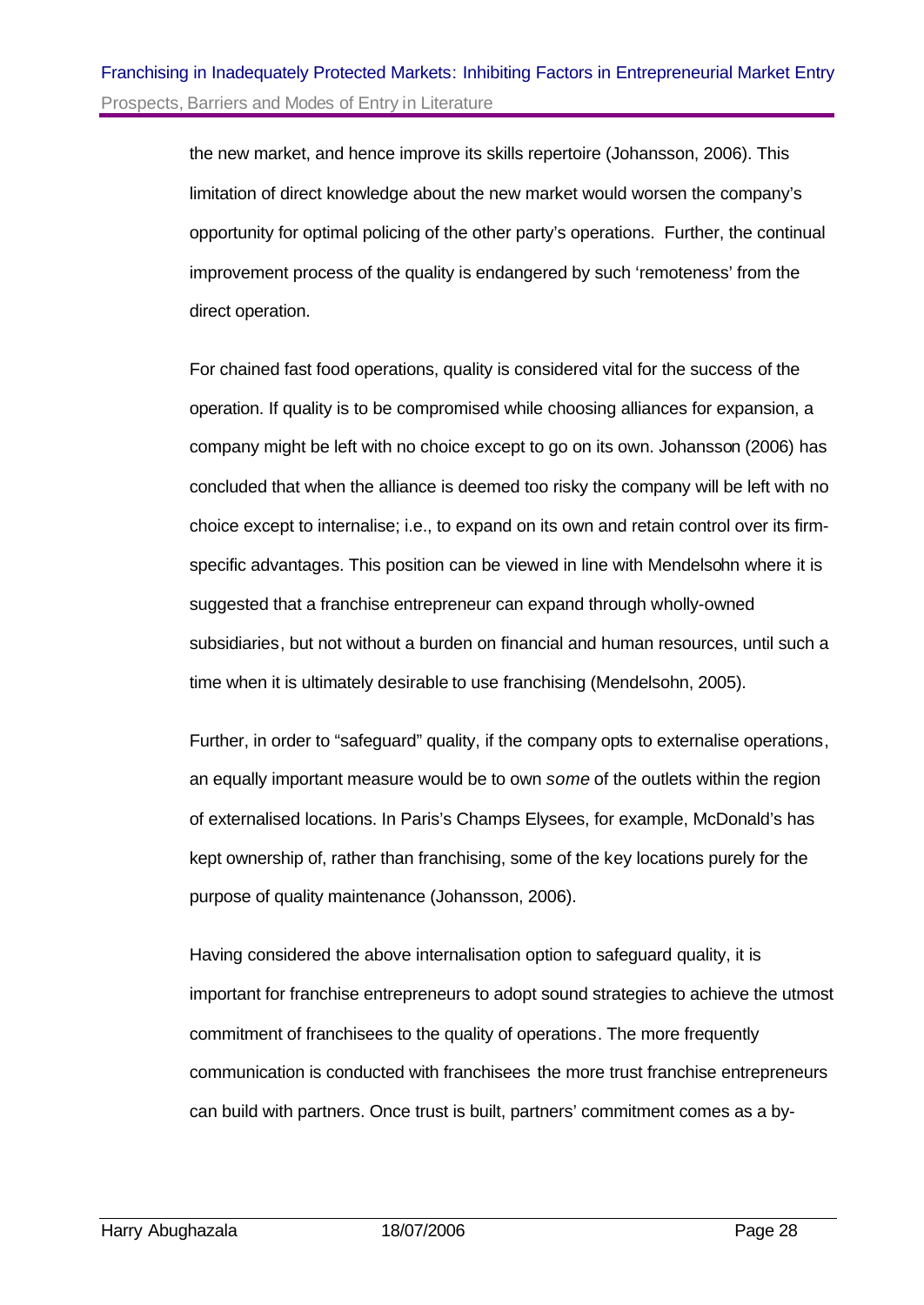product of that trust (Coote, Forrest, & Tam, 2003). This fact is illustrated in the

following model:

#### **Figure 5 Antecedents of Commitment**



Source: Adapted from Coote, Forrest, & Tam (Coote, Forrest, & Tam, 2003)

The above effect of trust on relationship commitment has earlier been confirmed by Ambler, Styles, & Xiucum (1999). The personal aspects of the relationship between the franchise entrepreneur and franchisees have positive impact on the performance of franchisees.

Hence, franchise entrepreneurs who are worried about franchisees' commitment to quality need to regularly assess their relationship with franchisees. The franchisor's critical relationships are based on trust, interaction frequency, and commitment (Rinehart, Eckert, Handfield, & Jnr, 2004). To assess the relationship in a systematic way, a franchisor needs to consider measures related to personal characteristics, communication frequency, perceived dependence, organisational capability, business volume, and investment. Such measures include cooperation, interdependence,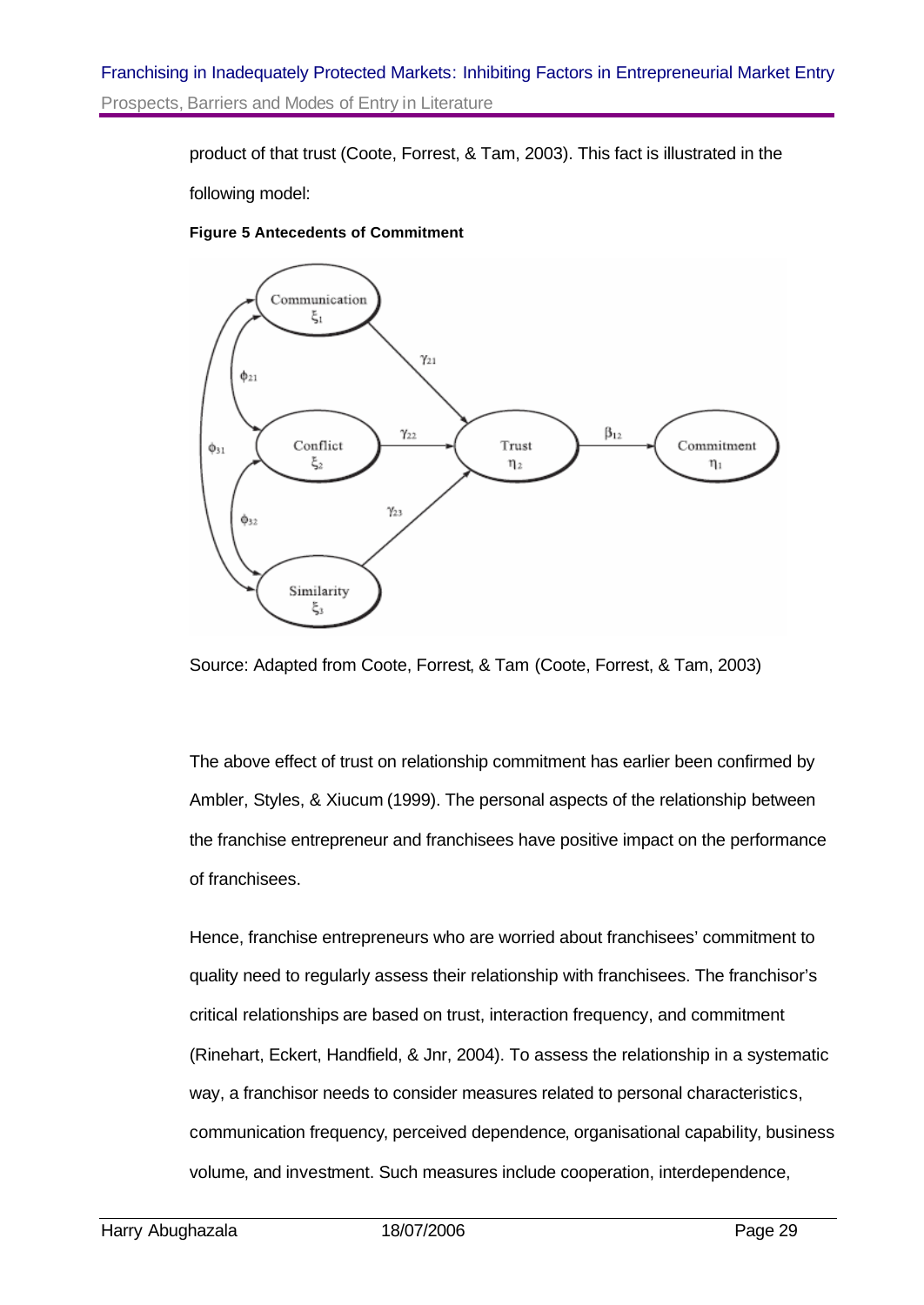commitment, trust, opportunistic behaviours, communication and conflict resolution, power, shared values and relationship outcome (Fontenot & Wilson, 1997).

Trust, as a deciding factor in assessing franchisor's critical relationships, can be seen from two perspectives: the personal characteristics of the franchise entrepreneur, and the organizational capabilities of both the franchise entrepreneur and its franchisees. Relationships usually start with legal contracts; however, greater familiarity between the franchise entrepreneur and franchisees would breed trust and replace legal relationships (Gulati, 1995). However, trust is difficult to observe and measure. Trust has "a taken-for-granted character since it is so closely linked to fundamental social norms and customs" (Gulati, 1995, p.94).

When it comes to interaction frequency assessment, franchise entrepreneurs can measure their relationship with franchisees on two levels: the personal and organizational. The personal level is where *communication frequency* affects the perception of the value that the franchise entrepreneur and franchisees create through the time spent in mutual communication. At the organizational level, interaction frequency is tied up to the *business volume* transacted between the franchise entrepreneur and franchisees; guaranteed business volume, such as that typical of a franchise environment, contributes to a stronger relationship between both parties (Rinehart, Eckert, Handfield, & Jnr, 2004).

The level of commitment franchise entrepreneurs can aspire to is a direct by-product of the inter-organizational relationship inside the franchisor's network. Commitment is tightly related to the perception of dependence a partner believes he/she has on the other partner. Commitment is also closely related to the volume of investment in time and other resources that the partners in the franchisor's network make in the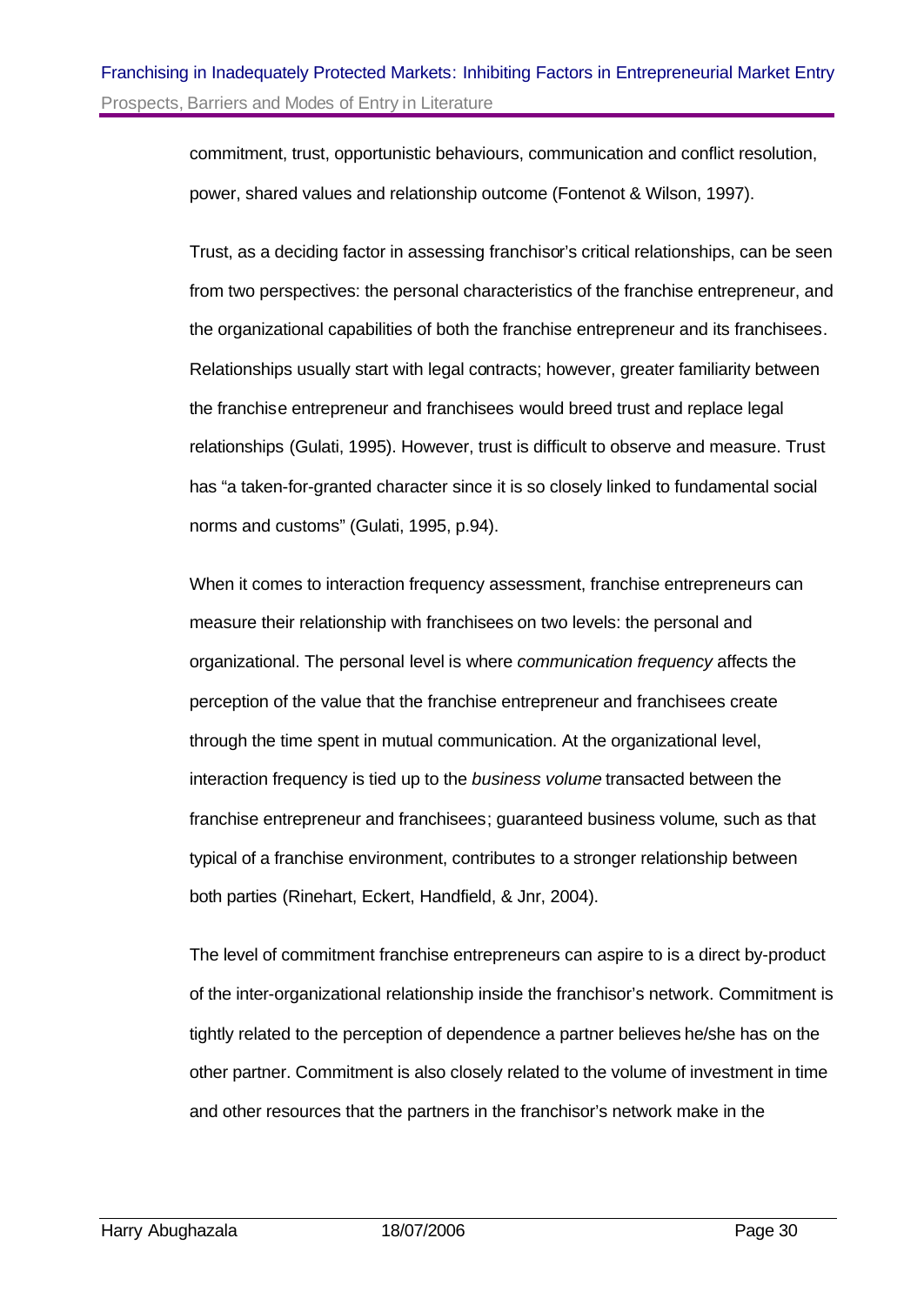relationship. According to Gundlach & Achrol (1995), commitment is an essential ingredient for successful long-term relationships.

Ultimately, developing the right value chain in KSA would also constitute a major barrier to entry. When considering its value chain, the fast food entrepreneurs in KSA would face the fact that there are limited reliable suppliers providing the desired consistent quality. This would force entrepreneurs to build their own chain of supply in order to bridge the gap. On expanding to Moscow, realizing the shortage of reliable suppliers, McDonald's found no other choice except to build its own chain of suppliers (Johansson, 2006). That was simply because quality can not be compromised due to local suppliers inability to provide the consistent quality demanded by McDonald's standards.

## **2.5.5 Intellectual Property Barriers**

Protection of intellectual property of the franchisors is at the heart of the expansion or franchising model of franchise entrepreneurs. Intellectual property comprises approximately 85% of the overall economic value of a company (Fitzpatrick & DiLullo, 2005). It is important to note that the international protection of IPR is inadequate (Fletcher & Brown, 2005). Costly legal registration of the IPR might not provide the best protection if, for example, local legislation would outweigh prior use over prior registration.

From a legal perspective, the Kingdom of Saudi Arabia has already developed the legal infrastructure to protect intellectual property rights in the country as seen in Appendix 10.3. It has developed its own laws, and it has joined international bodies as part of the protection process. The last of these measures was its full membership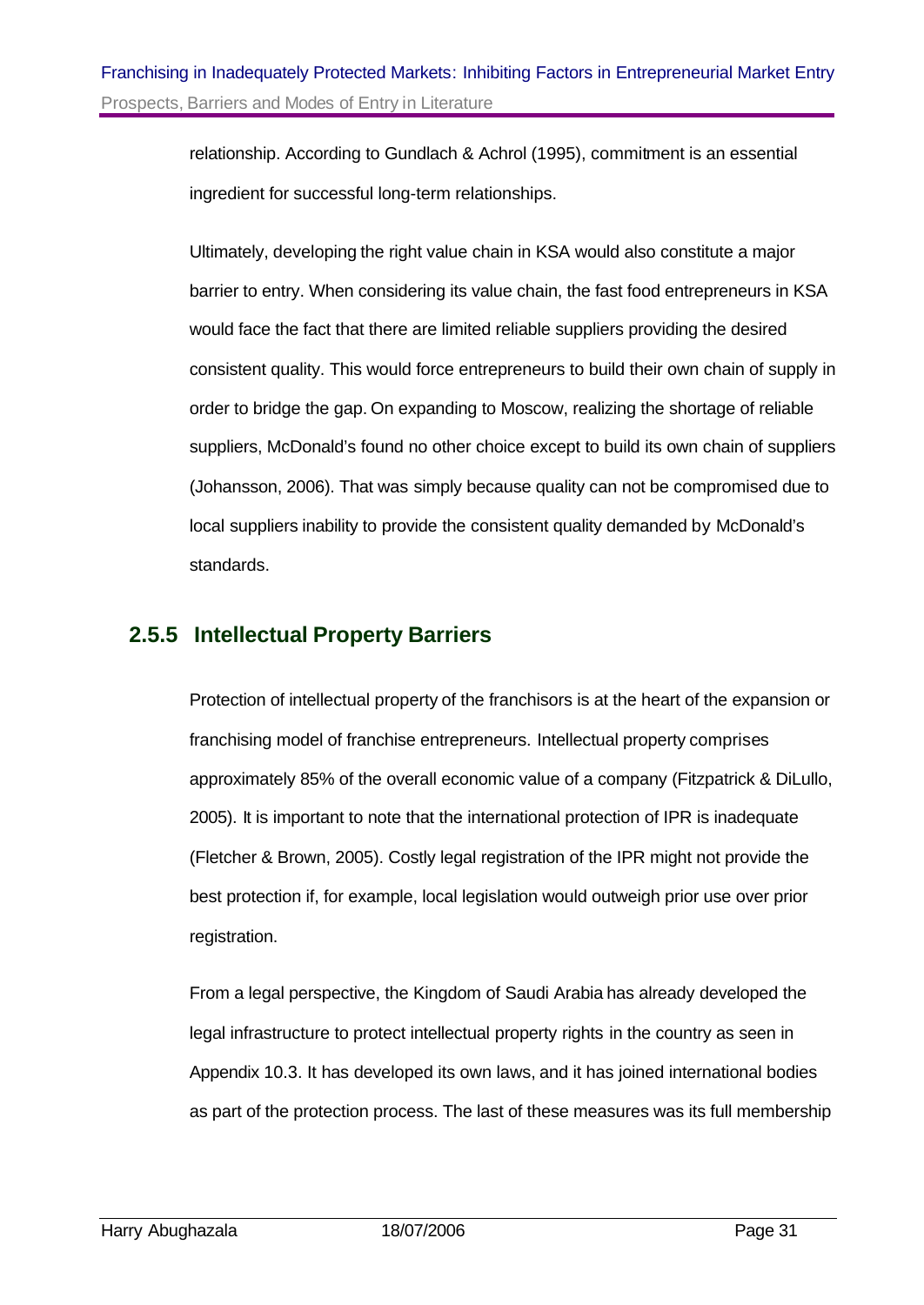in the WTO on 11 December 2005 ("Understanding the WTO: The Organization Members and Observers", 2006).

Registration in KSA may give protection only to the IP of those companies whose countries of legal residence have signed the same international convention on intellectual property, such as the Paris Convention. Presently, becoming part of the World Intellectual Property Organization (WIPO), an entrepreneur in KSA does not need multiple registrations in multiple countries who are members in WIPO. The Kingdom is part of 183 states involved in the WIPO (WIPO, 2006).

However, no matter how solid the legal infrastructure, KSA is still in its infancy stage in implementing the Agreement on Trade-Related Aspects of Intellectual Property Rights (TRIPS), the international treaty by the WTO; hence, the threat of infringement is still there. Going through the checklist in Appendix 10.4 shows how far KSA must still go to fully enforce IPR global protection system. All countries, including the Kingdom, have until 2006 to implement TRIPS (Fletcher & Brown, 2005). When fully implemented, TRIPS would contribute to better protection of IPR and related dispute settlement.

Until the protection is well in place, entrepreneurs invent their own unconventional ways of protection. One way to protect their IPR is when entrepreneurs disclose *only part* of their trade secrets or processes to the other local partner (McGaughey, Liesch, & Poulson, 2000). In their case study on an alliance between an Australian entrant and a Chinese firm, McGaughey et al. illustrate that the conventional means of protecting intellectual property need not always be followed to best ensure the firm's retaining its competitive positioning in foreign markets. That 'segmentation' of IP is an internal issue over which the company may have some control.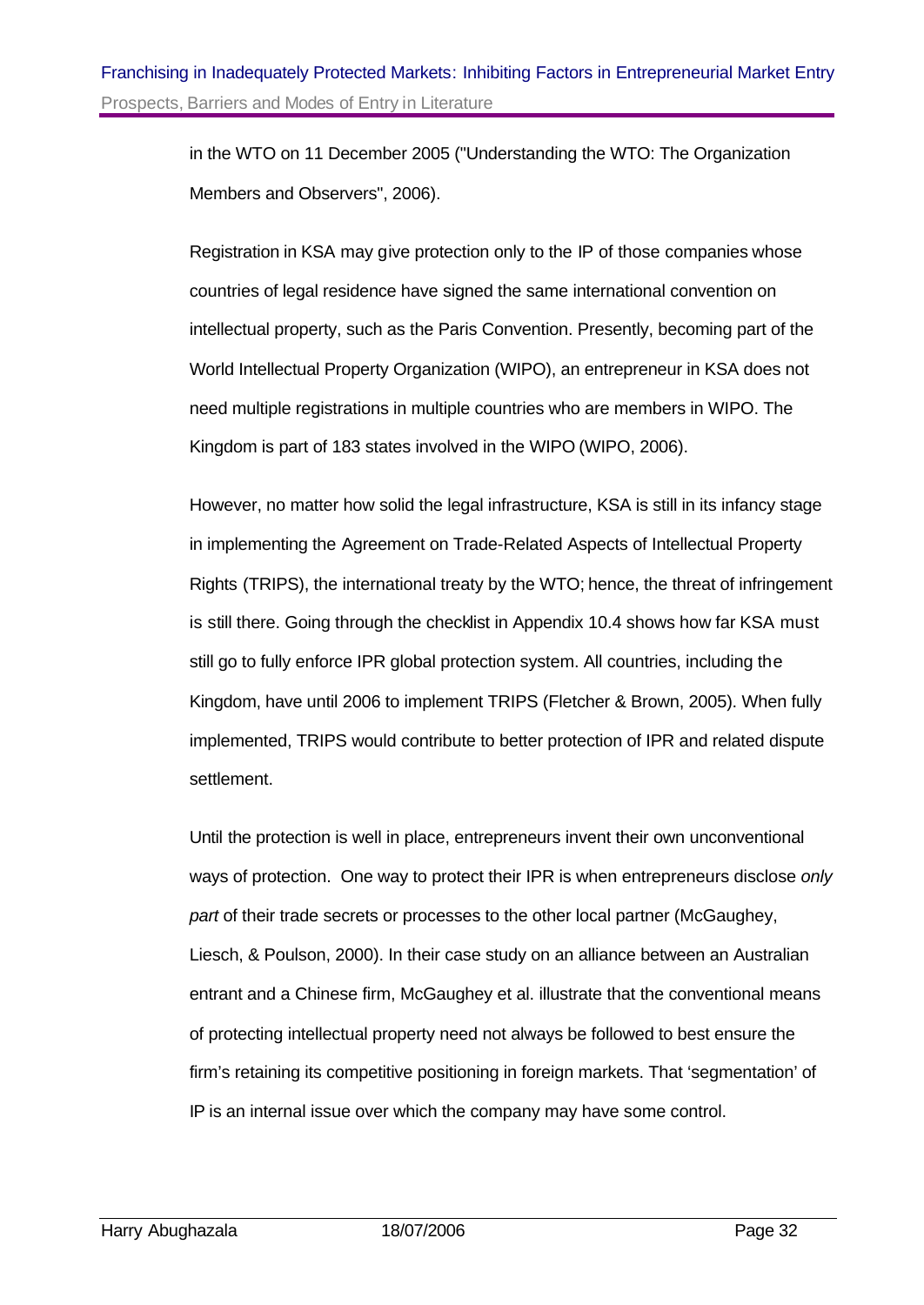In addition, for effective protection, Schoeller (2003) suggests mutual shouldering of responsibility. Protection is a joint effort between franchise entrepreneurs and franchisees rather than the sole responsibility of franchisors, as it is commonly believed. Both franchisor and franchisees should work together to defend the brand's assets. The franchisee may have more strength in a particular locality or region, while the franchisor may have more overall global strengths.

Furthermore, when it comes to protecting trade secrets in R&D in a developing economy, Sanyal's research (2004) strongly supports only a wholly owned subsidiary expansion, without any alliance. The reason for that can be attributed to the limited scope of patent protection laws in developing countries. Sanyal fills a unique gap on how to protect the trade secrets as far as the location of R&D centres of is concerned. Sanyal helps fast food franchise entrepreneurs decide on whether to conduct R&D locally inside developing economies as compared to keeping the process within their corporate borders.

Further, protecting intellectual property may start at the early stage of contract negotiations. To protect against the "dissipation" of an entrepreneur's firm-specific advantages, contracts need to be well-designed to provide for worst scenarios. It is crucial, for example, to limit the territories of the franchisees or licensees as well as the timeframe of the license (Hall, 1983); At the same time, the contract should provide for the conditions that warrant termination of the license.

Protection of IP's starts even before contract negotiation takes place. Proper screening and selection is crucial in reducing the level of exposure in the future. As it is illustrated in Figure 6 below, Fitzpatrick & DiLullo (2005) suggest that investigation with due diligence should take place before formal engagement with prospect franchisees or partners.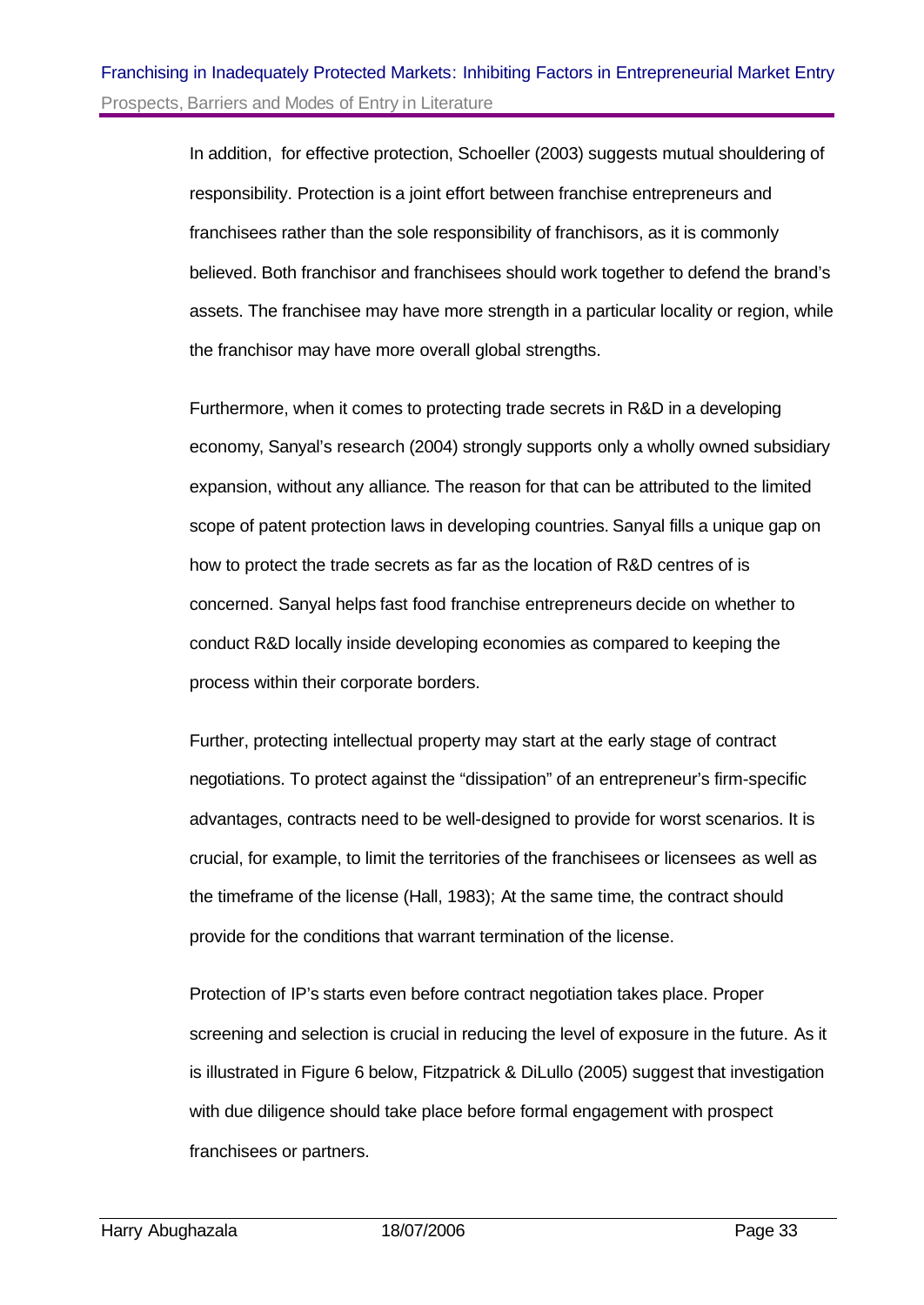

**Figure 6: A Contract-Based Model of Intellectual Property Protection**

*Source: Adapted from Fitzpatrick & DiLullo (Coote, Forrest, & Tam, 2003; , 2005)*

However, when it comes to *brand piracy*, franchise entrepreneurs may be left with few choices in such an environment. Starbucks, a well known brand in the service sector, was entirely faked in China, for example, in 2004 (Fletcher & Brown, 2005). Comparatively speaking, although China was accepted in 1980 as a member of the WIPO, China's patent law in 1985 was vulnerable to one-sided interpretation (Chen, 1995).

In the international arena, multilateral negotiations conducted under the WTO in the Uruguay have boosted global intellectual property rights. With this protection in place, with KSA becoming part of the WTO, franchise entrepreneurs become less concerned about the infringement on their IPR in the Kingdom. This enhanced protection has opened up new modes of entry to franchise entrepreneurs considering global expansion. This protection may contribute to the increase of franchising and licensing in international markets (Czinkota & Ronkainen, 2002).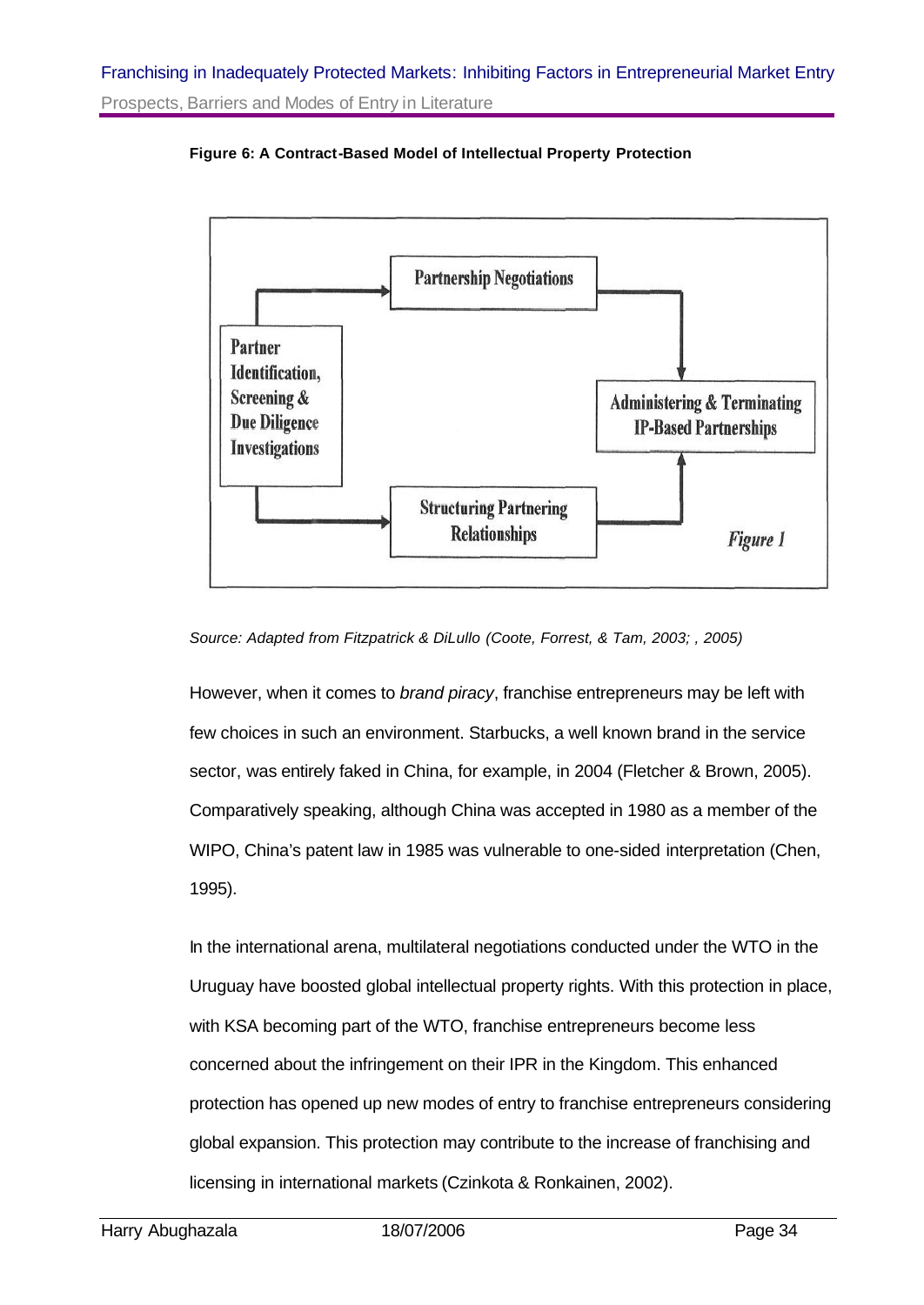Ultimately, according to Luo (2001), the joint venture would be the preferred mode of entry in an emerging market, such as KSA. The case is more so when the perceived government intervention or political uncertainty is high. On the other hand, when the intellectual property rights are perceived not to be well protected, a wholly-owned subsidiary may become the best choice (Luo, 2001). This finding by Luo is also shared by Wei, Liu, & Liu (2004), where the authors confirm that a joint venture would be preferred if franchise entrepreneurs do not have a high level of the host region's experience.

# **2.6 Modes of Entry**

## **2.6.1 Overview**

This section discusses the alternatives available to entrepreneurs for expansion either through strategic alliances or wholly-owned subsidiaries. The strategic alliances in focus will cover relationships in franchising, and joint ventures, mostly as related to the fast food business.

Generally speaking, to choose a mode of entry into a market, a company must consider decision criteria covering areas such as market prospects, risks, government regulations, need for control, internal resources and capabilities. It is well established among international business scholars (Chi & McGuire, 1996) that it is not economically justified to enter into any sort of collaborative venture unless there exists some "complementarity" among the participating resources. Attracted by the lure of franchising, many companies select franchising as a growth alternative, and then haphazardly launch the business (Sherman, 2004), without consideration of other modes of entry.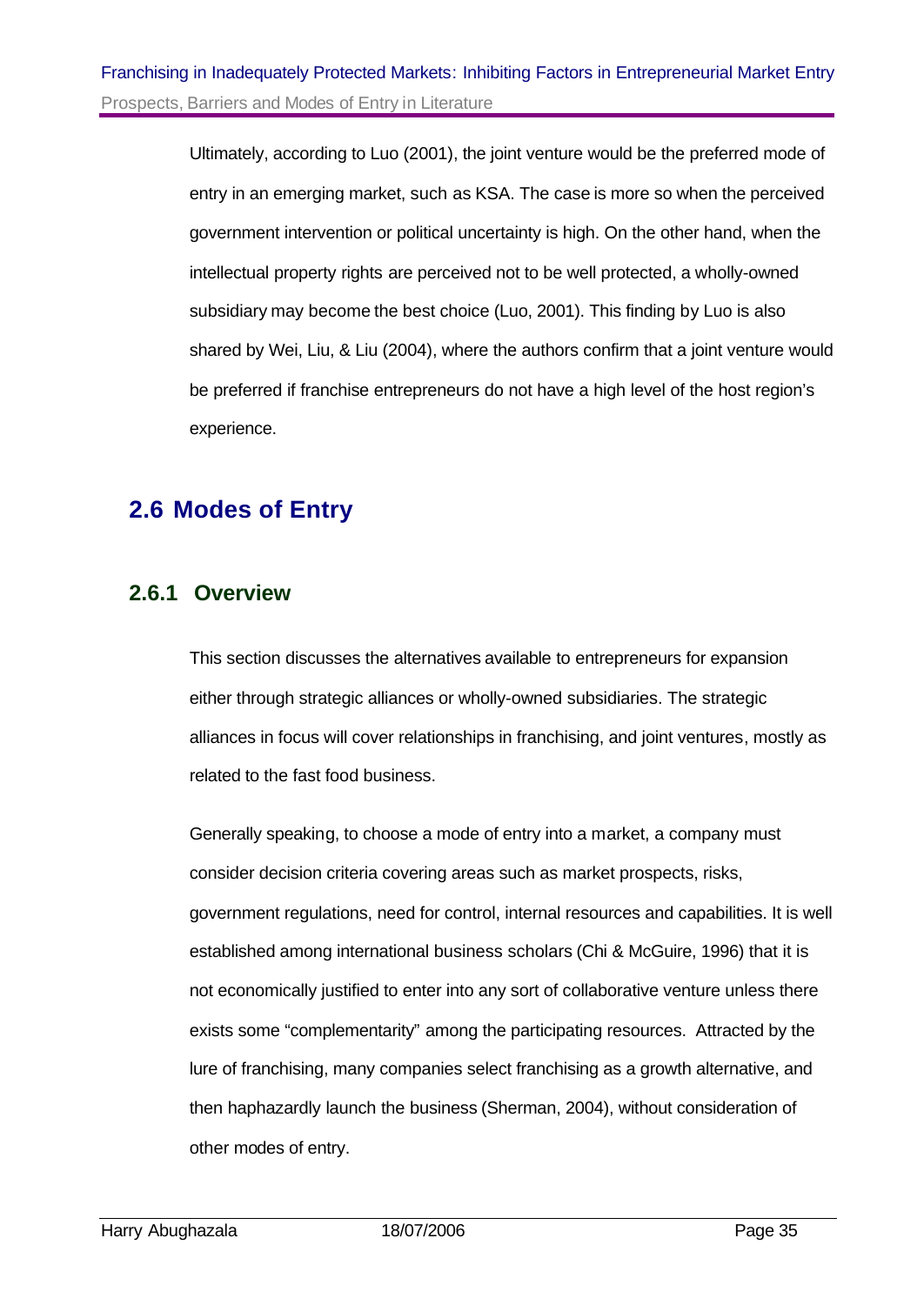Unfortunately, there is very limited academic research on franchise development in countries such as Saudi Arabia. Most of the literature is written in the business field and takes the form of books or magazine articles. No single undisputed authority has written on the subject. In order to overcome this shortage, a multi-disciplinary approach is followed in this review. Articles dealing with barriers to international expansion are sought; then separately, literature dealing with modes of entry is investigated.

## **2.6.2 Franchising**

As a global mode of entry, franchising is growing enormously. To ascertain the huge international growth of franchised business, John Preble (2004) has examined the actual growth of franchising globally during the 1990s using survey and archival data findings regarding franchising in 40 countries. He found that franchising is growing beyond expectation, generating an average of \$3.7 billions in annual sales. Interestingly, Preble also found that restaurants are experiencing the most franchising growth. These findings seem to be very encouraging for fast food franchisors to find new markets for their expansion.

By its very nature, franchising provides a great typical mode of entry for global expansion. Yet, compared to wholly-owned subsidiaries, a franchisor may have less quality control on the franchisees' operations; and there is a greater risk of IPR infringement. On the other hand, compared to licensing as a mode of entry, franchising provides a greater degree of control over the operations. The control in franchising can come basically from two sources. The franchisor can maintain the sole right to supply quality-sensitive products. Further, the franchisor can require franchisees to operate within a specific business format and abide by a set of established rules of operations (Spencer, 1994).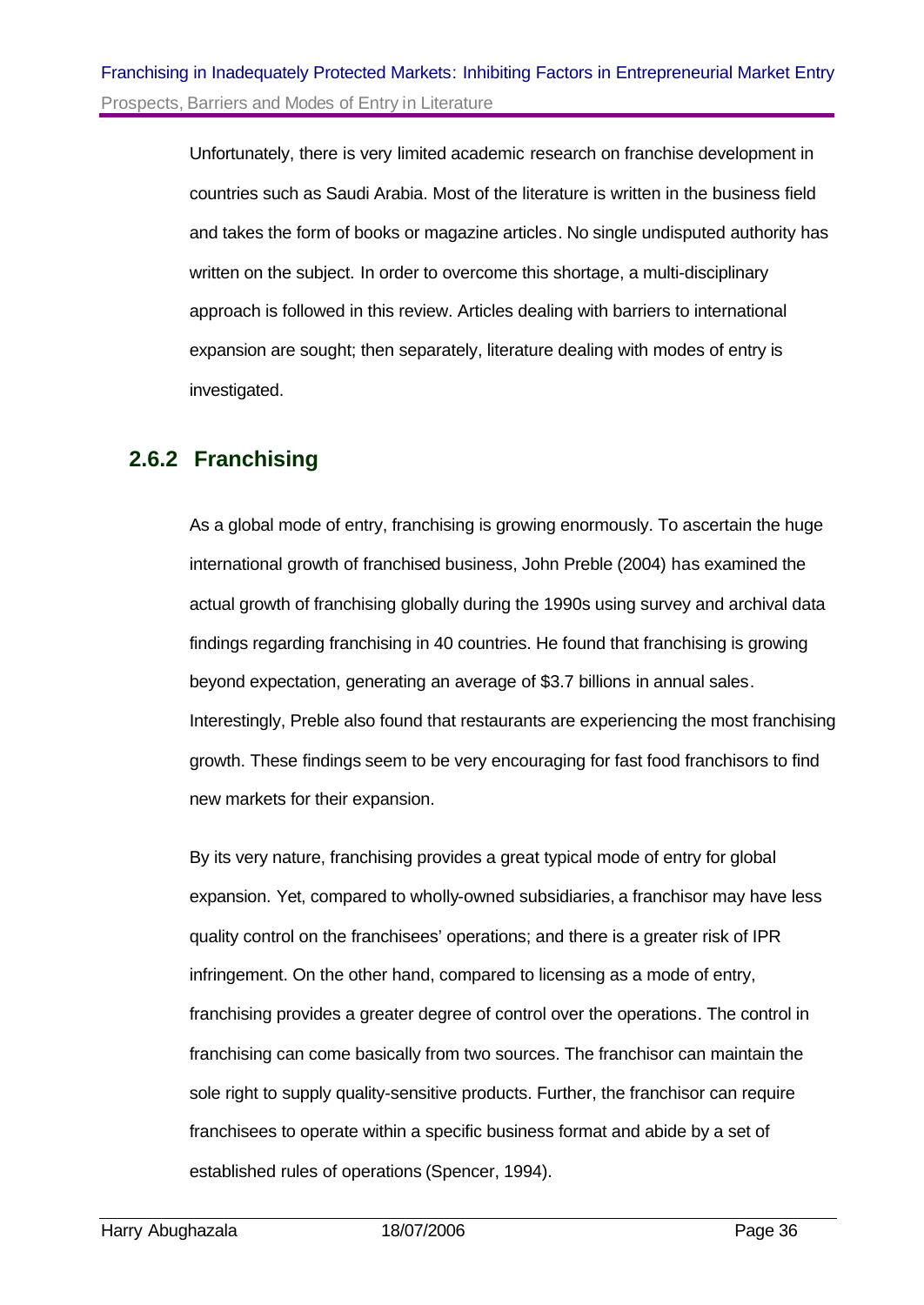Further, with special focus on the franchising status in the Kingdom of Saudi Arabia, the writings of Tuncalp (1991) is considered a rich source. Tuncalp shows that KSA exhibits some attractive characteristics for penetration, yet franchising has made a limited appearance in the Kingdom, primarily in the fast-food services. Tuncalp reviews the history of franchising in Saudi Arabia and identifies some of the prominent participants in this area. He describes a number of problems that could be hindering successful exploitation of franchising in the area. At the same time Tuncalp outlines some practical solutions to the problems faced. Although his writings are no longer recent, yet many of the problems are still there and many of the solutions presented are still viable.

## **2.6.3 Licensing**

Licensing, as a mode of entry, is not commonly used in fast food operation. Franchising is preferred as it provides a degree of control over the operation, and hence ensures consistent quality (Spencer, 1994). However, licensing may be very seriously considered for the franchisor's food processing or commissary functions. The weight of a licensing agreement comes from the fact that it covers a much wider geographical area than a franchisee would. Hence, licensing is not a major focus of this study.

## **2.6.4 Wholly-Owned Subsidiaries**

By default, the initial entrepreneurial mode of entry is by wholly-owned subsidiaries (WOS). With this mode, the company can ensure greater control on operations and quality systems; more control would ensure consistent quality. It also would have less risk of IPR infringements. However, there will be the risks of full ownership.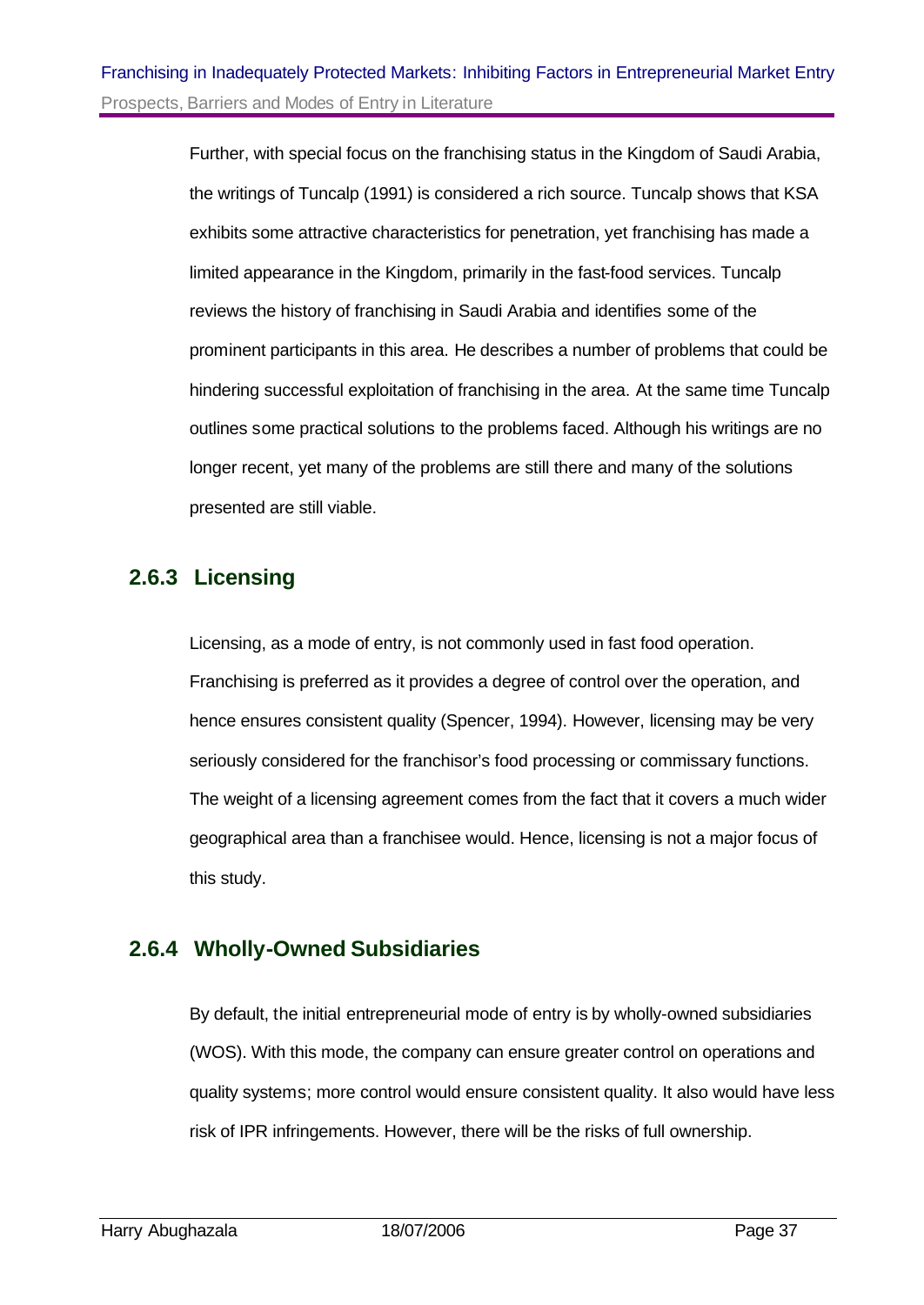With wholly-owned subsidiaries, entrepreneurs are more risk-averse. Firm-specific advantages are more protected in that mode of entry. Appropriability hazards are much reduced in WOS modes (Oxley, 1997). When entrepreneurs have a control strategic posture, more often they will select WOS in a targeted market. This type of posture holds true so long as entrepreneurs can sustain that posture. In this posture, an entrepreneur has his/her own well-established firm-specific advantages; has enough resources for expansion; and has a product with definite potential in the target market (Johansson, 2006).

## **2.6.5 Joint Venturing**

Entering through joint ventures becomes very wise when the expansion is considered in the Third World Countries, given the potential risks stemming from political instability in the area (Gitman, 2006). That's why joint ventures are very common in most of the less developed nations (Gitman, 2006). Joint ventures in KSA are no exception; the first franchise for KFC in the mid 1970s, for instance, took the shape of a joint venture with a master franchisee, and expanded successfully for years  $(T$ uncalp, 1991)<sup>1</sup>.

In expanding beyond one's locality, a company is often faced with *cultural* and *legal systems* that are different from those at home (Stanton, Etzel, & Walker, 1994). Thus that expanding company must first learn about the environment, and adapt accordingly. To address the above concerns, it is often 'essential' for the expanding entrepreneur to enter into joint-venture agreements with private investors, or with

l

<sup>&</sup>lt;sup>1</sup> The joint venture took place then under the name "Al-Ahlia Restaurants Company" between Al-Jazira Establishment for Trading and Industry and the master franchisee for the Middle East, Kuwait Food Company.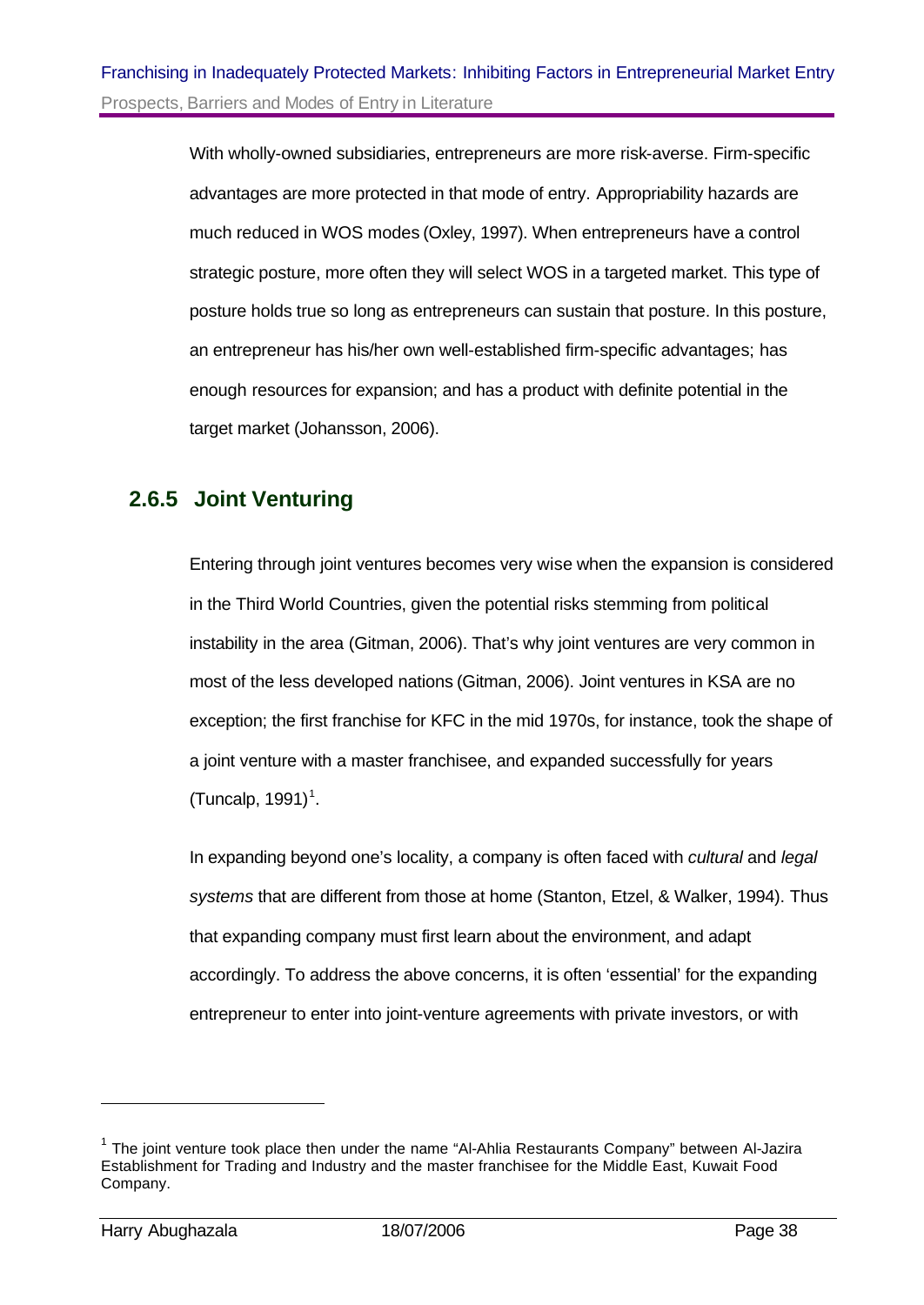## Franchising in Inadequately Protected Markets: Inhibiting Factors in Entrepreneurial Market Entry Prospects, Barriers and Modes of Entry in Literature

government-based agents, who are influential in the host locality (Gitman, 2006, p. 794).

According to Czinkota & Ronkainen (2004) the political side of the joint venture, the "Government-related reasons", is the major rationale for joint ventures in developing countries. In this case study, KSA is not an exception. Access to qualified labour is a must in such a specialized industry. The Saudization requirement is very tough, and many entrepreneurs try to circumvent it.

Joint venturing may not be the first choice for some entrepreneurs due to its intrinsic disadvantages (Mendelsohn, 1999). Franchise entrepreneurs can consider joint ventures as a way of international expansion. However, the major disadvantage lies in 'difficult' disengagement; should there be a need for termination, due to a default of any type, it would be relatively easier for the franchise entrepreneur to terminate a sub-franchisor rather than a joint venture partner (Mendelsohn, 1992, p. 223). In this case franchising is considered more advantageous especially when the franchise entrepreneur does not have a presence in the territory. However, while Mendelsohn makes a valid point, it might not be judicious to support his standpoint as he did not thoroughly examine joint ventures in the present framework.

One of the major disadvantages of joint ventures may lie in the critical need for continuous maintenance of relationships. For joint ventures to be successful, the relationship must be based on trust and commitment; without these two elements it will be doomed to failure (Czinkota & Ronkainen, 2004). Hence, without proper management, joint ventures can fall short of expectations and disband.

Further a major disincentive behind joint ventures seems to be related to intellectual properties. Joint ventures have undeniable strengths, especially in mitigating political risks. However unless forced to by external factors, it seems entrepreneurs tend to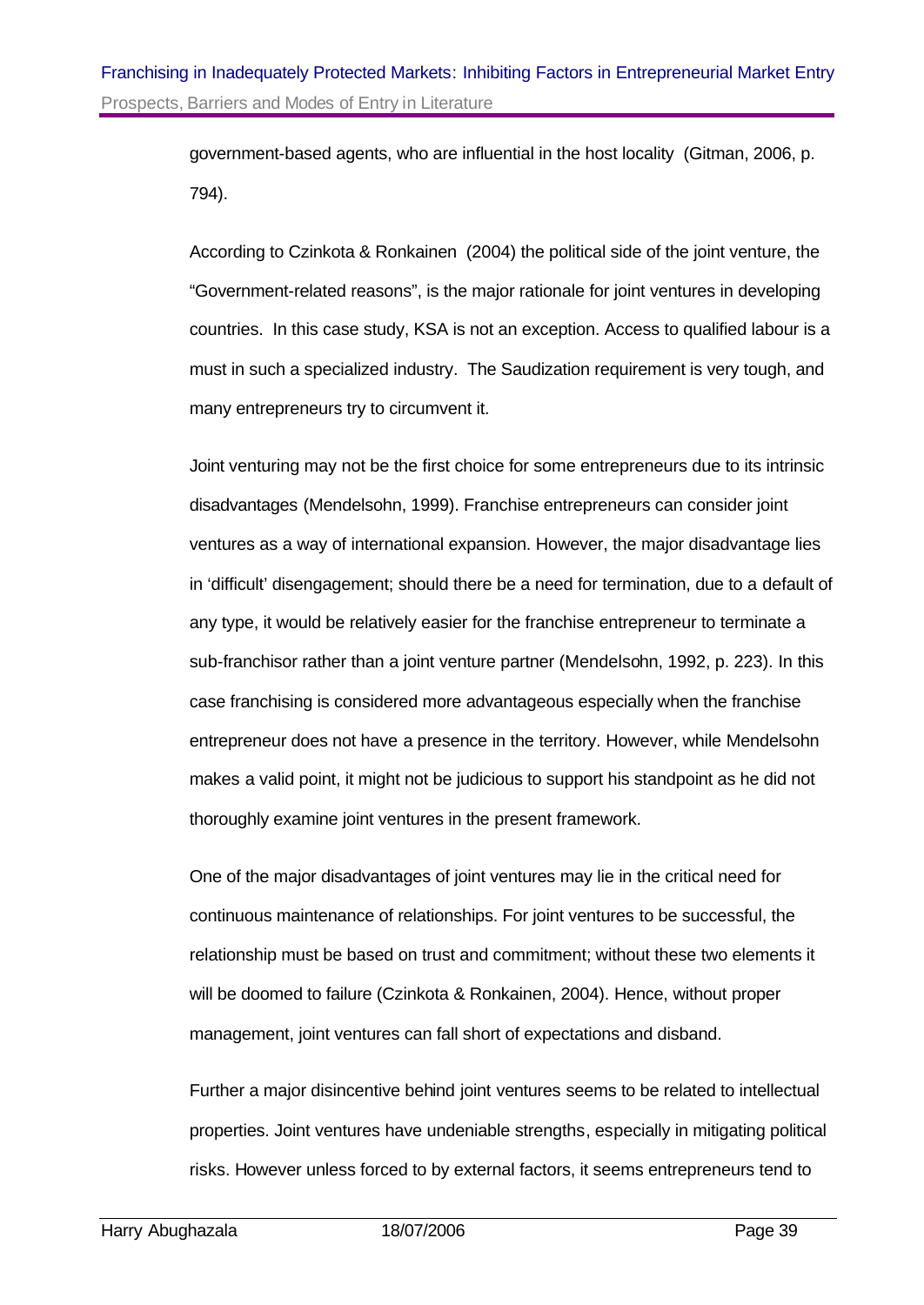avoid that mode. This is simply because it entails a possibility of dissipating the entrepreneur's firm-specific advantages. Joint ventures involve transfer of know-how, manpower, capital, and technology on the part of entrepreneurs. Joint venture partners, on the other hand, seem to contribute mainly local market expertise and understanding (Johansson, 2006). The dissipation comes from the necessity of sharing of information.

# **2.7 Theoretical Foundation of Entry Modes**

## **2.7.1 Overview**

This section examines various theories and models in the literature that would contribute to the selection of a mode of entry into a market. Each theory approaches modes of entry from a different perspective. However, all theories propose some sense of trade-off between the resources to be committed and the degree of desired control. Many of these theories overlap and thereby provide triangulation in favour of one aspect or another. Barriers, disincentives and risks are considered in their relation to the cost of entry, as well as degree of adaptation, assimilation, or mitigation.

## **2.7.2 Conceptual Rationale behind Entry Modes**

The rationale behind selecting a mode of entry is driven by factors related to the company and factors related to the target market (Osland, Taylor, & Zou, 2001). Company factors include the international experience of the company, the need for local knowledge, synergies among global operations, competitive position, and the need to protect technology. Target market factors include political risks in the target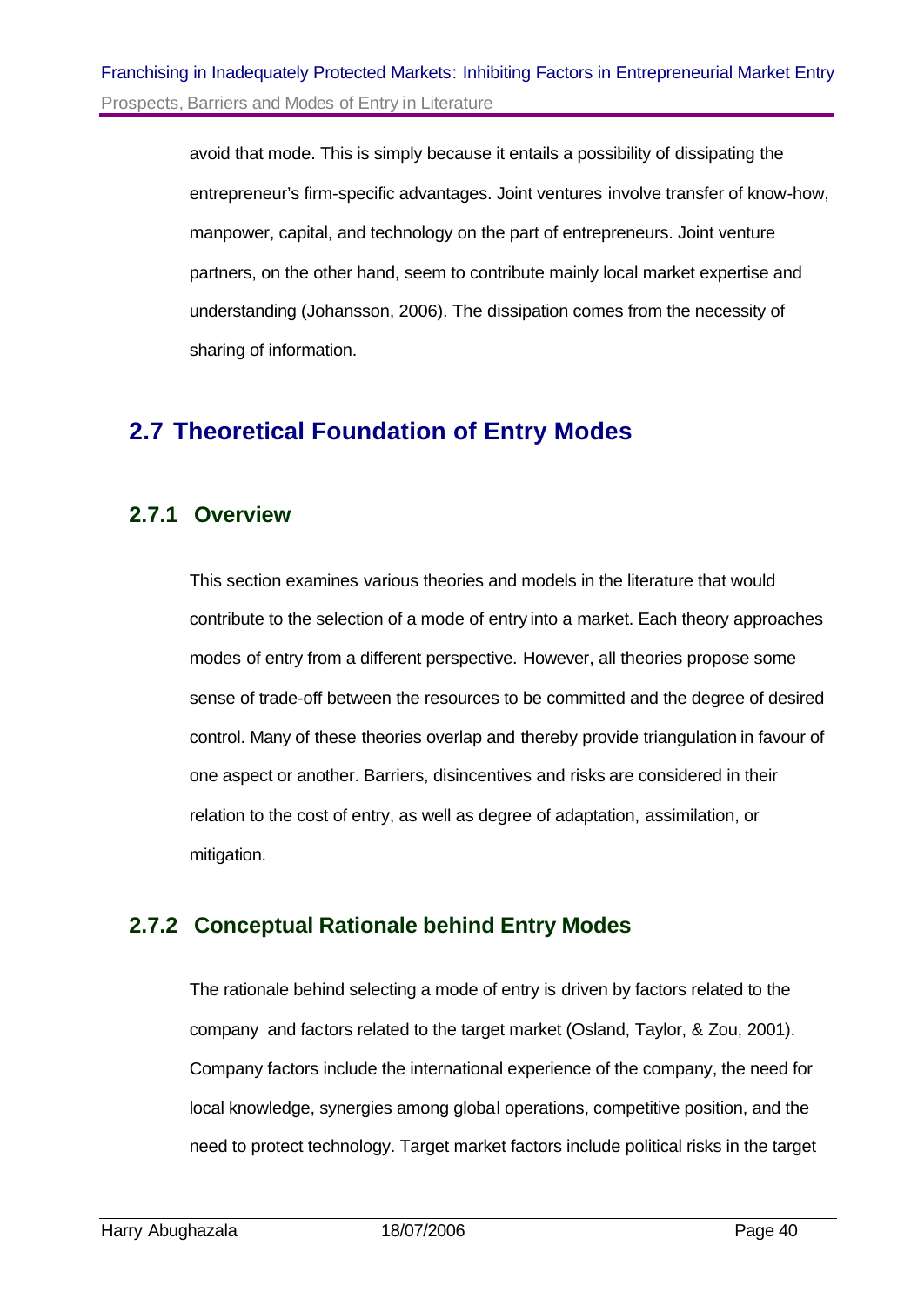market, investment risks, host government local content requirements, and qualifications of local partners.

Some companies are more sensitive to external risks and other target market factors, while others are more sensitive to company factors such as the company's own experience in the target market, and tend to base their selection on that factor. Accordingly, Osland et al. (2001) recommend the joint venture as the preferred mode of expansion for companies with international experience in the target market.

The recommendation of Osland et al. (2001) is supported by Mok, Dai, & Yeung (2002) who apply internalisation theory in order to explain the mode of entry of Coca-Cola to China in 1979. Their work provides an insight into the market penetration strategies of one of the world's largest multinational companies. In China, for example, Coca-Cola started with a franchise mode, then moved to a joint venture mode, and finally selected a combination mode of franchising and joint venturing. Mok, Dai, & Yeung's empirical study proves that internalisation theory is a useful conceptual framework for analysing the mode of entry in countries such as China, where there has been no franchise law and very limited implementation of IP protection. This study represents a significant advance in this field, as no previous study provided a theoretical foundation for the choice of entry mode in China.

However, the preferred mode of entry seems also to be driven by factors other than those identified by Mok, Dai, & Yeung above. Selection of a specific mode of entry may be dominated by the level of resource commitment required, the amount of control desired, and the level of risk (Maignan & Lukas, 1997; Osland, Taylor, & Zou, 2001; Woodcock, Beamish, & Makino, 1994).

Figure 7 below illustrates the relationships between the above factors and the selected mode of entry; the more control an entrepreneur requires, the more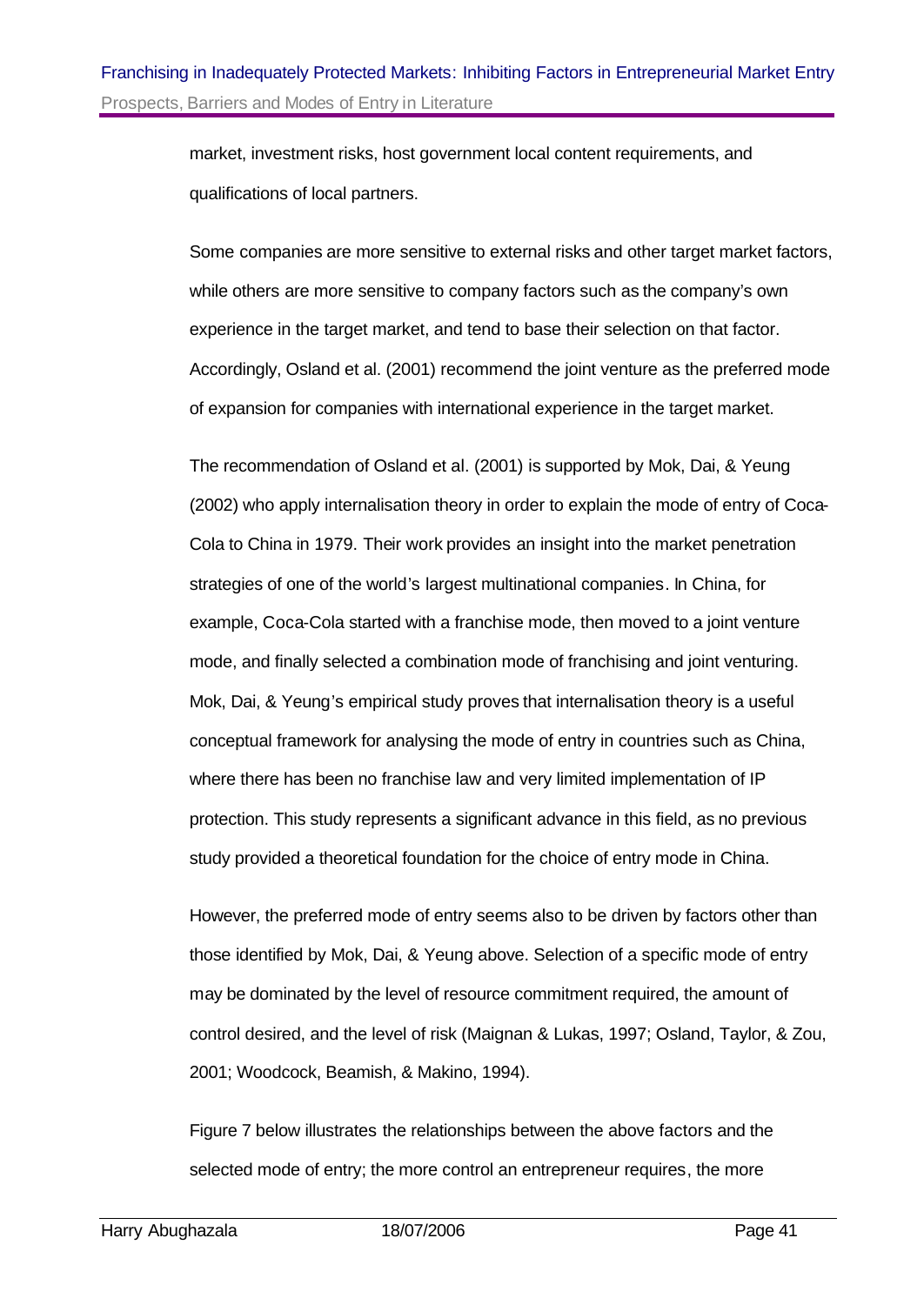resources need to be committed. By contrast, the less control-demanding mode of entry an entrepreneur requires, the less resources and costs are required. For fast food entrepreneurs who are looking for maximum control, and minimum exposure of technology risks, wholly-owned subsidiaries can be the answer. However, WOS is more resource demanding and more costly. Joint venture, by comparison, is less demanding in terms of costs and resources.

#### **Figure 7 Key Characteristics of Modal Alternatives**



Source: (Maignan & Lukas, 1997; Woodcock, Beamish, & Makino, 1994)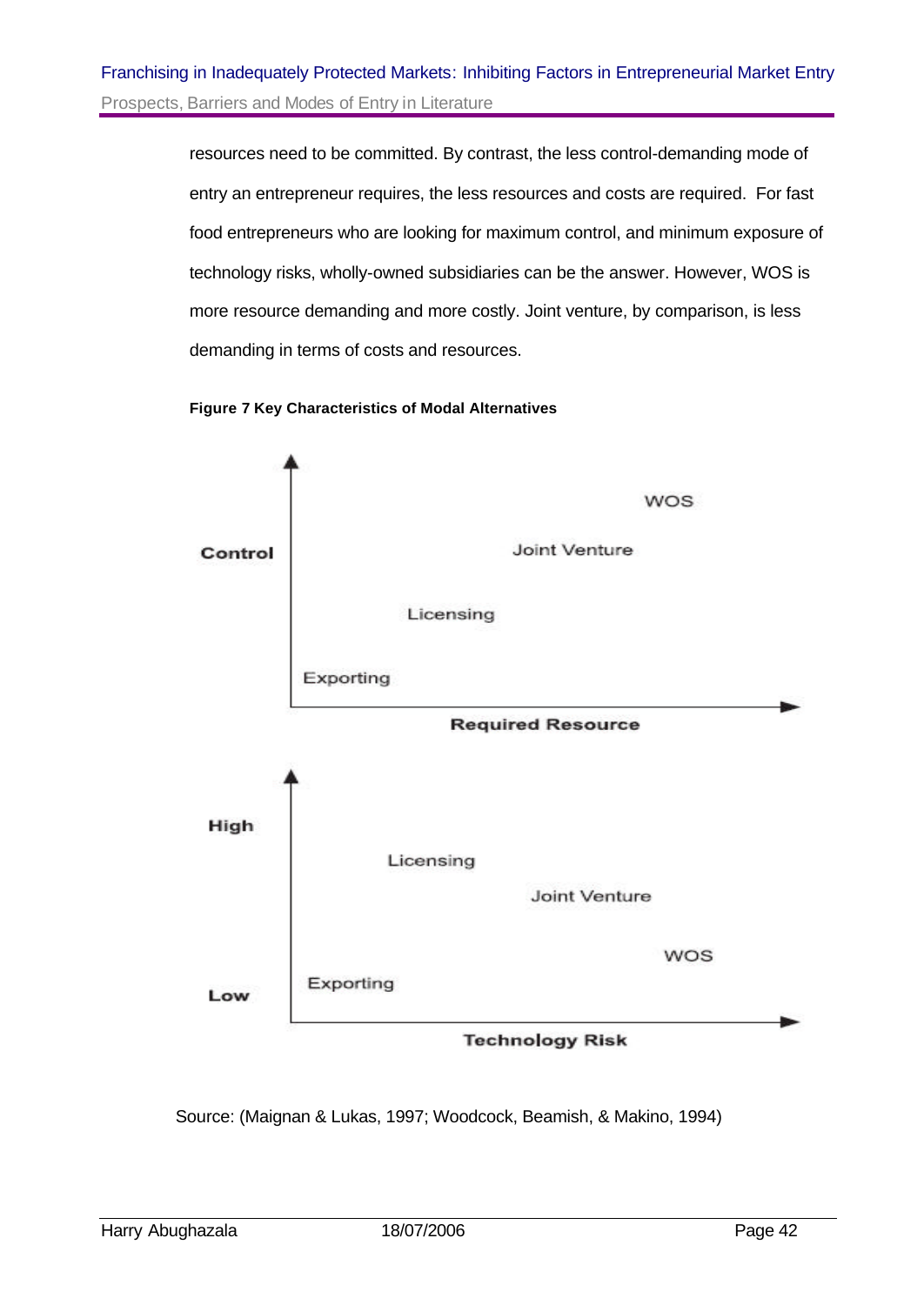The required resources, in Figure 7 above, that need to be committed in any mode of entry may include the intangible skills of management, and the equipment as well as financial investments. In franchising, control over operations is granted to franchisees (Osland, Taylor, & Zou, 2001); however, franchisors still keep control over quality through their audit system. On the other hand, when it comes to licensing the commissary part of the fast food business, franchisors will be met with the highest risk of technology exposure, but with less control and less resource commitment. The correlation among the above factors (control, resources and technology risk) is very high (Woodcock, Beamish, & Makino, 1994).

The above model of high control combined with high risk in WOS is confirmed later by Lovelock (2001), especially in marketing services. There is always some type of trade-off between control and resources; entrepreneurs commit more resources when they desire more control. Figure 8 below describes that trade-off; the more an entrepreneur moves towards direct investment, the more resources are to be committed, and the more risks he/she is going to take. Meanwhile, more control and profit can be achieved. The opposite is also true: the less control an entrepreneur is willing to take, the less resources he/she needs to commit and the less risks need to be taken; however, less profit is expected.





Source: Adapted from (Lovelock, 2001)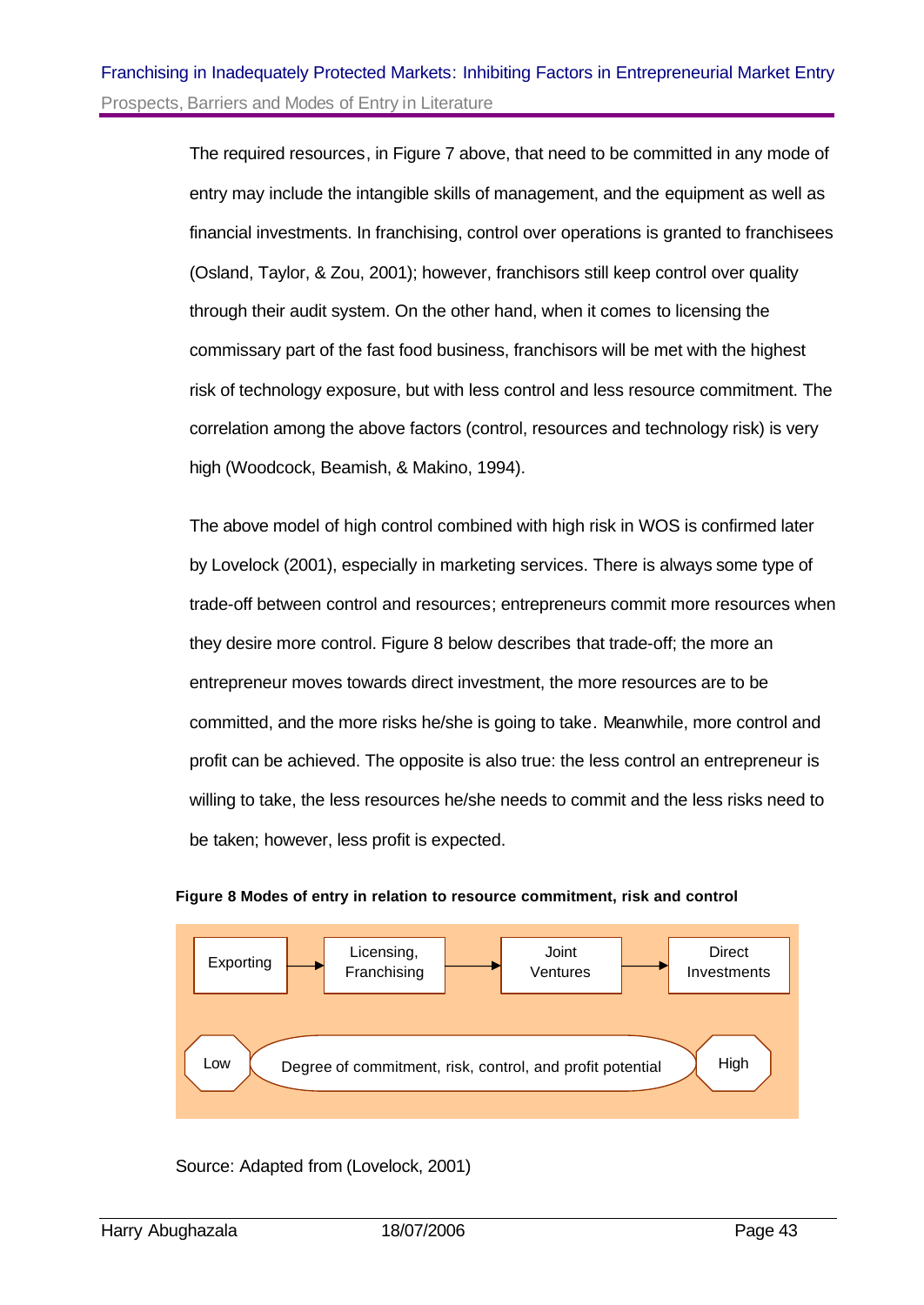Furthermore, in addition to the resource commitment and control shown above, risks play a major part, not only on the financial side. The risk factor in the above model relates primarily to the political instability of the targeted market or the increased cultural sensitivity. However, should the risk factors be formidable, entrepreneurs might become less enthusiastic to commit major resources to the targeted region (Kotabe et al., 2005). Further, it is important to notice here that fast food entrepreneurs who hold sensitive know-how and have a requirement to protect that know-how might not be able enter the market through joint ventures ("Engine Makers Take Different Routes", 1998). The only option left to them might be entering through wholly-owned subsidiaries.

## **2.7.3 Theoretical Perspectives**

Major theories that explain the selection of a mode of entry into an emerging market are shown in Figure 9 below. The root foundation behind entering, or expanding in, new markets lies in the entrepreneurial orientation of the entrant; *Timmons' entrepreneurial model* (Timmons & Spinelli, 2003) constitutes the basis of market entry. With proper entrepreneurial foundations in place, entrepreneurs may consider various market entry theories before they actually get into a market. This section examines various theories entrepreneurs may need to consider before making their decision on the mode of entry.

This model leads entrepreneurs to consider theories related mainly to costs and return as well as theories related to the internal capabilities and position of the entrepreneur. In the first segment, in evaluating the risks and returns of business in a specific mode of entry, entrepreneurs may examine *transaction cost theory*, *normative decision theory CAPM model*, as well as OLI (ownership, location and internationalisation) within *Dunning's eclectic paradigm* (Anderson & Gatignon, 1986).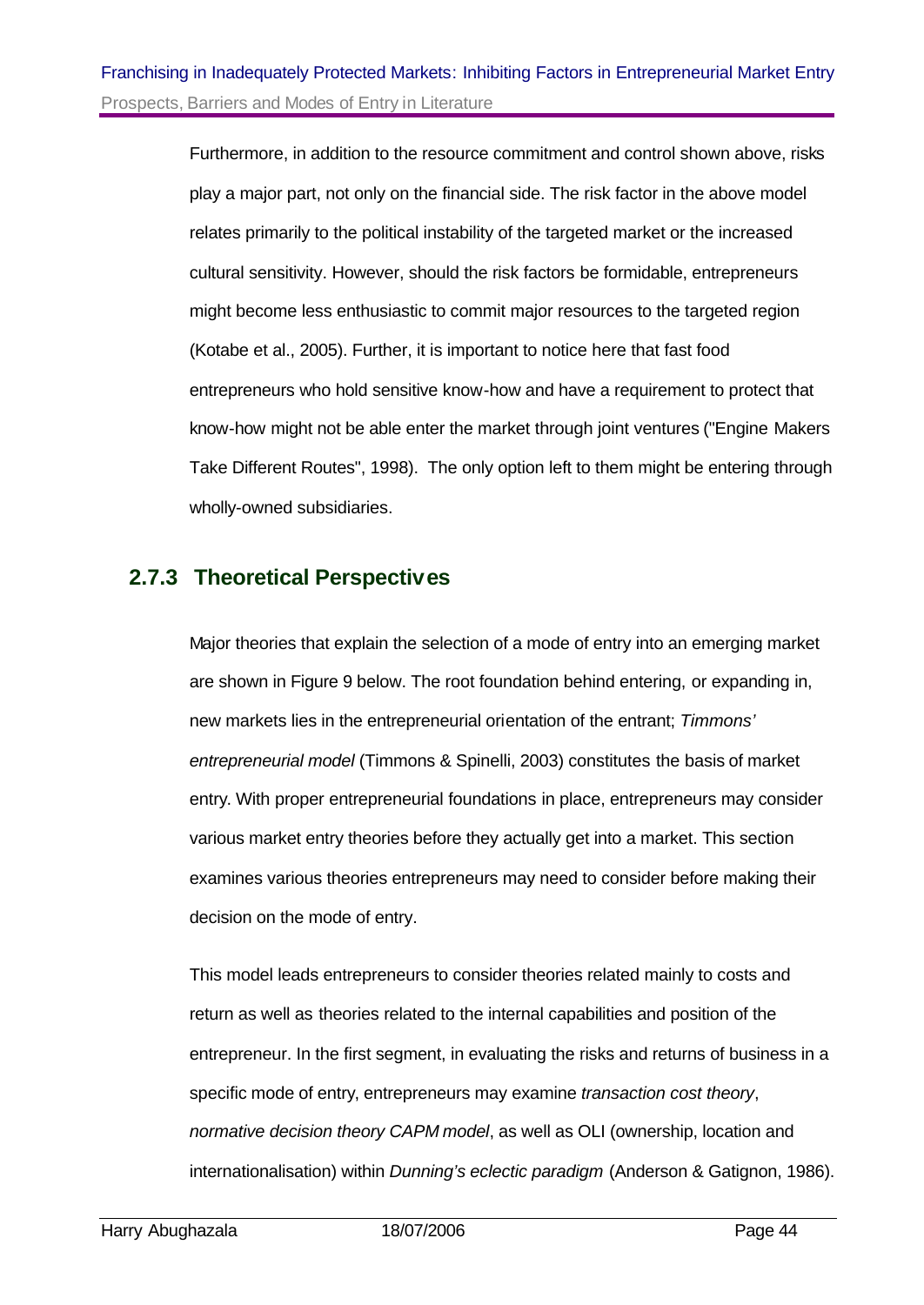In the second segment, entrepreneurs may need to examine *organizational abilities theory*, *bargaining power theory* (Luo, 2001), and *psychic distance theory*.

#### **Figure 9: Realm of Market Entry Theories**



Source: Compiled by the author

#### *2.7.3.1 Timmons Model of the Entrepreneurial Process*

Selecting the mode of entry into another market is an entrepreneurial function. In order to understand expansion strategies into foreign markets, we need first to understand the drivers behind a franchise entrepreneur. The entrepreneurial process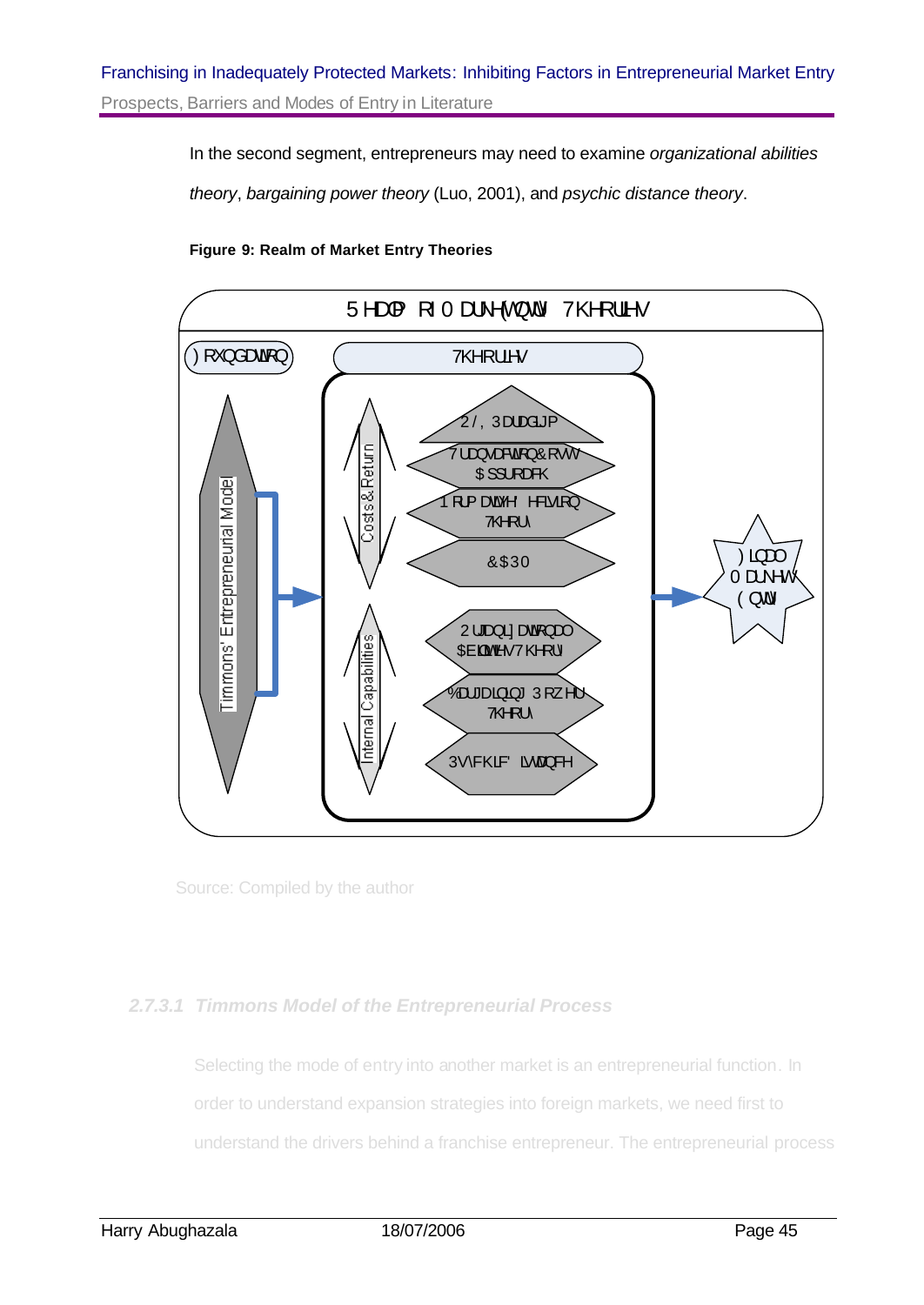is originally based on opportunity identification, and driven by an entrepreneurial

team and resources (Timmons & Spinelli, 2003) as shown in Figure 10 below.





Source: Adapted from (Timmons & Spinelli, 2003)

In identifying opportunities, according to Timmons (Timmons & Spinelli, 2003), the entrepreneur's role is to manage and redefine the risk-reward equation. Entrepreneurship entails ambiguity and creativity and it involves a great deal of uncertainty.

As uncertainty is established as part of the entrepreneurial activity, now entrepreneurs want to calculate the risks associated with that portfolio and make the decision of Go or No-Go. Many theories may come to help entrepreneurs calculate the various types of risks and costs to be faced. Of particular importance might be the transaction cost theory, the normative decision theory, and CAPM model.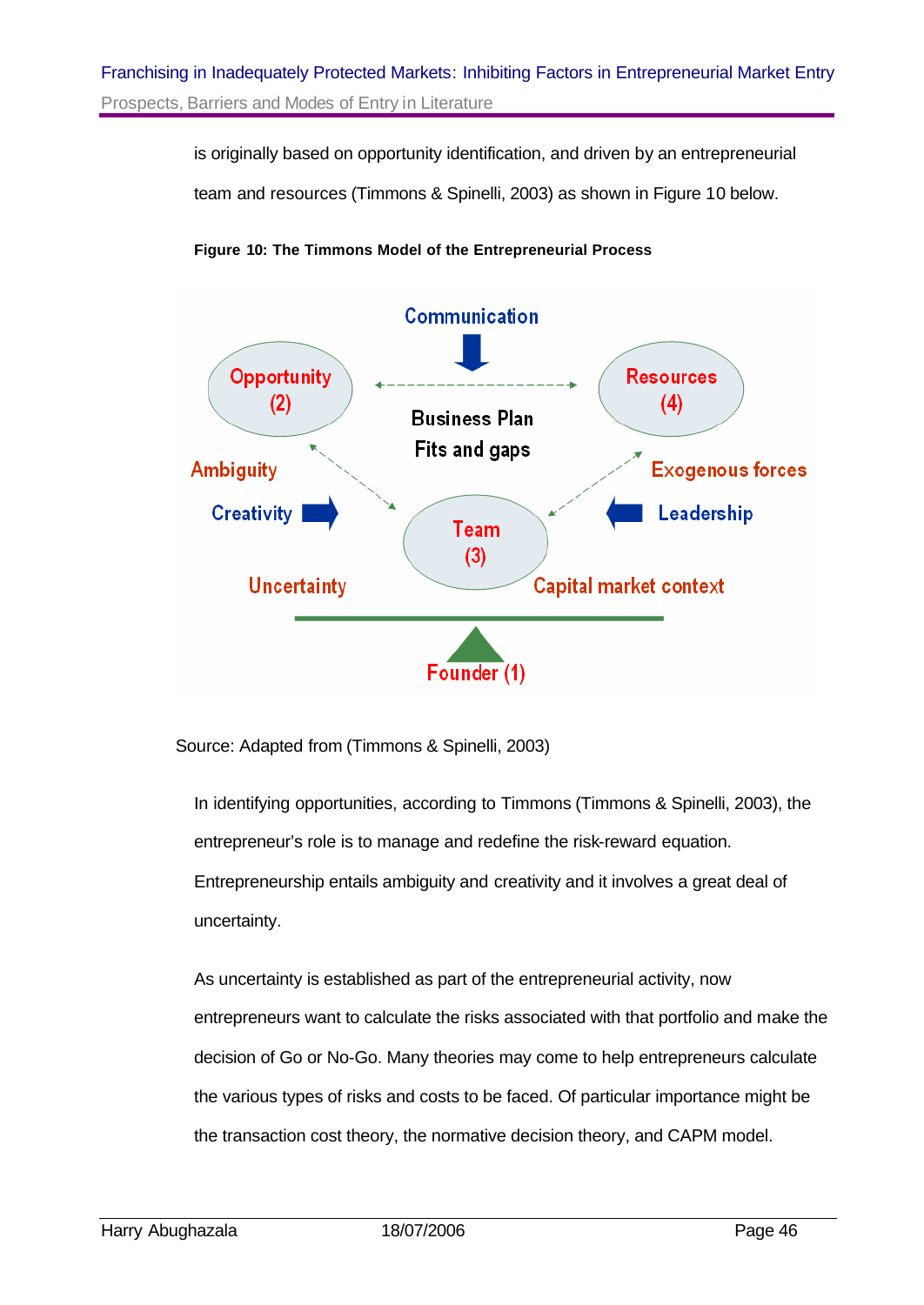#### *2.7.3.2 Transaction Cost Theory*

Transaction costs theory is based on the economics of Oliver Williamson (Anderson & Gatignon, 1986). The importance of this theory lies in the fact that it is one of the first and most influential theories that seriously considers the structure of businesses. It takes into consideration *all* costs incurred in a transaction between a buyer and a seller. When considering an alliance mode of entry, transaction costs might well cover, on top of agreed fees and agency costs (Dark, 1988), the risks of compromising the operational quality and/or the brand name protection on the side of the contracted party. Vulnerability of operational quality can have a great impact on transaction cost.

Transaction cost theory argues that the selected mode of entry should be able to maximize long-term efficiency (Anderson & Gatignon, 1986). This efficiency is measured by the ROI (return on investment) with due adjustment of the risk factors. This theory takes risks into consideration, and posits that the more control the company has the more risk it involves and the more return is maximised at the same time. Accordingly, Williamson holds that WOS increases returns on one hand and intensifies risks on the other. By contrast, alliance, which implies less control by its very nature, decreases risk and lowers return. Williamson's principle of risk and return agrees with the capital asset pricing model (CAPM) of Sharpe (Ross, Westerfield, & Jordan, 2005; Sharpe, 1964, 1991), which holds that there exists a linear connection between risk and reward in portfolio valuation.

In evaluating transaction costs, franchise entrepreneurs need to consider all cost factors contributing to market entry. Such factors typically include, on top of financial investment, the human resource investment from the earliest stages of involvement. In addition, the evaluation should consider the political, economic, or cultural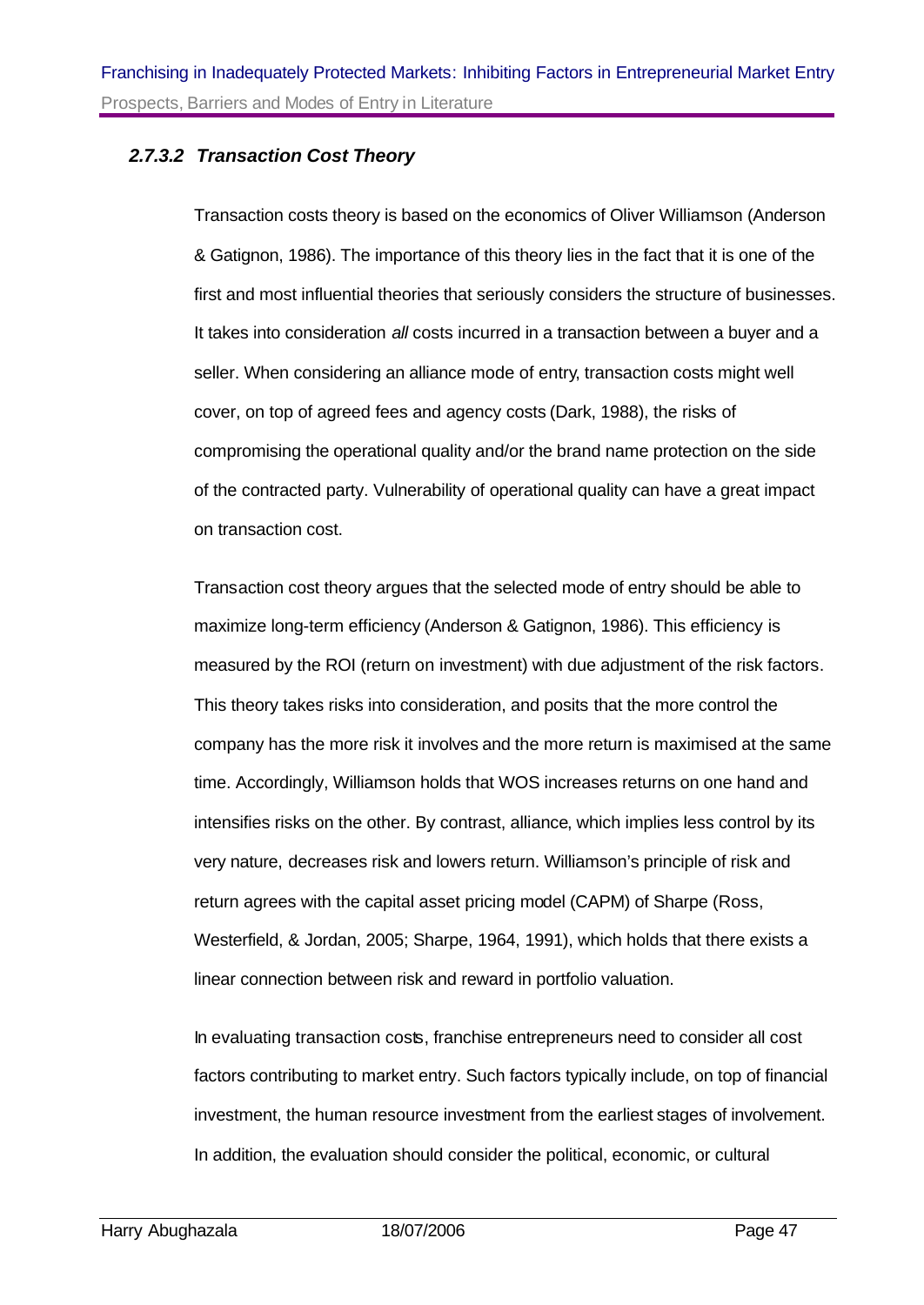uncertainties of the chosen market that may be inherent in that market or caused by the lack of experience on the part of the entrepreneur. Evaluation would also cover the risk related to the compromised level of control over the expected partner in the chosen mode of entry (Fletcher & Brown, 2005). Finally, entrepreneurs need to consider the risk of agency management, where the other partner might exploit the relationship with the franchise entrepreneur for his/her own personal benefit.

An *established* brand name of a fast food business serves to lower the cost of transaction since the buyer can *trust* the quality of the product and hence reduce the 'search' costs. If control over quality is not properly achieved, this trust is endangered, and transaction cost theory would predict that future purchases will be done only at a higher cost. Transaction cost analysis may provide an effective framework to compare the costs of running the operation in order to determine which mode of entry is feasible and more profitable.

Before applying the transaction to a control-oriented mode of entry, such as WOS or majority-equity joint venture, it is important to ensure the feasibility of positive returns from the targeted market. So an assumption should be made, before starting to analyse the entry transaction, that the targeted market has potential to a degree that allows recouping of the overhead of the high-control specific expenses. If this potential is not there, then this mode is disregarded (Anderson & Gatignon, 1986).

Another assumption, according to market efficiency theory, is that a lower level of control should be targeted unless there is a real need otherwise. In an empirical study on decisions of market entry by 180 large companies, Gatignon & Anderson (1988) found that WOS is preferred in R&D intensive business, or advertisingintensive businesses. Alliance is preferred when the targeted market has high political risks or the culture is highly distant.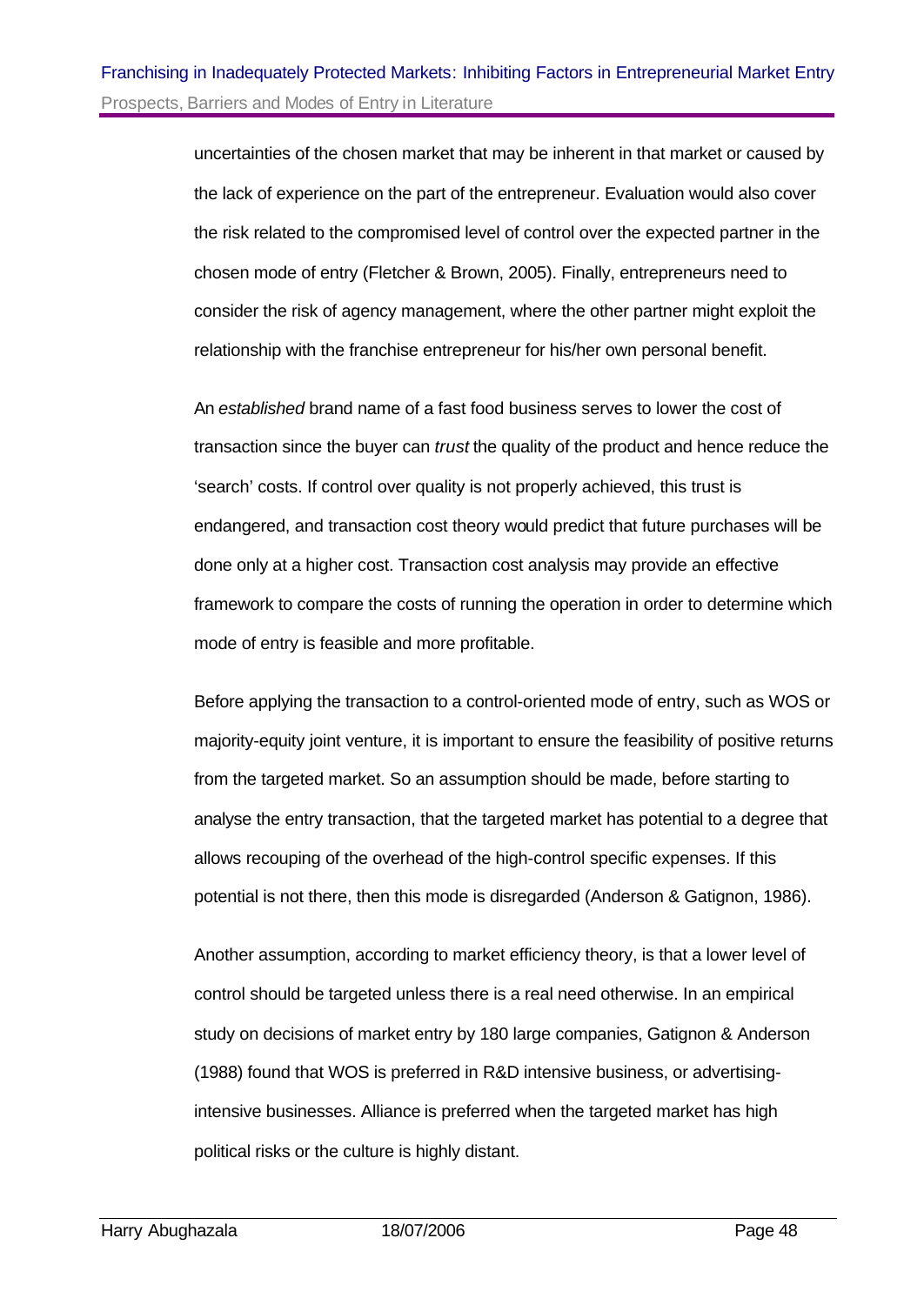That is the exact reason why a franchise entrepreneur might adopt the internalisation theory (Buckley & Casson, 1998) and opt for WOS mode. To ensure against unnecessary costs of transaction, companies tend to achieve rigorous control via 100 percent ownership (Johansson, 2006). By maintaining the quality of the operation and protecting the firm-specific advantages built within the brand name, companies aim to maintain a sufficiently low transaction cost. However, a strategic alliance may be formed in order to minimize costs and mitigate risks. With a strategic alliance, franchise entrepreneurs can internalise all necessary processes, thereby maximising control and reducing uncertainty (Fletcher & Brown, 2005).

#### *2.7.3.3 Normative Decision Theory and CAPM*

To keep risks under control, normative decision theory (Hansson, 2005) suggests that the choice of the mode of market entry should take into consideration the tradeoffs between risks and returns (Chi & McGuire, 1996). Similarly, Sharpe's capital asset pricing model, CAPM (Sharpe, 1991) is distinguished by the fact that it takes into consideration both the systematic and non-systematic risks of the identified opportunity; and the results are directly related to the financial aspect of the opportunity.

Each mode of entry has its own risks and returns which a franchise entrepreneur has to weigh one against another. In the end, the most basic question in choosing the mode of entry is how a company can get some return on its firm-specific advantages (Johansson, 2006). In the fast food industry, such firm-specific advantages include the brand name, patents, operation processes, and trade secrets.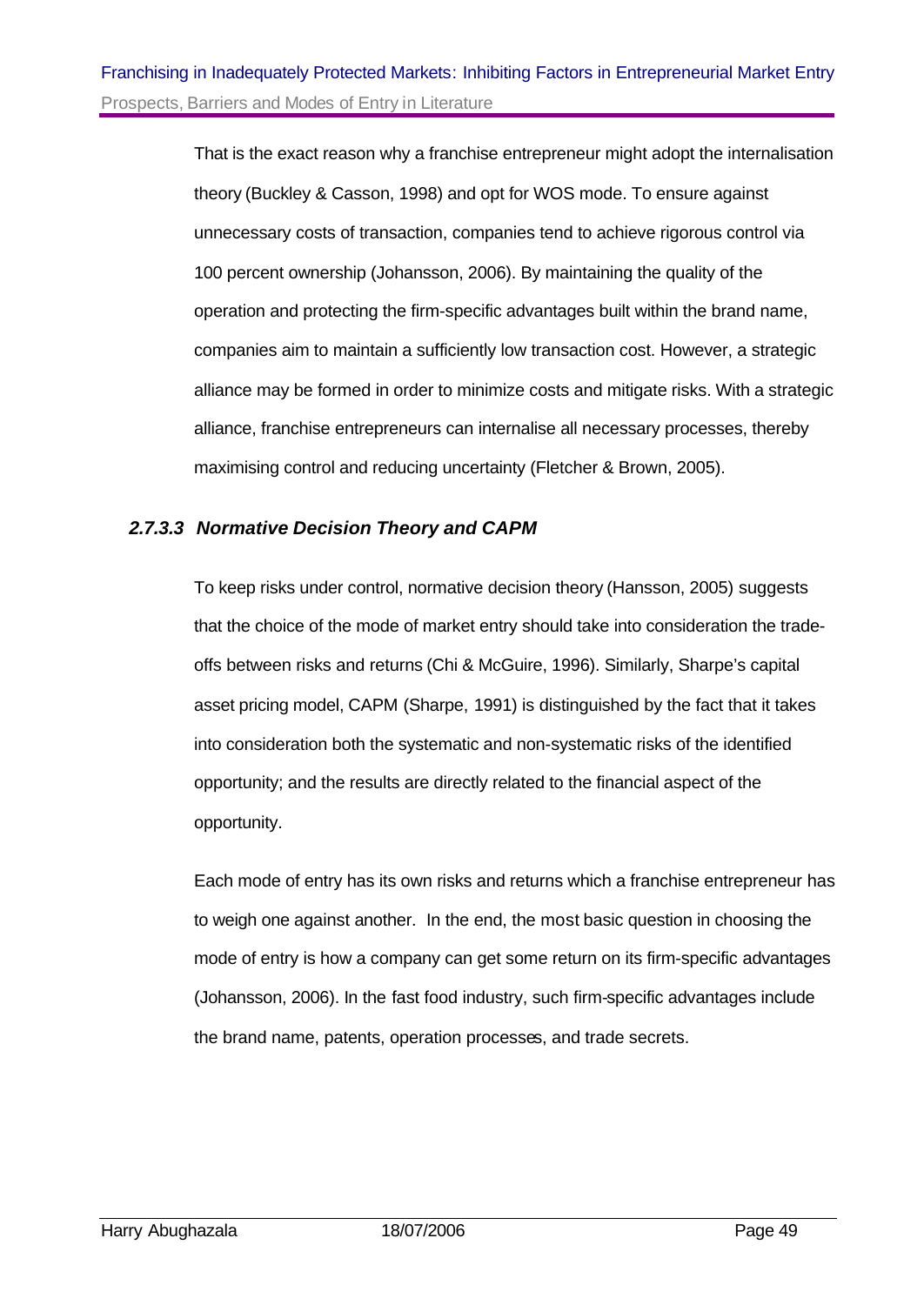#### *2.7.3.4 OLI Paradigm*

In Dunning's (1995) eclectic paradigm, any entry mode is influenced by **o**wnership, **l**ocation, and **i**nternalisation (OLI). This paradigm is based on two concepts. The first foundation is that each country has its own positive factors that are different from other countries. The more disadvantageous these factors are, the greater the possibility that entrepreneurs will take their own business overseas. The second foundation is that related to market failure, where barriers and risks in different countries determine target markets of entrepreneurs.

The OLI paradigm examines the advantages entrepreneurs may have in relation to their ownership, location, and internalisation. The ownership advantage relates to whether entrepreneurs can easily recoup the costs of building their own business overseas. To justify entry into a different market, entrepreneurs must have some firm-specific advantages that are suitable for the targeted market.

The location advantage relates to whether it is more advantageous for the entrepreneur to have his/her own subsidiaries overseas than via other modes of entry with less direct engagement. Location advantages materialize when an entrepreneur performs certain activity at specific locations. The internalisation advantage relates to whether it is more beneficial for an entrepreneur to expand through wholly-owned subsidiaries than through other forms such as licensing or joint ventures.

This eclectic paradigm, however, is criticized as being more of a "paradigm" or a framework and less of a model in order to provide detailed advice on research design (Buckley & Casson, 1998). In the fast food operation, OLI might have more application in the commissary part of the international fast food business, than in day-to-day operations.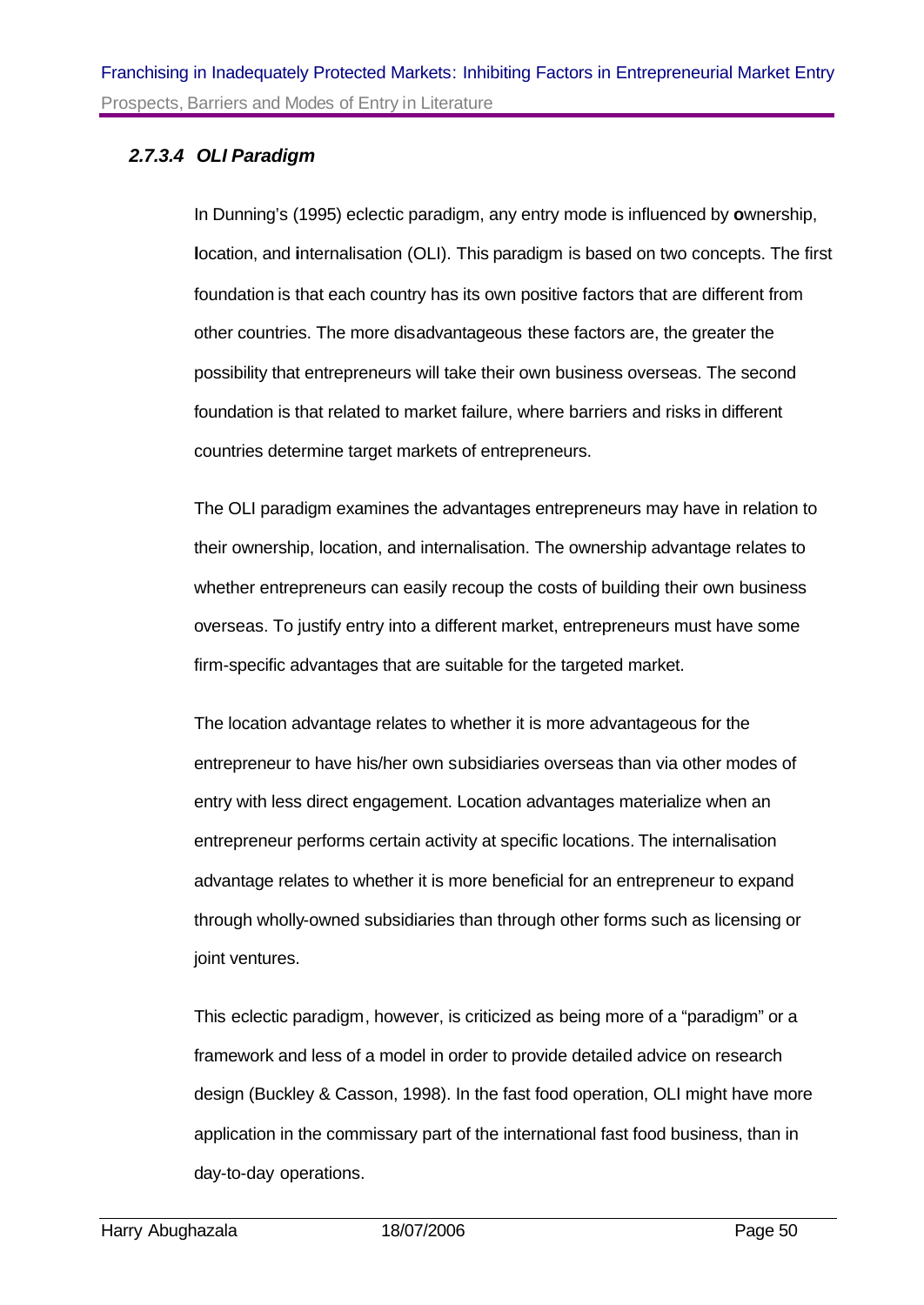#### *2.7.3.5 Bargaining Power Theory*

In this theory Boddewyn & Brewer (1994), argue that the bargaining power of the entrepreneur, vis-à-vis that of the foreign partner, is a great determinant of the mode of entry into foreign markets. It depends on the entrepreneur's bargaining abilities to set discussion parameters with the prospective overseas party, win compromises and skew the outcome of discussions towards a stronger ownership alternative. An entrepreneur is likely to select a high control mode of entry if the overseas market desires to attract foreign direct investments, the entrepreneur has little need for local resources, and the entrepreneur's resource commitment is low, while political risks are high (Luo, 2001).

The assumption behind the bargaining power theory is two-fold. Entrepreneurs would like to get a high control mode of entry in order to achieve the highest return and safeguard their intellectual properties, trade secrets and know-how. On the other hand, the host territory prefers to have a lower control mode of entry in order to facilitate more technology transfer and know-how to the local firms. If corporate actors are able to negotiate optimal terms with the new market's political actors, entrepreneurs are likely to choose wholly-owned subsidiaries rather than having to forge a political alliance.

#### *2.7.3.6 Capability Building Theory*

The company's internal resources and capabilities play a major role in identifying the mode of entry, on one hand, while the vulnerability to external risks in the target market plays another. The reasoning behind using the organizational capability building is the entrepreneur's desire to cope with the pressures of increased global competition, and rapid technology development. No entrepreneur can maintain competitiveness relying on its own capabilities (Luo, 2001).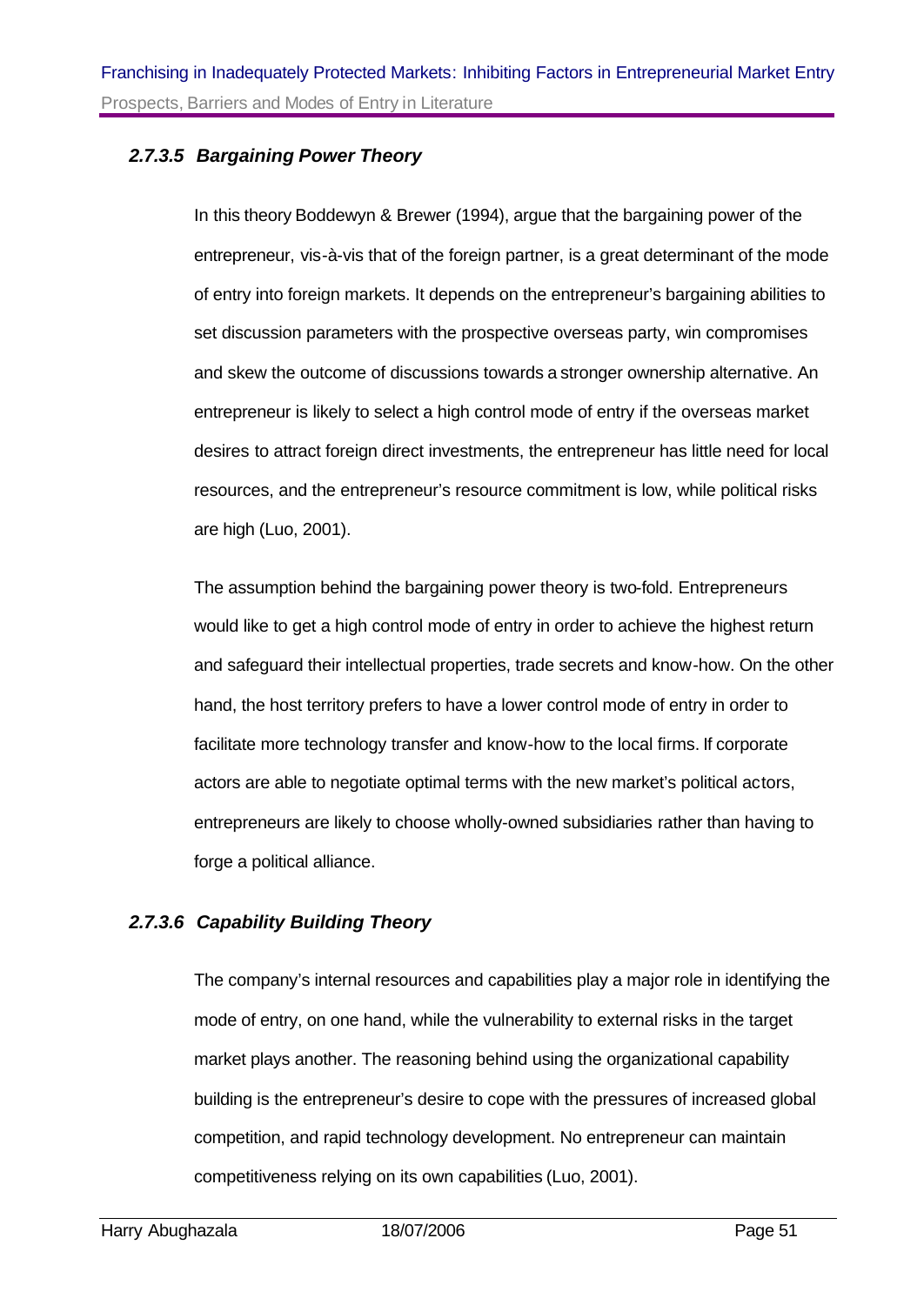That's where relationships effectively come into play. From this perspective franchising and alliances are considered a cost-efficient alternative to WOS as well as a great way to acquire new knowledge. Conversely, if the company has a strong knowledge base and the required capabilities, control through internalisation might provide a higher competitive advantage.

#### *2.7.3.7 Psychic Distance Approach*

As we have seen, psychic distance is a determinant in market entry (Hofstede, 1994). According to the psychic distance theory (Swift, 1999), the closeness or distance is determined by three factors: the cultural affinity with the prospect market, the level of trust as well as the individual experience of executives as illustrated in Figure 11 below.

#### **Figure 11: Psychic Distance**



Source: (Swift, 1999)

Hence, the closer entrepreneurs are to a specific target market in terms of culture, trust or experience, the higher priority that target market will take on their entry agenda.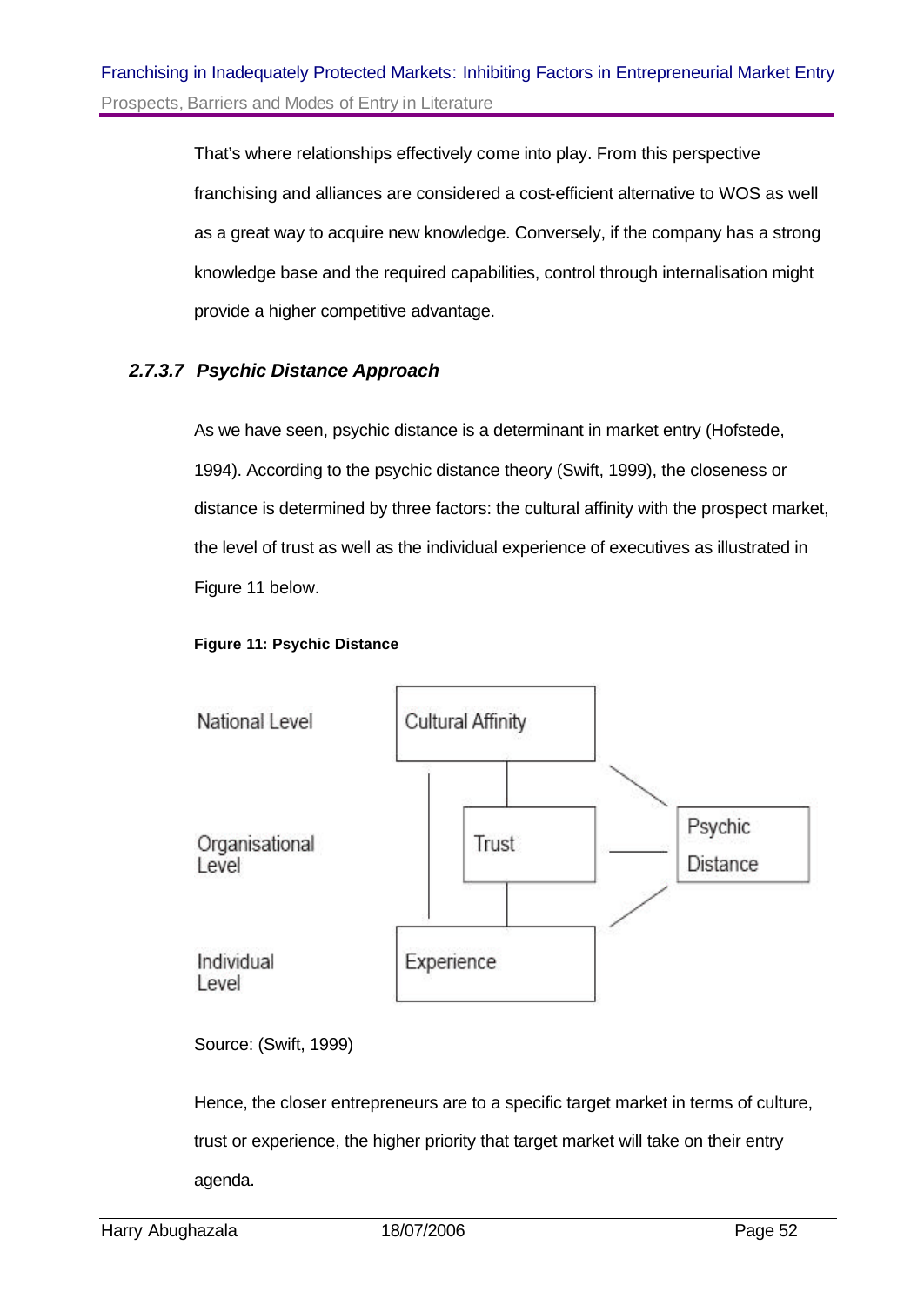## **2.7.4 Optimal Mode of Entry Matrix**

It seems there is an agreement among scholars that market entry is affected by the firm's specific advantages (FSA) as well as the market factors (Johansson, 2006; Luo, 2001; Wei, Liu, & Liu, 2004). According to the nature of an entrepreneur's FSA, a firm may adopt one of three strategic postures on entering a market: incremental, protected and control.

The incremental posture is taken when entrepreneurs have *few* resources that can be dedicated to entry. This may be the typical situation when an entrepreneur starts the first few outlets of the business, just before starting internationalisation. The protected strategic posture is adopted when entrepreneurs have well-protected brand and trade secrets with global potential; however, they still need to develop more local familiarity with the market. In this case the limits to the market entry resources are *self-imposed*. The control strategic posture takes place when entrepreneurs have well-established FSAs, with enough resources to dedicate, and a brand with definite global potential. In this posture the entrepreneur can globalise business without jeopardising any of his/her FSAs (Johansson, 2006).

Preferred modes of entry for each of the above strategic postures are shown in Table 3 below.

| <b>Strategic Posture</b> | <b>Product</b>          | <b>Services</b>      |
|--------------------------|-------------------------|----------------------|
| Incremental              | Indirect exports        | Licensing/Alliance   |
| Protected                | Joint ventures          | Licensing            |
| Control                  | Wholly-owned subsidiary | Franchising/Alliance |

#### **Table 3 Optimal emerging market entry matrix**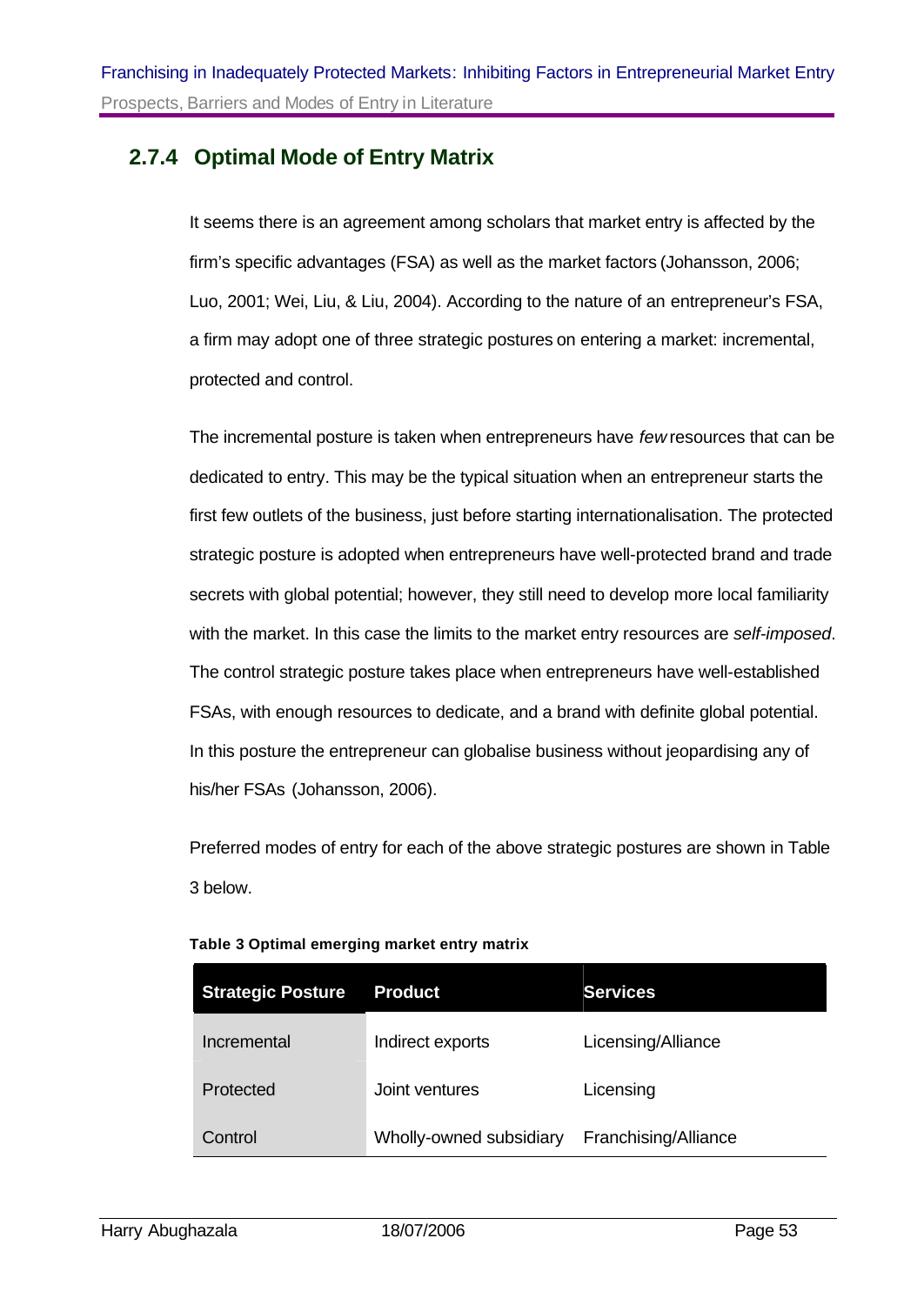Source: Adapted from (Johansson, 2006)

In a real world case, McDonald's is well known for taking the control strategic posture in its successful global expansion. McDonald's puts great emphasis on controlling a standardized service.

## **2.7.5 Synthesis of Rationale and Theories**

Having reviewed the above theoretical perspectives on market entry modes, it seems that they have a construct of relationships among them. The rationale discussed in section 2.7.2 earlier is common between the transaction cost theory, OLI paradigm, bargaining power, and organizational capability building. The relationship is sometimes direct, and so is the resultant entry mode; sometimes the relationship is indirect with a resultant secondary effect. Figure 12 below illustrates a unified framework that brings together determinants of market entry together with theoretical perspectives.



**Figure 12 Theoretical perspectives vs. rationale for mode of entry**

Source: Adapted from (Luo, 2001)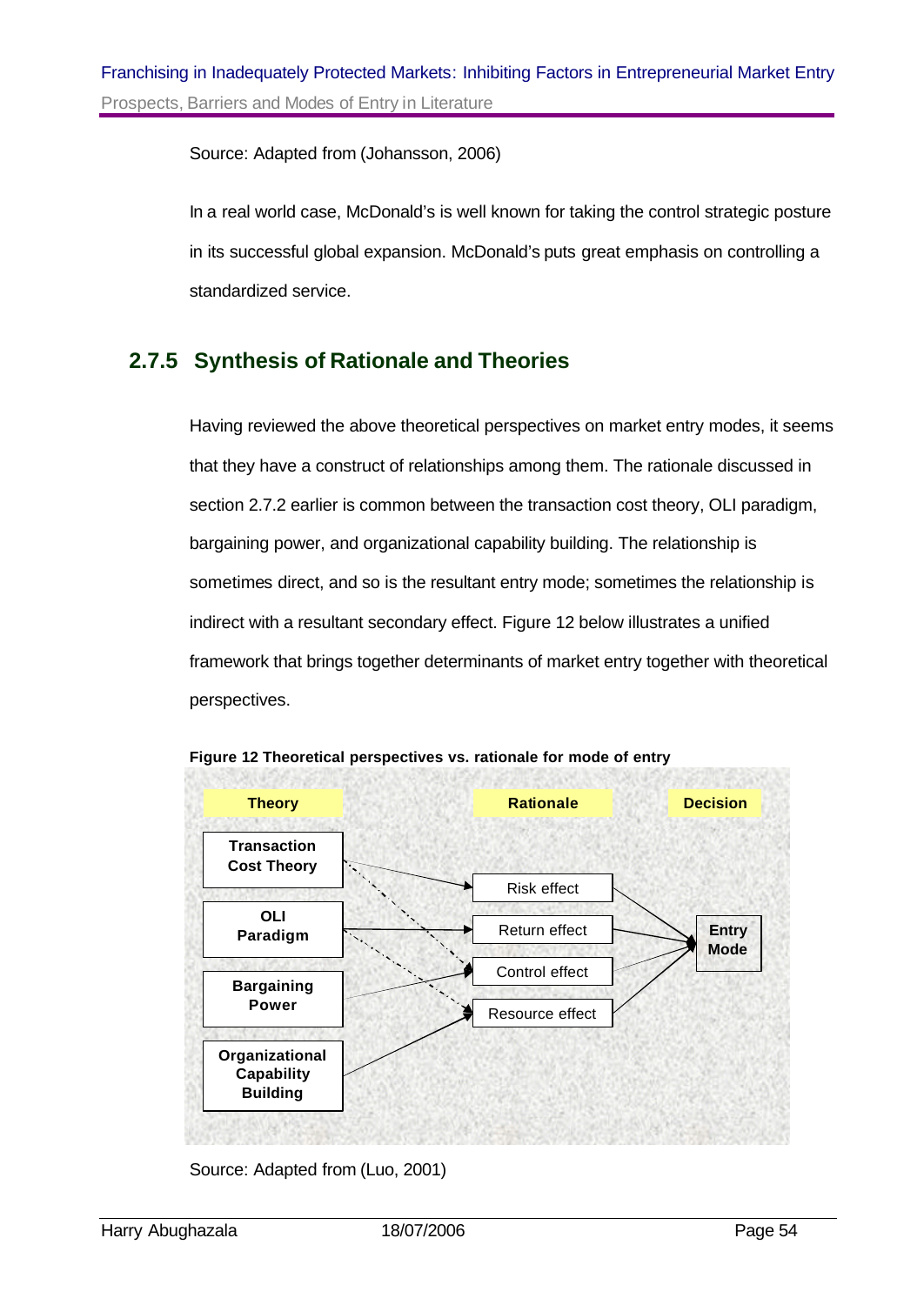As illustrated above, transaction cost perspective is mainly concerned with different risks in different modes of entry. Entrepreneurs considering entry to an emerging market with high risks must be seeking high returns, while avoiding unaffordable risks. To mitigate risks, entrepreneurs will need a reasonable level of control over their logical and physical assets in the targeted market. In the end, with these two considerations in mind, an entry mode that gives access to local partners with country-specific advantage seems to be selected.

Furthermore, the OLI paradigm is mainly focused on the return side of any mode of entry. The return is directly affected by the entrepreneur's decision on ownership, location, and internalisation advantages. Bargaining power is focused mainly on the control effect of the mode of entry, usually in emerging markets. The organizational capability is focused on the resource effect of entry modes. Entrants will be utilizing existing resources and introducing new resources for the prospective markets.

Collectively, the above theoretical perspectives provide a more informed approach to evaluating and selecting prospective modes of entry. None of the above theories can be sufficient on its own as a basis of informed decision on the mode of entry. This collective synergy entitles them as possible theoretical foundations for exploring the modes of entry.

## **2.7.6 Approaches to Market Entry**

Expansion beyond local markets can be sequential and take a staged approach as well as a learning approach. Expansion can also be non-sequential and take a contingency approach. The staged model of entry suggests a sequential successive entry into foreign markets; with each entry, the franchise entrepreneur deepens his/her commitment to the market in focus (Buckley & Casson, 1998).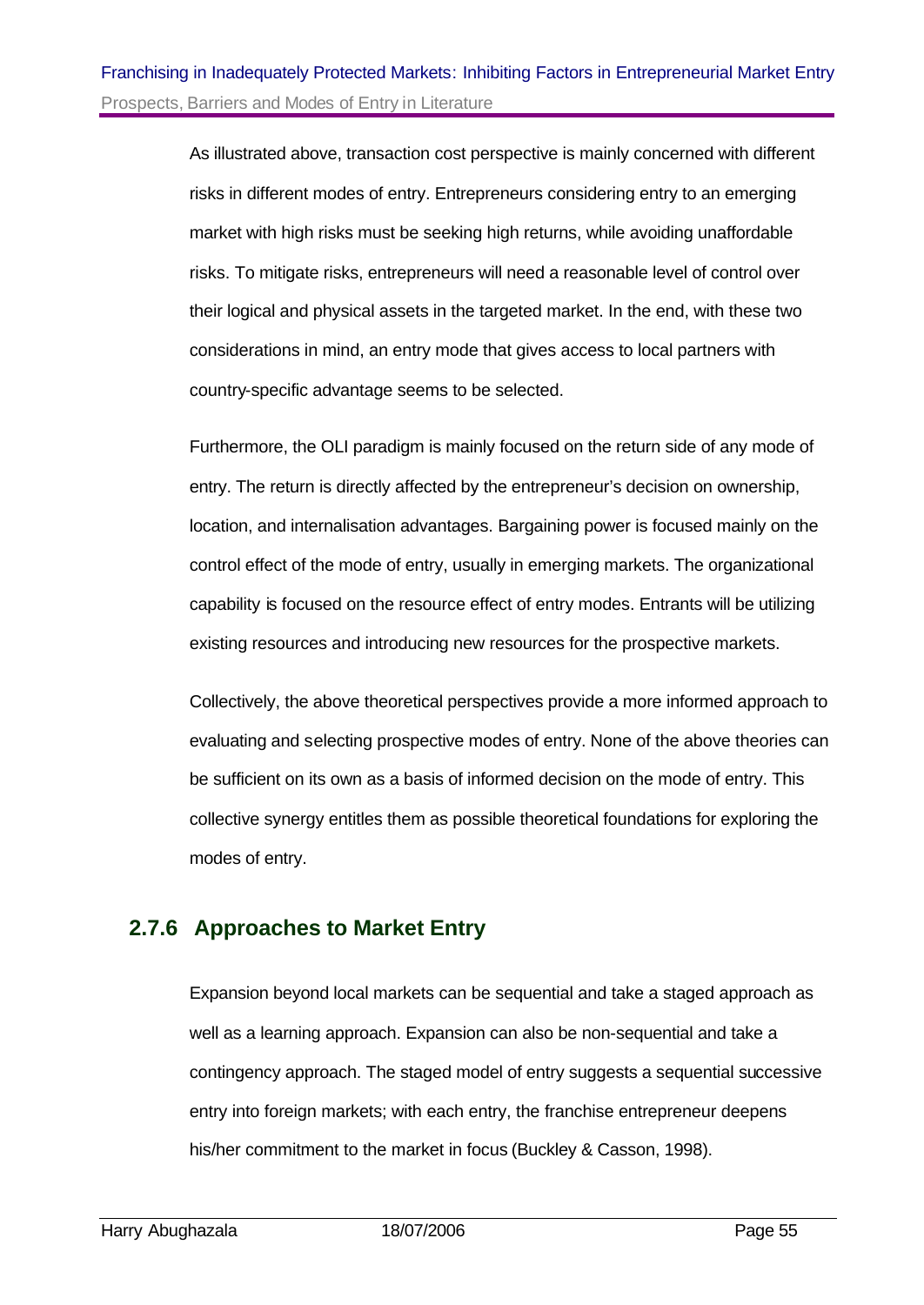The staged entry above is deeply connected with a learning approach. The sequential learning approach suggests an evolutionary build-up of foreign commitments in recognition of the psychic distance from other cultures and markets. Initially franchise entrepreneurs would enter regions that are similar to theirs, or geographically close. The more experienced the entrepreneur becomes, the less tied up he/she becomes to the similarities requirement.

Further, the contingency approach for foreign expansion suggests that a firm evaluates and responds to opportunities as they occur, regardless of the geographical or cultural distance. Advocates of this approach (Cuervo-Cazurra, 2004; Okoroafo, 1990) posit that the decision to leapfrog cultural and geographical distance is related to factors internal to the firms as well as factors related to the opportunity itself. It depends on the franchise entrepreneur's ability to manage cultural diversities and complexities and the level resources that can be employed across various markets and regions.

# **2.8 Summary**

This chapter has explored the literature covering the entrepreneurial modes of entry to a market including franchising, licensing, joint ventures, as well as wholly-owned subsidiaries. The research revealed a big gap in literature on the mode of entry to markets similar to that of Saudi Arabia with regards to cultural, political and legal factors. Franchise entrepreneurship in particular is an area that has been little investigated.

The research revealed interesting prospects, barriers and appropriate modes of entry into emerging markets, such as that of the Kingdom of Saudi Arabia. Overall the literature indicates that the Saudi fast food market is very lucrative. However, there are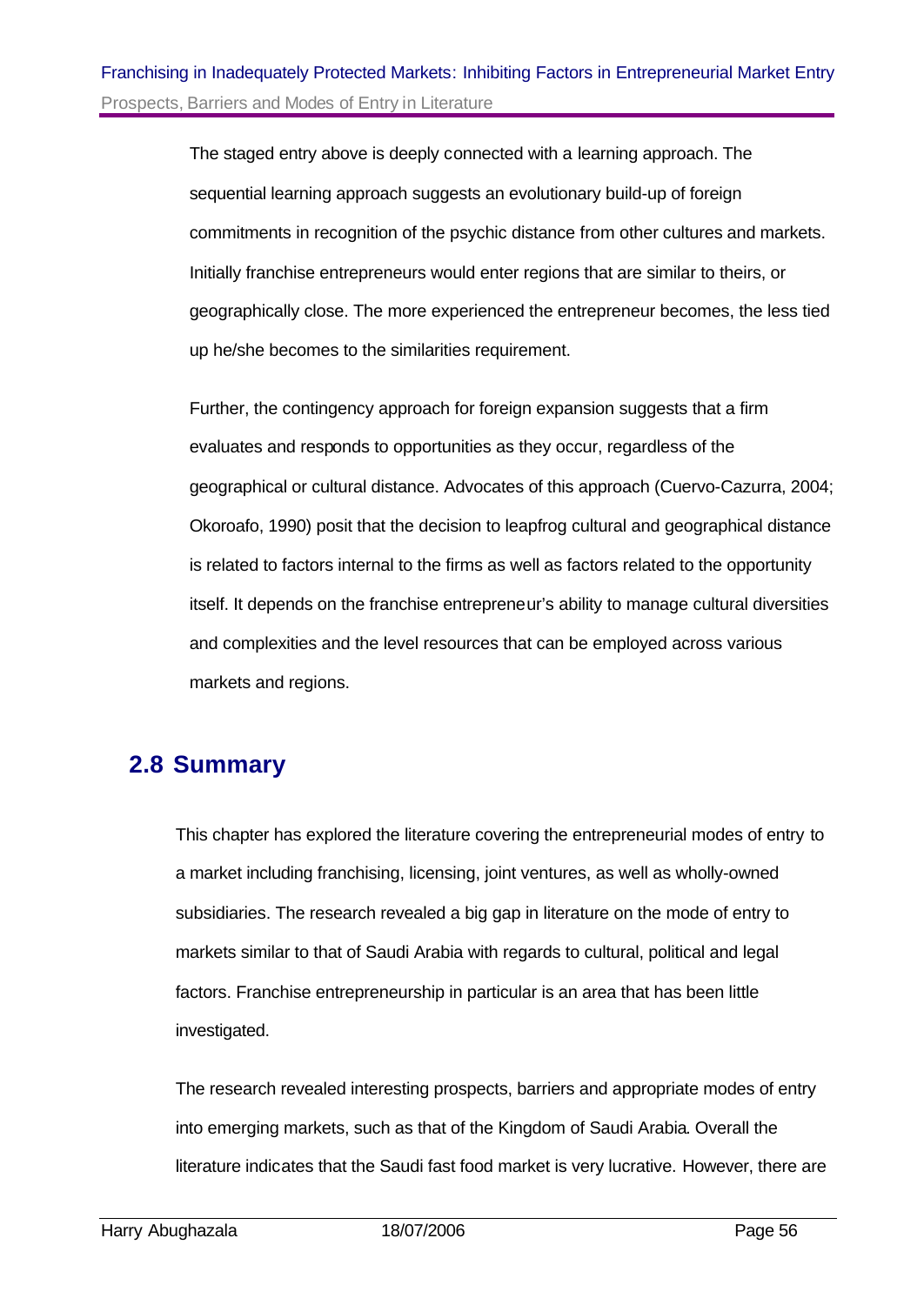many barriers in terms of the quality of operation as well as intellectual property protection.

In markets sharing the typical political instability of developing countries, the best mode of entry for franchisors would be through joint ventures, especially when the entrepreneur's exposure to the culture of the targeted market is limited. The more control franchise entrepreneurs need the more they are advised to adopt wholly-owned subsidiaries. The more control, however, the more resources entrepreneurs need to commit.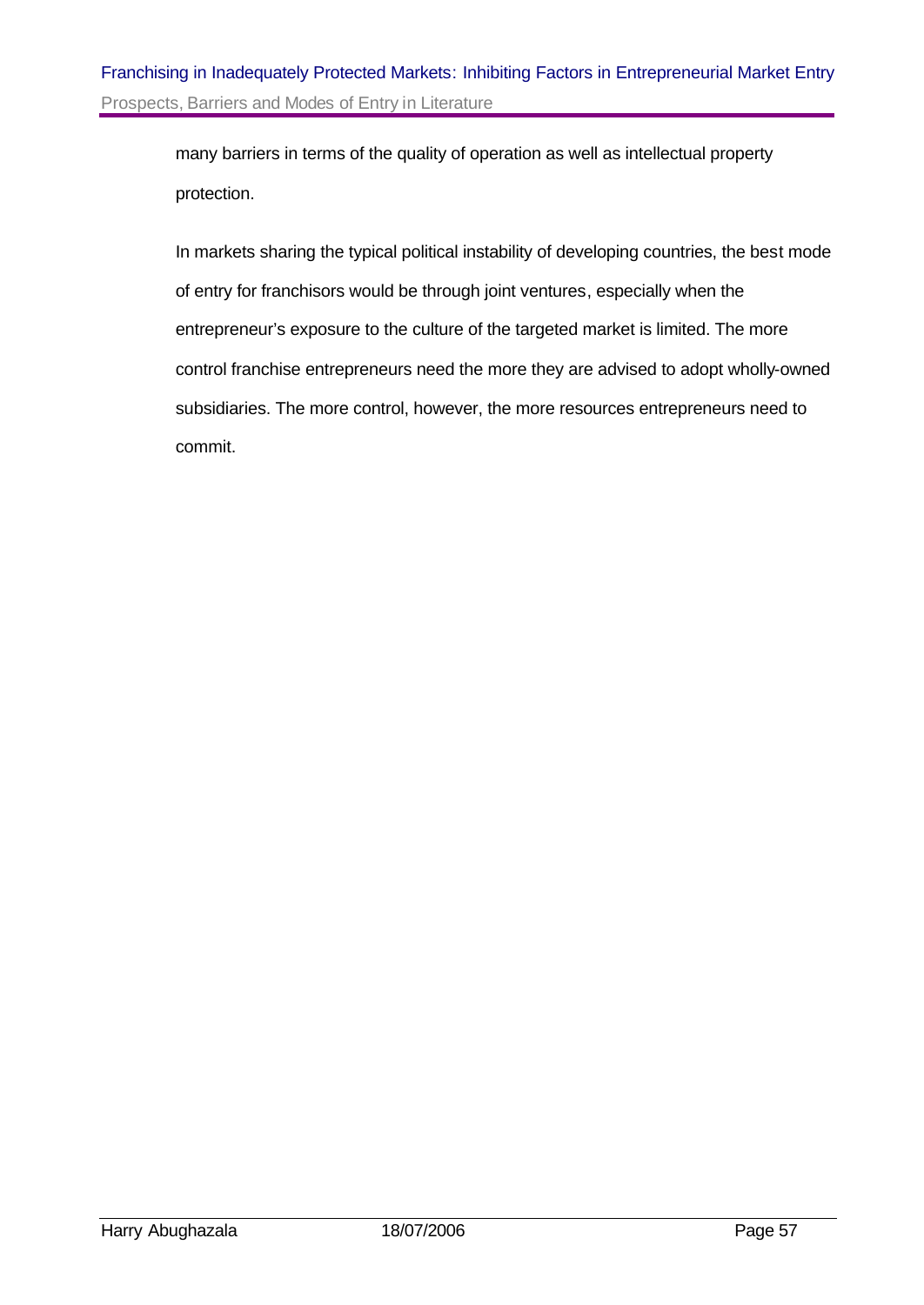# **Methodology**

# **3.1 Introduction**

This chapter describes the research methodology followed by the researcher in conducting this research. It discloses the research approach and identifies the sample of respondents. The research design according to Yin (2003) provides for the logic that links the targeted data and the resulting conclusions. That's why the author started this research with a central research question; then in the research methodology the author elaborated on the major research questions which will together lead to the research conclusions. This chapter first examines the research approach, then the data collection method, research questions, and propositions.

# **3.2 The Research Approach**

The dominant methodological approach of this research is qualitative. Being qualitative, according to Creswell (2003), it must be "fundamentally interpretive" in nature. That is to say, the data collected would be interpreted from the author's perspective. However, this is not to say that a positivistic approach will not be considered. In fact, some quantitative approach is considered; this is especially true when dealing with statistical data collected from company information and public databases. Historical data are used to analyse the frequencies of the mode of entries followed by franchise entrepreneurs, for example, with due attention to barrier variables; then the trends are analysed as to the most popular form of mode of entry. Ultimately, the research project is characterized by a mixed approach, predominantly qualitative.

In this approach, the author is not seeking to find any frequency when collecting data. Qualitative methods have been defined 'an array of interpretive techniques which seek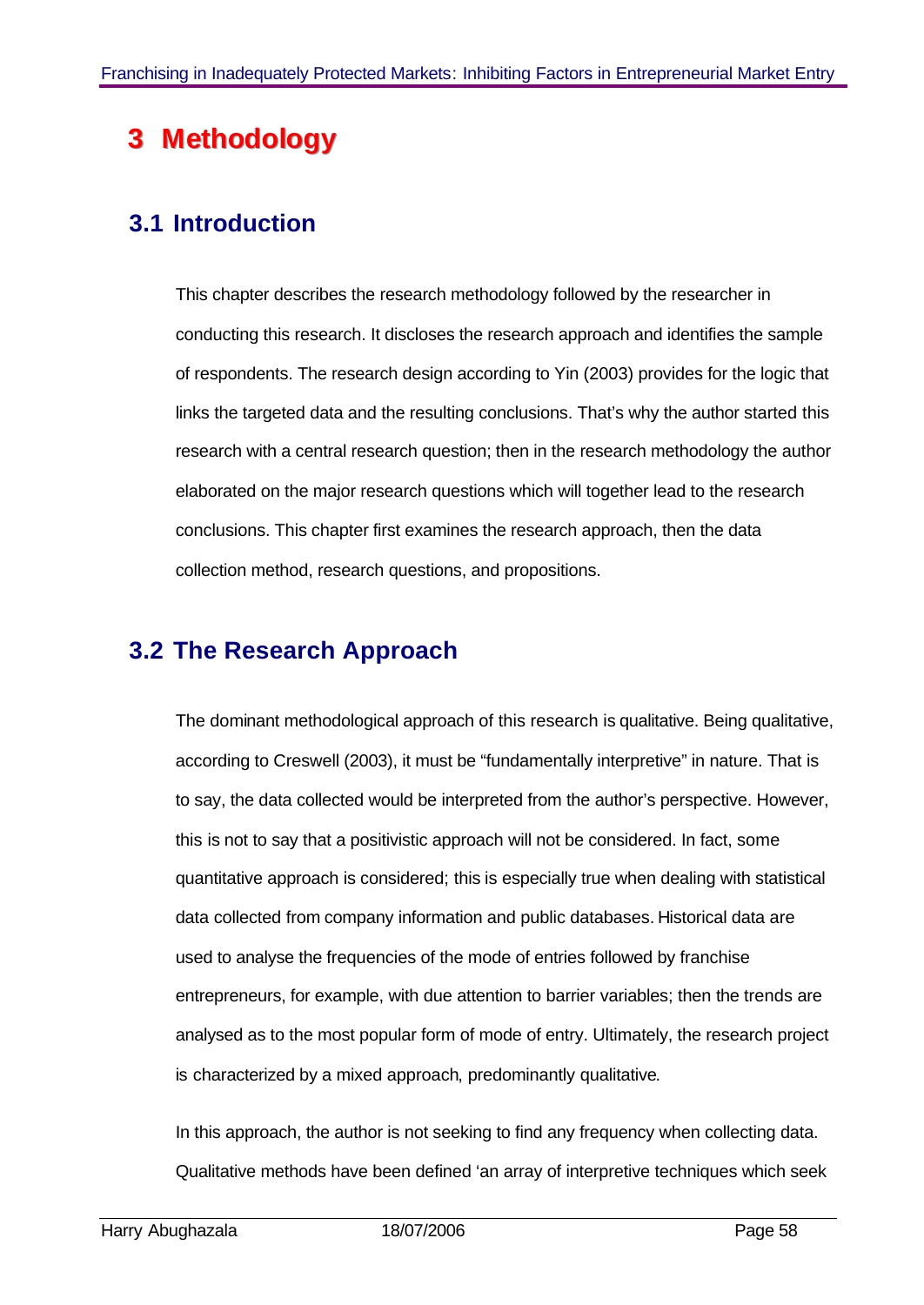to describe, decode, translate, and otherwise come to terms with the meaning, not the frequency, of certain more or less naturally occurring phenomena in the social world' (Maanen, 1983)

Through the above methodology, the fast food industry is in the focus of the research. The reason the author has selected this industry is that fast food is so popular in franchising to the extent that it becomes closely connected to franchising itself. Hence, a research in fast food franchising is to a great extent well-representative of the whole franchising industry. This research is from the perspectives of the participants of this research who are actively involved in the field of fast food entrepreneurial market entry, franchising, and consulting. It is not based on a customer point of view.

However, in a qualitative approach, bias will be unavoidable. The author may be unwittingly influenced towards his own point of view and be looking through his own glasses when collecting the data. Involuntary interaction with the item in focus cannot be helped. Further, in terms of the reality of things, this research will be looking for what the author believes is reality. There will be no absolute reality in the domain (Collis & Hussey, 2003). What makes the methodology even more restricted is the fact that the author will be looking in a context-bound and specific place and type of business.

# **3.3 Data Collection**

## **3.3.1 The Challenge**

Many challenges were met in conducting the research. The research into the Saudi market poses a unique difficulty to the marketer. It is not easy to collect primary data. The majority of local companies in the Kingdom do not have marketing departments,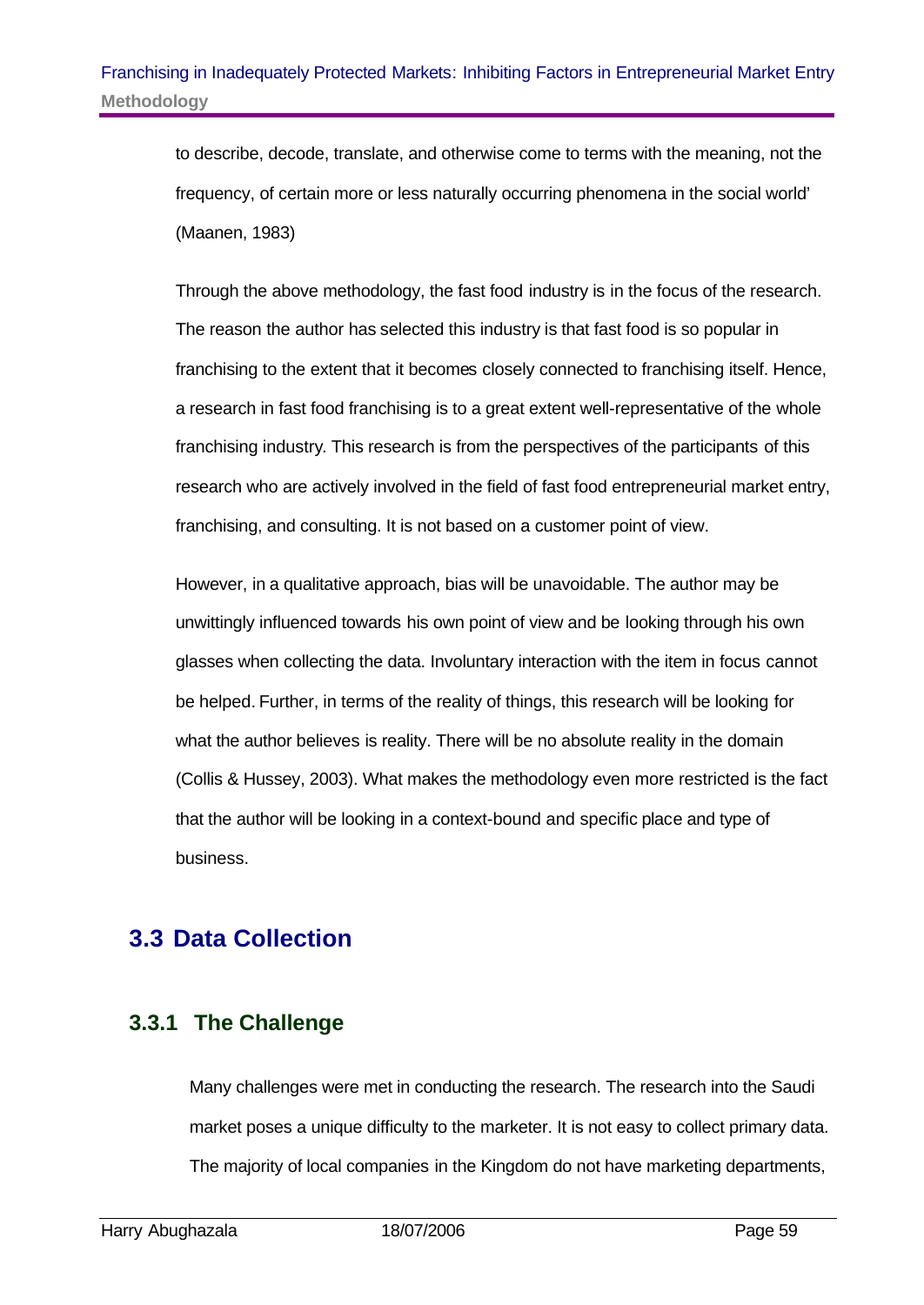the primary way to conduct marketing research, nor do they have R&D sections (Tuncalp, 1988). Also, there are very limited professional research companies in the market. Research is *not* a typical part of the business in the Kingdom.

Further, the barriers to conducting research are based in the culture and language. By their very private and reserved nature, Saudis are reluctant to participate in survey research or personal interviews. Their independent and free nature (Tuncalp, 1988) prevents them from answering a barrage of questions thrown at them. Furthermore, the tendency of Saudis to go for face-to-face relationships poses a great challenge to conducting a telephone interview.

## **3.3.2 The Process**

In collecting the data, the author is mainly guided by a formal process established in business research by Collis & Hussey (2003). Exploratory research was done at an early stage before starting the process of primary data collection.

Figure 13 Overview of the data collection process



*Source: adapted from (Collis & Hussey, 2003)*

Data collection follows a systematic process based on in-depth interviews in the sequence that follows.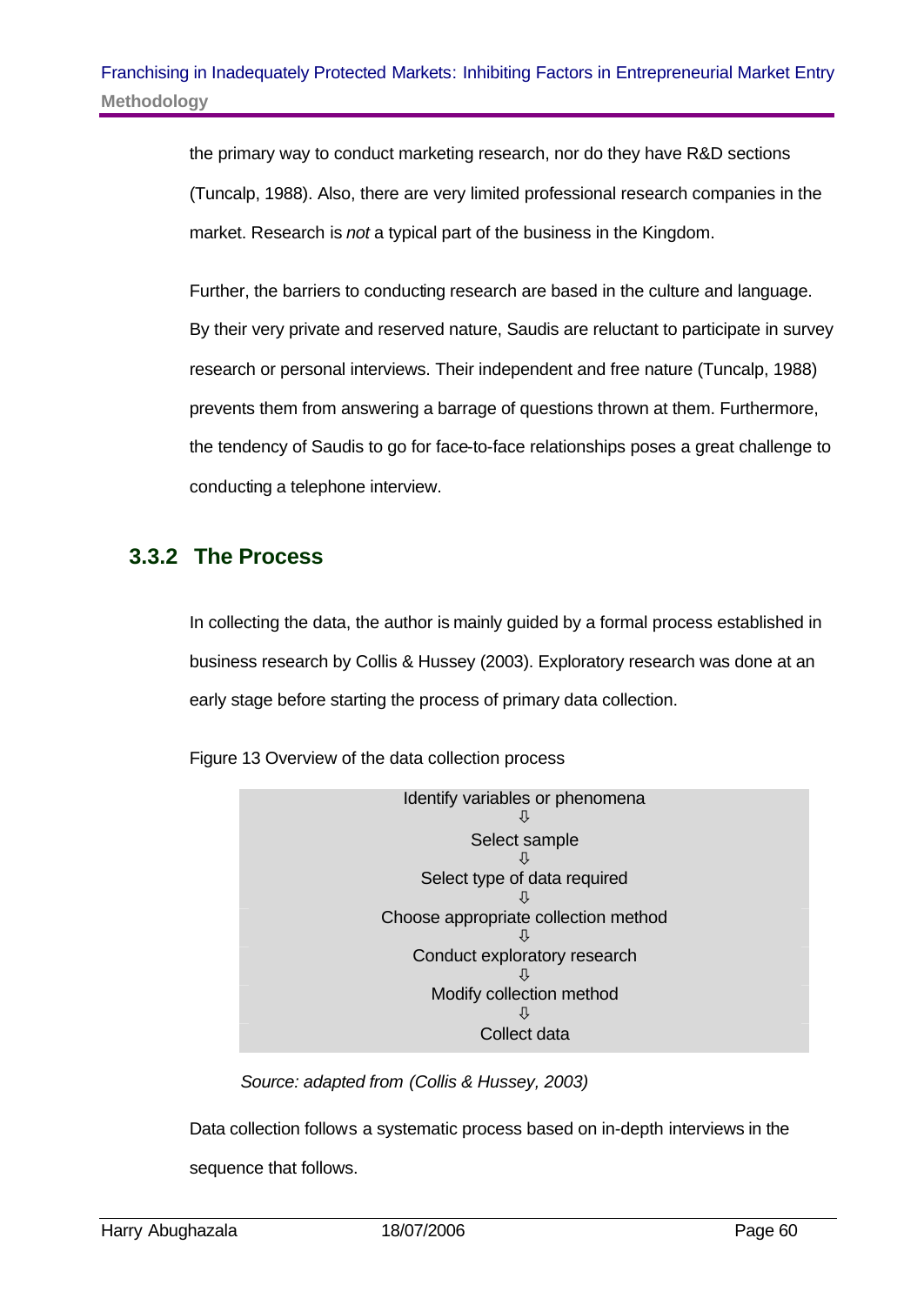#### *3.3.2.1 Variables Identification*

The research variables were decided at an early stage of the research, covering market prospects, barriers, and modes of entry. The following variables are in focus during the data collection process:

- Cultural Factors
	- Attitude to copycatting
	- Passive Management
- Legal Factors
	- Franchise Law
	- IP protection effectiveness
- Quality Factors
	- Availability of local quality material sources
	- Availability of qualified local human resources
	- Accessibility to qualified overseas human resources
	- Saudization
	- Concern about consistency in operations quality control

#### *3.3.2.2 Selecting Sample*

Due to the limited size of the population, the author used stratified sampling where the strata of chief executive officers of fast food franchise entrepreneur companies were selected (Collis & Hussey, 2003). The targeted sample was selected among the fast food executives currently involved in the Kingdom. They were identified by type and name of company, and positions most likely to provide the required feedback.

The sample is big enough to cover the market, and representative of the market. The population includes four categories of companies which represent the major stakeholders of the franchising field in that area. It includes most of the people involved in fast food franchising in Saudi Arabia.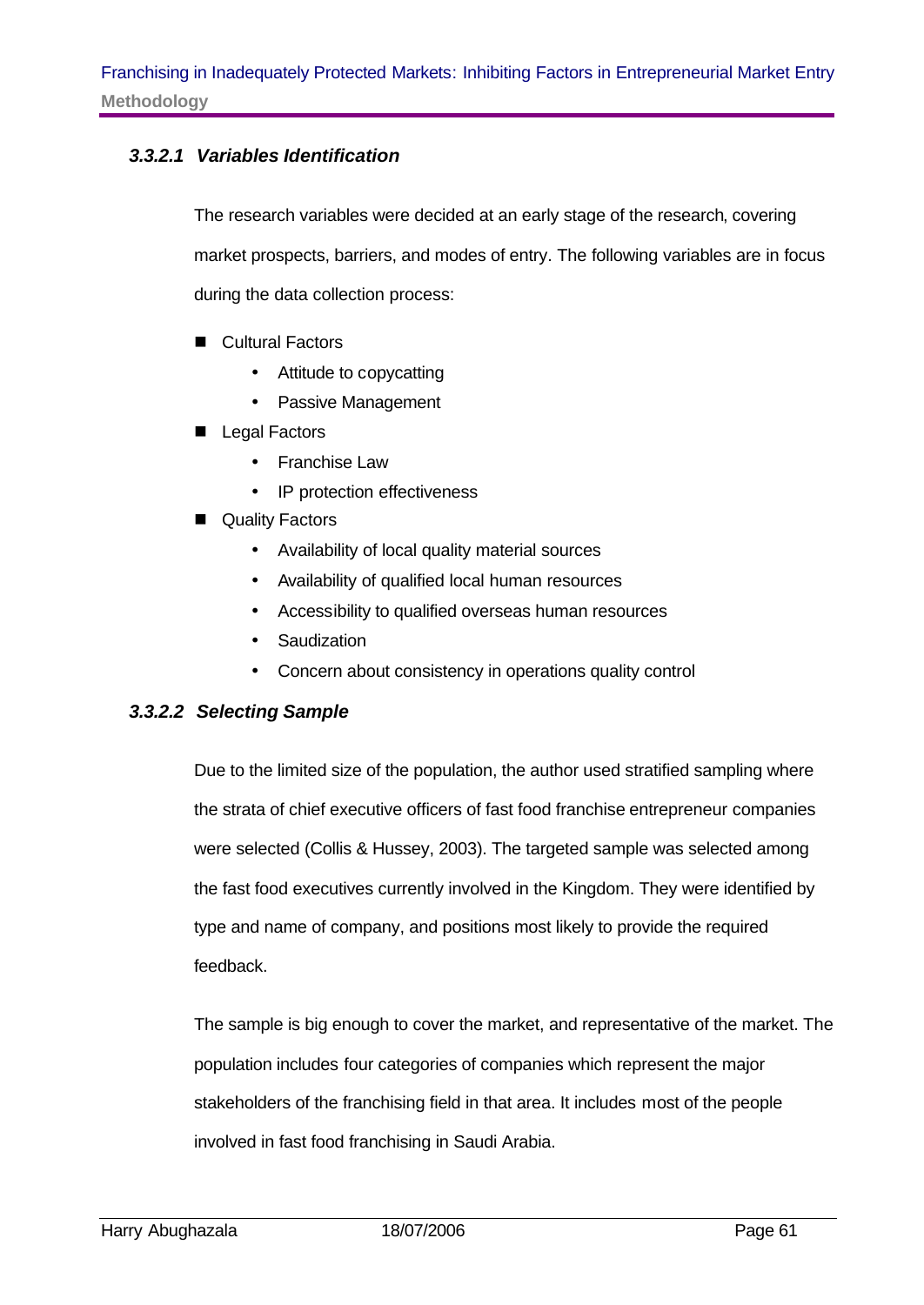- A. Western global franchising companies already in targeted market; see Appendix 10.5.
- B. Local established franchisors, such as Kudu, and Taza.
- C. Local entrepreneurs considering franchising, such as Albaik.
- D. International franchising consultants who played a part in franchise development in the Saudi market, such as iFranchise, and Francorp.

The sample has covered executives in the above companies. At least one chief executive officer (CEO) or regional operations officer (COO) has participated in each type of the companies above. The sample includes five executives from different companies. These senior management positions are the ones presumably in charge of deciding/recommending the expansion strategy and the mode of entry. There might be some variations as to the title of those interviewed. The deciding factor remains tied to those vested with the authority to decide or recommend expansion strategies.

#### *3.3.2.3 Designing Questions*

A carefully structured questionnaire with open-ended questions was designed and appears in Appendix 2: Questions of Research. Open-ended questions lend themselves more to interviews than to large-scale surveys. Probes and prompts were included to facilitate response. The Questionnaire was sent in advance of the interview in order to ensure that each respondent would understand the questions in exactly the same way as every other respondent.

As presentation can do much in facilitating the questionnaire (Collis & Hussey, 2003), special care was taken to present the questions in a way that encouraged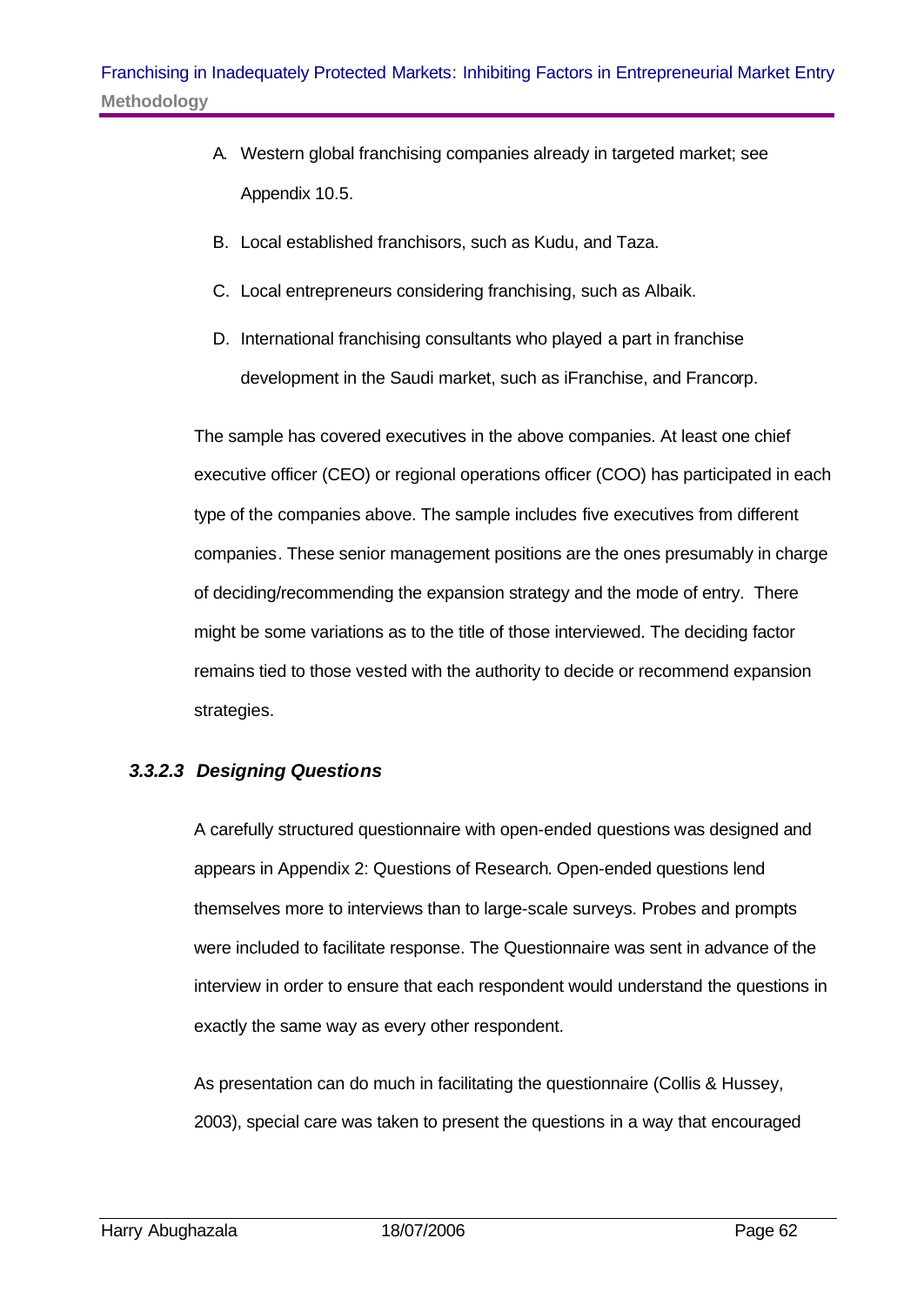readers to understand and respond to the questions. The purpose of the questionnaire was clear in the covering letter attached.

### *3.3.2.4 Piloting Questions*

It is essential in research literature to pilot or test questions as fully as possible before distribution (Collis & Hussey, 2003). This guidance was applied to the extent possible. Before questions were given to the actual respondents in the field, the questions were tested to validate content, assure clarity and improve format. Different academic levels participated in the testing and playing the role of respondents. A university professor in globalisation, a second university lecturer in marketing, a university research specialist, a university research technologist, two students and a franchise business practitioner, all took part in piloting the questions. All of these parties looked at the questions from different angles and provided constructive feedback.

### *3.3.2.5 Contacts*

Names and contact details of the sample were collected from public sources, as well as by personal connections.

### *3.3.2.6 Introductory Call*

An introductory phone call was made to expected participants to introduce the research and confirm their willingness to participate.

### *3.3.2.7 Dispatch*

The questionnaire was sent with a personalized introductory letter carrying Unitec logo by courier to the chosen sample, as appears in Appendix-1: Information Sheet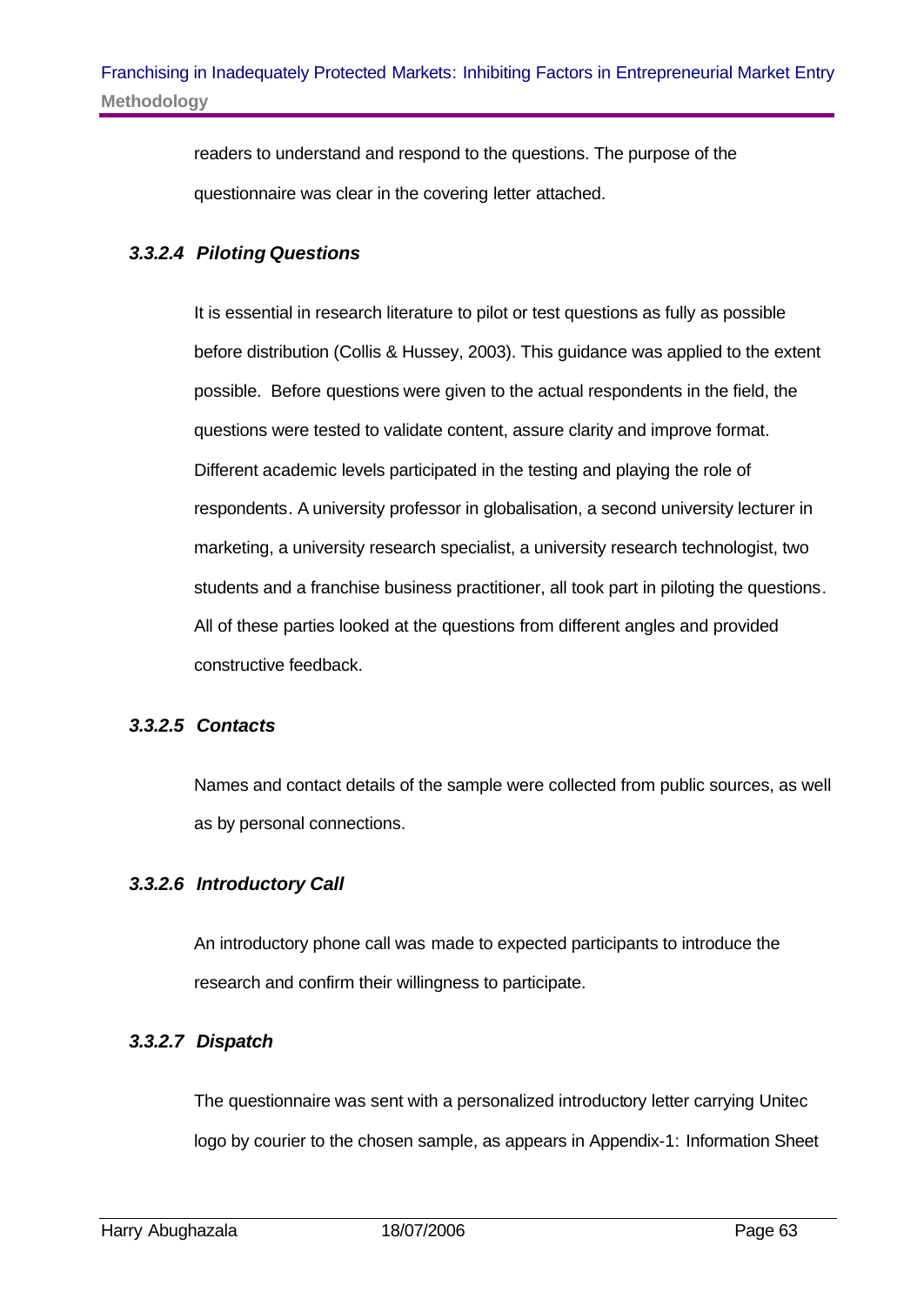to Respondents. The researcher's contact details, as well as those of the research supervisor, were given to respondents in case any clarification was required.

#### *3.3.2.8 Follow-up*

In a couple of weeks after dispatch, a follow-up phone call was made to confirm receipt of the questionnaire, and to specify the date and timing of the interview.

#### *3.3.2.9 Interview*

On the date and time agreed a voice-to-voice interview between 20-40 minutes was conducted. This interview followed exactly the questions stated in the questionnaire in their own sequence. The interview was taped for later transcription. Some respondents showed more interest and hence generated more data, others were rather conservative.

#### *3.3.2.10 Transcription & Referencing*

The taped interview was transcribed by the author in a text-file format; each interview in a separate document. Records were properly referenced at the time of collection and transcription showing who was involved, when, and the context.

#### *3.3.2.11 Data Entry*

The collected data were entered into N6, as transcribed and referenced, in preparation for data analysis.

#### *3.3.2.12 Codification*

The data entered in N6 were categorized into nodes according to their relationship to the research variables. Content-coding was used in N6. Codes might also be grouped into smaller categories according to their patterns. Together with the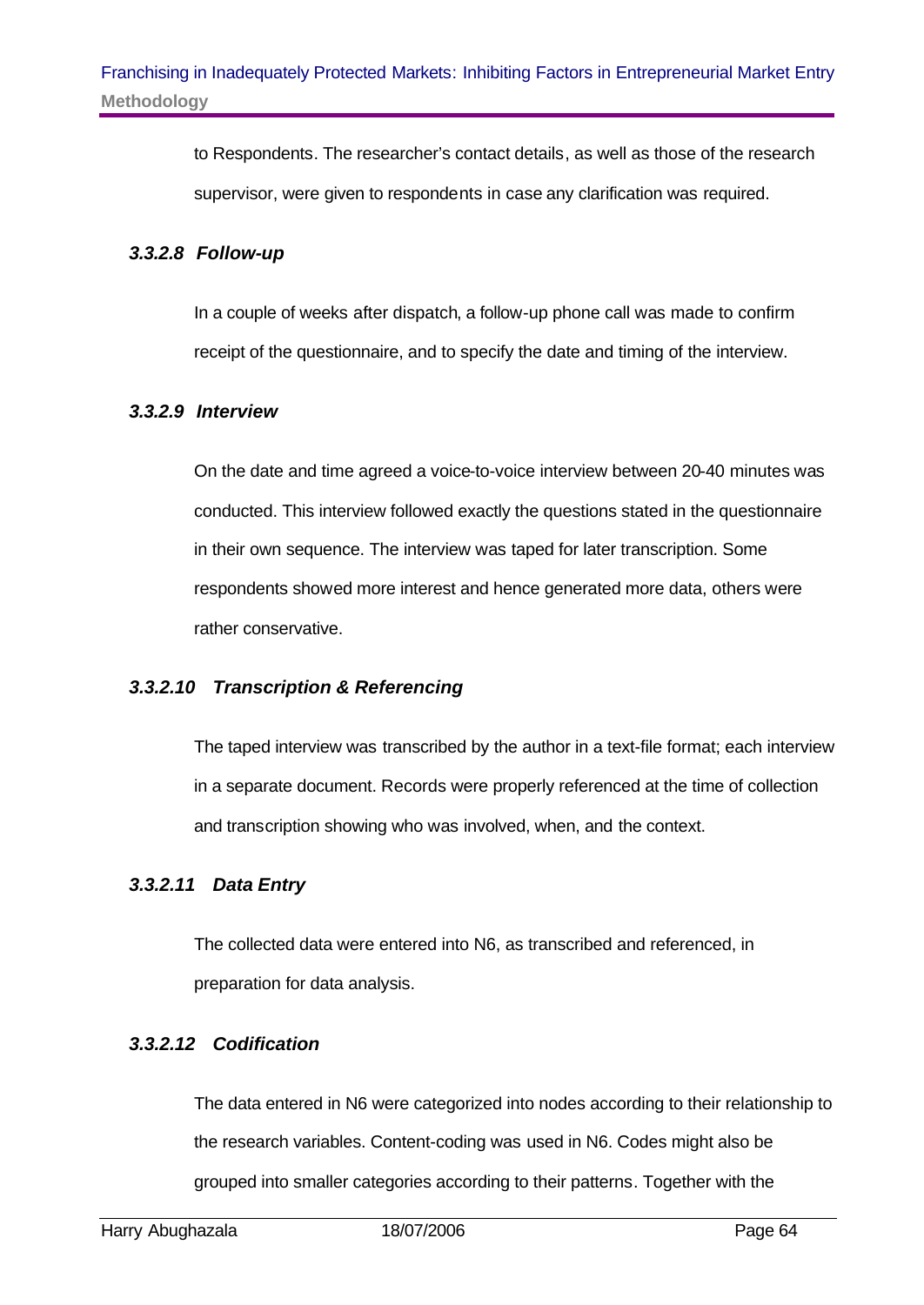author's own coding, two other coders were used to ensure an optimal interrater reliability and validity.

#### *3.3.2.13 Analysis*

The data collected from the interviews were analysed using informal analysis methods such as repetitive or patterned behaviours. Node search in N6 was used. For the voluminous data received, scaling was also used to reduce the size of data. The data collection and analysis were guided by the research questions discussed earlier.

#### *3.3.2.14 Summation*

Finally, summaries were written about the findings, and deficiencies highlighted. Areas for further research were considered.

# **3.4 Research Questions**

The interviews, together with the exploratory research done, would contribute to bring some answers to the following questions:

- 1) **Prospects**: What are the expansion prospects for franchise entrepreneurs in the Saudi market after joining the WTO?
- 2) **Barriers**: What are the quality and intellectual property barriers to entry for franchise entrepreneurs into the Saudi market, and by implication to other similar markets?
- 3) **Mode of Entry**: How effective are the existing entry strategies followed by global franchise companies and entrepreneurs for expansion in such markets?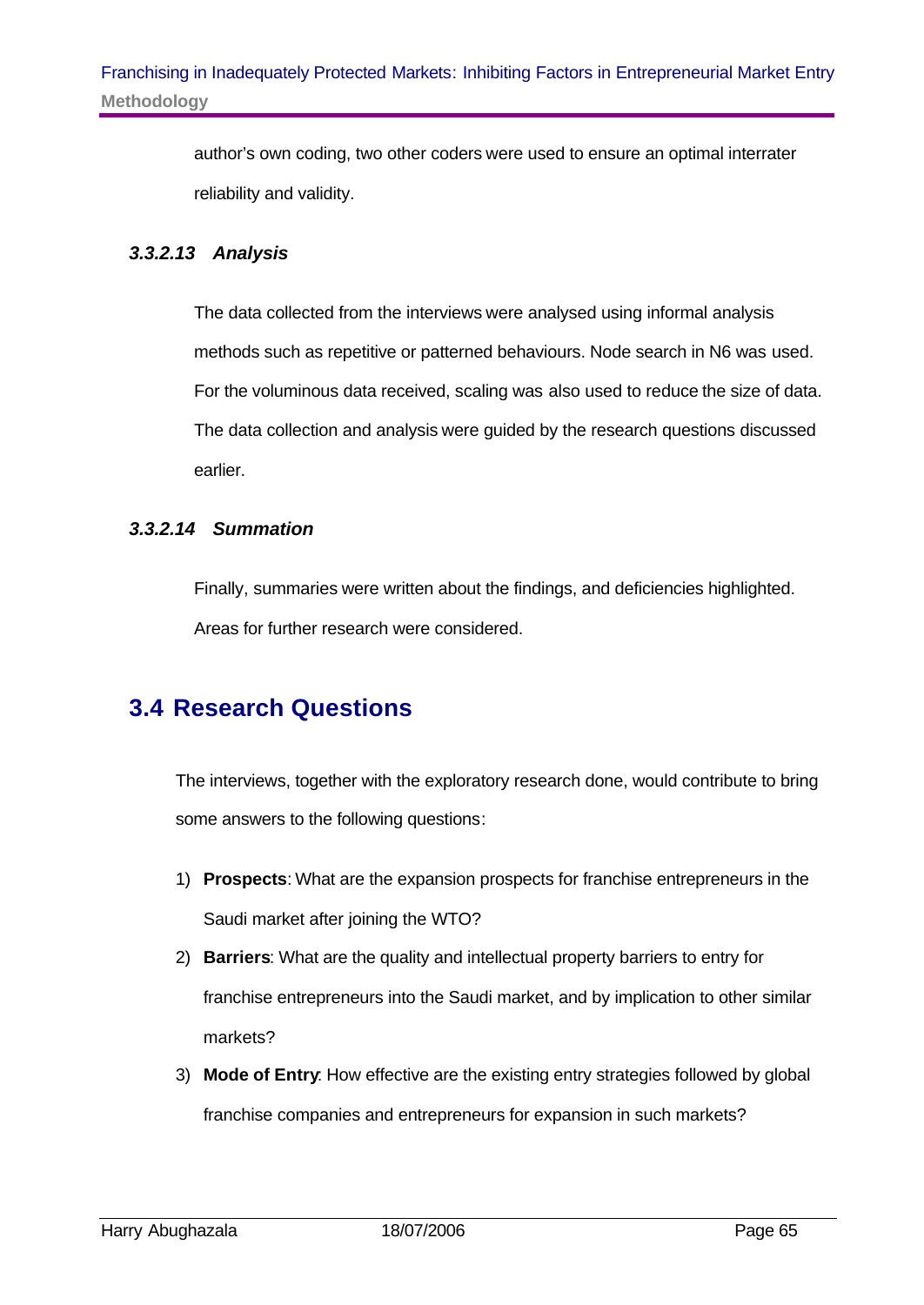4) **Recommended Entry**: What type of strategic alliance might meet the expansion and IP protection requirements of franchisors in the light of the above?

# **3.5 Propositions**

In conducting this research, propositions have been used to facilitate the research process. As the research has an exploratory nature and is not meant to produce any generalization or grounded theory, it is proposition-driven rather than hypothesisbased. The following propositions are in mind when conducting this research.

- P1: Modes of entry that yield more control are more suitable for highly-proprietary products or processes.
- P2: High control modes of entry are for unstructured, poorly understood products or processes.
- P3: Joint ventures modes of entry are more suitable for politically and/or legally unstable markets.
- P4: Lucrative markets are targets for franchise entrepreneurs

### **3.6 Summary**

Based predominantly on a qualitative approach a case study approach was conducted on the Kingdom of Saudi Arabia. The purpose of the research was to explore the prospects of the fast food market, barriers to market entry as well as modes of market entry. Over-the-phone interviews were conducted with open-ended questions on prospects, barriers and modes of entry.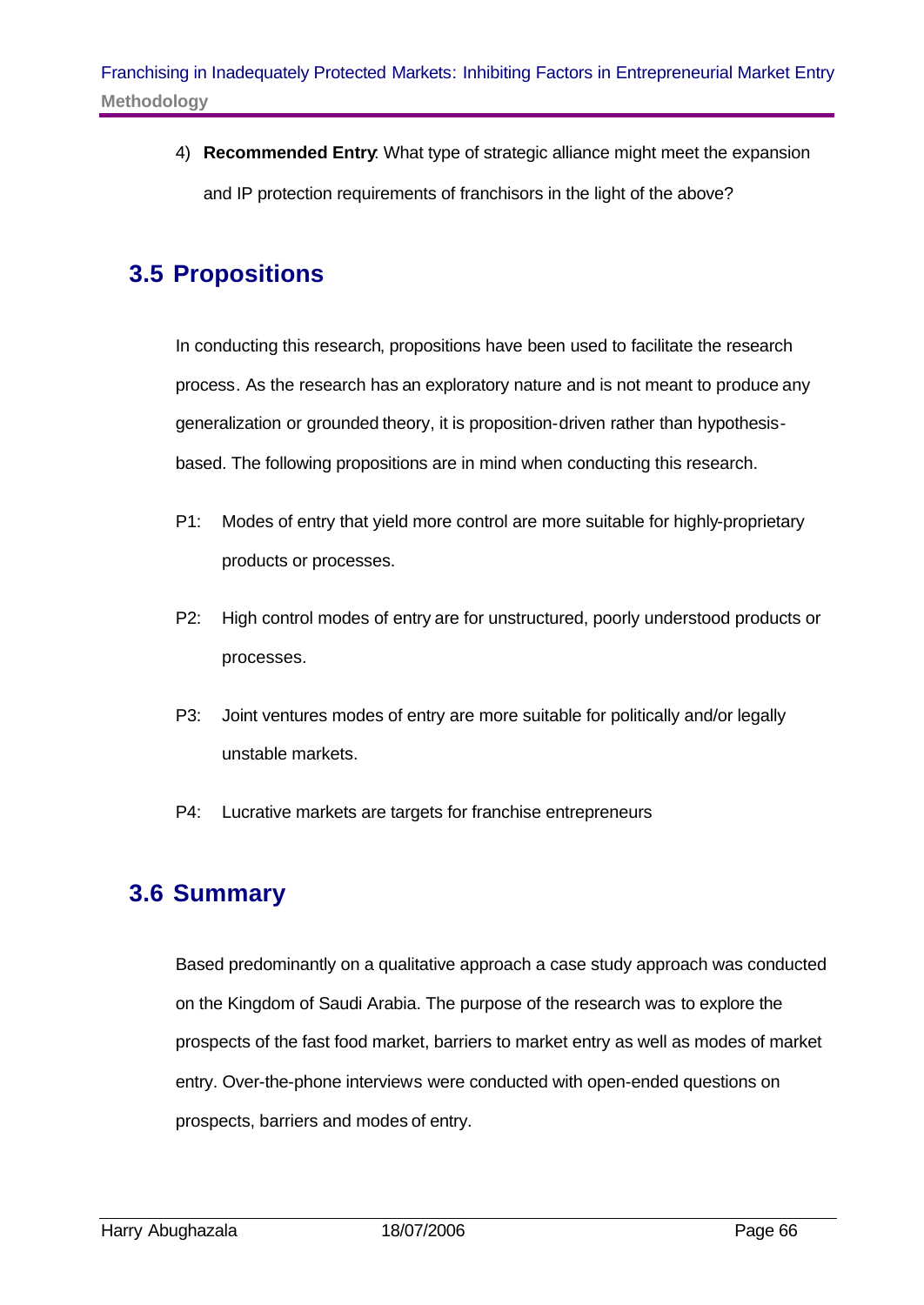The interview questions were sent in advance to respondents, with an introductory letter, to help them prepare for the interview. All interviews were digitally tape-recorded, and then transcribed. The collection of data was then analysed for central themes using QSR software. In the following chapter the results of the analysis are described in details.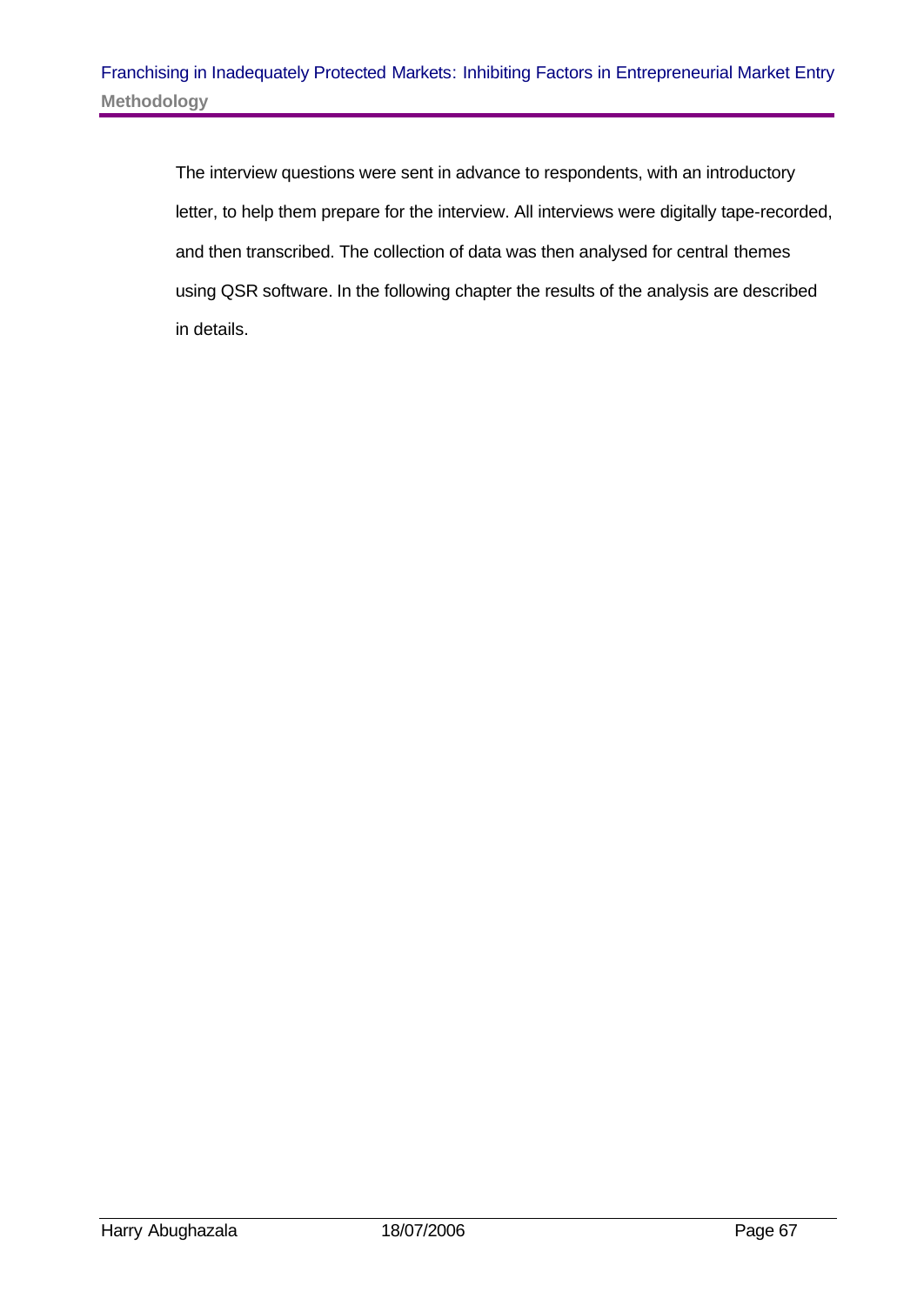# **4 Resullts**

# **4.1 Introduction**

In this chapter the author shows the results of the research conducted. The qualitative interviews contained interesting results. Some of them fully agree with the literature, others differ to some extent or another. Use of predefined questions allowed the researcher to investigate several central themes. This chapter explores the most significant findings as related to the main research question. Central themes are taken from transcriptions of the interviews and discussed in this section. This chapter starts with the demographics of the participants, the research challenge, and examines the central themes.

# **4.2 Demographics of the Participants**

As mentioned earlier, this research targeted fast food executives in the Kingdom of Saudi Arabia. There were five companies representing different positions. All of the companies had been in business for about 20 years. All respondents have a Western tertiary educational background. All respondents were senior executives and decision makers in their companies.

One company is a well established fast food entrepreneur with 40 outlets focused in one territorial region of the country. It has well prepared itself for franchising in other regions of the country as well as other neighbouring countries. The other company is a well known entrepreneur who has successfully franchised its fast food business around the whole country, other neighbouring countries as well as some Western countries. It runs about 120 stores. The third company is a well established master franchisee for a Western brand. It runs about 200 restaurants in the region. The fourth and fifth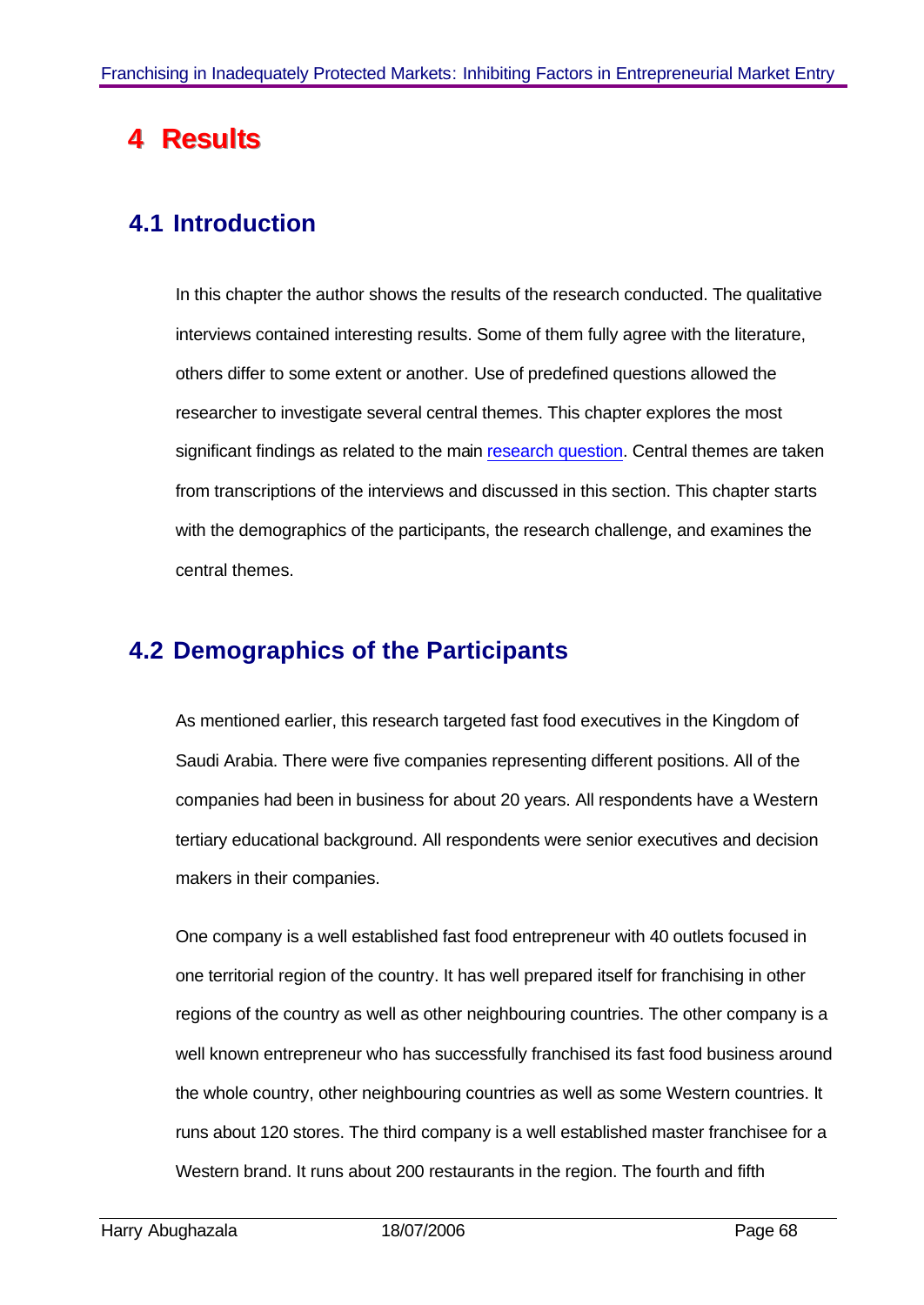companies are local and Western consultants experienced in developing franchise systems in the targeted market.

# **4.3 Research Challenges**

As anticipated at an earlier stage, there was great difficulty in collecting the data from respondents. Several calls and follow ups had to be done. Few people were willing to participate in the research. There was great difficulty in contacting the sample of executives and collecting the data. Several phone calls at different times attempted to get hold of the executive concerned. For some executives, several voice messages were left on their telecommunication system. Even mobile messages were used to boost the already-completed emails and phone messages. Very few of them showed interest in responding to early emails. Some kept procrastinating on the possible day of the interview.

When it comes to timing the interview, the other challenge related to the different time zones between New Zealand and the targeted country. The convenient time for some executives used to be the after-noon according to their timeline; however, it was 2 o'clock in the morning New Zealand time. New Zealand is about 10 hours ahead of the executives in the Middle East; and about 16 hours ahead of the franchise consultants in Pennsylvania.

Non-availability of executives who are on the move was a major challenge. Many of the executives were caught either in a very busy period, or simply flying outside their own territories. So, the researcher had to wait for the convenient time when the respondent was back. That lapse in time sometimes reached two weeks.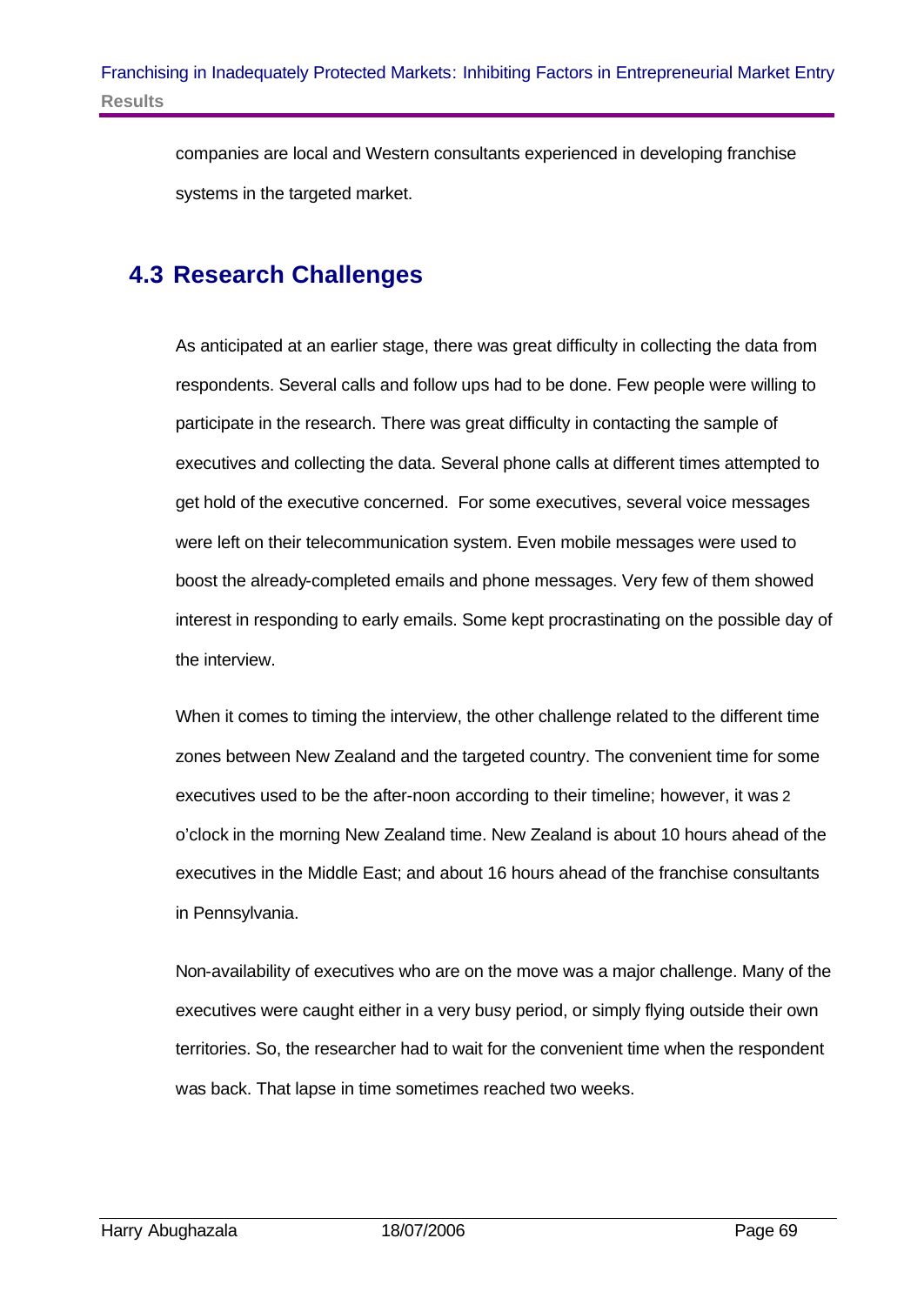Further challenges were due to bad communication lines. The default way of communication was through the standard telephone lines. Some of the respondents suggested an online method of communication, like Skype. In recording interviews over standard telephone lines, there was a problem of noise that made transcriptions sometimes a challenging job. On online communication sometimes there was a problem of line interruptions even over broadband Internet. Professional services sometimes have to be used to filter the noise and render transcriptions.

All the above challenges were overcome in the end and the desired results achieved; sufficient response was received from the sample chosen, despite all mentioned difficulties. The response rate was satisfactory. Almost all fast food entrepreneur franchisors were communicated, in addition to one established master franchisee for the region. Some were able to provide generous time of 45 minutes, others 20-30 minutes of direct-subject interview.

On another development, there was great difficulty in collecting secondary data. Some subscription-based data-bases were consulted, like GMID; however, on validating the results with reality, it turned out that the secondary data collected were not very accurate. The US Chamber of Commerce provided some detailed accurate information on the market and the country.

# **4.4 Central Themes**

### **4.4.1 Perceptions on the Market Prospects**

All participants without fail agreed that the fast food Saudi Market is very lucrative and will be so for the coming few years. It has great potential for franchise market entry. The newly entered membership with the World Trade Organization is expected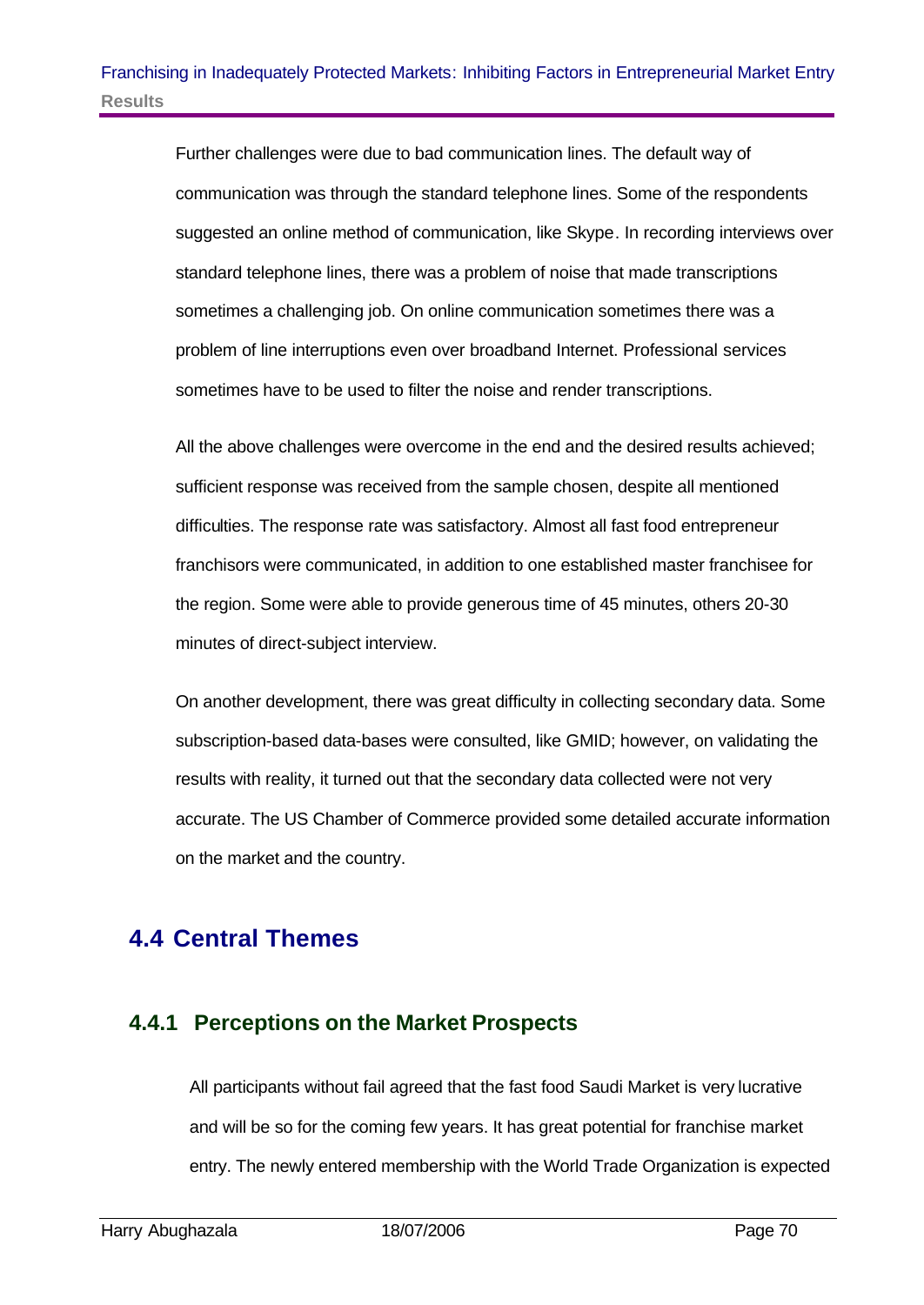to improve the chances of the market to attract more entrepreneurs or multinational companies.

The fast food Saudi market is confirmed to be the largest consumer market in the whole area of the Middle East; there is no similar market even in any other GCC country, Egypt, Jordan, Syria, or elsewhere in the area. For Western franchises, competition was agreed to be very fierce, especially by local brands.

What makes the kingdom more attractive to prospective franchisors is the fact that it has started to discuss and draft its own laws and regulations on franchising. Many meetings between the governmental bodies and business people have started to take place, in addition to surveys on various franchise issues. Existing franchise entrepreneurs have started to consider franchise as a possible mode of entry in the near future.

### **4.4.2 Quality Barriers in Market Entry**

Different perceptions were received on various barriers to quality control in market entry.

### *4.4.2.1 Enforced Saudization*

All interviewees believed Saudization is an imperative duty that they cannot do without. Some believed Saudization hampers quality in the way of high turnover among Saudis. Saudization, however, is believed to hamper quality in terms of high turnover of staff after costly training. An extremely high percentage of Saudis would start the job, take training, and then leave the job for one reason or another. For fast food entrepreneurs, consistency in quality is imperative. Hence consistent inflow of well-trained staff is a must to maintain the required level of consistency in quality.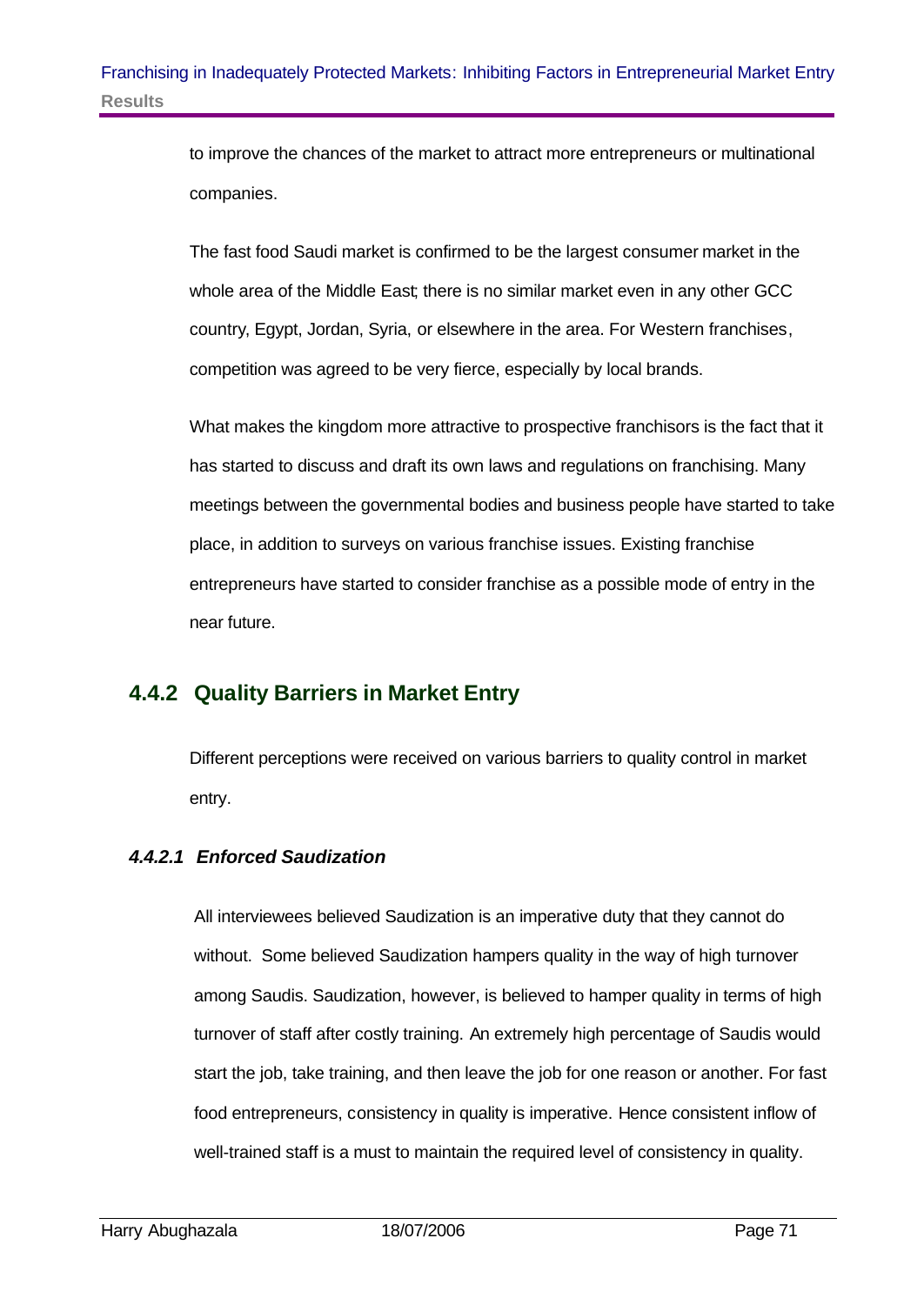It seems that there is an attitude of understanding of Saudization among participants. It is believed that enforced Saudization is a measure by the government to ensure more Saudis are capable and willing to do the job. Rather than thinking of ways to avoid Saudization, interviewees were thinking of better ways to handle Saudis to improve their retention. For example, as part of their commitment to make Saudization a success, some interviewees have established a selection system whereby only those Saudis committed to learning and growth are hired. Pre-existing know-how was not a problem for interviewees and was not considered a factor that would hamper the provision of final operational quality.

### *4.4.2.2 Human resource recruitment*

All respondents agreed that operational quality is a key part of the fast food business. Employees need to have specialist know-how in order to deliver quality. That specialist know-how is not readily available locally. Participant fast food entrepreneurs, franchise entrepreneurs and consultants agreed that recruitment of human resources from overseas is difficult, and would continue to be so for the coming few years. That is why existing entrepreneurs have to go to local sources for recruitment, as a de facto rule. Entrepreneurs would then commit themselves to the training and development of the local recruits, whenever required.

However, by comparison, Western franchisors have reported no difficulty in recruiting the required staff from overseas. It seems they have a wider network of contacts and suppliers, inside and outside the Kingdom that allows them to replenish any shortage in workforce.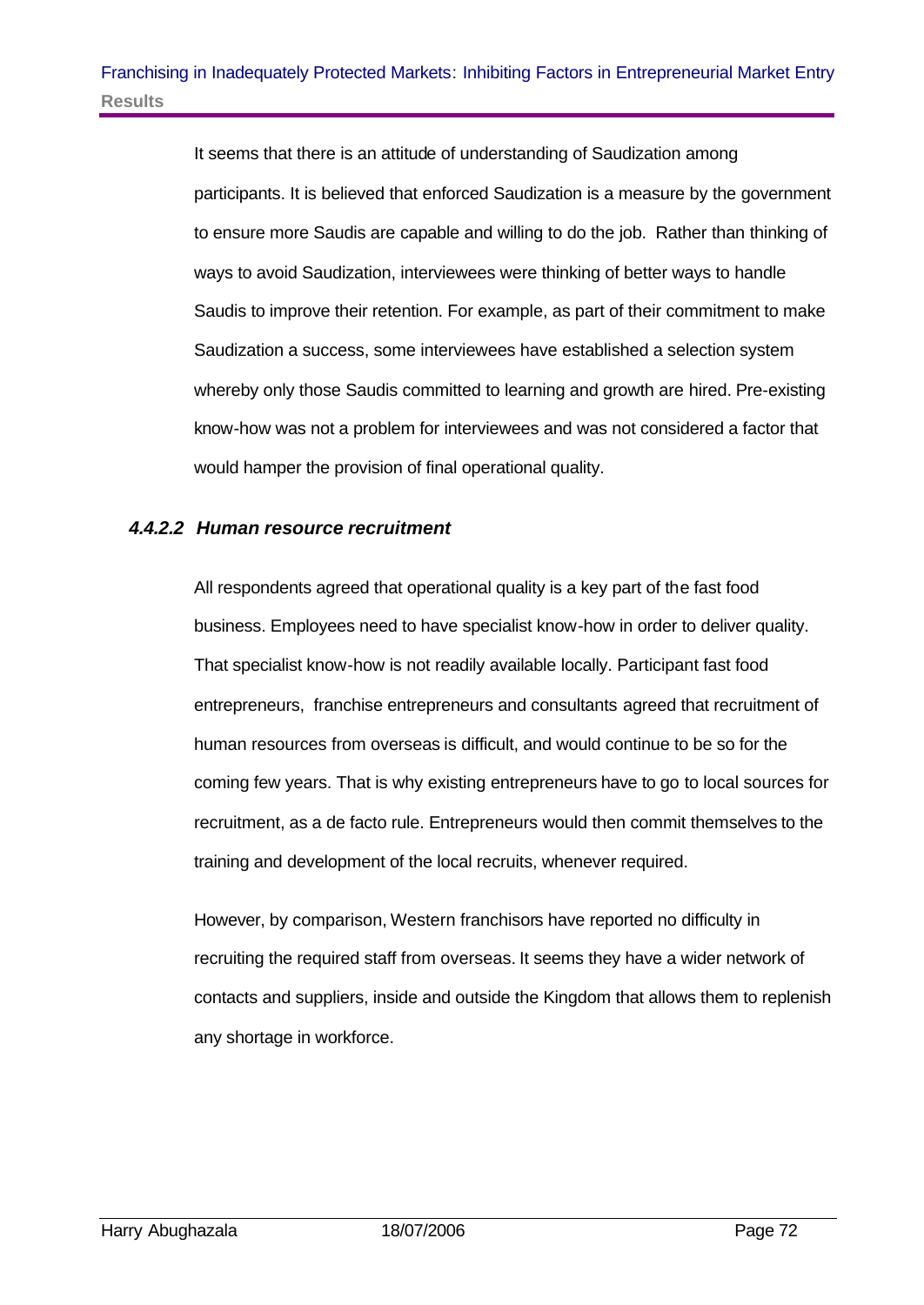### *4.4.2.3 Quality Supplies & Suppliers*

All participants agreed that quality sources of supplies are critical to their operations. Franchise entrepreneurs did not report facing any major problem or barrier in getting quality supplies from local or overseas suppliers. So their operational quality is not hampered by the lack of proper supplies or suppliers.

On the other hand, Western franchisors reported some problems in finding the required reliable local suppliers, and hence relied on their brand's already established network of Western and/or local suppliers to do the job.

There were no legal barriers to Interviewees importing or getting quality materials from overseas, and/or contracting consultants or suppliers from the West.

#### *4.4.2.4 Control requirement*

Participants agreed that control is an essential part of their target of QSCV (quality, service, cleanliness and value) in a fast food franchise. Respondents also believe any sort of franchising will fulfil the purpose of control. The control mechanism implied in franchising is fair enough to satisfy franchise entrepreneurs. However, the intrinsic need to control was not considered as a barrier to implementing quality; neither was it so strong to warrant an exclusively WOS mode of entry.

For entrepreneurs who are yet to apply the franchise system, control over quality can be achieved through critical selection of the other partner. For them reputable family entrepreneurs can better take care of the franchise business and sustain its quality requirements.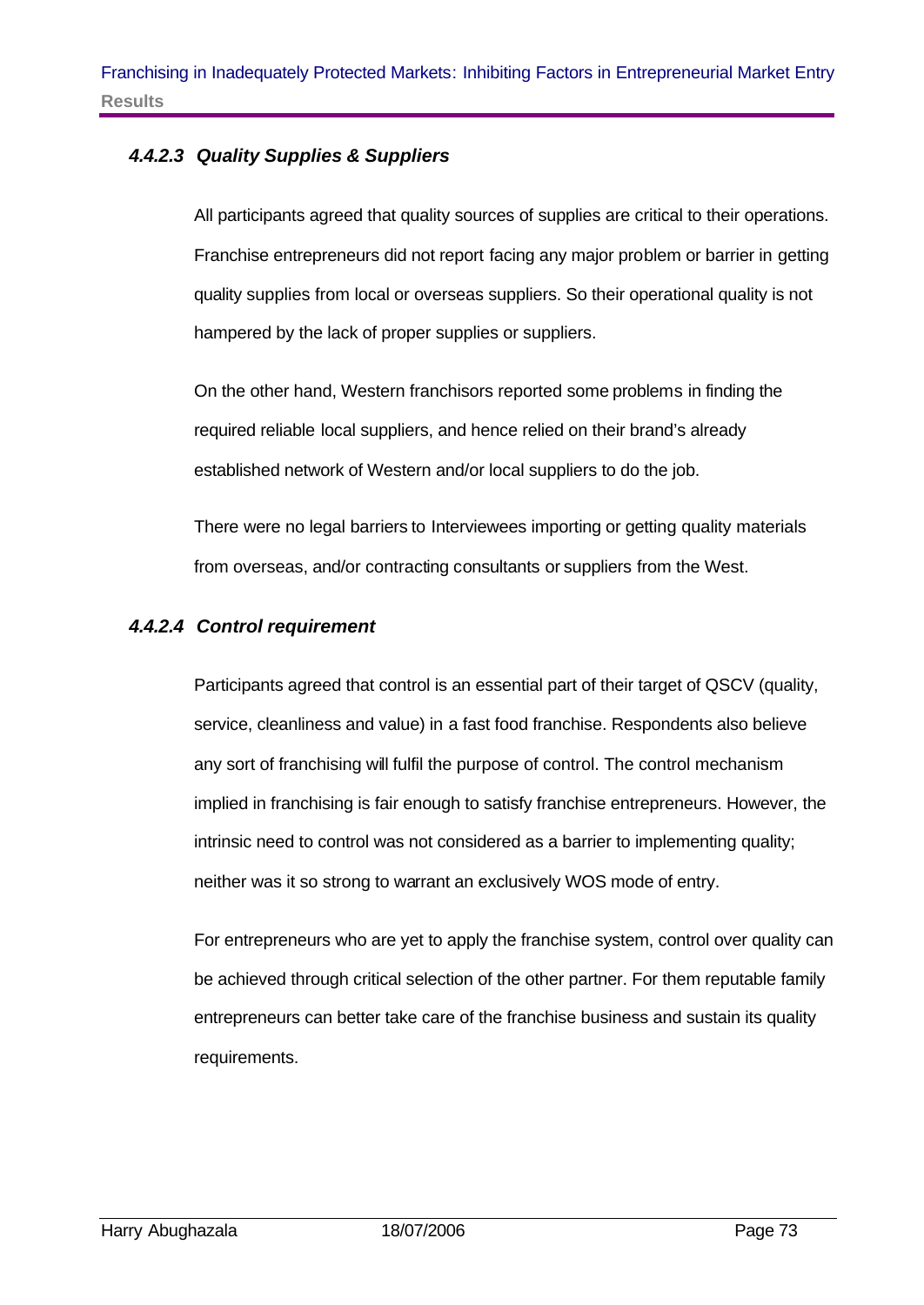### **4.4.3 Applied Measures for Operation Quality Control**

Some participants believe that the more geographically extended they are, the less control they tend to have over the quality of operation. The closer outlets are to the owners, the more control can be exercised over quality. The reason behind that lies in the principle that hired employees can never offer the same level of commitment to quality as the owners themselves.

Where geographical expansion becomes imperative, the major strategy to protect against any compromise between quality and expansion is to select partners who can assume a sense of ownership of the brand similar to that of the brand owners. And later on, to manage the relationship with partners in a way that sustains that sense of ownership. To protect quality, entrepreneurs need to extend slowly and test the ground as they go further.

With the above measure in place, entrepreneurs have also to keep their traditional quality audit system active. Western franchisors are expected to make several visits to the Kingdom to keep a direct eye on the quality of operation. While a strict audit system is in place, however, entrepreneurs have to make sure that franchisees are getting reasonable profit from the business. Strict quality cannot be practised at the expense of profits.

Some participants reiterated the importance of using the concept of mystery shoppers. Western franchisors confirmed using local companies to perform mystery shopping, where close monitoring is exercised from a customer's point of view. Regular financial and operational reports, in addition to those of mystery shopping, are vital to maintain the required quality level.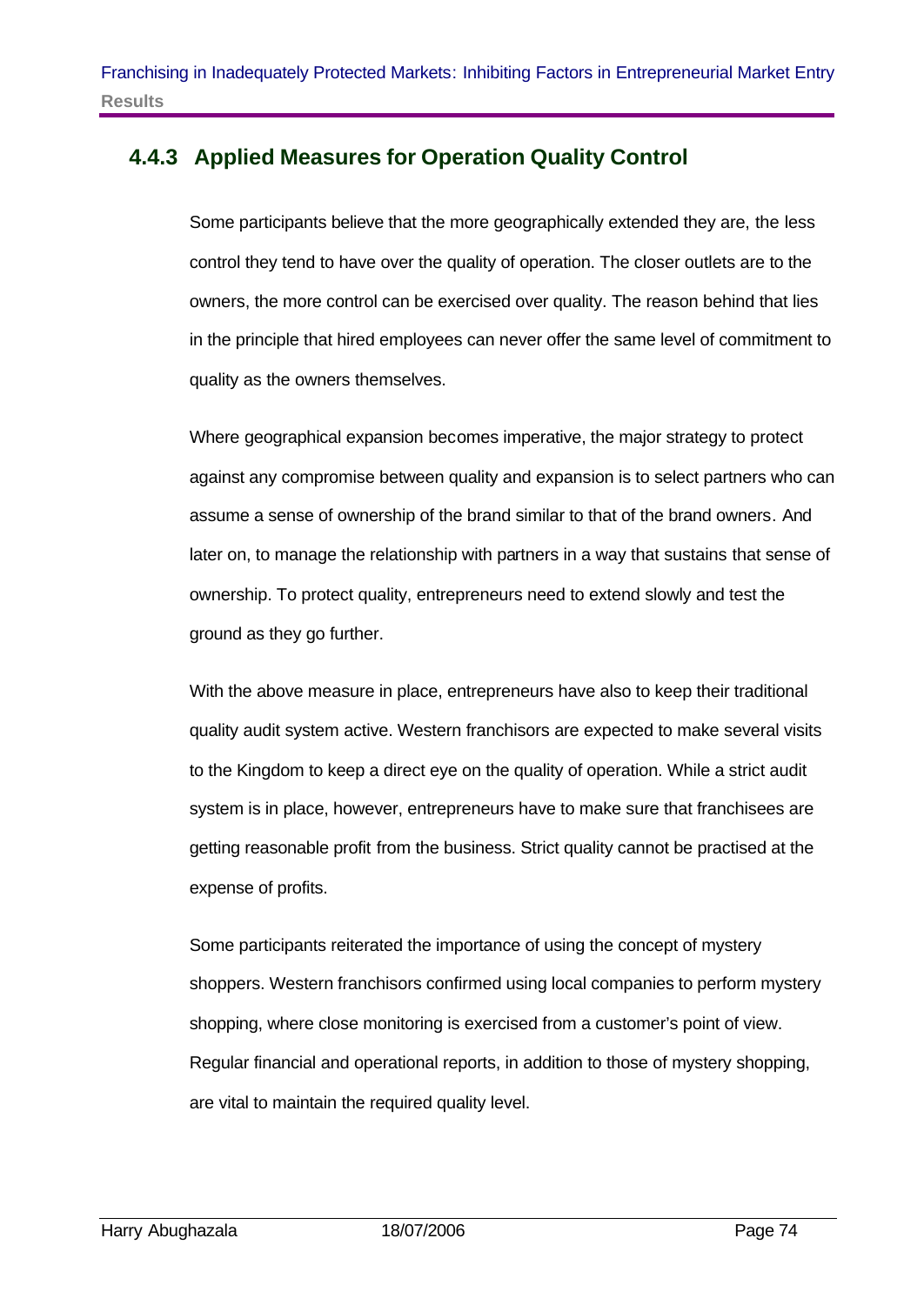# **4.4.4 Intellectual Property Barriers in Market Entry**

### *4.4.4.1 Limitations of Local Regulations*

Lack of franchising regulations was confirmed to have a very significant impact on market entry. There is no well-defined role of the franchisee in the law. That deficiency constitutes the most deterring factor to entry through franchising. This gap in the local law is very significant to the extent that some entrepreneurs have just to disregard franchising as a possibility in the Kingdom.

However, it was agreed that since the time the Kingdom joined the Madrid Protocol (in 2003), protection of intellectual property started to be stronger. As far as the protection of trademarks is concerned, currently the Kingdom is confirmed to have a very strong ethic against infringements. Strong government support is in place to protect trademarks and remove any possible infringement.

The intellectual property weakness that still exists relates to the protection of trade dress of fast food operators. It is not easy to protect against infringement of the business's distinctive trade dress, colours, uniforms, or internal decorations. Lots of infringements happen in that area. The risk in this loophole, as one participant confirmed, is that customers would recognize the business by its distinctive colours, before they read its name; it would be confusing to customers to find a different name on 'familiar' colours.

As regards the fear that an entrepreneur might be creating his/her own competitor, no case was reported to have happened. Hence, the legal system of protection against IP infringement cannot be tested in this field. However, there is business confidence among respondents that this is unlikely to happen.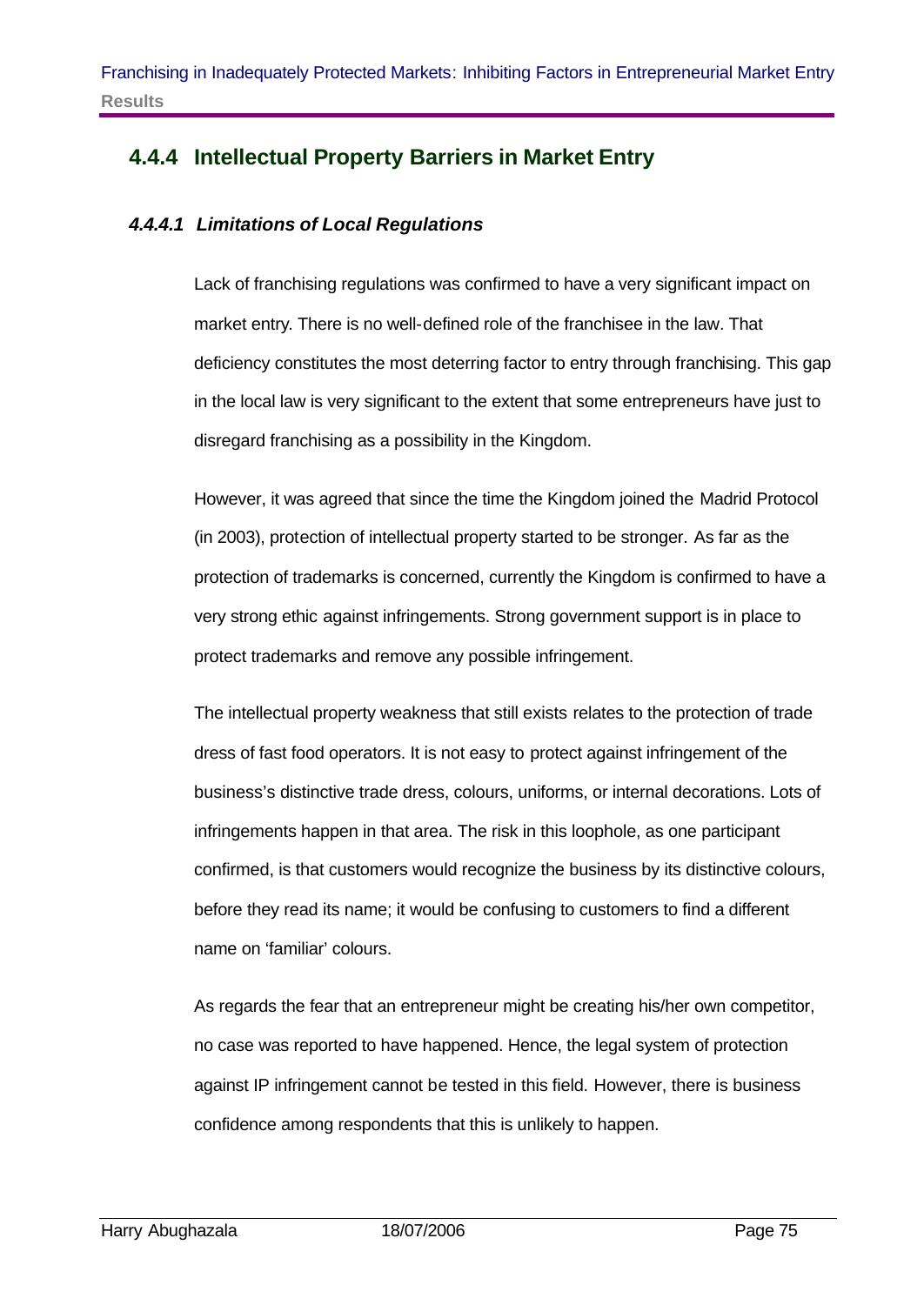When it comes to the possibility of expropriation by influential people, all respondents agreed that this is currently considered to be a thing of the past. Presently, no one dare to forcefully put hands on a successful business. On the contrary, it was confirmed that there is a current trend of strong support by influential parties in the Kingdom for the success of lucrative entrepreneurial businesses. More and more governmental bodies are trying to cooperate with business, rather than work against it.

### **4.4.5 Applied Measures in Intellectual Property Protection**

All respondents agreed that an entrepreneur needs to put several measures in place to protect the business intellectual properties. These measures may include all or some of the following:

- Technological protection of the know-how, where data or knowledge are codified against illegal access.
- Stringent binding contracts with partners or franchisees,
- Regional or international intellectual property watchdogs, where any infringement case is immediately reported and corrected,
- Keeping the know-how on the side of the IP owner in case of joint venturing,
- Careful selection process of only trustworthy franchisees or partners from the start,
- Licensing different components to different parties, at worst cases when the trust level is low,
- Seeking expansion only in countries which have joined WTO, and signed its IP protection agreements,
- Creation of high scale awareness of the brand through promotion and public relations programs.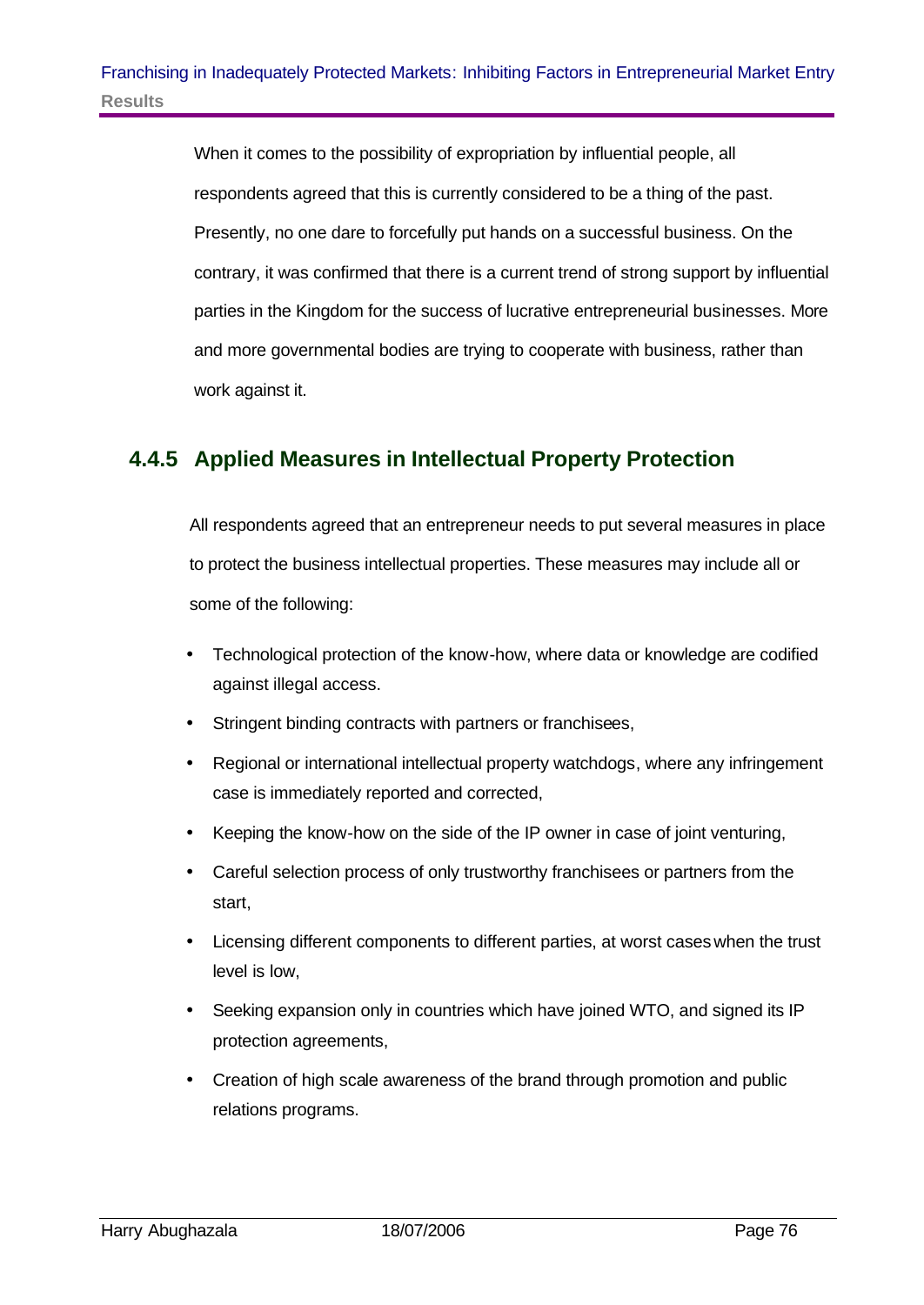Among the above, *careful selection* of the partner or franchisee, in particular, is claimed as the most important measure to protect against IP infringements. Building a high profile and `scale presence in the market was also stressed as a big deterrent against possible infringements. All participants agreed that when the entrepreneurial business has a big scale, and much public awareness, it becomes difficult to infringe or imitate. No participant thought it might be possible for any one to infringe on big names international names such as McDonald's, Burger King, or even wellrecognized local names such as Al-Tazaj and Kudu.

### **4.4.6 Preferred Modes of Entry**

The interviews disclosed a new trend in entering the Saudi market. *New alliances* are being formed between major franchisors and investment companies to take control of the operations in the Kingdom, taking the form of joint ventures. These alliances are believed to enhance the position of the operating companies to meet the fierce competition in the Kingdom.

Some Western franchise operations are trying to *consolidate* their operations in the Kingdom under one umbrella. Existing single and multi-unit franchise operators are now being driven under one regional management that already has local outstanding experience in the fast food market. This means that the concerned Western franchisor has to deal with a fewer number of franchisees or master franchisees in the area.

When it comes to evaluating the preferred mode of entry that has less barriers and more control, there is a shift in opinion. Local franchise entrepreneurs who are already in the market claimed no problem in providing the traditional single unit franchise system to either owner/operator or owner/passive manager operator.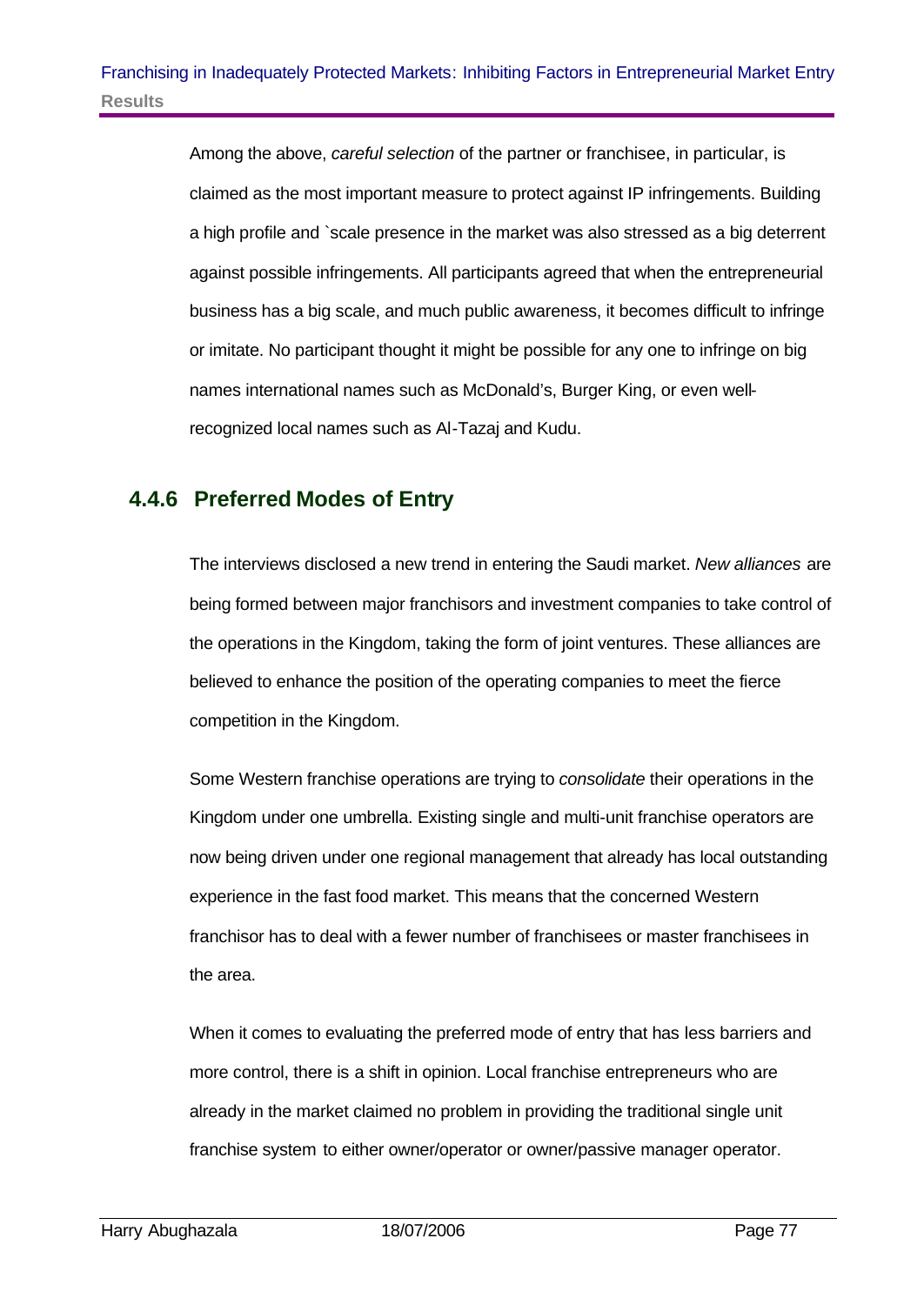On the other hand, entrepreneurs who are yet to apply the franchise system, as well as franchise consultants, are strongly opposed to the format of owner/operator or single unit franchise of any type. Opponents of the single-unit franchise system showed strong support for the importance of an owner/operator concept, where the owner is involved in day-to-day operation. The reason stated was simply related to the lack of a locally accepted legal definition of the franchise system. It was agreed that this approach will extend at least into the near future, until franchise laws are well-established in the Kingdom. Some failure cases were reported of single-unit franchise operations in fast food.

Such entrepreneurs would only go for joint ventures with well-established family businesses who have already built high reputations with non-fast food franchise systems. Such partners are expected to respect their family reputation and franchise commitment and hence stick to the quality of operations; they will be able to handle area development successfully.

Further, new Western entrants into the fast food market are using joint ventures to market their business. It was confirmed that the preferred mode of entry for American franchisors is through a master franchise agreement. However, there was a warning against 'overuse' of the master franchise agreement, where franchisors do not get involved in one way or another with WOS inside the franchised territories.

All respondents confirmed the need for an entrepreneur to keep his/her own outlets in the same territory of other franchisees or joint venture partners. The importance of this lies in the fact that it allows the entrepreneur to have first-hand experience of the market.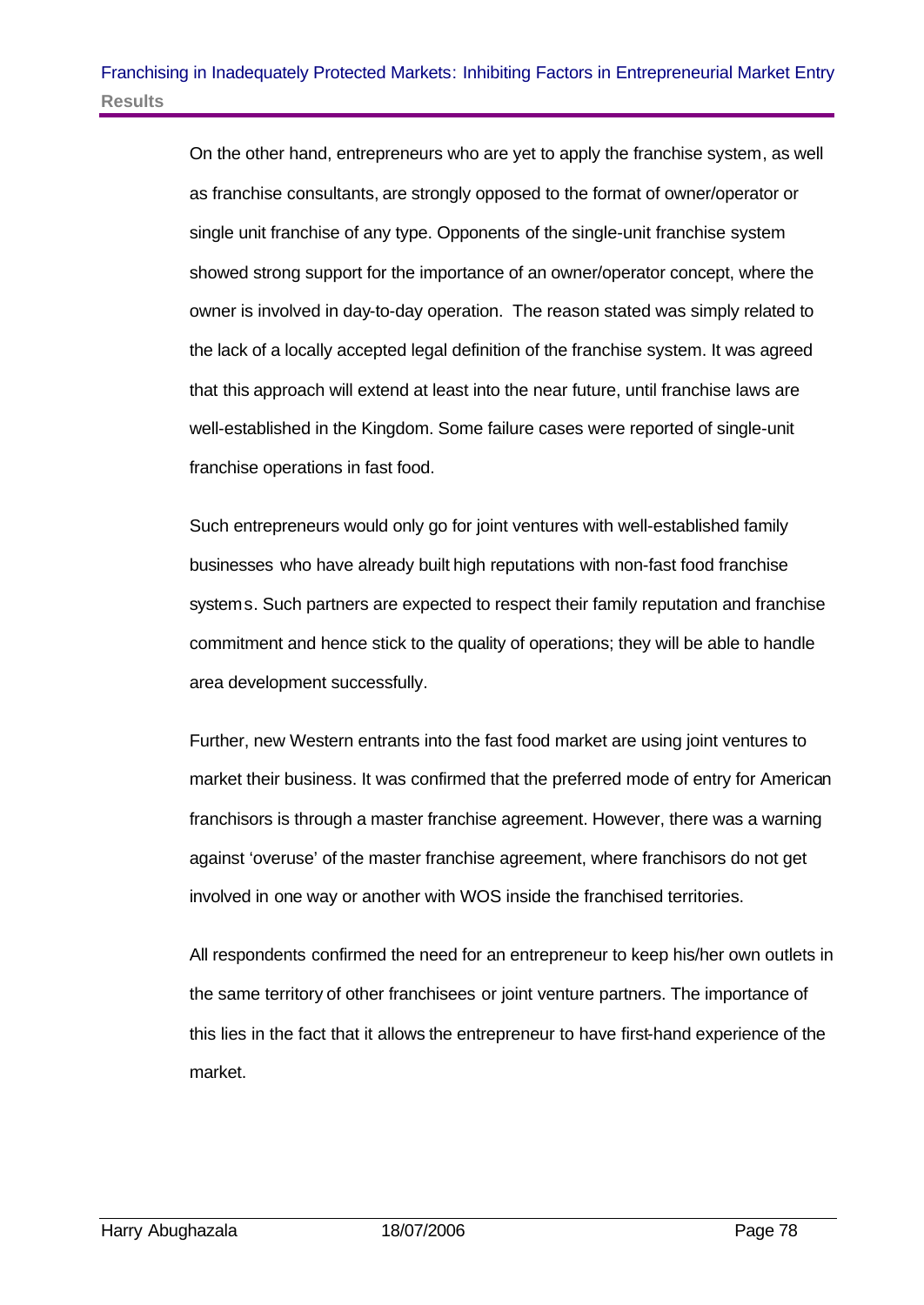Licensing did not have any consideration for fast food operation. This is due to the lack of control factor in it. However, licensing was agreed as a possible component for the commissary part of the fast food business.

Below is a summary of the barriers as related to the mode of entry.

|                            |                                           | <b>Modes of Entry</b>               |                                     |                                     |                                     |
|----------------------------|-------------------------------------------|-------------------------------------|-------------------------------------|-------------------------------------|-------------------------------------|
|                            |                                           | <b>WOS</b>                          | <b>Joint Venture</b>                | <b>Franchising</b>                  | Licensing                           |
|                            | Saudization                               | Accepted &<br>Manageable<br>barrier | Accepted &<br>Manageable<br>barrier | Accepted &<br>Manageable<br>barrier | Accepted &<br>Manageable<br>barrier |
| <b>Barriers</b><br>Quality | <b>HR Overseas</b><br>Recruitment         | Recognized<br>barrier               | No barrier*                         | No barrier*                         | No barrier                          |
|                            | <b>Access to Quality</b><br>supplies      | No barrier                          | No barrier                          | Manageable<br>barrier               | No barrier                          |
|                            | Access to<br>Reliable<br><b>Suppliers</b> | No barrier                          | No barrier                          | Manageable<br>barrier               | No barrier                          |
|                            | <b>Direct Control</b><br>Requirement      | Manageable<br>barrier               | Manageable<br>barrier               | No barrier                          | No barrier                          |
|                            | <b>Limited IP</b><br>Protection           | Manageable<br>barrier               | No barrier                          | No barrier                          | No barrier                          |
| <b>Barriers</b><br>Legal   | <b>Limited Franchise</b><br>Regulations   | Barrier **                          | No barrier                          | Manageable<br>barrier               | No barrier                          |
|                            | Competitor<br>Creation                    | No barrier                          | No barrier                          | No barrier                          | No barrier                          |
|                            | Expropriation                             | No barrier                          | No barrier                          | No barrier                          | No barrier                          |

#### **Table 4 Effects of different barriers in different modes of entry**

\* The status shown here is at the starting stage of the business

\*\* Barrier for WOS entrepreneurs to expand via franchising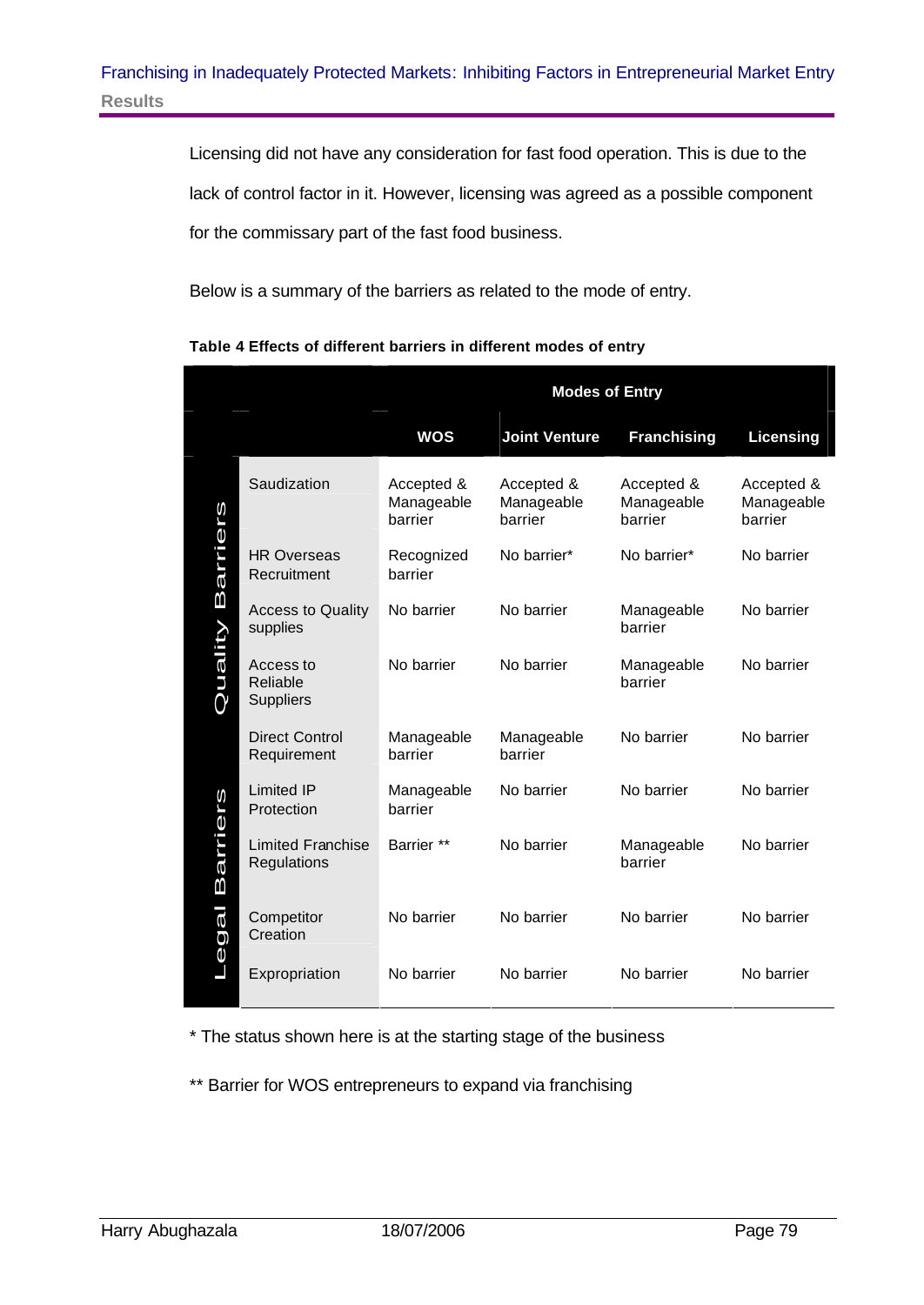# **4.5 Summary**

The research has provided some valuable insights by fast food executive practitioners on the Saudi market. Several central themes were identified. They included the future prospects of the Saudi fast food market, barriers to entry in terms of quality and intellectual property exposures (such as enforced Saudization, human resource recruitment, access to quality supplies and reliable suppliers, control requirement, limitation of local regulations on IP and franchise), applied measures for quality control, applied measures in IP protection, as well as preferred modes of entry.

It was unanimously agreed that the Saudi market is definitely a lucrative one, and holds great potential for franchise entrepreneurs. Barriers to recognizing optimal quality in operations included enforced Saudization; however, it was reported as manageable. Recruitment of knowledgeable human resources from overseas was recognized as a problem by most participants. Access to quality supplies and reliable suppliers was not considered as a barrier. The need to have direct strict control over quality by the owners was a strong but manageable barrier.

Barriers to protecting intellectual properties were improving and were not unmanageable. They included non-comprehensive regulations on IP protection, in addition to the lack of regulations on franchising. Efforts are now under way to draft franchise legislation, and implement the WTO agreements on intellectual property protection.

Several applied measures to protect quality and intellectual property were reported. Measures to protect quality included a territory-focused approach, careful selection of partners, in addition to traditional audit systems and mystery shoppers. Measures to protect against intellectual property infringement included technological protection of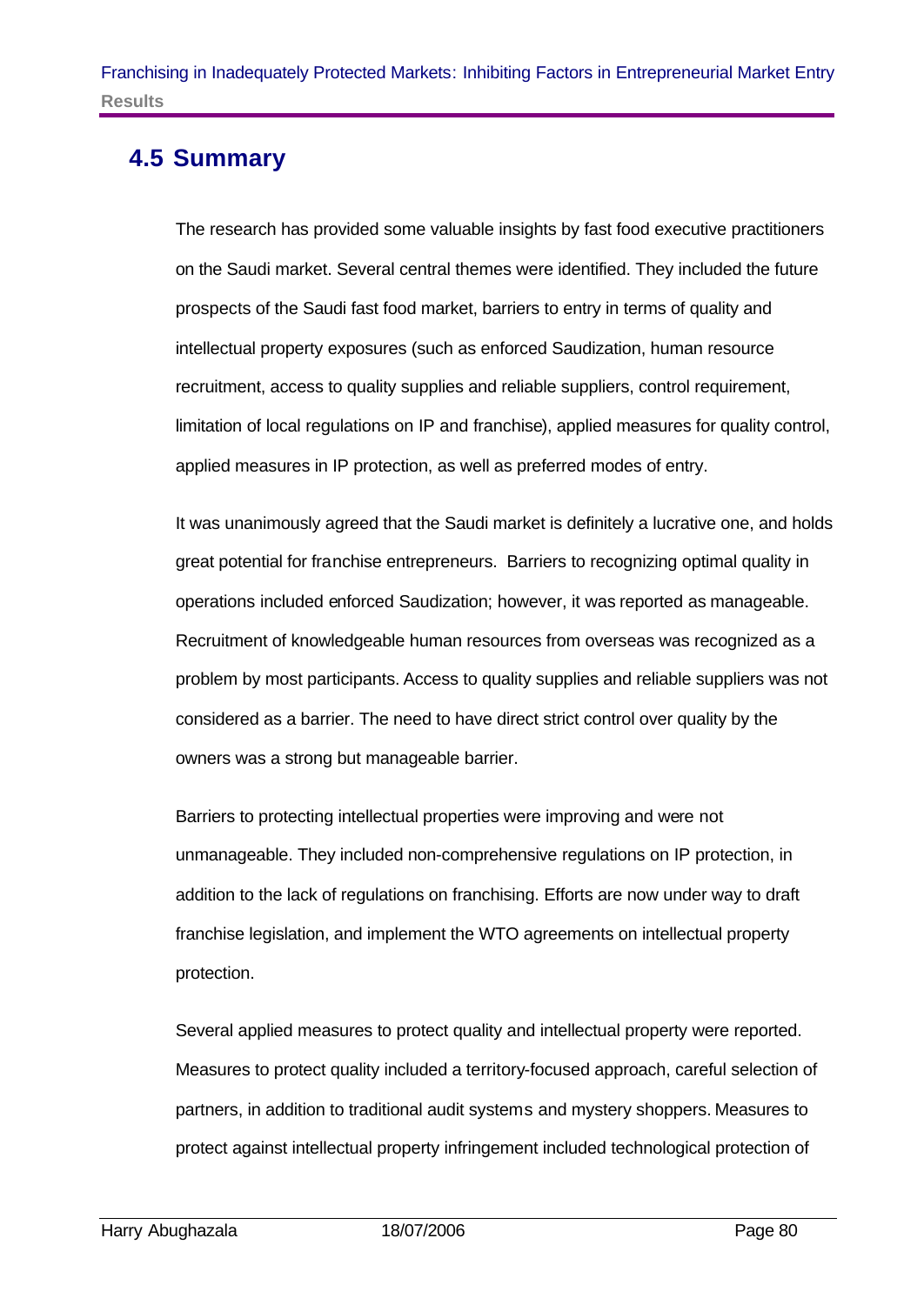know-how, concluding stringent contracts with partners, employing IP watchdogs, monopolizing know-how on the side of the IP owners in joint ventures, careful selection of partners, licensing different components of IP among different partners, expansion in WTO member countries, and the creation of high scale public awareness of the brand.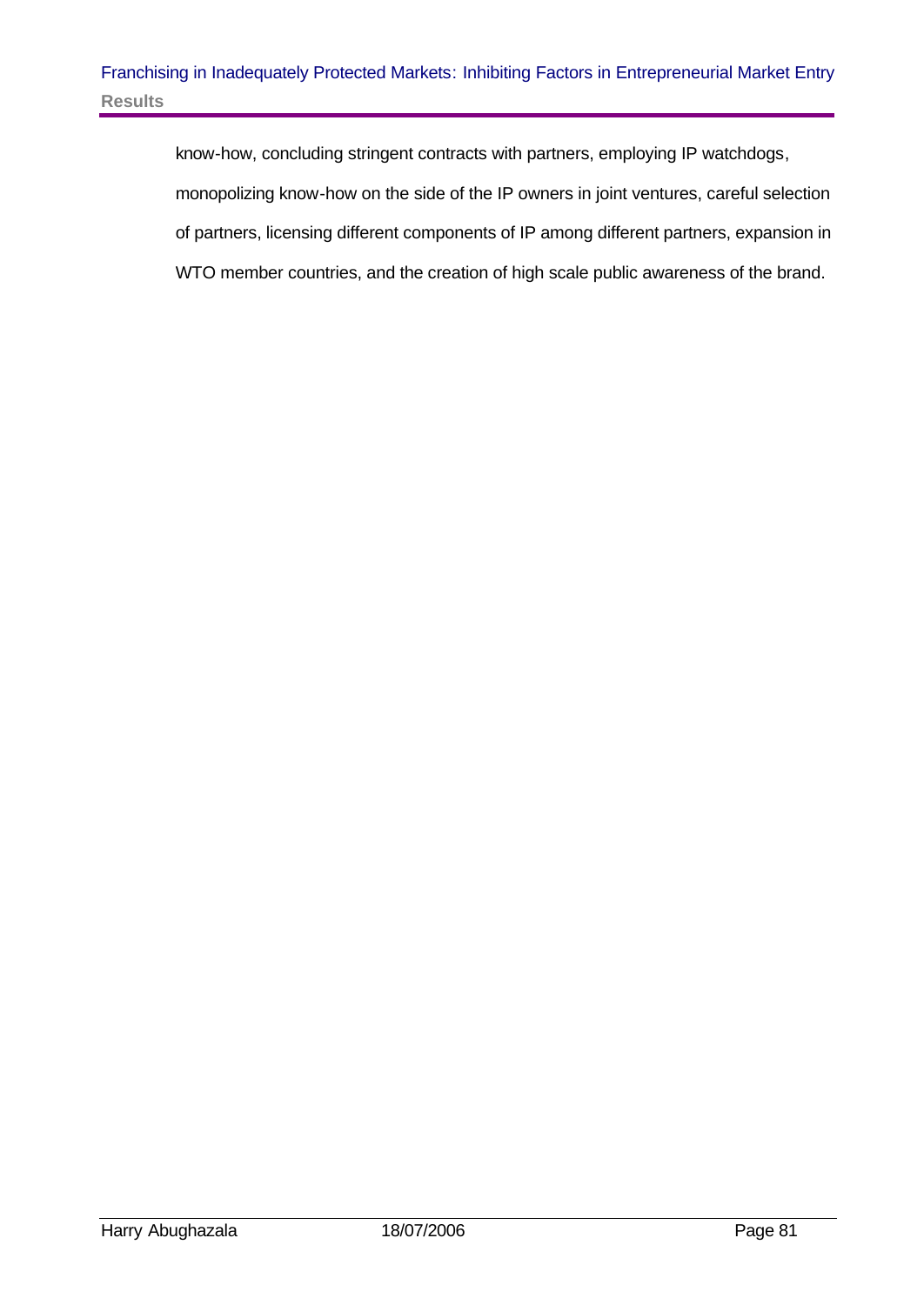# **5** Discussion and Implications

# **5.1 Introduction**

This chapter discusses the results of the research. The discussion highlights key issues found in the results as well as the literature with an effort to provide some response to the research question. It examines the present prospects of the Saudi fast food market, the barriers that stand before fast food entrepreneurs in entering the market, and the possible modes of entry into such market. It is of special interest to see how different franchise entrepreneurs are charting their own way of entry or expansion within the local market. Finally, this chapter examines further implications, and direction for future research.

# **5.2 Prospects of Fast Food Market**

The findings of this research are in great agreement with those of the literature review. Both literature and primary data agree that the Saudi fast food has great prospects at least in the coming few years. Empirical results show that the Saudi fast food market is not only prospering but also constitutes the largest fast food market not only in the GCC countries but also in the whole Middle East.

Although the research confirms the lack of franchise regulations in the Kingdom, it shows some steps are being taken by the government to put new franchise regulations in place. These regulatory steps are typical of countries which have recently joined the WTO. It gives more hope to prospective franchise entrepreneurs and overseas franchisors to get into the Kingdom through their own preferred mode of franchising.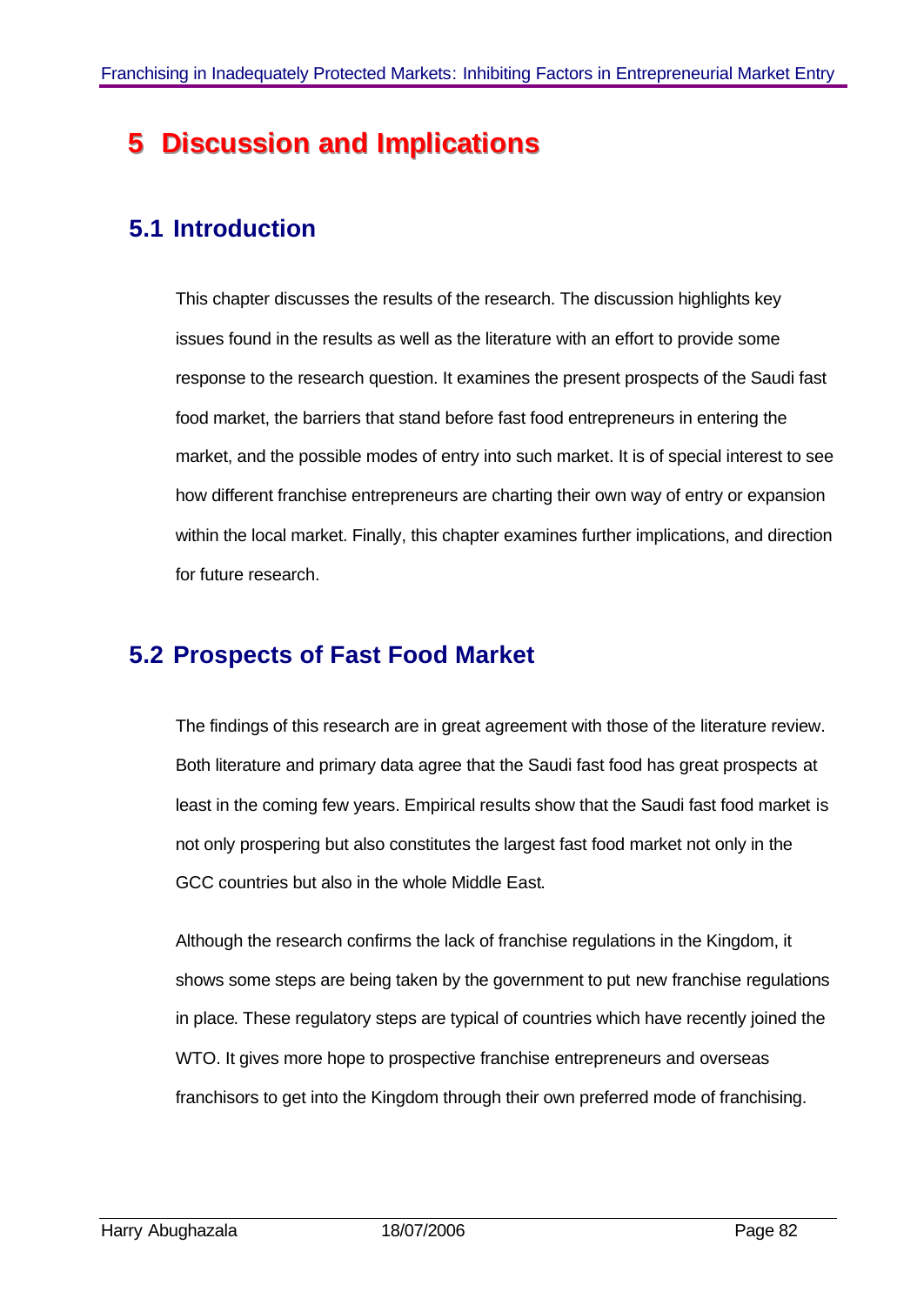This agreement between the literature and research findings carries several implications for entrepreneurs. With these confirmations in place, together with the new membership of the WTO, the Kingdom is expected to attract more entrants/investors, and franchise entrepreneurs will be actively searching for reliable and effective modes of entry into that market.

However, the primary implication is for local Saudi fast food entrepreneurs. The market is encouraging fast food entrepreneurs to come and invest in a region where risks are manageable. That market will constitute the grounds for further expansion not only in the Saudi territories, but also in the neighbouring similar markets. Other beneficiaries of this booming market would include Western franchisors and/or entrepreneurs. A considerable number of Western fast food franchisors are already in the market with hundreds of stores all over the kingdom.

### **5.3 Barriers in Balance**

The optimistic findings on the prospects of the Saudi fast food market lead us to the next stage in the entrepreneur's journey to entering the market, the barriers to be encountered. Commonly speaking, so long as the barriers are surmountable and do not preclude investment from attaining a positive net present value, entrepreneurs will spearhead their way into a sustainable business. Below, the impact of the results is explored in terms of operational quality and intellectual properties.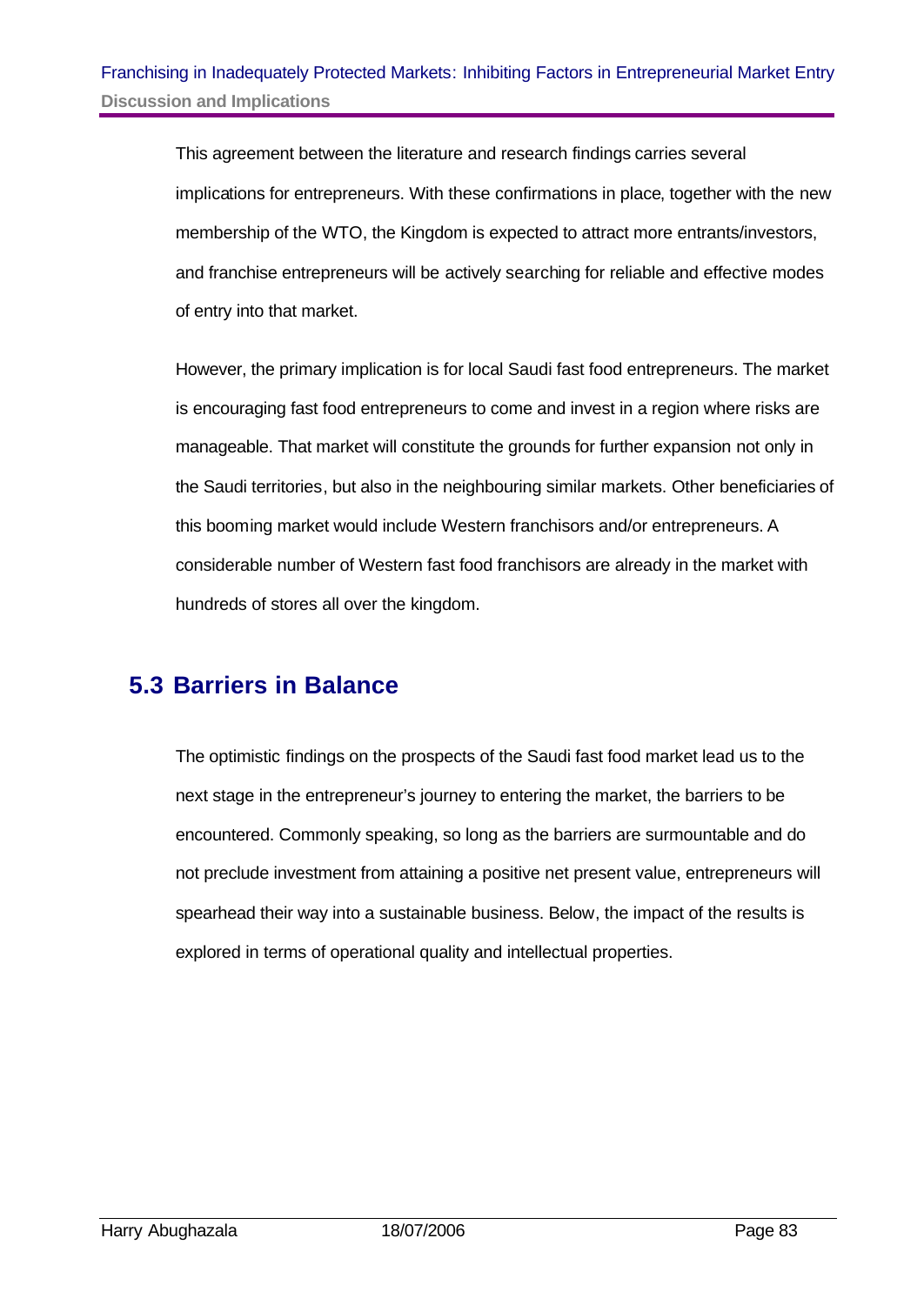### **5.3.1 Commitment to Quality**

### *5.3.1.1 Saudization*

Participant entrepreneurs agreed with the fact that quality was of prime importance to operation. Enforced Saudization, where the government enforces the employment of a fixed ratio of Saudis, was confirmed as a challenge, in terms of staff calibre and retention. However, the drivers for quality were stronger. Although entrepreneurs were ruthless in upholding quality, they were ready to invest in Saudization and accept its challenges.

Entrepreneurs knew that the benefits of Saudization were more national than corporate in nature. It seemed they had to put highly-alert contingency plans in place to sustain the required level of workforce to meet the requirements of consistent quality. Such contingency plans are driven mainly to cover the high turnover rate of Saudis. This might include maintaining a level of overstaffing and continual training of new staff.

Saudization was accepted as part of the entrepreneur being a "good citizen". When accepting the challenges of Saudization, entrepreneurs believed they were exercising their social responsibility in developing the technical capabilities and work ethics of the Saudi workforce. No matter what, commitment towards the quality of operations was not jeopardized.

#### *5.3.1.2 Overseas Recruitment*

Recruitment, on the other hand, has posed a challenge for entrepreneurs. There was an agreement between the literature and the current state of recruitment. The reported difficulty in mobilizing manpower from overseas was not insurmountable.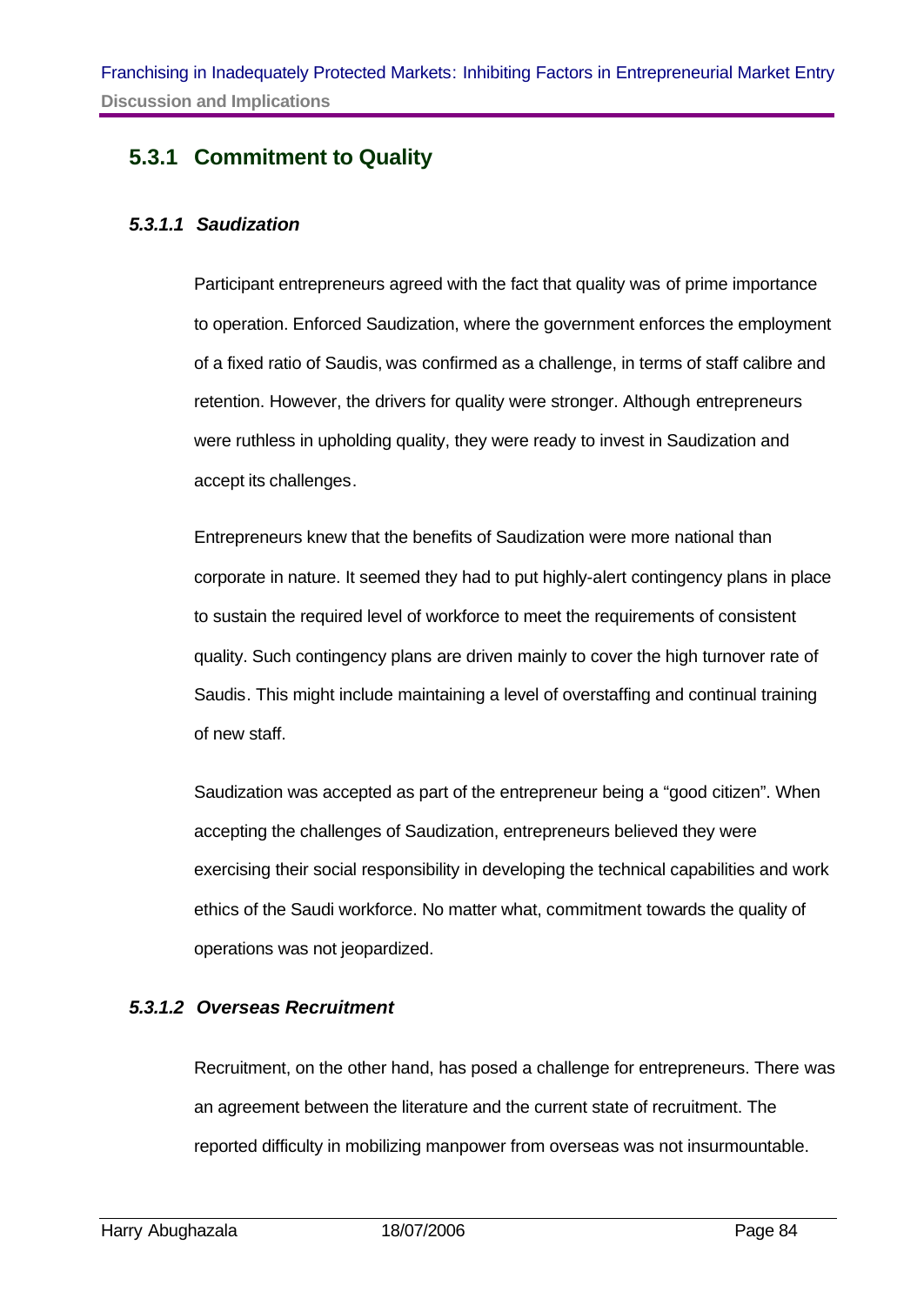The local market provided a rich source of casual and permanent hires other than Saudis. Commitment to quality was not jeopardized by the lack of qualified overseas resources.

Under the circumstances of difficult overseas recruitment, to sustain their commitment to quality, entrepreneurs accepted the challenge of hiring candidates with little knowledge about the operation. However, an intensive rehabilitation program was applied on local market hires through training and development so as not to jeopardise quality. Although this process seemed to be costly, it was rewarding in the end in terms of the high retention rate among non-Saudi local hires.

### *5.3.1.3 Quality Supplies & Reliable Suppliers*

On another development, all participants confirmed the importance of quality supplies to the quality of operations. However, there was varying agreement on the availability of quality supplies and reliable suppliers in the local market. While some participants confirmed the availability of all kinds of required quality sources locally, others, including established Western franchisors, reiterated their continued reliance on overseas sources of supplies and suppliers.

This situation may imply that the availability of quality sources is dependent on the perspective specifications of the business. Certain Western specifications of supplies are not necessarily available in the local production or warehousing. This variation, being reported by a Western franchisor, justifies the continued dependence on overseas sources by Western franchisors for brand-specified products and specialized overseas suppliers. Otherwise, the country is affluent in quality sources and has no specific limitations on accessing overseas supplies. Besides, there are no restrictions on a Western supplier establishing business in the local market, as the need arises.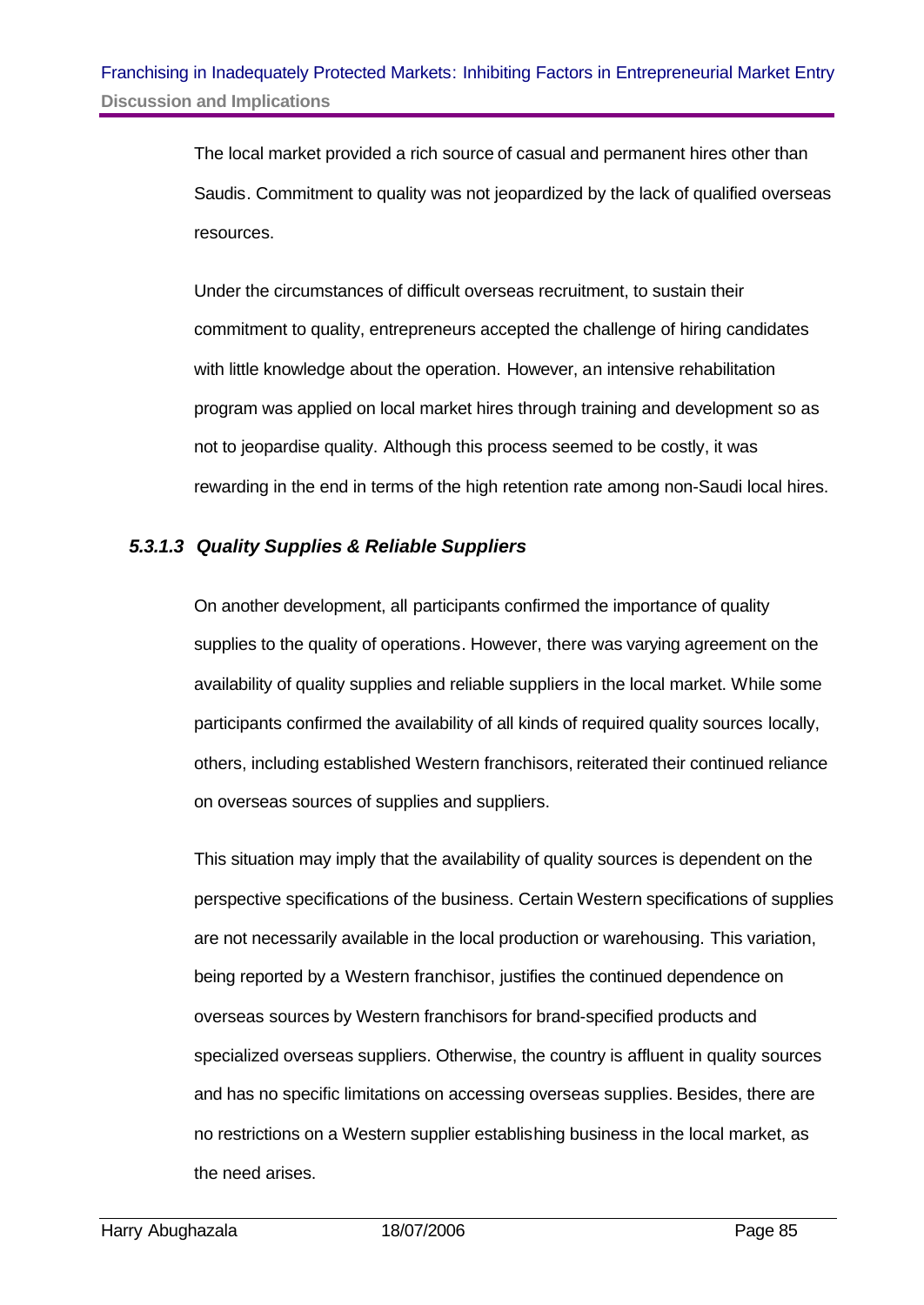### *5.3.1.4 Control vis-à-vis Communication & Trust*

The question of having direct control or not was driven by entrepreneurs' concerns about quality. Growth by WOS may not be feasible due to the ambitious strategic goals of entrepreneurs for rapid and extensive expansion. The limit an entrepreneur can expand on his/her own is much less than that with strategic partners. Hence, with ambitious expansion in mind, it becomes incumbent on entrepreneurs to assign the control of operations to others.

While franchising is very advantageous in having a control mechanism built into it, it may not be sufficient on its own to safeguard the quality. Franchisees may always find a way to turn around the legal restrictions of franchising. Here it becomes incumbent on franchise entrepreneurs, in particular, to engage a vehicle of trust and communication as a replacement for direct control in achieving the desired quality.

Further, the literature regarding the optimal way of committing franchisees to quality in literature agrees with the primary feedback of practitioners. To ensure the commitment of franchisees to quality there should be a strong vehicle of communication and trust in the network. It is the mutual will of every partner to see others succeed in the network that brings the synergic effect on quality.

Furthermore, franchise entrepreneurs can ensure quality not merely by committing their franchisees. Franchisees are only one node of the whole network that needs to be committed to the quality of operation. From the author's perspective, the network of a fast food franchise entrepreneur is huge and may include all the nodes that appear in Figure 14 below.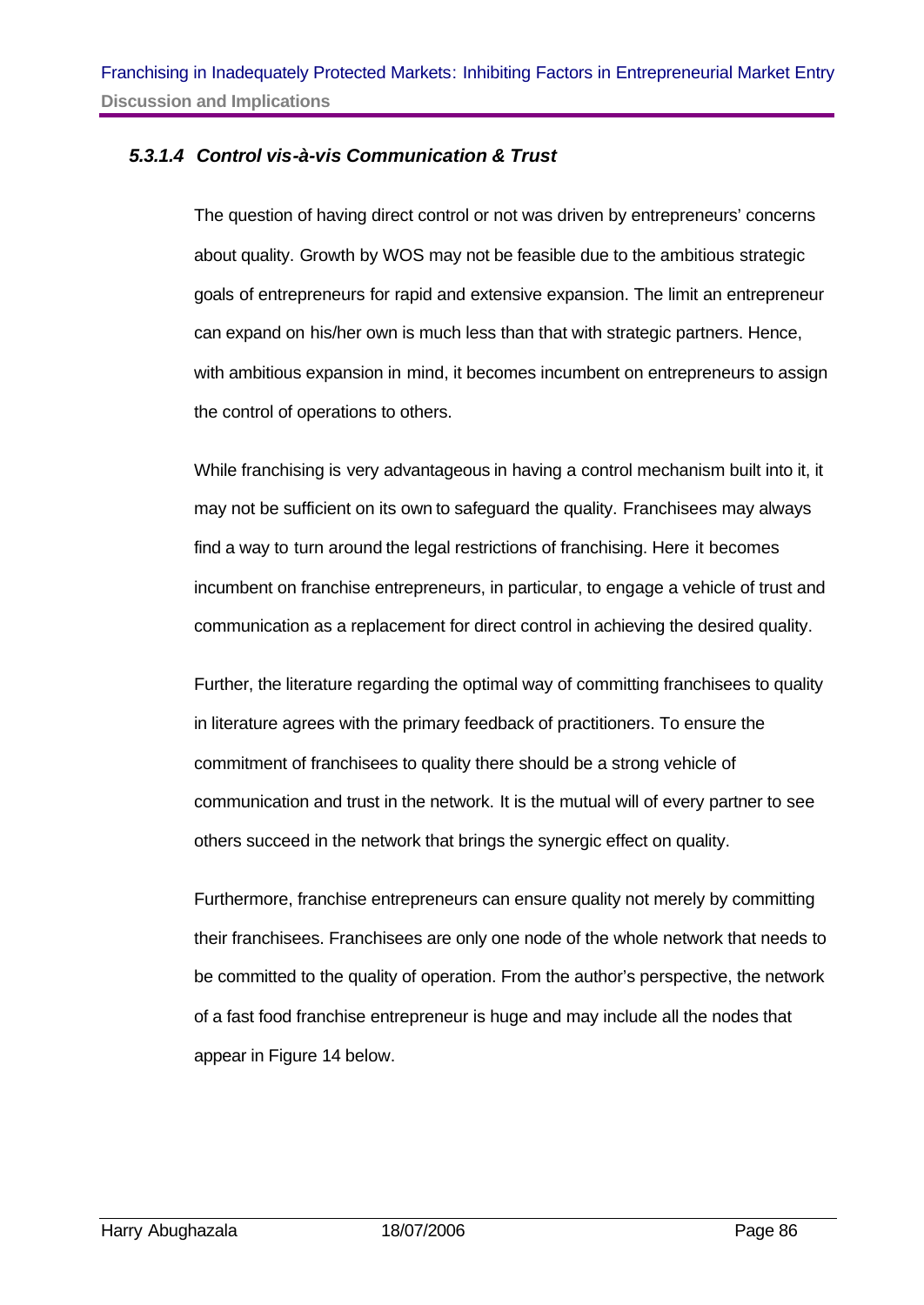### Franchising in Inadequately Protected Markets: Inhibiting Factors in Entrepreneurial Market Entry **Discussion and Implications**

**Figure 14 Relationship network of a fast food franchise entrepreneur**



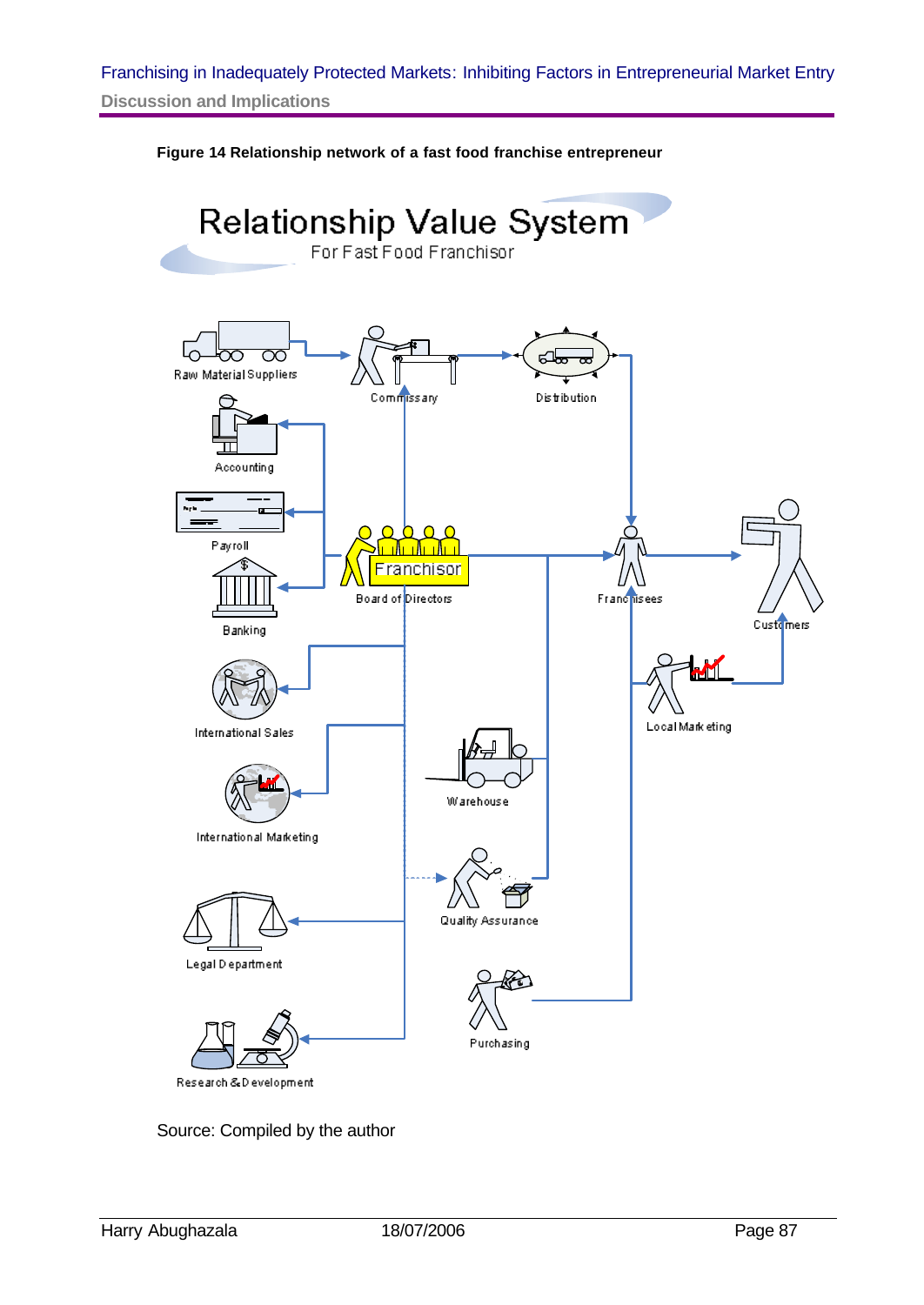To ensure commitment to the quality of the final product, franchise entrepreneurs need to build that commitment in every node throughout the *whole* network through their relationship management program. For example, quality on the franchisee's part will be jeopardised if the commissary, or the distribution partner, fails to show similar commitment. The interdependence between the network nodes prevents the acceptance of inferior work at any node in the network.

Before a system of communication and trust is put into action, franchise entrepreneurs need to pay special attention to the selection process of their future partners. As participants have put it, the best approach to selection may lie in identifying "members of respected family businesses" who are not in direct competition with them. Such prospective future partners already have a record of commitment and success that would support a sustained level of quality.

The importance of hiring the right future franchisees or partners is even boosted with the participants' declaration that "hired staff cannot be concerned about the business as much as the owners themselves". This blatant fact drives entrepreneurs to look for partners who can be as committed as the owners themselves. The more committed partners are the less demanding will the audit system be.

### **5.3.2 Legal Barriers**

Although the lack of franchising regulations in Saudi Arabia had significant impact on the adoption of franchising as a mode of market entry, it did not constitute a major barrier to entry for the research participants. The market included both local and Western franchisors. In addition, the market included joint ventures and master franchise arrangements.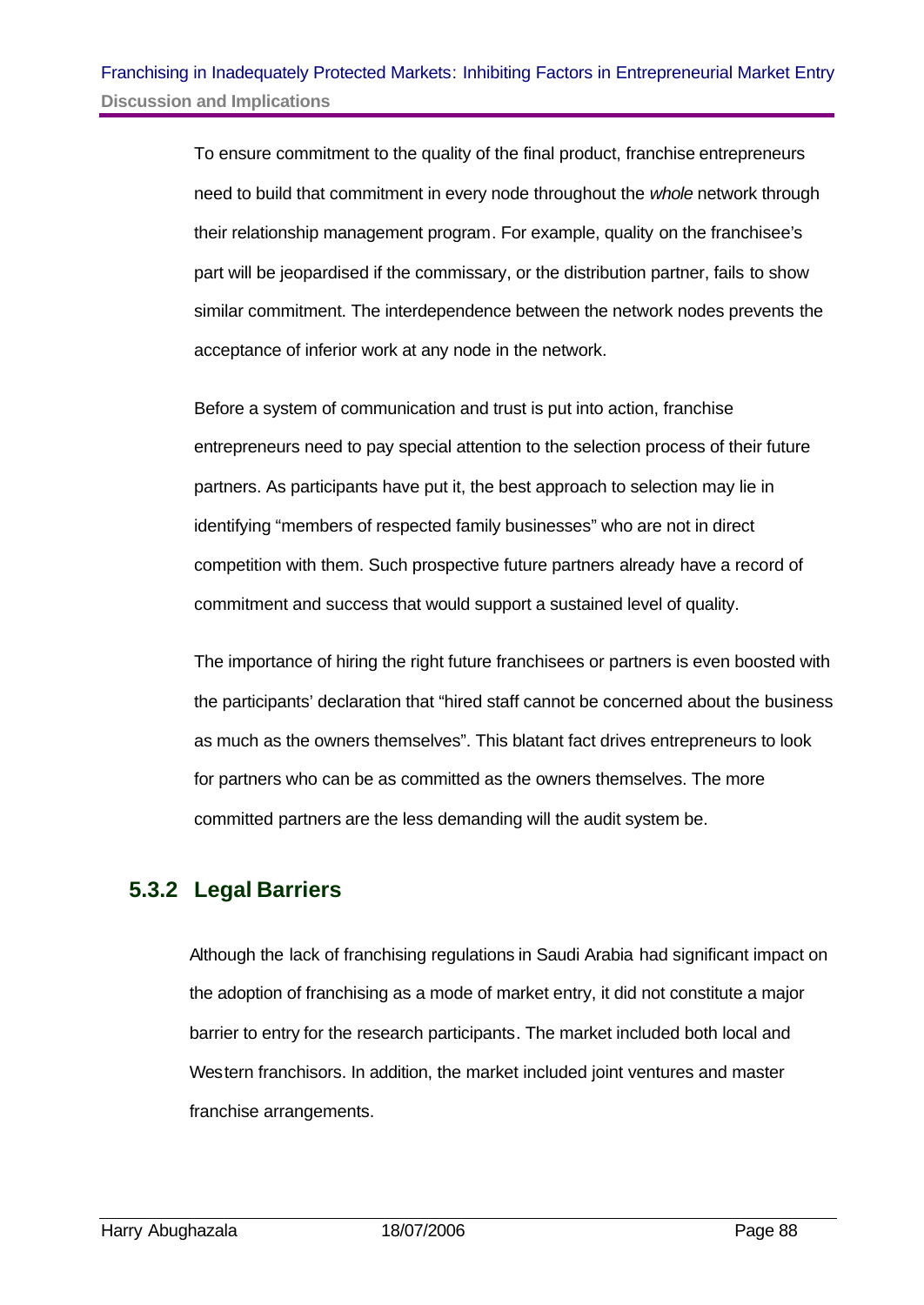Contrary to what someone would typically expect in the IP protection level in a developing country, the current support extended by the Saudi government for the protection of intellectual properties is very promising. The case is more so especially since the Kingdom has joined the WTO and signed the Madrid Protocols on intellectual property protection. The weakness in enforcing intellectual property measures for the protection of the brand's dress and colours seems to be tolerable, with the hope that IPR protection measures are improving.

Contrary to the typical risks in the literature of expropriation, none of the participants agreed that there may be a risk of expropriation. On the contrary, all agreed that the Saudi government is extending full possible support for the success of entrepreneurs. Eliminating such a risk would positively affect the attraction of the market, and make it more promising. All this signifies that the legal barriers are not insurmountable in the Saudi market.

Although the above risks are subdued, entrepreneurs still recognized the need for practical measures of IP protection on their side. The need is still there for technological protection of the know-how, strictly-woven legal contracts, IP watchdogs, owners' custody of trade secrets, expansion in only WTO-member countries, and creating high level brand awareness. All these measures are precautionary in nature, with no direct impact on market penetration.

# **5.4 Market Entry Strategies**

### **5.4.1 Wholly-Owned Subsidiaries**

While some entrepreneurs are doing very well in the Saudi market, they are still confined to WOS as their major mode of entry. As we have seen from the input of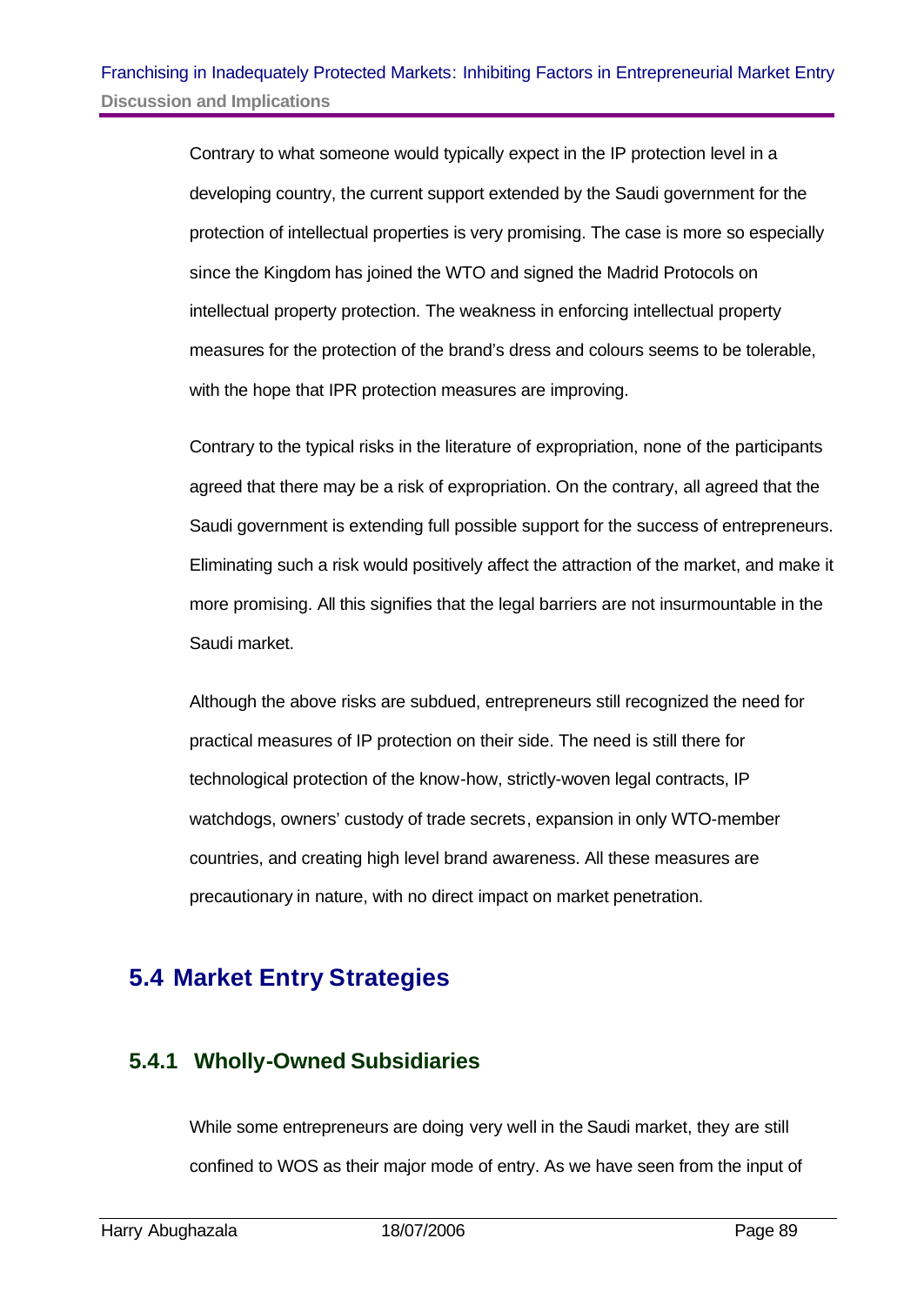other franchise entrepreneur participants, the barriers are not insurmountable; the risks are manageable. This finding may uncover the fact that such entrepreneurs may not have enough *entrepreneurial orientation* in their approach. To be able to expand more effectively into wider territories, the entrepreneurial orientation is required not only for such entrepreneurs, but also for their would-be franchisees or area developers (Maritz & Nieman, 2006).

To enhance or develop entrepreneurial orientation, franchise entrepreneurs will need to entrench themselves and their franchisees with entrepreneurial training and learning about the related benefits of entrepreneurial orientation. These benefits may include exploiting networking capabilities for the timely mobilization of the required resources (Maritz, 2005). At the start, franchise entrepreneurs may need to consider identifying franchisees who already have entrepreneurial orientation. The main benefit behind franchisees entrepreneurial orientation is to increase the distribution of franchised multiple-outlets.

The existing choice of mode of entry for franchise entrepreneurs who have only WOS seems to be based on their apprehension about the possible dissipation of knowhow. This approach is basically sound and is supported by various theories in the literature. However, this approach may only continue to be valid so long as the company holds strategic control posture. In this posture, the company has its own well-established firm-specific advantages; has enough resources to expand; and has a product with definite potential in the target market (Johansson, 2006).

### **5.4.2 Franchising**

The market in KSA shows several types of entry modes, including franchising. However, franchising in its traditional concept of owner/operator franchisees is found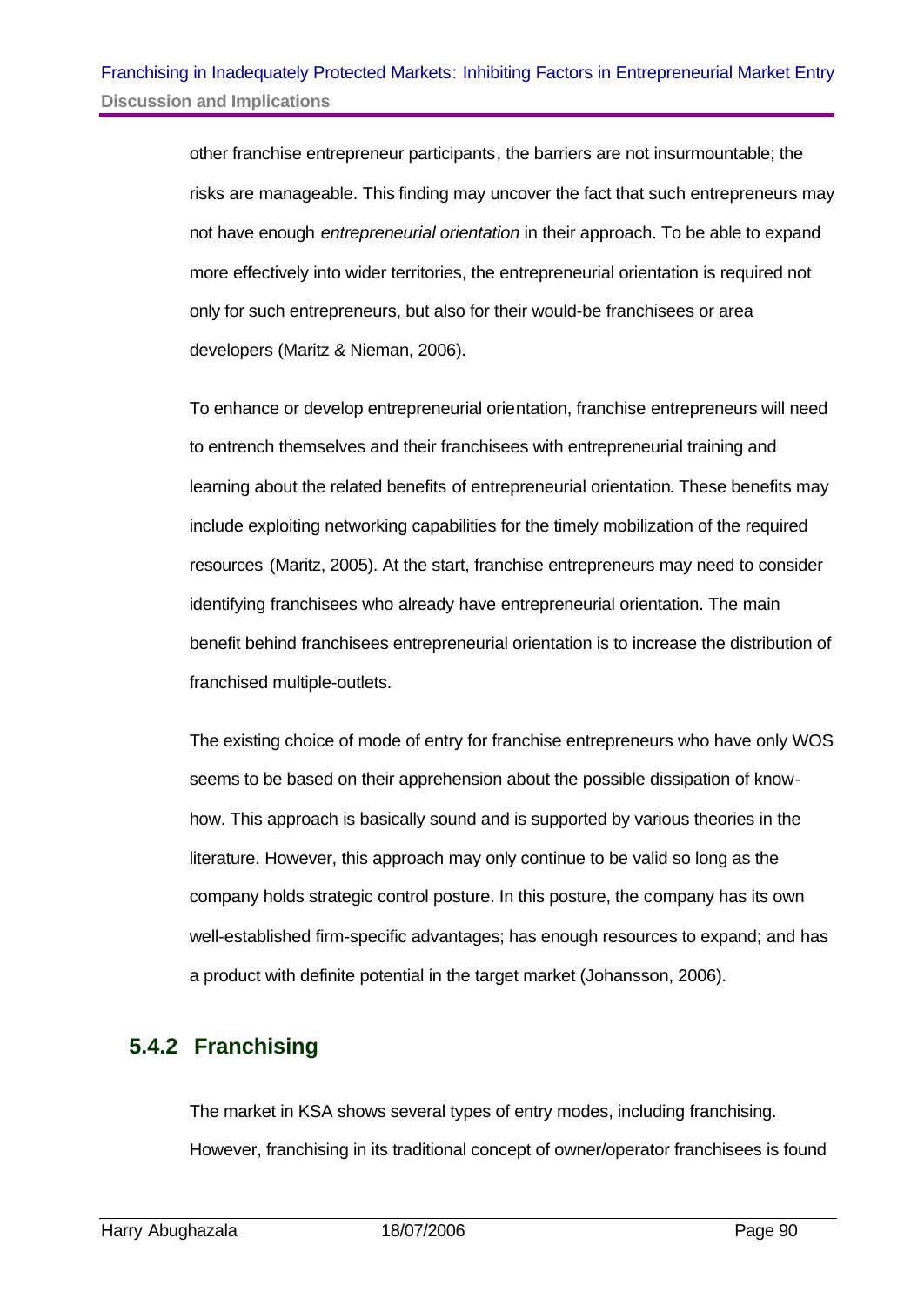only among local entrepreneurs with locally-originated brands. No Western franchisor or entrepreneur has adopted the single unit franchise concept in its entry to the Saudi market.

This practise is supported by the theoretical foundation laid out in section 2. Local franchise entrepreneurs are familiar with the local culture of the market. They are strong enough to adopt a control strategic posture. Their brand is well publicized to a degree that mitigates any risk of intellectual property infringements.

Alternatively, local franchise entrepreneurs who did not adopt franchising as a way of entry were more risk-sensitive than others. The lack of regulatory franchise definition constituted a major hurdle for them that forced them to take up the wholly-owned subsidiary option. The apprehension of this type of entrepreneurs is worsened by some cases of failure by other brands they were exposed to in the past. Since the apprehension of risk is so high, those entrepreneurs would think only of joint venture for their global expansion beyond WOS. That stands in total agreement with theory, since the joint venture is the closest risk-aversion mode of entry after WOS.

Western franchisors, on the other hand, seemed to focus only on master franchise arrangements and/or joint ventures. Again, this practice can be justified in the theoretical foundation section 2.7 by the psychic distance theory, transaction cost theory, OLI paradigm and normative decision theory. The master franchisee represents the Western franchisor in the local area as far as operations, marketing and training are concerned.

However, it is worth mentioning here that Western franchise entrepreneurs, probably due to geographical distance, tended to 'overuse' master franchise arrangements. In other words, they depended more heavily on the audit system of their master franchisees. The warning here should be in place for fast food entrepreneurs located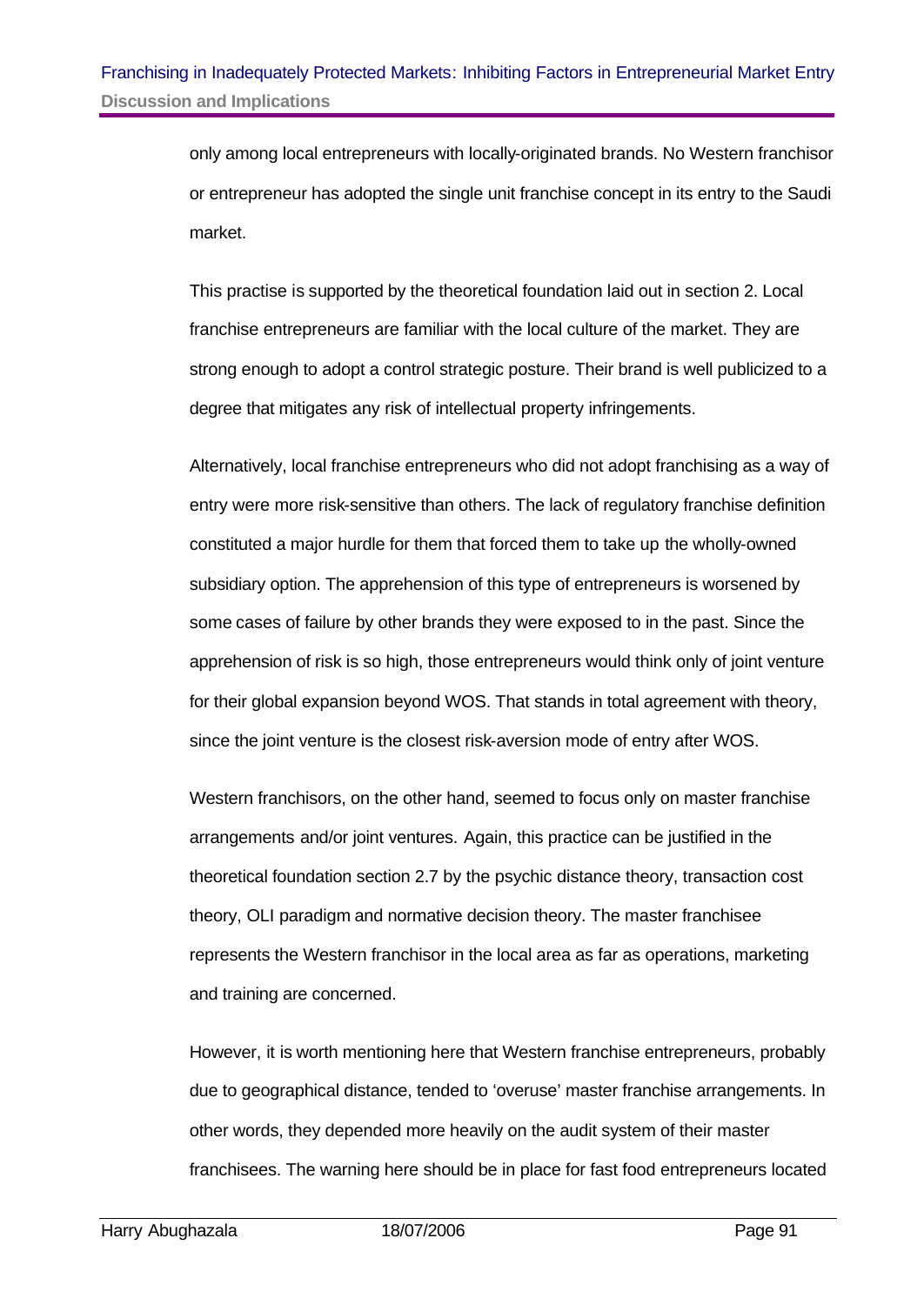in a different part of the world; they need to keep their own audit system strongly established in order to mitigate the risks of operational quality. Meanwhile, they need to observe the relationship perspective, discussed in section 5.3.1.4, by having sufficient communication and trust in place with their local partners.

### **5.4.3 Joint Ventures**

The primary data demonstrate that some Western entrepreneurs are forming new alliances in the area and consolidating individual outlets and smaller area developers under one umbrella. In line with Maignan & Lukas (1997), this indicates that fast food entrepreneurs have started to feel the need for less control and resources than that required by the WOS mode (See Figure 7 Key Characteristics of Modal Alternatives, page 42). At the same time, technology risk did not seem to be at its peak in that area; it is just below that level required for WOS (See Figure 8 Modes of entry in relation to resource commitment, risk and control, page 2).

Joint venture entry, if appropriately managed, seems to be adequate in terms of control, resources, and risk mitigation. The Western entrepreneur simply provides the know-how, leaving the actual operation to the joint venture partner. Selecting the option of joint venture also confirms the theoretical need for a local partner to handle the local culture of the market according to the psychic distance theory (See Figure 11: Psychic Distance, page 52), and Luo's recommendations (Luo, 2001).

That mode of entry is valid so long as KSA is considered an emerging market in a developing economy. The recent trend for joint ventures validates the mode KFC selected in the mid 1970s in entering the Saudi fast food market. It is still the least risky, when the wholly-owned subsidiary option is excluded.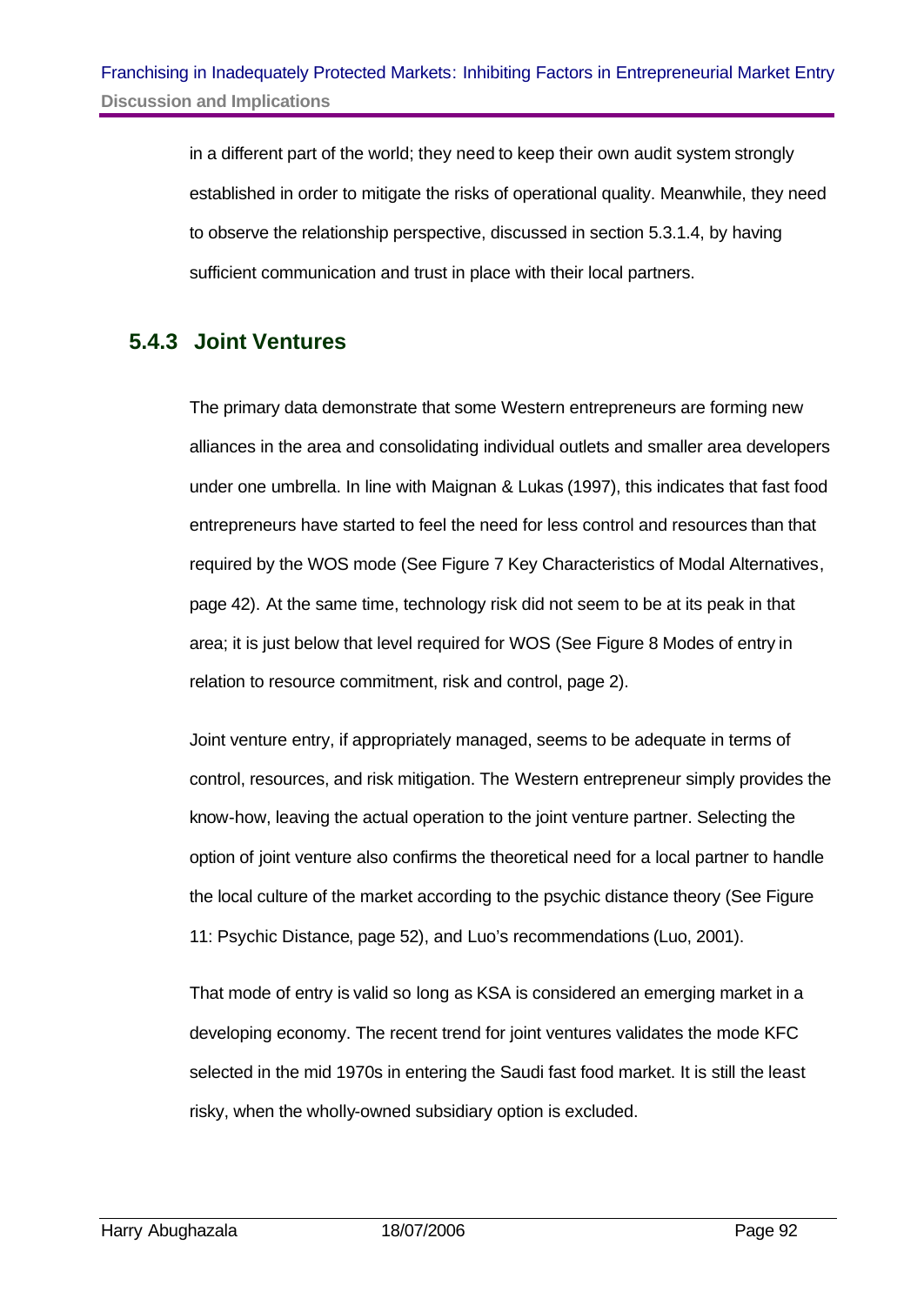# **5.5 Further Implications**

This case study is not meant to provide generalizations. While the author is not pretending to give any generalization due to the geographically-limited nature of the case study to the Kingdom of Saudi Arabia, this study may well carry implications for other similar countries and/or markets. The implications may come due to the partial similarity between the country of the case study and other similar countries. The most culturally-close countries to KSA are more likely to be affected by this study. The countries of the Gulf Cooperation Council, GCC, in particular are most close to Saudi Arabia.

Kuwait, United Arab Emirates, Qatar, Bahrain, Oman and Saudi Arabia are very similar in culture and have many legal and political connections among them through the GCC council. The GCC countries have already eliminated tariffs on trade between member nations and established a common external tariff. They have agreed to establish a broader economic union (including a single market and currency) by 2010 ("Gulf Cooperation Council", 2006).

In another development, some of the implications of this study can be carried to other legally-similar countries. Countries that are still in the initial stage of joining the WTO, or countries that are yet to develop their franchise system may be affected by this study. Jordan, Russia and China fall within this category.

# **5.6 Direction for Future Research**

This study has identified a gap in the literature dealing with franchising. Very few articles have examined an optimal formula for applying a specific mode of entry to a specific market. Based on the results of this exploratory research, further research can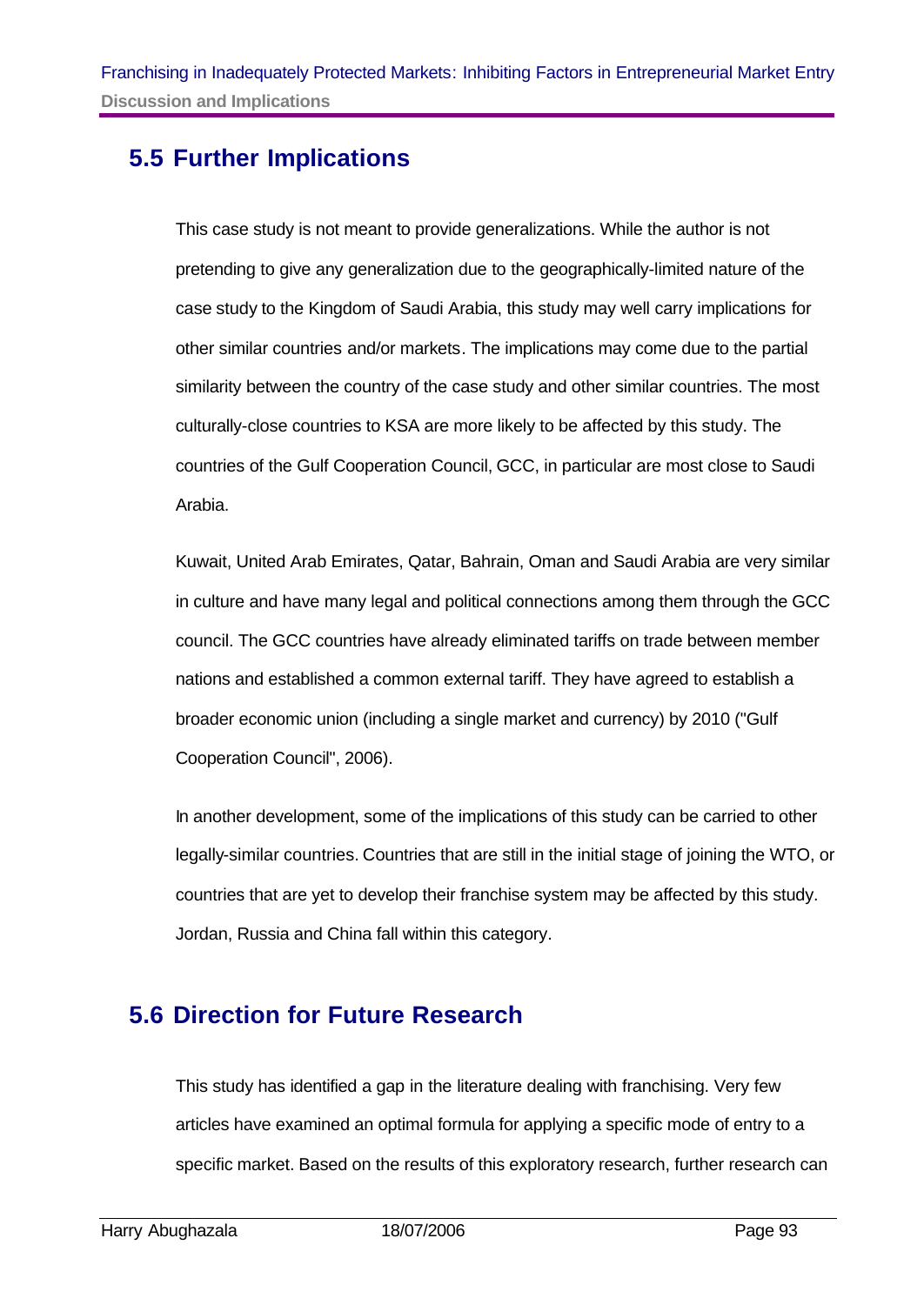possibly identify a formula that takes into consideration all the factors (related to prospects, disincentives, risks and barriers, together with prospective returns), and processes all the input together in order to come up with an informed suggestion on the optimal market entry mode.

This exploratory study has just paved the way for the next expected study on the above formula. Needless to say, further studies would involve a multi-disciplinary project. It involves economic research, political studies, marketing studies, cultural studies, as well as financial studies. The above involvement comes as a natural result of the nature of the market entry determinants. That study needs to be tested in the field, with participation by all global market entrants.

The formula that is expected in the further studies, as shown in Figure 15 below, can be taken further to be supported by a software application that takes all the related variables, processes the information and provides a well-justified mode of entry. Further, to make this study affordable, an adjunct study can be conducted with the purpose of categorizing all existing global markets into specific categories in terms of their impingement on the possible mode of entry.





Source: Compiled by the author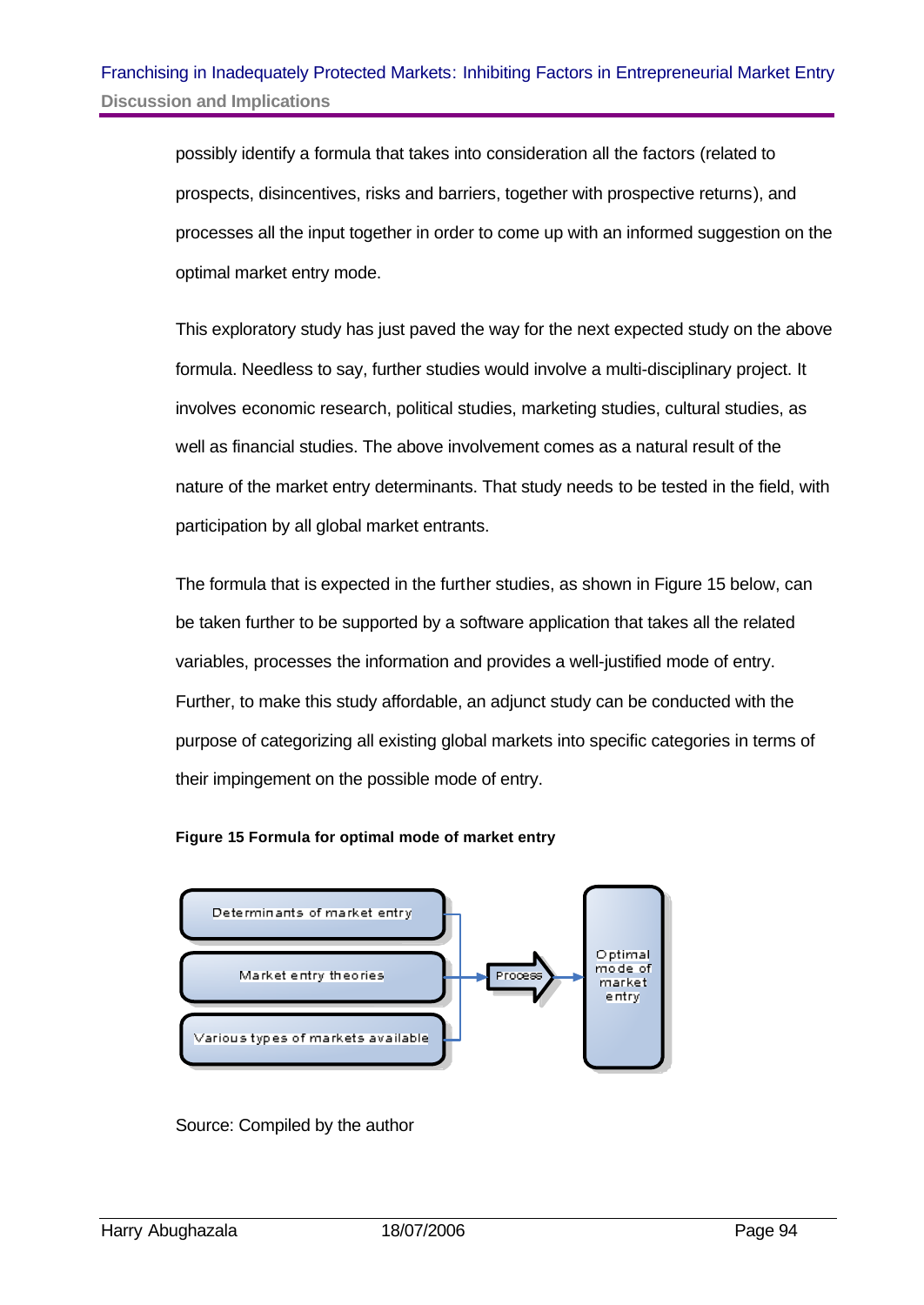Such a study would open the global markets wider and faster for global entrepreneurs with interests in those markets. Due to the fast-paced changes taking place in the global area, such a study would require continual subsequent research and update in a bid to reflect the current status of the markets at the time.

# **5.7 Summary**

From the above discussion it is clear that the solicited primary data are predominantly in agreement with literature. Some disagreements were also identified. The discussion has covered the market prospects, quality and legal barriers, as well as the modes of entry into an emerging market such as that of KSA.

The position regarding the Saudi market is firmly agreed to be positive. KSA holds a very lucrative market position, and will continue to do so in the coming near future. None of the barriers discussed are in reality insurmountable. However, entrepreneurs' positions on barriers and risks are often different; and so are their strategic postures. What constitutes a risk for some entrepreneurs is not so for others. Hence, their approach to market entry is accordingly affected.

Due to the nature of the case study, and its intrinsic limitations in terms of geography and industry, no generalisation can be made to apply to other areas or aspects. Further, as this study is exploratory in nature, no theories or models are drawn from it. Suggestions are made for further studies on an optimal market entry formula.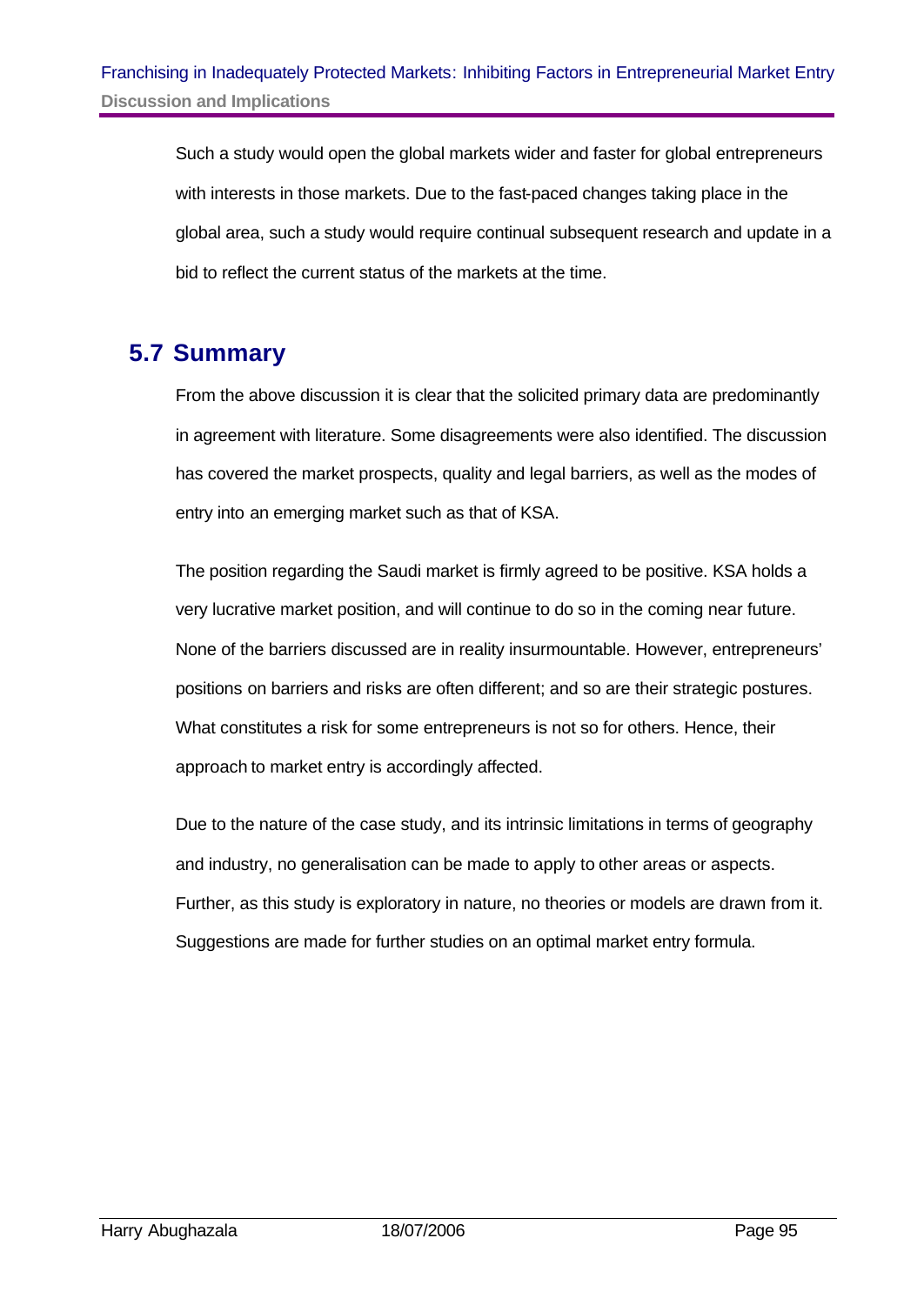# **6 Conclusions**

With an eye on the research question on the extent franchise entrepreneurs can implement effective expansion strategies in a poorly-protected market such as KSA, this research study provides a rich exploratory insight. The conclusions are multi-dimensional. They cover prospects, barriers and modes of entry.

The first area to explore is the prospects of the targeted market. The importance of this investigation is attributed to the fact that identifying a lucrative market constitutes the basis of entry mode selection. The fast food market in Saudi Arabia is confirmed to be not only lucrative but also the biggest in the whole Middle East region.

Many barriers were identified regarding entering or expanding in the Saudi fast food market. They can be distinguished in two aspects: operational quality barriers as well as legal intellectual property barriers. All the barriers identified were not insurmountable. They have different impact on different types of entrepreneurs. Depending on the perceived barriers, local entrepreneurs would adopt different modes of entry, than Western entrepreneurs.

Some fast food entrepreneurs are presently confined to expansion only through whollyowned subsidiaries. Such entrepreneurs may need to consider enhancing their entrepreneurial orientation. This entails taking calculated risks in exploiting available opportunities in expanding through some sort of franchise system. Further, to precipitate the benefits of partnering, franchise entrepreneurs need to develop entrepreneurial orientation in their expected franchisees. When entrepreneurs become well established in their brand, and have enough resources for expansion, the most viable option for overseas expansion may lie in franchising or joint ventures. To do that, entrepreneurs need to be adequately skilled in building communication and trust with their partners.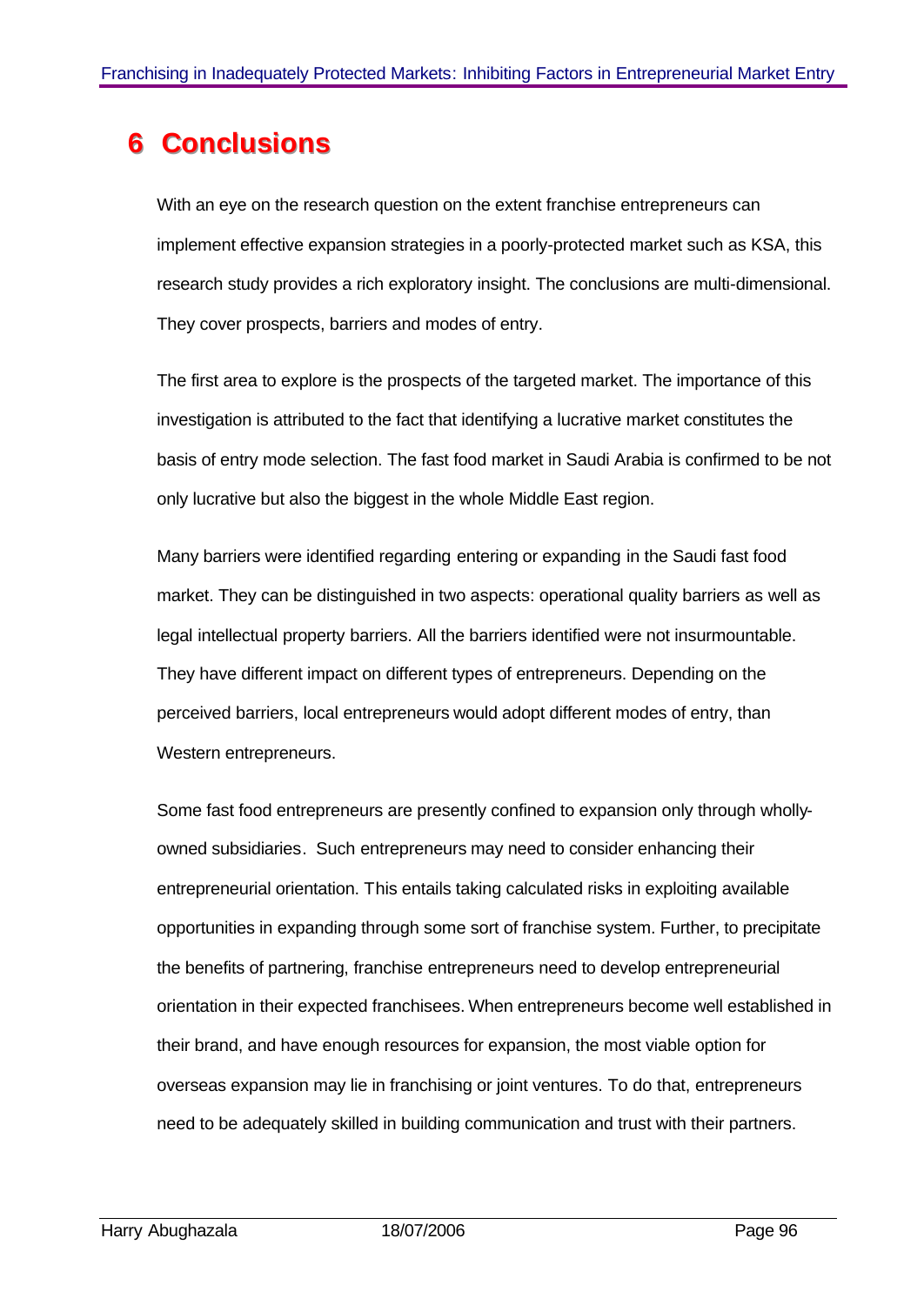Although licensing provides protection from political risks, it offers little help with control over product quality. The best mode to maximize control over quality and protect company-specific advantages is expansion via wholly-owned subsidiaries. However, in overseas expansion, wholly-owned subsidiaries are prone to the maximum political risk. That's where joint ventures come to play a very important part in overseas expansion while mitigating political risks.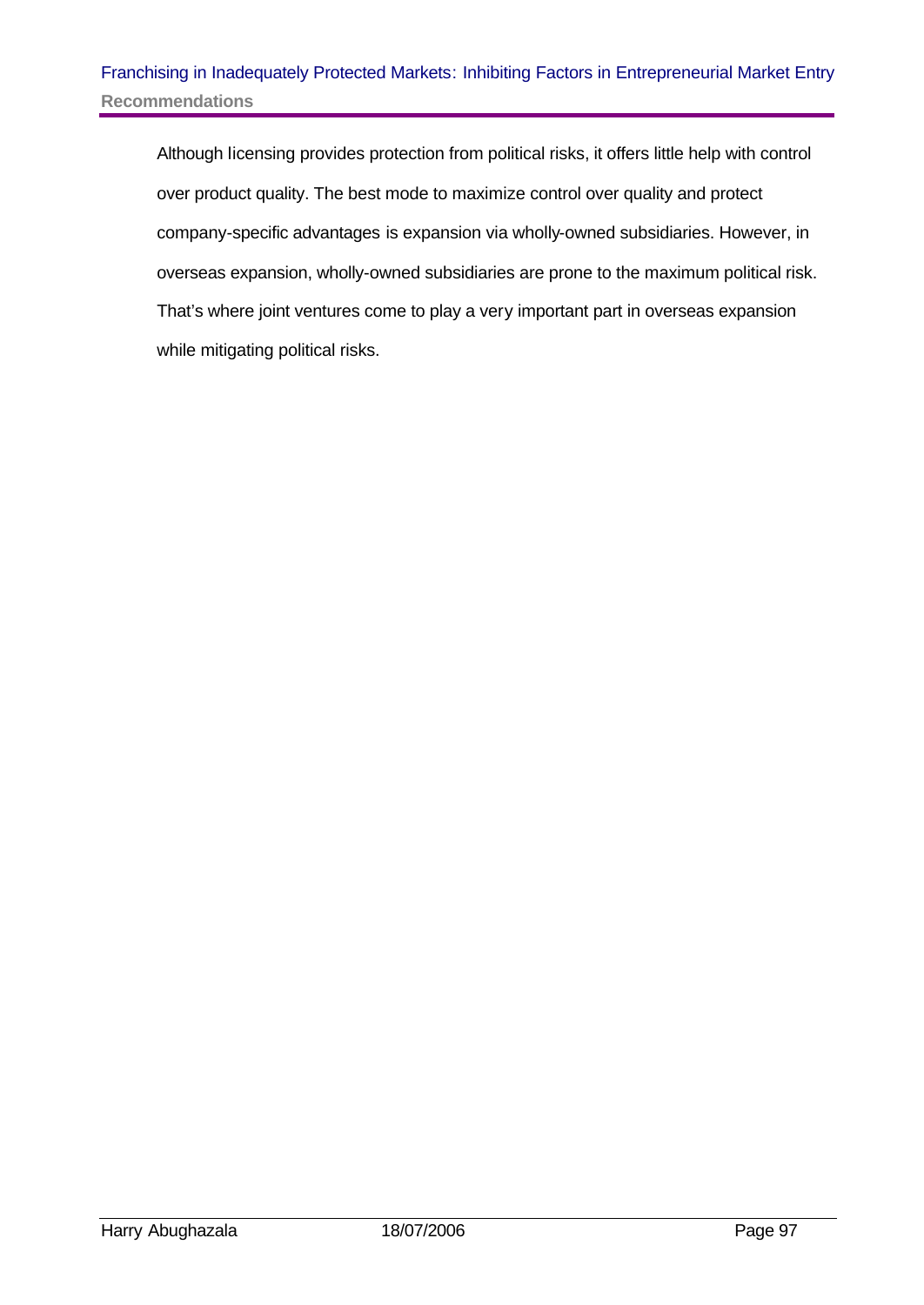# **Recommendations**

In response to the research question on the extent franchise entrepreneurs can implement effective expansion strategies in a poorly-protected market such as Saudi Arabia, some recommendations may be brought forward. Following the establishment of lucrative market prospects and surmountable barriers, recommendations are made on the modes of entry. Recommendations on the mode of market entry are directed separately to various types of entrepreneurs: local fast food entrepreneur, local fast food franchise entrepreneur, and Western fast food franchise entrepreneur.

Local fast food entrepreneur category includes those entrepreneurs that are expanding only through wholly-owned subsidiaries. Since no exponential growth can be achieved through wholly-owned subsidiaries, within a reasonable time, in order to meet an ambitious growth plan, such entrepreneurs need to consider enhancing their entrepreneurial orientation. They need to address their deficiencies in achieving the desired expansion; such deficiencies may include international management skills, partnering skills, relationships management skills, communications skills, trust building and suppliers commitment. Such entrepreneurs can best expand through wholly-owned subsidiaries in local regions, and joint ventures in remote territories.

Local fast food franchise entrepreneur category includes those entrepreneurs that are expanding mainly through franchising. Franchising is a great vehicle for local expansion. Master franchising and/or joint ventures would be the best vehicle for overseas expansion. However, such franchise entrepreneurs are alerted to the importance of building entrepreneurial orientation in their franchisees so that a franchisee can handle more units effectively at the same time. Further, to ensure smoother operation and stronger commitment to quality, franchise entrepreneurs need to ensure that they invest sufficiently in upgrading their relationship management skills. Success is a pro-rated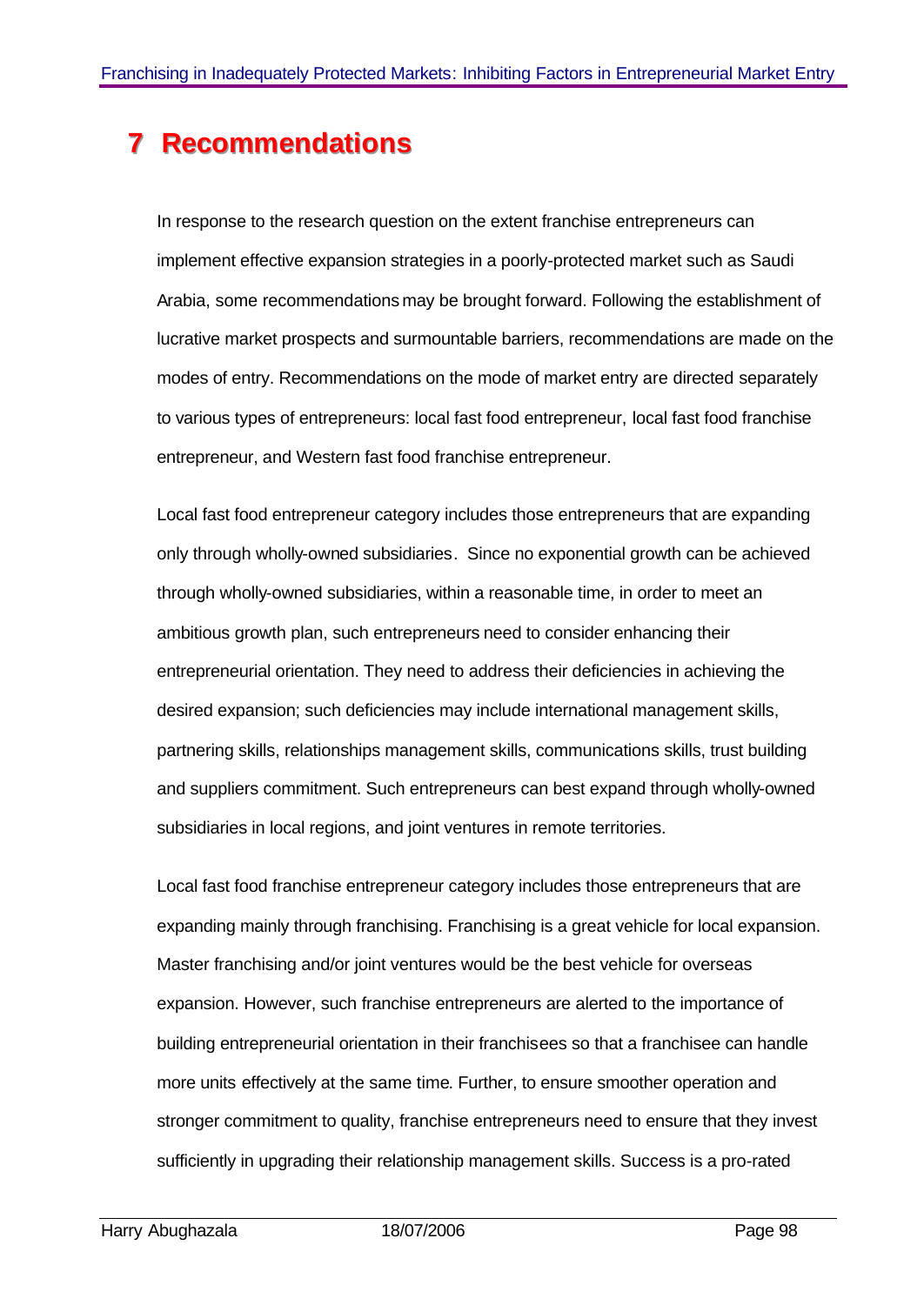product of interdependence among the network nodes of franchisor, franchisees and suppliers.

Western fast food franchise entrepreneur category includes those entrepreneurs that are expanding through a master franchise agreement or joint venture with a Western franchisor. As a local partner, Western fast food franchise entrepreneurs are bestequipped to mitigate the risks that would typically face Western franchisors. The only way of market entry for such entrepreneurs is through wholly-owned subsidiaries and/or area development. This way, they can best maximize control over quality and protect franchisor's specific advantages. As the case is with franchise entrepreneurs, to precipitate the benefits of franchising, Western fast food franchise entrepreneurs need to consider improving the entrepreneurship orientation at their own management.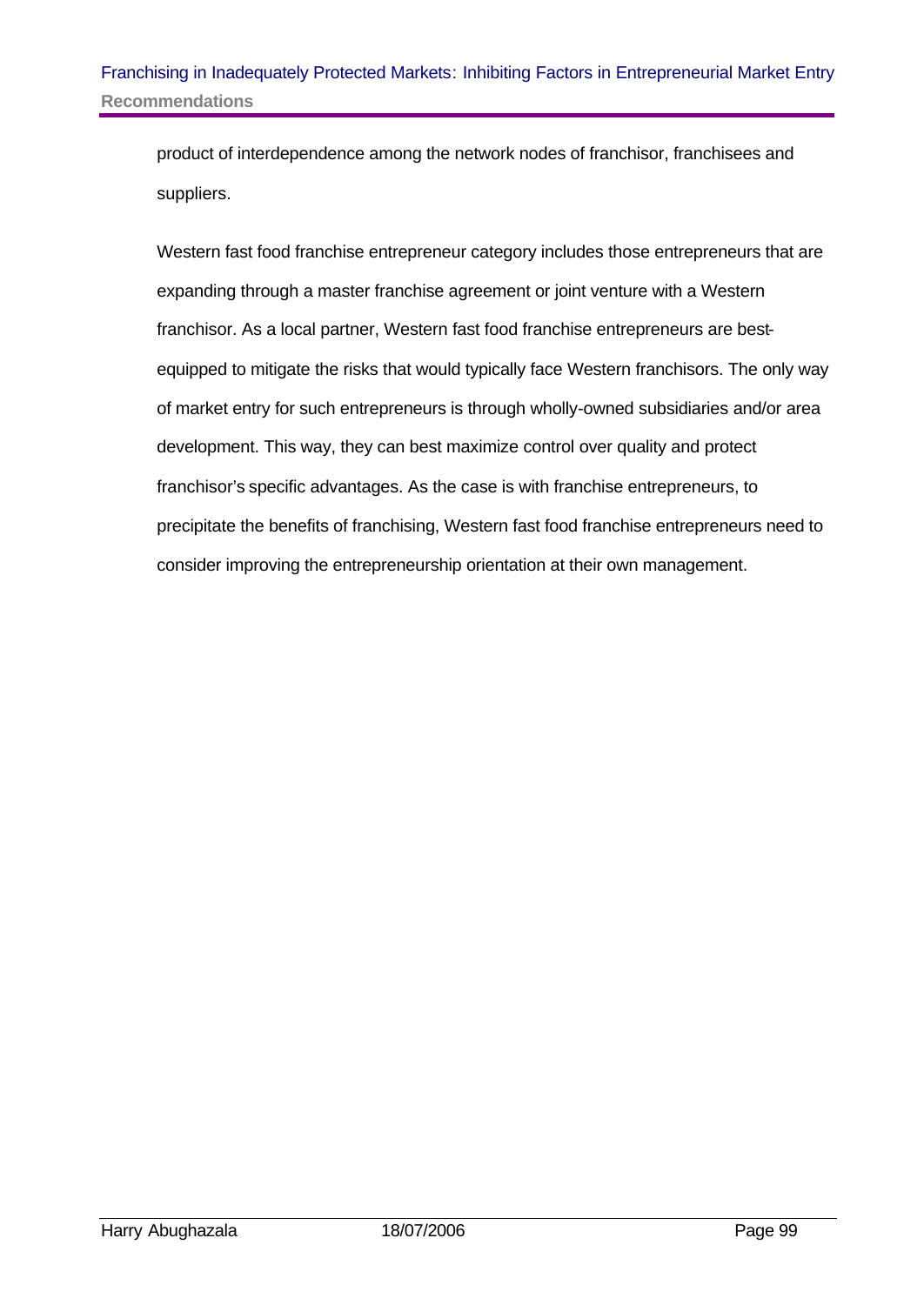# **8 Liimiitatiions**

This study is limited in various ways by its industry, choices of modes of entry, and timing. These limitations prevent this study from generalizing. Industry-wise, this study is limited to the fast food industry only within the Kingdom of Saudi Arabia. Such industry is sometimes referred to as "quick service restaurants". The research investigation does not cover full service restaurants or any other food consumption industry in Saudi Arabia. The fast food industry in question refers to predominantly well-known brand names with heavy local presence in the Kingdom.

In terms of modes of entry, this research has considered only business format franchising and joint ventures as a way of expansion through alliances, as well as wholly-owned subsidiaries. The study does not examine any other modes of entry such as Product & Trade name franchising, cross-licensing, co-marketing, co-promotion, co-production, research consortia, partnerships, horizontal alliances with firms in the same industry, or vertical alliances with organizations in different industries. Licensing agreements are examined only in their providing for the added commissary function of the fast food entrepreneur. However, the commissary is often operated through relationships, rather than as an integrated part of the franchise entrepreneur system.

Further, in terms of timing, the results are likely to be limited to the current era of the Kingdom. It covers the next few years following the Kingdom's membership with the WTO. Further in time, with the current fast-paced global changes, the currently valid factors in the Saudi market may change, hence the results of this research may change accordingly.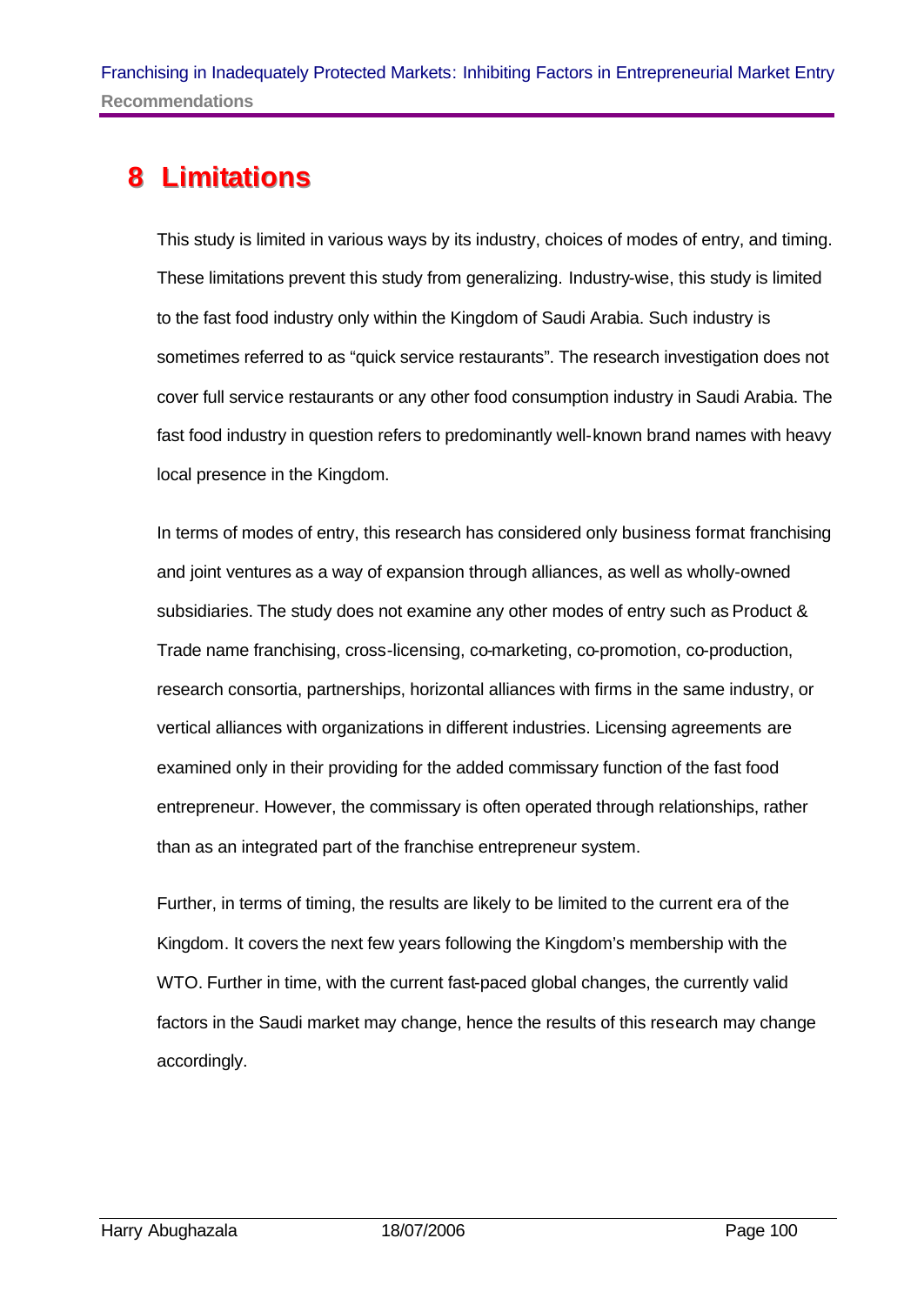# **9 References**

2005 Index of Economic Freedom. (2005). from

http://www.heritage.org/research/features/index/country.cfm?id=SaudiArabia

Ambler, T., Styles, C., & Xiucum, W. (1999). The Effect of Channel Relationships and Guanxi on the Performance of Inter-province Export Venture in the People's Republic of China. *International Journal of Research in Marketing, 16*(1), 75-87.

- Anderson, E., & Gatignon, H. (1986). Modes of Foreign Entry: A Transaction Cost Analysis and Propositions. *Journal of International Business Studies, 17*(3), 1.
- Authority, S. A. G. l. (2006). Licensing Statistics. Retrieved 11/3/2006, 2006, from http://www.sagia.gov.sa/innerpage.asp?ContentID=33&Lang=en
- Barkema, H. G., Bell, J. H., & Pennings, J. M. (1996). Foreign Entry, Cultural Barriers, and Learning. *Strategic Management Journal, 17*, 151-166.
- Boddewyn, J. J., & Brewer, T. L. (1994). International-business political behavior: New theoretical directions. *Academy of Management. The Academy of Management Review, 19*(1), 119.
- Buckley, P. J., & Casson, M. C. (1998). Analyzing foreign market entry strategies: Extending the internalization approach. *Journal of International Business Studies, 29*(3), 539.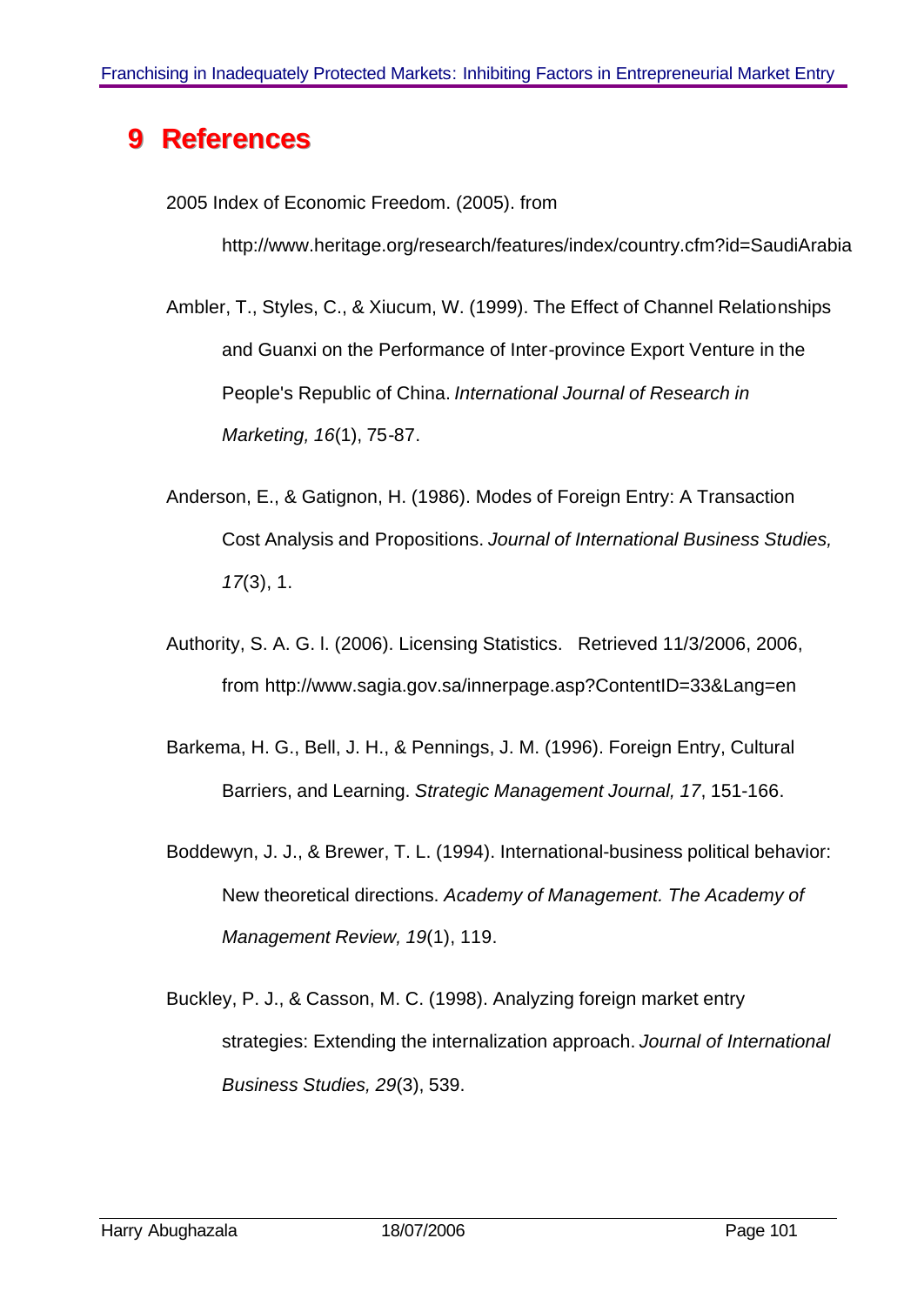- Cateora, P. R., & Graham, J. L. (2005). *International Marketing* (`12e ed.). Sydney: McGraw-Hill.
- Cavusgil, S. T. (2004). The Promise of Emerging Markets. University of Western Sydney.
- Chen, M. (1995). Technological transfer to China: Major rules and issues. *International Journal of Technology Management, 10*(7,8), 747.
- Chi, T., & McGuire, D. J. (1996). Collaborative ventures and value of learning: integrating the transaction cost and strategic option perspectives of the choice of market entry modes. *Journal of International Business Studies, 27*(2), 285.
- Collis, J., & Hussey, R. (2003). *Business Research: A practical Guide for Undergraduate and Postgraduate Students*. London: Palgrave McMillan.
- Consumer Foodservice in Saudi Arabia. (2005). Global Market Information Database (GMID).
- Consumer Foodservice in Saudi Arabia. (2006). Retrieved 14/1/2006, 2006, from

http://www.euromonitor.com/Consumer\_Foodservice\_in\_Saudi\_Arabia

Coote, L. V., Forrest, E. J., & Tam, T. W. (2003). An Investigation into Commitment in non-Western Industrial Marketing Relationships. *Industrial Marketing Management, 32*(7), 595-604.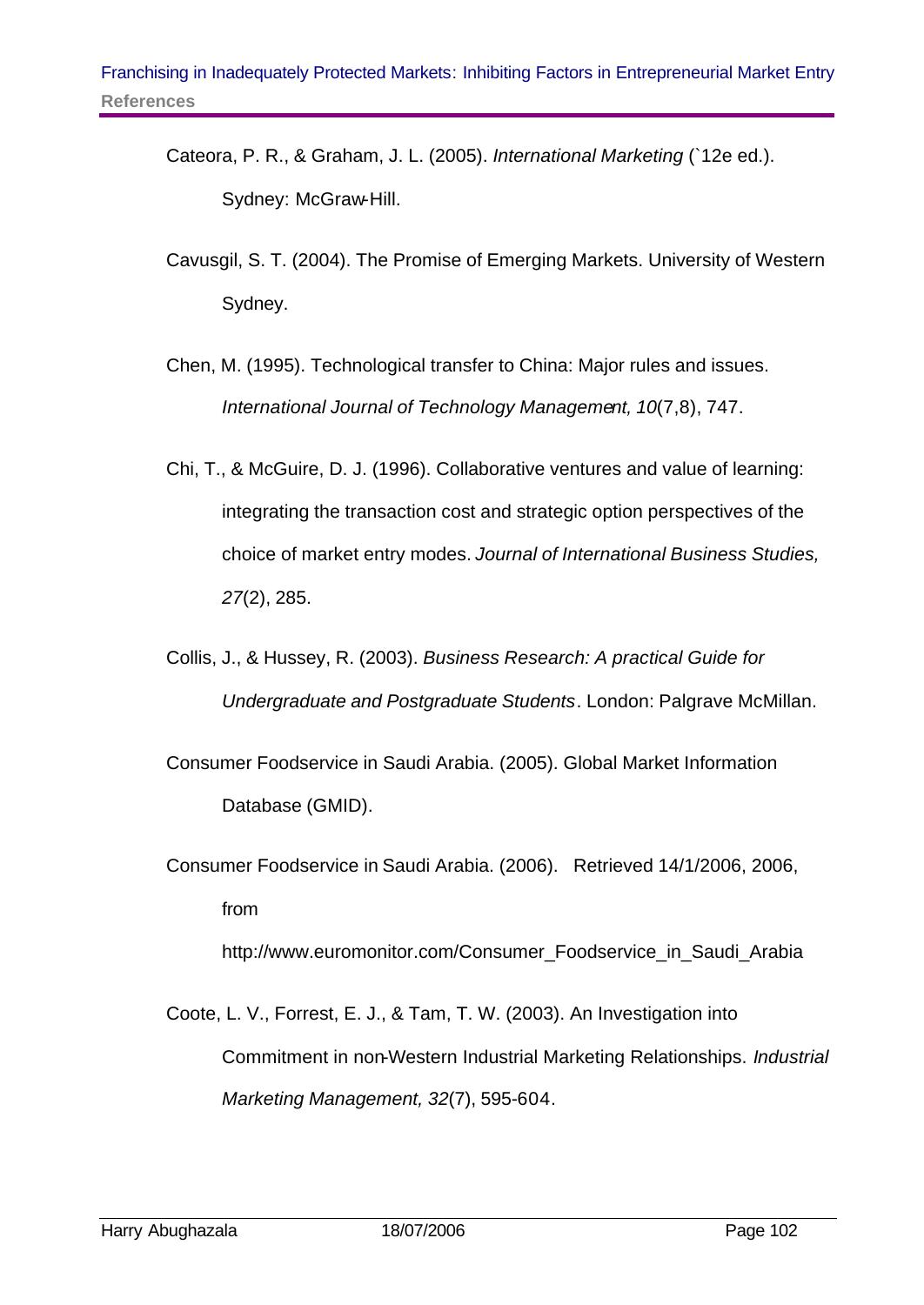- Creswell, J. W. (2003). *Research Design: Qualitative, Quantitative, and Mixed Approaches*. London: Sage Publications.
- Cuervo-Cazurra, A. (2004, 10-13 July). *Explaining the Non-sequential Internationalisation Across Countries.* Paper presented at the 46th Annual Meeting of the Academy of International Business, Stockholm.
- Czinkota, M. R., & Ronkainen, I. A. (2002). *Best Practices in International Marketing*. Sydney: Harcourt College Publishers.
- Czinkota, M. R., & Ronkainen, I. A. (2004). *International Marketing*. Sydney: Harcourt College Publishers.
- Dark, F. H. (1988). *On organizational form: The case of franchising.* Unpublished Ph.D., The University of Utah, United States -- Utah.

Doing Business with Saudi Arabia- Assessment of Growth Aspects. (2006). Retrieved 15/3/2006, 2006, from http://www.dfat.gov.au/publications/business\_saudi\_arabia/doing\_busines s\_saudi.html#tra

- Douglas, S. P., & Craig, C. S. (2000). *International Marketing Research* (2nd ed.). Upper Saddle River, NJ: Prentice-Hall.
- Dunning, J. H. (1995). Reappraising the eclectic paradigm in an age of alliance capitalism. *Journal of International Business Studies, 26*(3), 461.
- Engine Makers Take Different Routes. (1998, 14 July 1998). *Financial Times,* p. 11.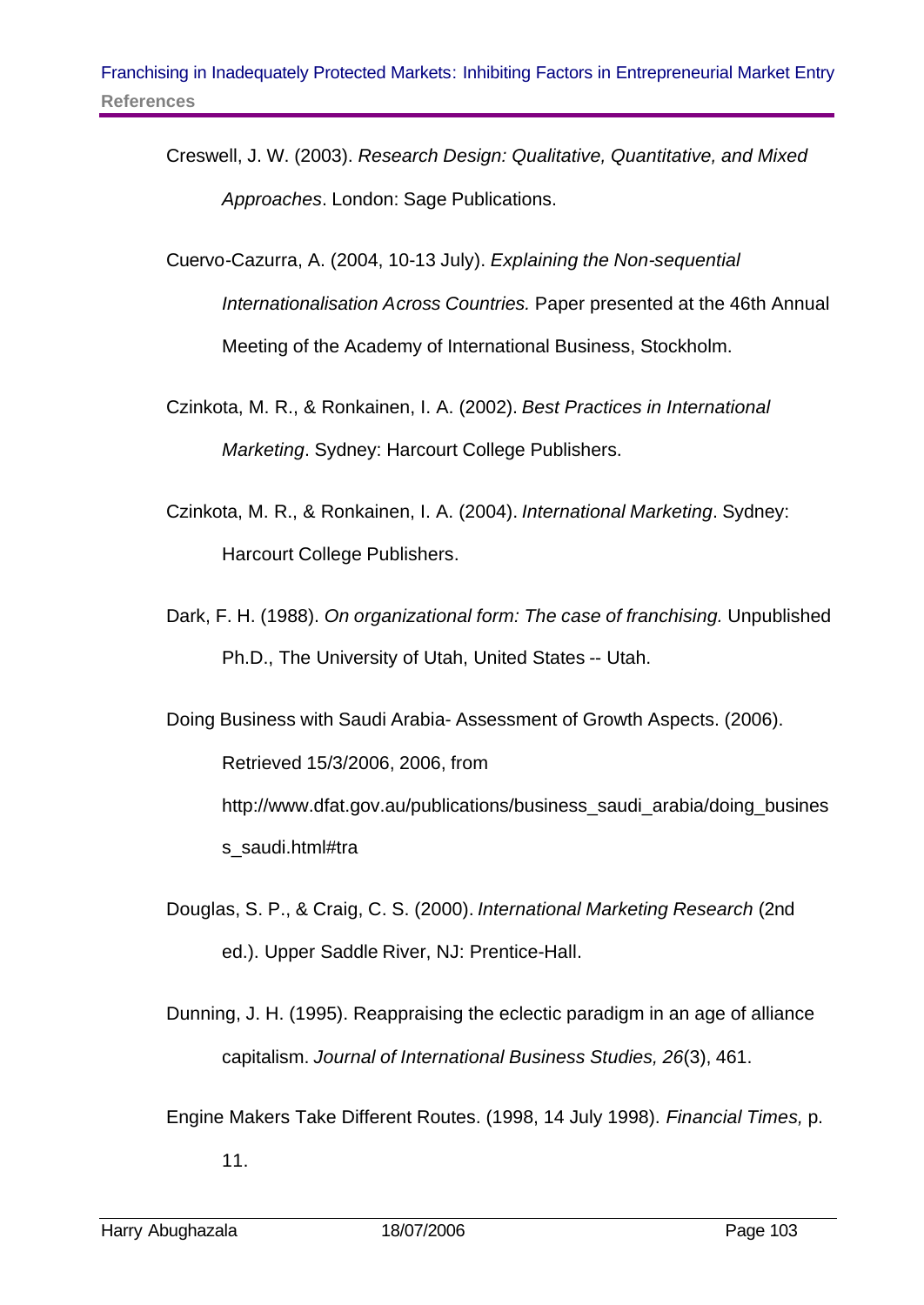Entrepreneur. (2006). 24/03/2006, from http://www.answers.com/entrepreneur

- Erramilli, M. K., & Rao, C. P. (1990). Choice of Foreign Market Entry Modes by Service Firms: Role. *Management International Review, 30*(2), 135.
- Fitzpatrick, W. M., & DiLullo, S. A. (2005). Strategic Alliances and the Management of Intellectual Properties: The Art of the Contract. *S.A.M Advanced Management Journal, 70*(3), 38.
- Fletcher, R., & Bohn, J. (1998). The impact of psychic distance on the internationalisation of the Australian firm. *Journal of Global Marketing, 12*(2), 47.
- Fletcher, R., & Brown, L. (2005). *International Marketing: An Asia-Pacific Perspective*. Sydeny: Pearson.
- Fontenot, R. J., & Wilson, E. J. (1997). Relational exchange: A review of selected models for a prediction matrix of relationship activities. *Journal of Business Research, 39*(1), 5.
- Frederick, H. (2005). Entrepreneurship: New Perspectives in a Global Age. *International Journal of Social Economics, 32*(1/2), 174.
- Garten, J. E. (1997). Troubles ahead in emerging markets. *Harvard Business Review, 75*(3), 38.
- Gatignon, H., & Anderson, E. (1988). The Multinational Corporation's Degree of Control over Foreign Subsidiaries: An Empirical Test of a Transaction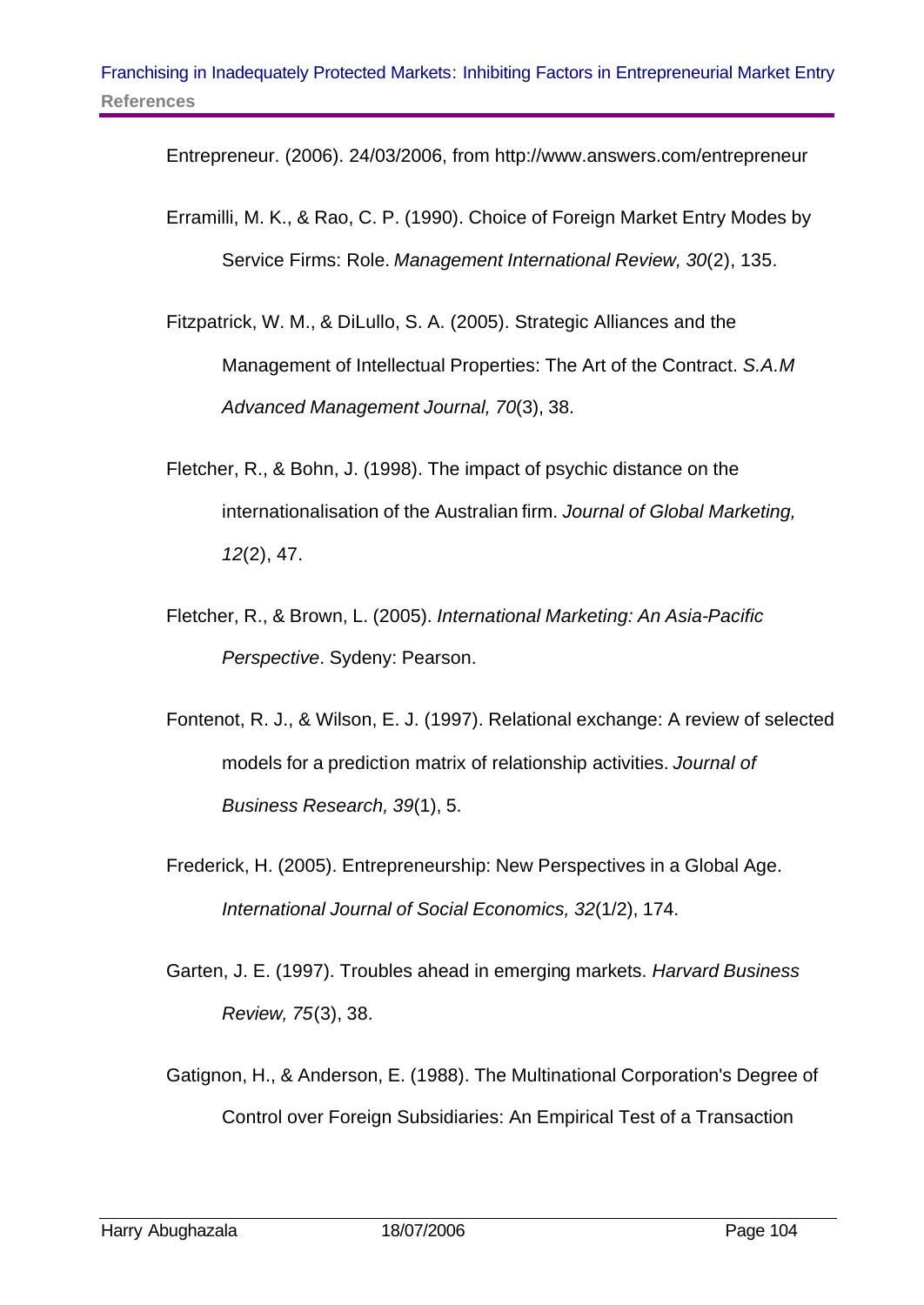Cost Explanation. *Journal of Law, Economics, and Organization, 4*(2), 305-336.

- Gitman, L. J. (2006). *Principles of Managerial Finance* (11 ed.). Boston: Pearson.
- Gresh, A. (2000). The world invades Saudi Arabia. *Le Monde Diplomatique, April*.
- Gulati, R. (1995). Does familiarity breed trust? The Implications of Repeated Ties for Contractual Choice in Alliances. *Academy of Management Journal, 38*(1), 85.
- Gulf Cooperation Council. (2006). Retrieved 16/05/2006, 2006, from http://www.answers.com/main/ntquery?dsid=2222&dekey=Cooperation+C ouncil+for+the+Arab+States+of+the+Gulf&linktext=Gulf%20Cooperation% 20Council
- Gundlach, G. T., & Achrol, R. S. (1995). The structure of commitment in exchange. *Journal of Marketing, 59*(1), 78.
- Hall, R. D. (1983). *International Trade Operations*. Jersey City: Unz & Co.
- Hansson, S. O. (2005). *Decision Theory: A Brief Introduction*. Stockholm: Royal Institute of Technology.
- Hill, J. S. (2005). *World Business: Globalization, Analysis and Strategy*. Australia: Thomson.

Hofstede, G. (1994). The Business of International Business is Culture.

*International Business Review, 3*(1), 1-14.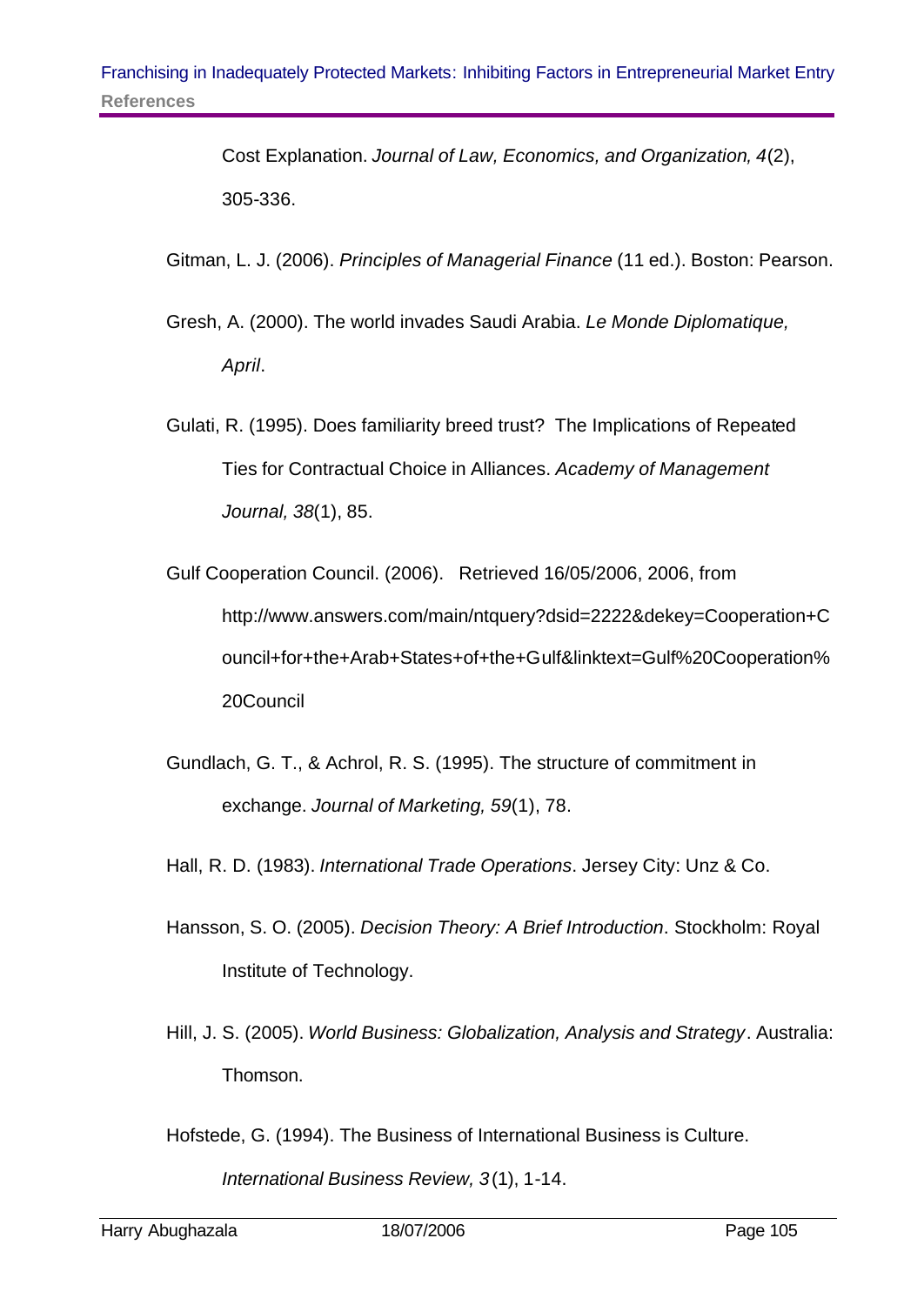- IPR. (2005). Saudi Arabia. Retrieved 28/12/2005, 2005, from http://www.infoprod.co.il/article/6/9
- Jain, S. C. (1996). Problems in international protection of intellectual property rights. *Journal of International Marketing, 4*(1), 9.
- Johansson, J. K. (2006). *Global Marketing* (Fourth Edition ed.). Sydney: McGraw-Hill.
- Kobrin, S. J. (1979). Political Risk: A Review and Reconsideration. *Journal of International Business Studies, 10*(1), 14.
- Kotabe, M., Peloso, A., Gregory, G., Noble, G., Macarthur, W., Neal, C., et al. (2005). *International marketing : an Asia Pacific focus*.
- Lovelock, C. H. (2001). *Services marketing : an Asia-Pacific perspective* Prentice Hall,.
- Luo, Y. (2001). Determinants of Entry in Emerging Economy: A Multilevel Approach. *Journal of Management Studies, 38*(3).
- Maanen, J. V. (1983). *Qualitative Methodology*. London: Sage.
- Maignan, I., & Lukas, B. A. (1997). Entry mode decisions: The role of managers' mental models. *Journal of Global Marketing, 10*(4), 7.
- Makhija, M. (2003). Comparing the Resource-Based and Market-Based Views of the Firm: Empirical Evidence from Czech Privatization. *Strategic Management Journal, May 2003*, 19.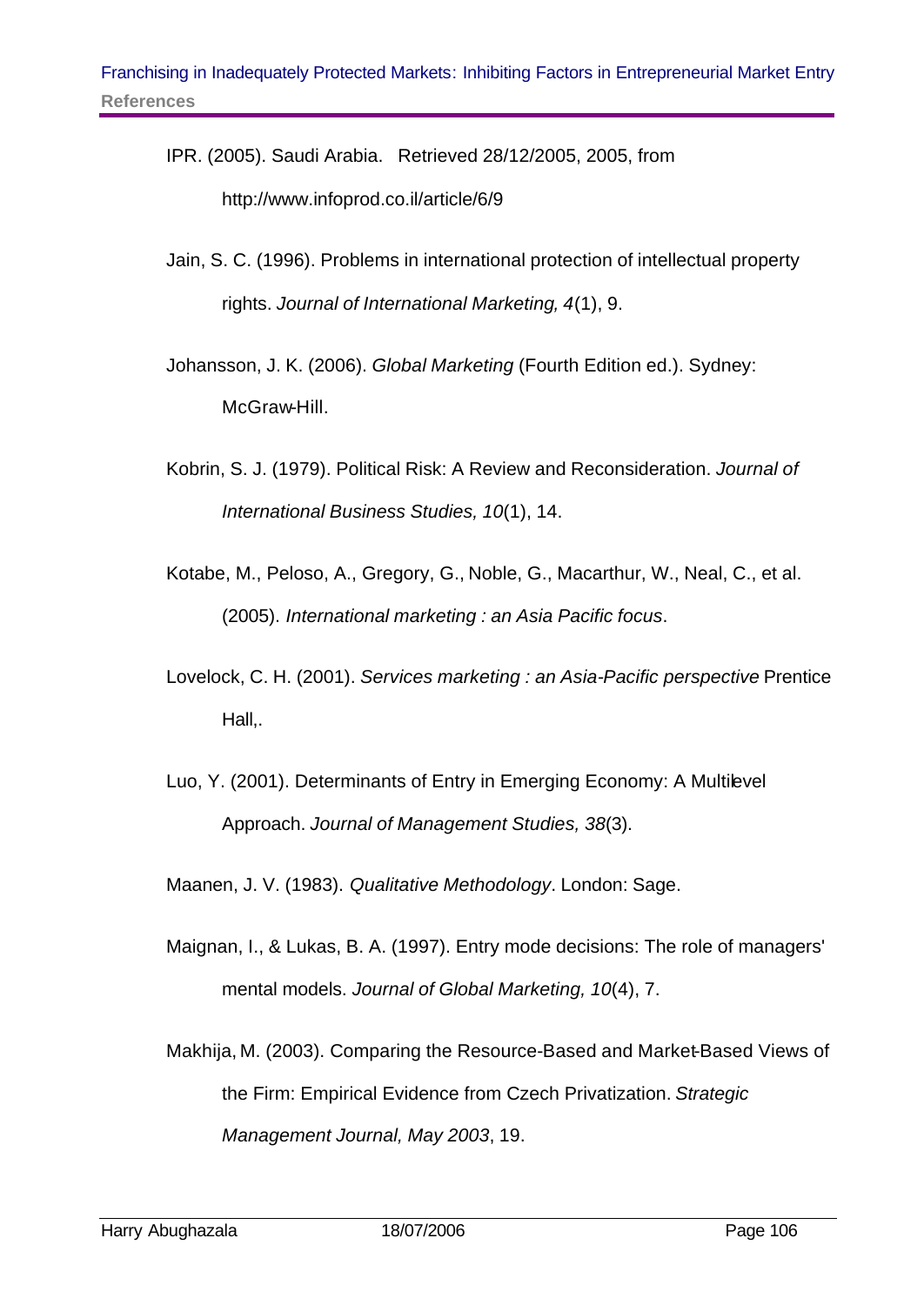- Maritz, A. (2005, January). *Entrepreneurial orientation in a franchised system.* Paper presented at the International Business and Economy Conference, Hawaii.
- Maritz, A., & Nieman, G. (2006). Entrepreneurial Orientation in a Franchised Home Entertainment System *South African Journal of Economic and Management Sciences*.
- McGaughey, S. L., Liesch, P. W., & Poulson, D. (2000). An unconventional approach to intellectual property protection: The case of an Australian firm transferring shipbuilding technologies to China. *Journal of World Business, 35*(1), 1.

Mendelsohn, M. (1999). *The Guide to Franchising* (6th ed.). London: Thomson.

Mendelsohn, M. (2005). *The Guide to Franchising* (7th ed.). London: Thomson.

Mendelson, M. (1992). *The Guide to Franchising*. London: Cassell.

- Mok, V., Dai, X., & Yeung, G. (2002). An Internalization Approach to Joint Ventures: Coca-Cola in China. *Asia Pacific Business Review, 9*(1), 39-58.
- *New Zealand's Franchisee's Guide*. (2000).). Auckland: Franchise Association of New Zealand Inc.
- *New Zealand's Franchisor's Guide*. (2000).). Auckland: Franchise Association of New Zealand Inc.

Notifications under the TRIPS Agreement. (2006). Retrieved 15/3/2006, from http://www.wto.org/english/tratop\_e/trips\_e/intel7\_e.htm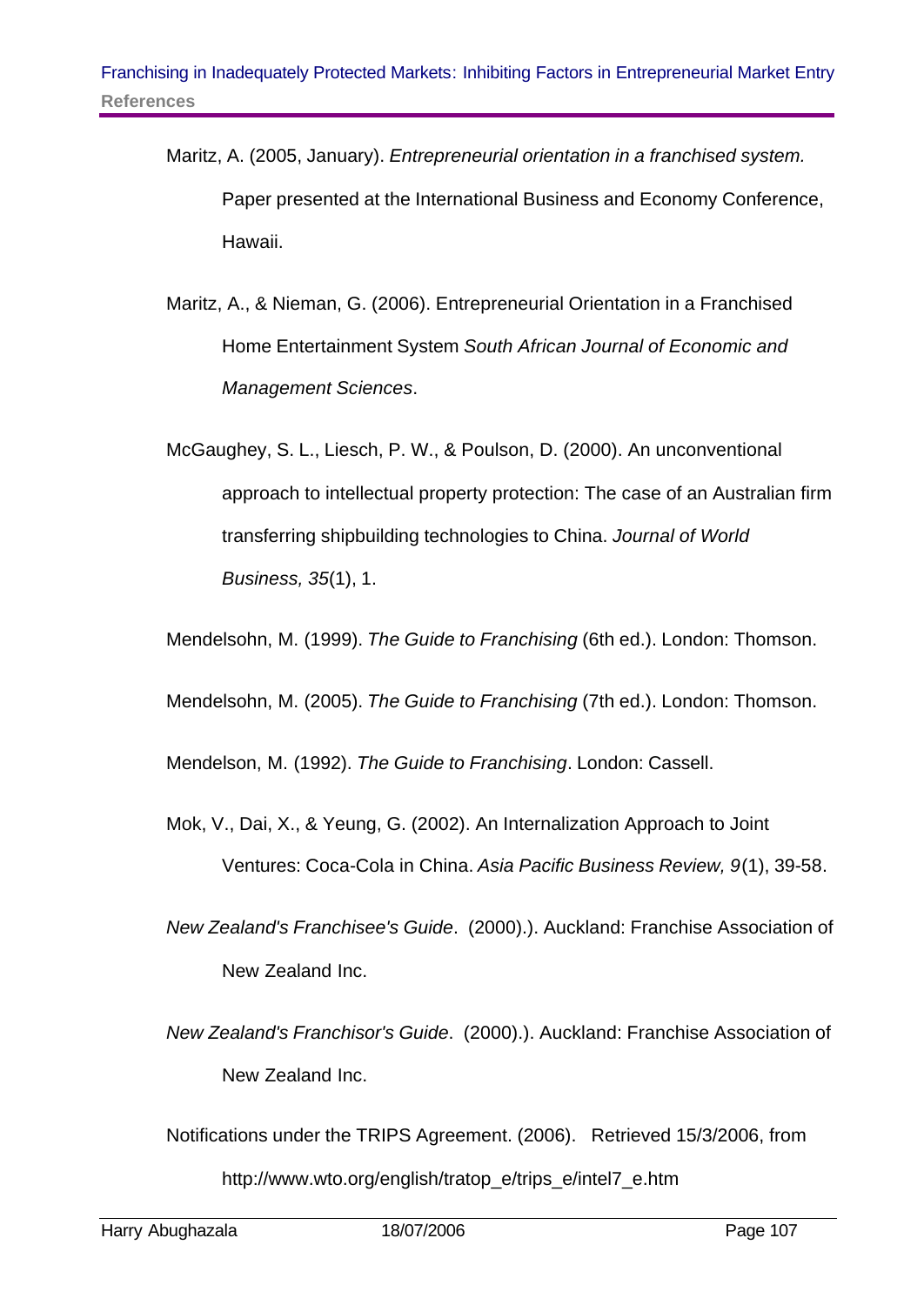- Okoroafo, S. (1990). An Assessment of Critical Entry Factors Affecting Modes of Entry Substitution Patterns in Foreign Products Markets. *Journal of Global Marketing, 3*(3), 87-104.
- Osland, G. E., Taylor, C. R., & Zou, S. (2001). Selecting international modes of entry and expansion. *Marketing Intelligence & Planning;, 19*(3).
- Oxley, J. E. (1997). Appropriability Hazards and Governance in Strategic Alliances: A Transaction Cost Approach. *Journal of Law, Economics, and Organization, 13*(2), 387-409.
- Pak, Y. S. (2000). *Determinants of foreign market entry modes of international franchisers: A knowledge-based framework.* Unpublished 9967097, Rutgers The State University of New Jersey - Newark, United States -- New Jersey.
- Preble, J. F. (2004). Global franchising: current status and future challenges. *Journal of Services Marketing, 18*(2), 101-113.
- Reardon, J. R., Erramilli, M. K., & Dsouza, D. (1996). International expansion of service firms: Problems and strategies. *Journal of Professional Services Marketing, 15*(1), 31.
- Richards, A. (2001). *The Political Economy of Economic Reform in the Middle East: The Challenge to Governance*.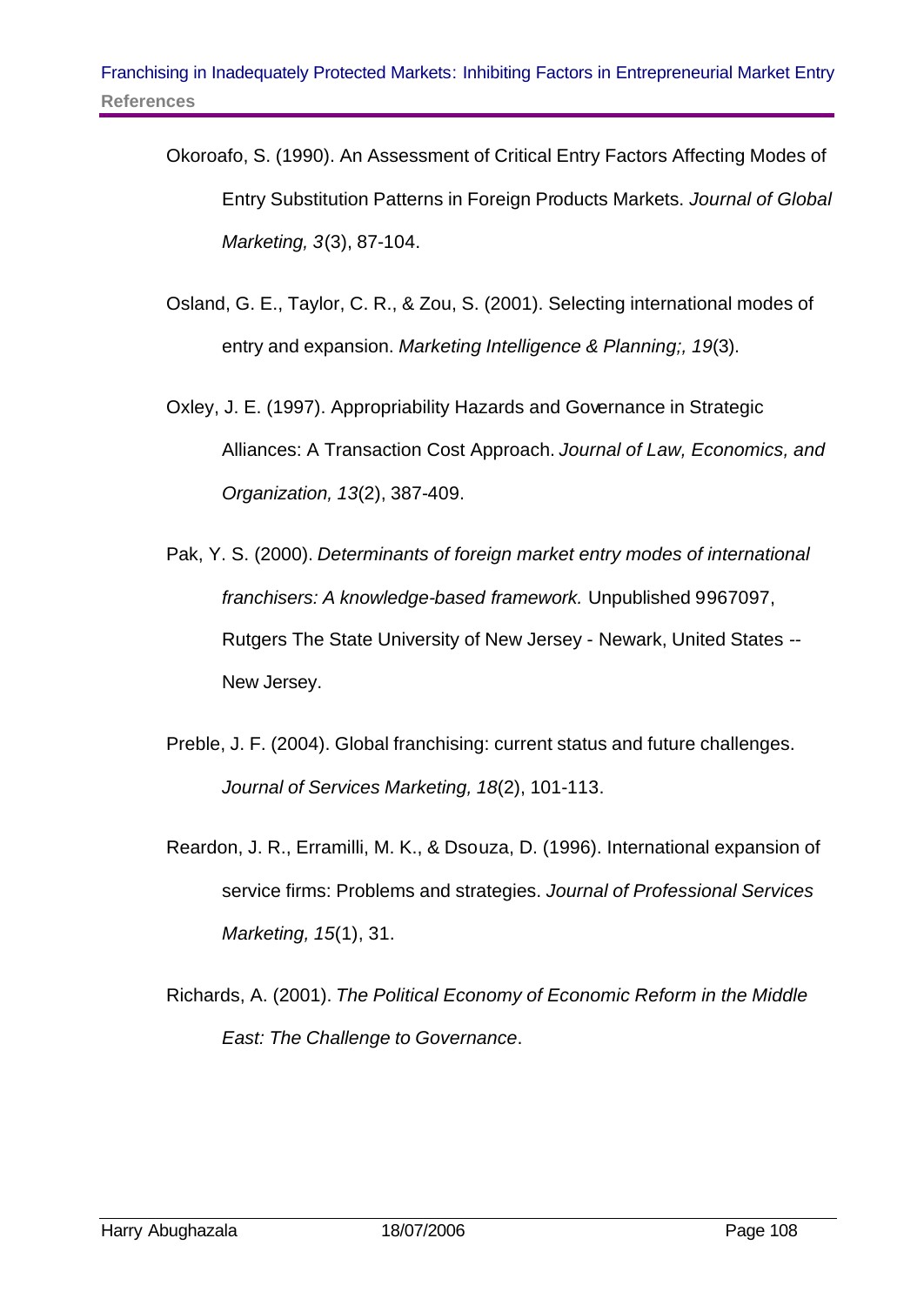- Rinehart, L., Eckert, J., Handfield, R., & Jnr, T. P. (2004). An Assessment of Supplier-Customer Relationships. *Journal of Business Logistics, 25*(1), 25-63.
- Ross, S. A., Westerfield, R. W., & Jordan, B. D. (2005). *Fundamentals of Corporate Fianance*. Boston: McGraw-Hill.
- SAGI. (2006). Licensing Statistics. Retrieved 11/3/2006, 2006, from http://www.sagia.gov.sa/innerpage.asp?ContentID=33&Lang=en
- Sanyal, P. (2004). Intellectual property rights protection and location of R&D by multinational enterprises. *Journal of Intellectual Capital, 5*(1).
- Saudi Arabia. (2005). Retrieved 28/12/2005, 2005, from http://www.infoprod.co.il/article/6/9

Saudi Arabia to benefit from WTO accession. (2005, 18/12/2005). *China View*.

Saudi Arabia to benefit from WTO accession: minister. (2005, 18/12/2005). *China View*.

Saudi Arabia: Country Analysis Brief. (2005). Retrieved 21/12/2005, 2005, from http://www.eia.doe.gov/emeu/cabs/saudi.html

Saudi Arabia: Health. (2005). Retrieved 28/12/2005, from http://countrystudies.us/saudi-arabia/32.htm

Saudi Arabia: Urbanization and Development. (2005). Retrieved 28/12/2005,

2005, from http://countrystudies.us/saudi-arabia/33.htm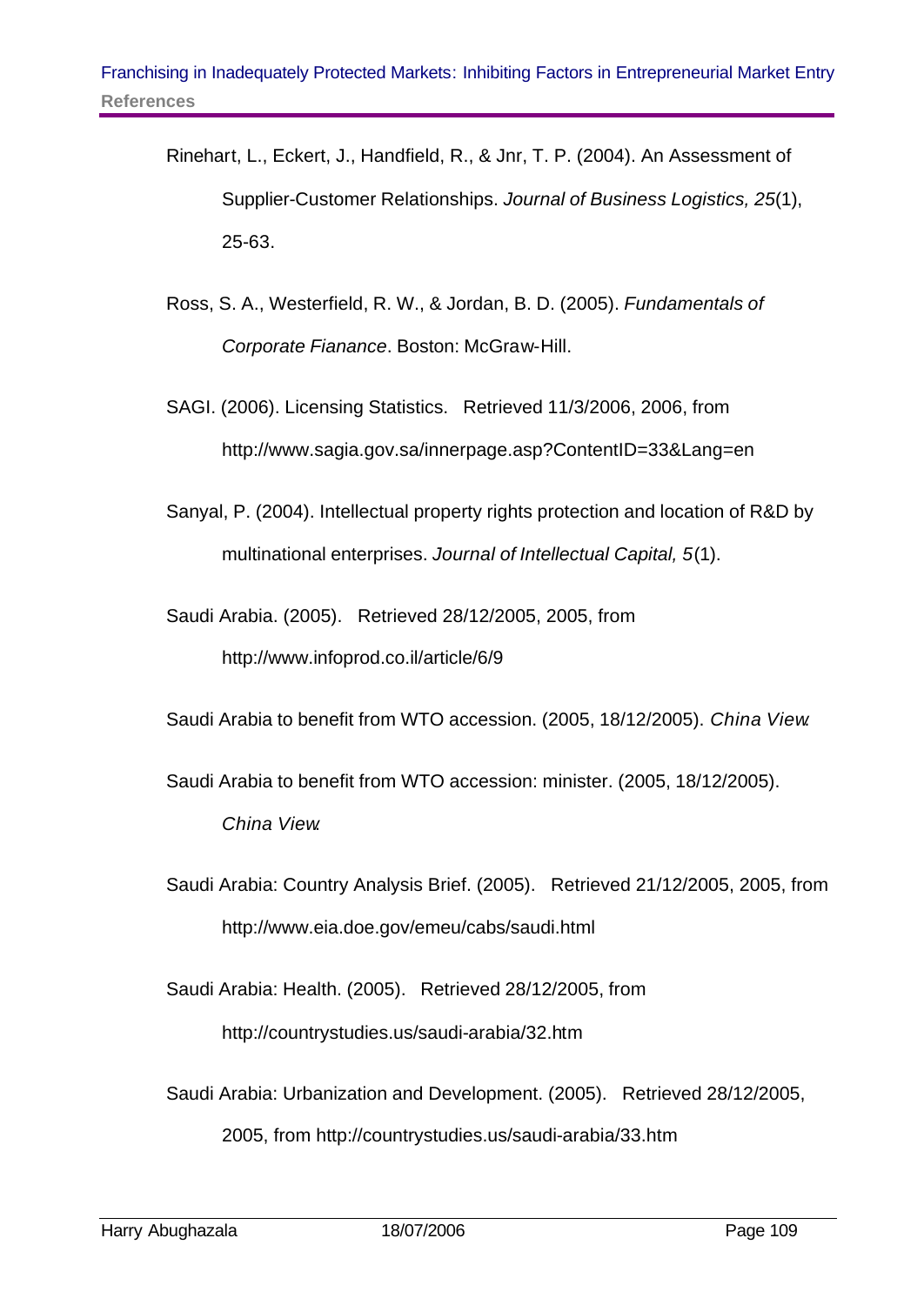Saudi FDI hits record high of \$17 billion in 2005. (2006). Retrieved 19/1/2006, 2006, from

http://www.albawaba.com/en/countries/Saudi%20Arabia/193687

- Schoeller, M. B. (2003). Enforcement of Intellectual Property Rights in Franchising: An Area Ideal for Cooperation but also Possible for Conflict. *Licensing Journal, 23*(1), 16.
- Service, U. C. (2005). Saudi Arabia: Franchising. Retrieved 28/12/2005, 2005, from http://www.buyusa.gov/saudiarabia/en/124.html
- Sharpe, W. F. (1964). Capital Asset Prices: A Theory of Market Equilibrium under Conditions of Risk. *Journal of Finance, 19*(3), 425-442.
- Sharpe, W. F. (1991). Capital Asset Prices with and Without Negative Holdings. *The Journal of Finance, 46*(2), 489.
- Sherman, A. (2004). *Franchising & licensing [electronic resource] : two powerful ways to grow your business in any economy*: AMACOM.
- Spencer, J. (1994). *Principles of International Marketing*. Oxford, UK: Blackwell Business.
- Stanton, W. J., Etzel, M. J., & Walker, B. J. (1994). *Fundamentals of Marketing* (10th ed.). Auckland: McGraw-Hill.
- Swift, J. S. (1999). Cultural closeness as a facet of cultural affinity A contribution to the theory of psychic distance. *International Marketing Review, 16*(3), 182.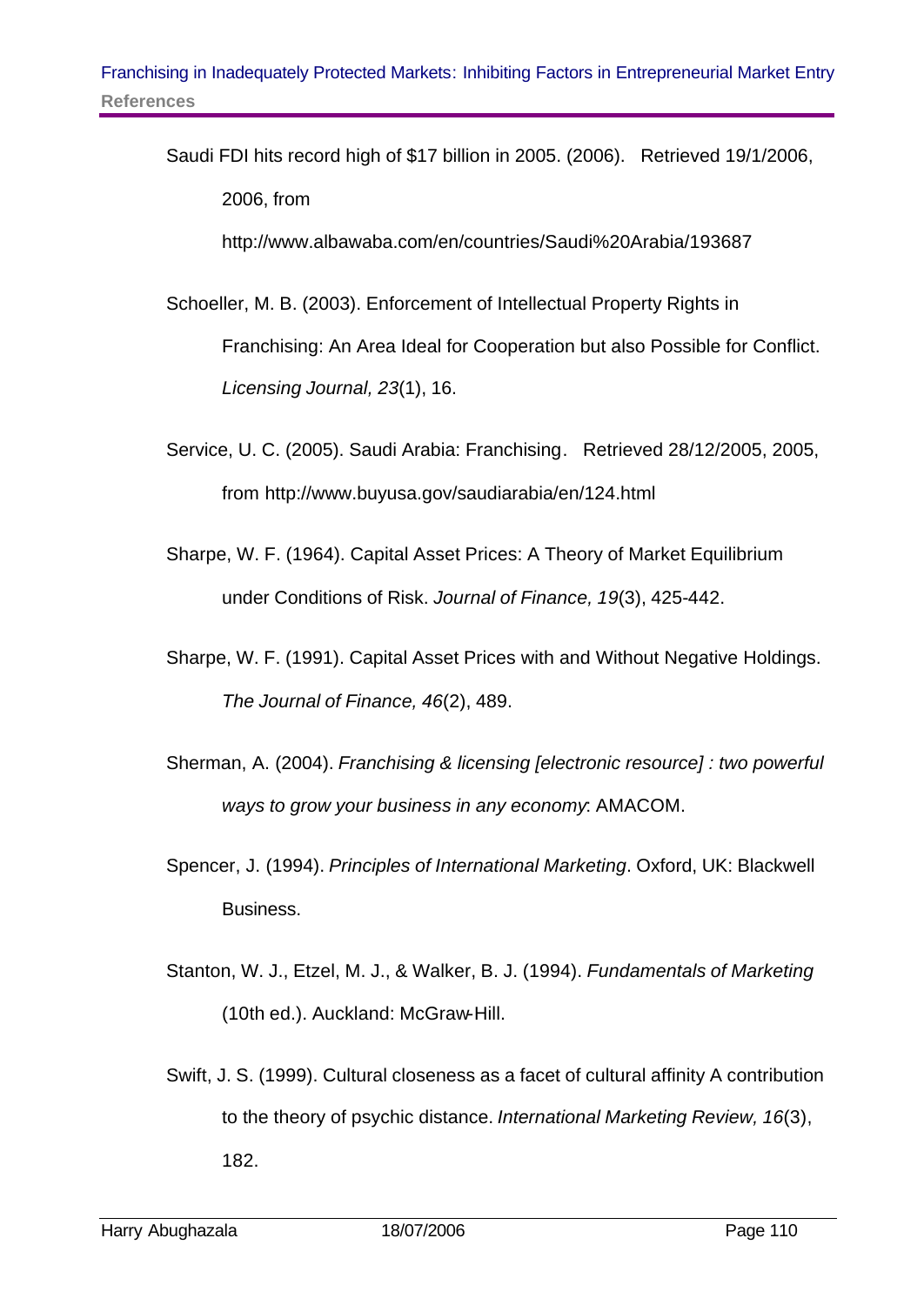- Timmons, J. A., & Spinelli, S. (2003). *New Venture Creation: Entrepreneurship For the 21st Century* (6th ed.). Sydney: McGraw Hill.
- Trimeche, M. B. B. (2004). International Marketing and Exporting to the Arab World. In *International Business and Cross Cultural Marketing: Contemporary Research in Selected Countries* (pp. 61-77). Perth: Academic Press International.
- Tuncalp, S. (1988). The Marketing Research Scene in Saudi Arabia. *European Journal of Marketing, 22*(5), 15.
- Tuncalp, S. (1991). THE PROBLEMS AND PROSPECTS FOR FRANCHISING IN THE ARABIAN PENINSULA: THE CASE OF SAUDI ARABIA. *International Journal of Retail & Distribution Management, 19*(4).
- Understanding the WTO: The Organization Members and Observers. (2006). from http://www.wto.org/english/thewto\_e/whatis\_e/tif\_e/org6\_e.htm
- Wei, Y., Liu, B., & Liu, X. (2004). Entry modes of foreign direct investment in China: a multinomial logit approach. *Journal of Business Research, 58*(11), 1495.
- Wikipedia, the free encyclopaedia: Saudi Arabia. (2005). Retrieved 26/12/2005, 2005, from http://en.wikipedia.org/wiki/Saudi\_Arabia

WIPO. (2006). Member States. 15/03/2006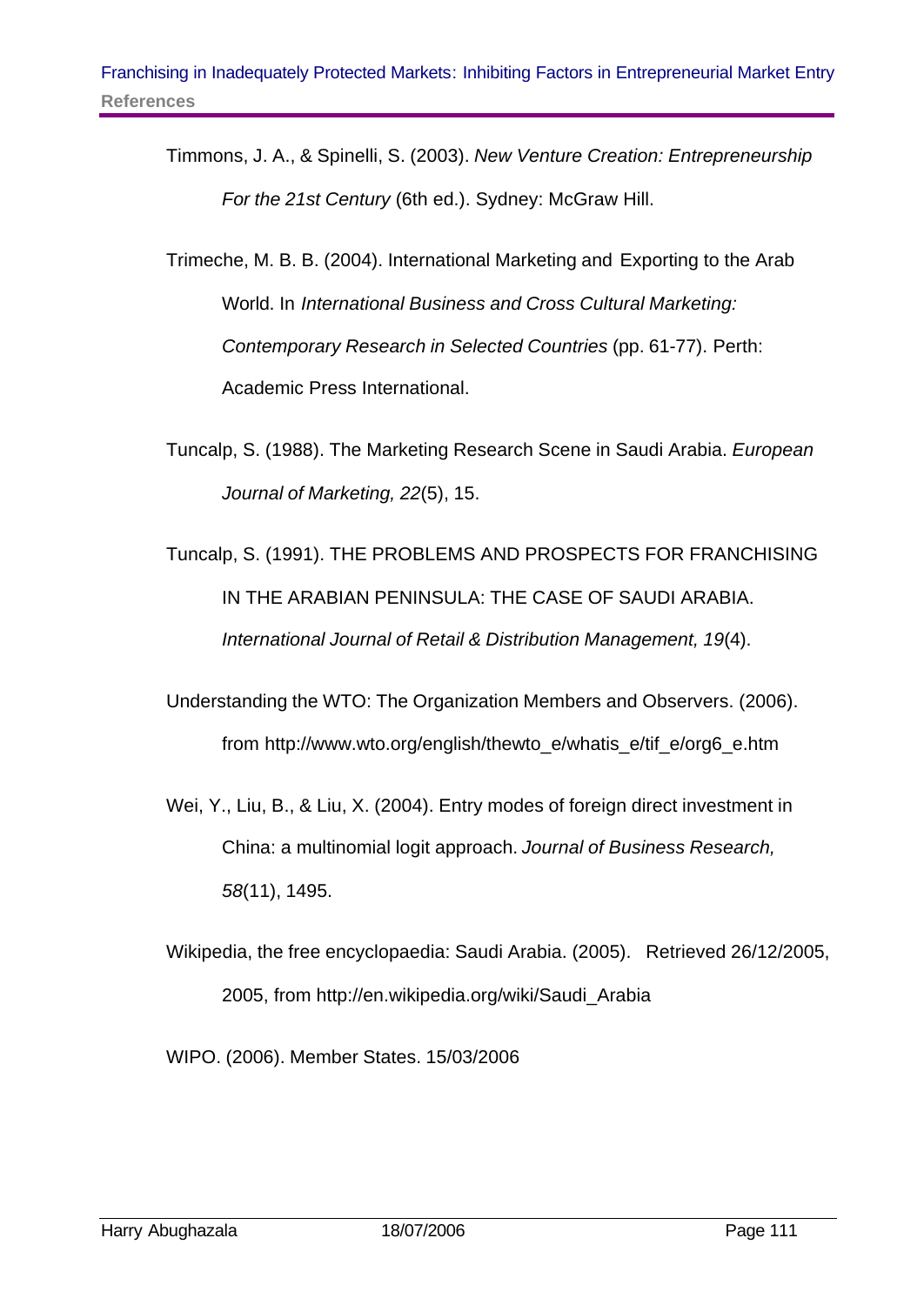- Woodcock, C. P., Beamish, P. W., & Makino, S. (1994). Ownership-based entry mode strategies and international performance. *Journal of International Business Studies, 25*(2), 253.
- Yin, R. K. (2003). *Case study research : design and methods*. Thousand Oaks, Calif.: Sage Publications.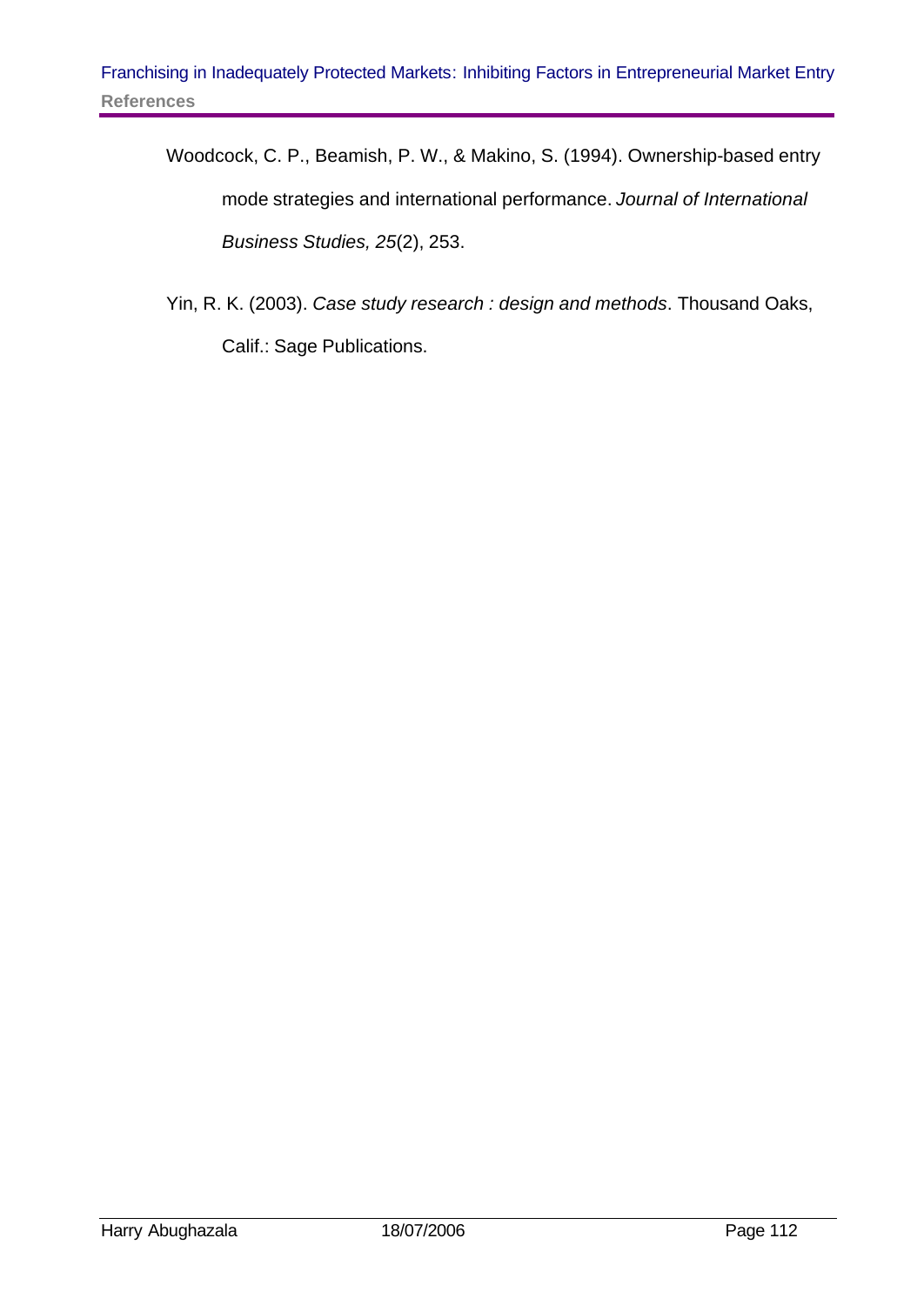# **10** Appendices

## **10.1 Appendix-1: Information Sheet to Respondents**



#### **Covering Letter**

Dear …:

I am pursuing an academic research study at Unitec New Zealand on international business. Saudi Arabia has been selected as a case study following its recent membership with WTO. The area in focus is fast food franchising as a mode of entry into the Saudi market.

Your organization is a distinguished player in the market. Your valuable feedback is solicited to accomplish this study. The research question I am trying to explore is "**To what extent can franchise entrepreneurs profitably implement expansion strategies in a market that has limited franchise regulations and only limited enforcement of intellectual property rights**?" This study will illuminate strategies to penetrate the Saudi market with minimal exposure to intellectual properties or quality standards.

The research is done as part of a 90-credit thesis to meet the requirement of a master of business degree. It is being supervised by Prof. Howard Frederick. It has already been approved by Unitec Research Ethics Committee from 1,March 2006 until 28 February, 2007. Prof. Frederick can be reached at +64.9.815.4321, Ext 7016 or by email hfrederick@unitec.ac.nz.

Attached is a list of 6 open-ended questions. I will be calling your office shortly to arrange some convenient time to get your input on these questions. The phone interview would take approx. 15- 20 minutes. The data will be taped and aggregated into a master data set which has no names attached to it; your opinion and comments will be completely confidential. The interview implies your consent to the research.

Your contribution to the success of this research is highly appreciated.

Best regards

Harry Ghazala MBus, School of Management and Entrepreneurship Unitec New Zealand Auckland, New Zealand Mobile: +64 21 181 4461 Email: hadighazala@yahoo.co.nz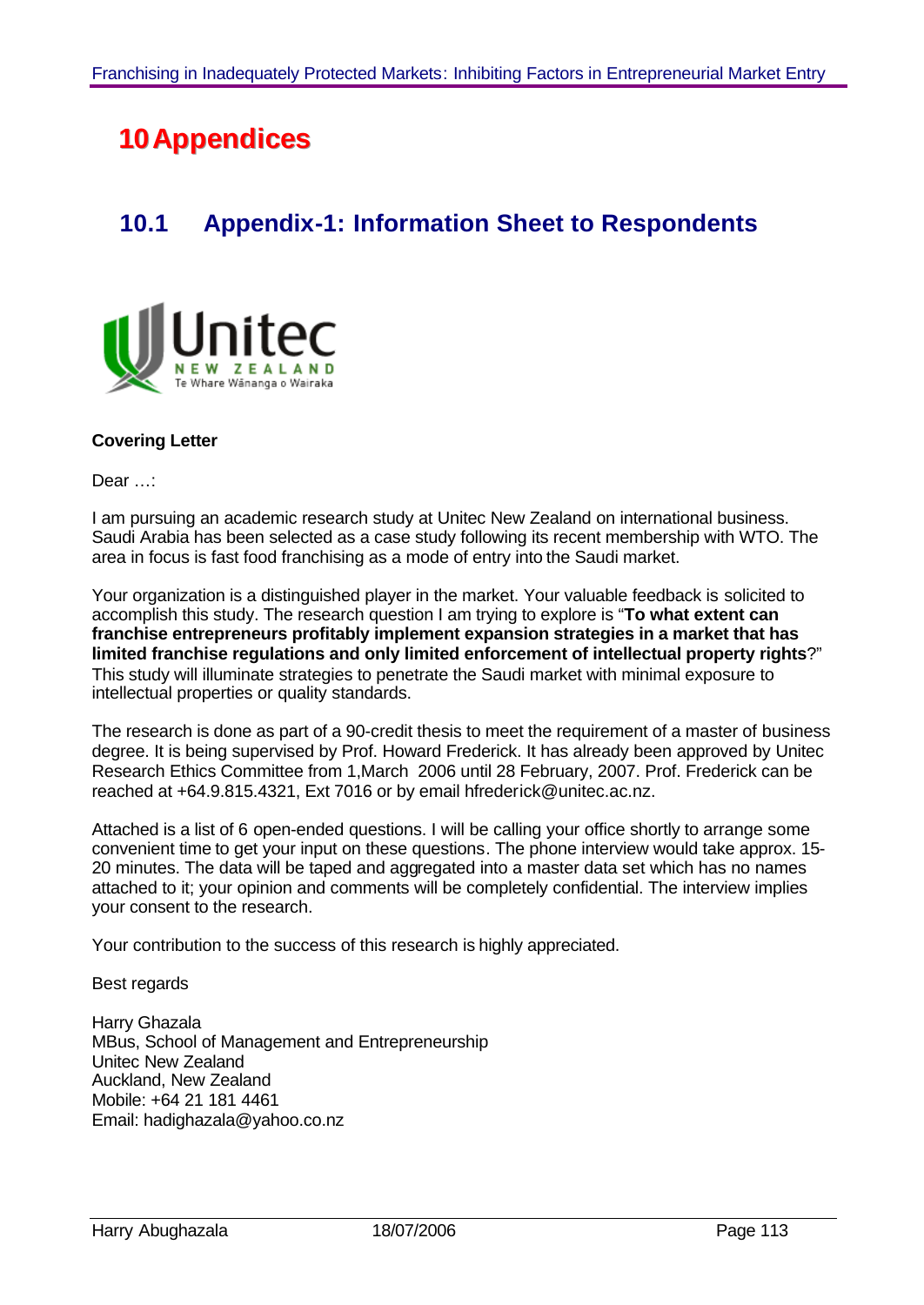## **10.2 Appendix 2: Questions of Research**

#### **Note: All responses are confidential, and neither the individual nor work organization will be identified in any report or release.**

#### **10.2.1 General**

Company:

Name:

Position:

Location:

Response Date:

Years in Business:

#### **10.2.2 Business Prospects in Saudi Arabia**

This first question has to do with the prospects for fast food business over the next five

years. As you may know, Saudi Arabia:

- v is an oil-rich country
- v has joined the World Trade Organization (WTO) last December
- v has a strategic location in the Middle East
- v has a diversified culture of about 190 nations
- v has 60 percent of the population under the age of 16
- v is loosening restriction on foreign ownership,
- v has no restriction on profit repatriation
- v is a tax haven for many investors

**How lucrative do you believe the Saudi fast food market will be during the coming five years, compared to other neighbouring markets?**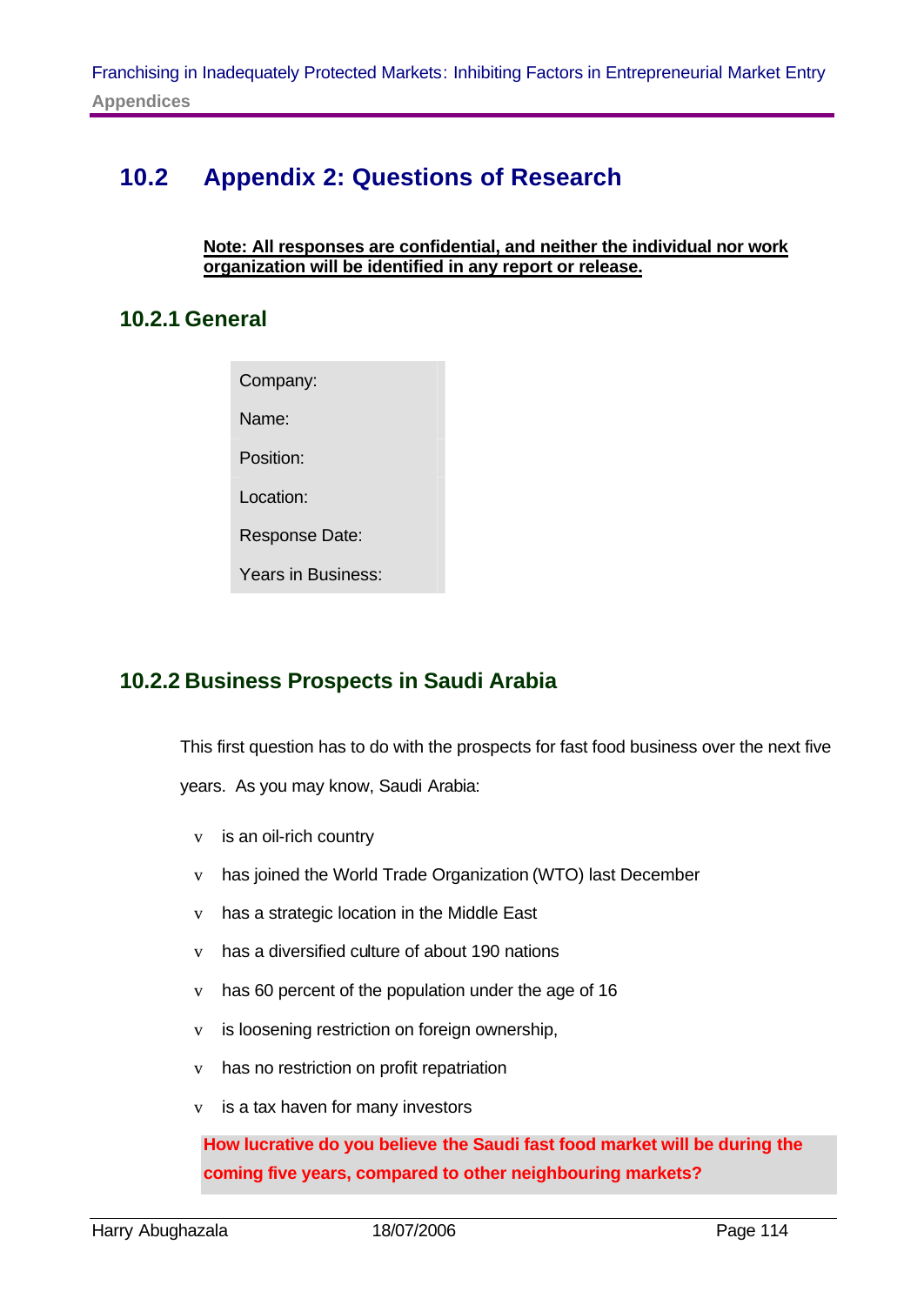#### **10.2.3 Quality Barriers to Market Entry**

The Kingdom has recently taken serious steps to open its economy. However, some barriers to foreign investments in fast food still continue to be there, especially as related to the quality of operation. Barriers that might directly affect quality may include:

- v Enforced Saudization
- v Difficulty in recruiting the required human resources
- v Difficulty in finding reliable local suppliers, subcontractors or consultants
- v Difficulty in accessing consistent quality raw material
- v The high level of quality control required to be practiced *directly* by the company over its operations

Problems in achieving the desired performance standards in the Saudi environment

**In terms of the quality of operations, what kind of barriers do you think there are today for fast food businesses to entering or expanding in the Saudi market?**

## **10.2.4 IP Barriers to Market Entry**

Protection of the company's intellectual property (IP), such as brand name, know-how, and trade secrets, is a main concern before expansion. Barriers that might directly affect the protection of the company's intellectual property may include:

- v Incomprehensive legislation of IP
- v Weak enforcement of intellectual property rights in the Kingdom
- v Lack of local franchise regulations in the Kingdom
- v The requirement for local settlement of legal disputes
- v Copycat-friendly culture that may infringe on IPR
- v The other partner becoming a future competitor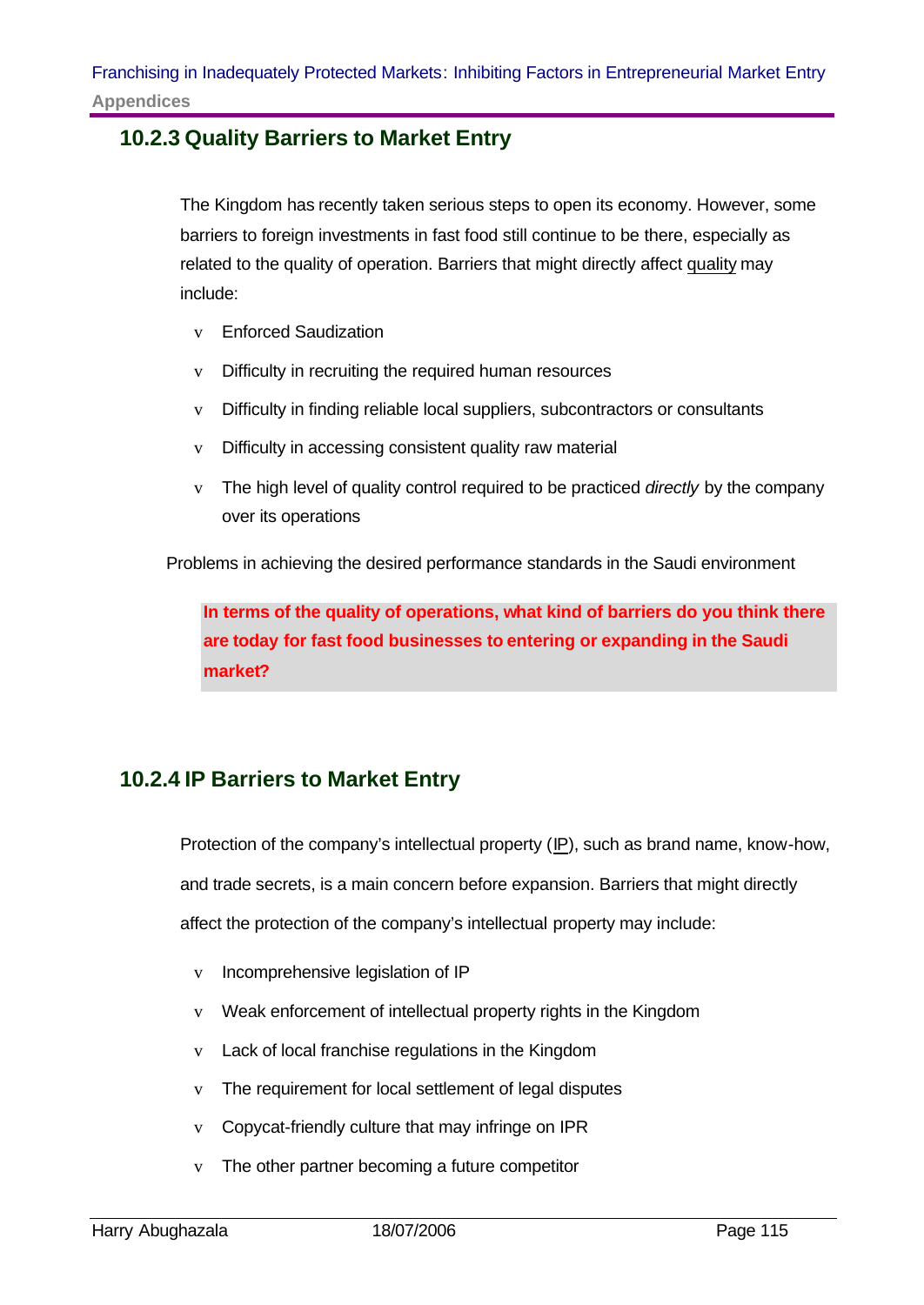v Expropriation of the business by local influential parties

**In terms of IP protection, what kind of barriers do you think there are today for fast food businesses to entering or expanding in the Saudi market?**

### **10.2.5 Mode of Market Entry**

Before fast food entrepreneurs go into a market they consider the alternatives available to them for entering that market. The mode of entry, or expansion strategy, to a particular market might include:

- v Company wholly-owned subsidiaries
- v Licensing the whole business concept
- v Franchising to owner/operator individuals
- v Franchising to owner/passive-manager individuals (who hire others to manage the operations for them)
- v Franchising to established companies
- v Joint Ventures
- v Management Contracts
- v Licensing

**Considering the above prospects and barriers, what do you think are the most effective modes of entry or expansion into the Saudi market? Please explain.**

#### **10.2.6 IP Protection Measures**

Any expansion strategy you select will carry certain level of risks involving the

intellectual property. Some expansion strategies carry more critical risks than others,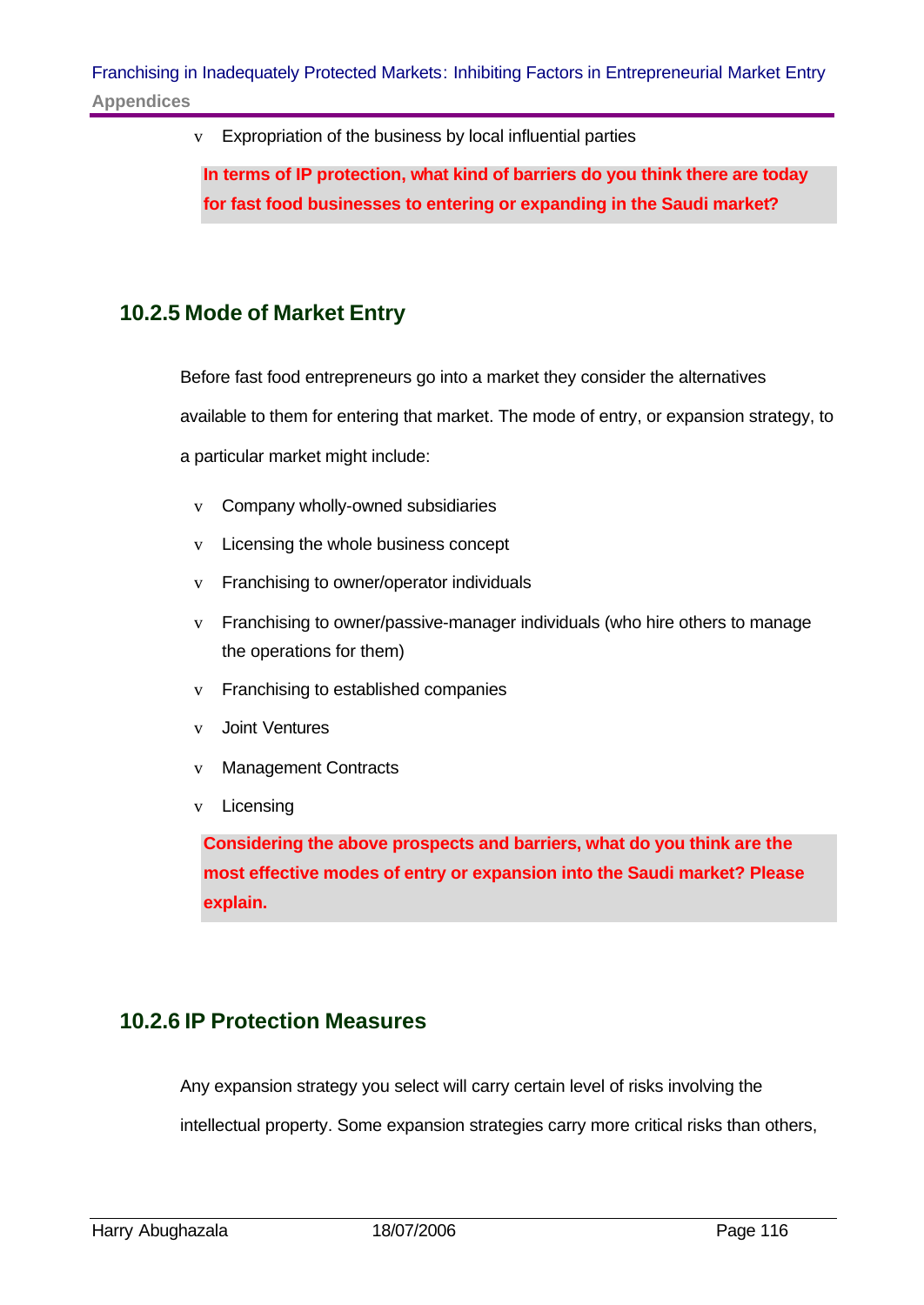and hence require special efforts to protect against such risks. Some businesses

lessen the risks using deterrents such as:

- v Technological protection for the know-how
- v Stringent contracts with the other party
- v Worldwide or local IP watchdog
- v Joint venturing where the know-how remains on the side of the IP owner
- v Extensive selection process of trustworthy partners
- v Licensing different components of the system to different parties
- v Seeking expansion only in WTO member countries

**How effective are the measures taken in reducing the risk of intellectual property infringement in your chosen mode of entry?** 

#### **10.2.7 Quality Control Measures**

The level of desired control over quality is closely related to the selected mode of entry. For example, the mode of:

- ♦ Wholly-owned Subsidiaries carries very limited compromise to the desired level of quality, because full control remains in own hands.
- JV or Licensing carries compromised control over quality, simply because control is in somebody else's hands.
- **Franchising provides an enhanced level of control over licensing as it binds** franchisees to abide by a set of rules in the operation manual.

**To what extent can you achieve the desired level of quality control in your chosen mode of entry?**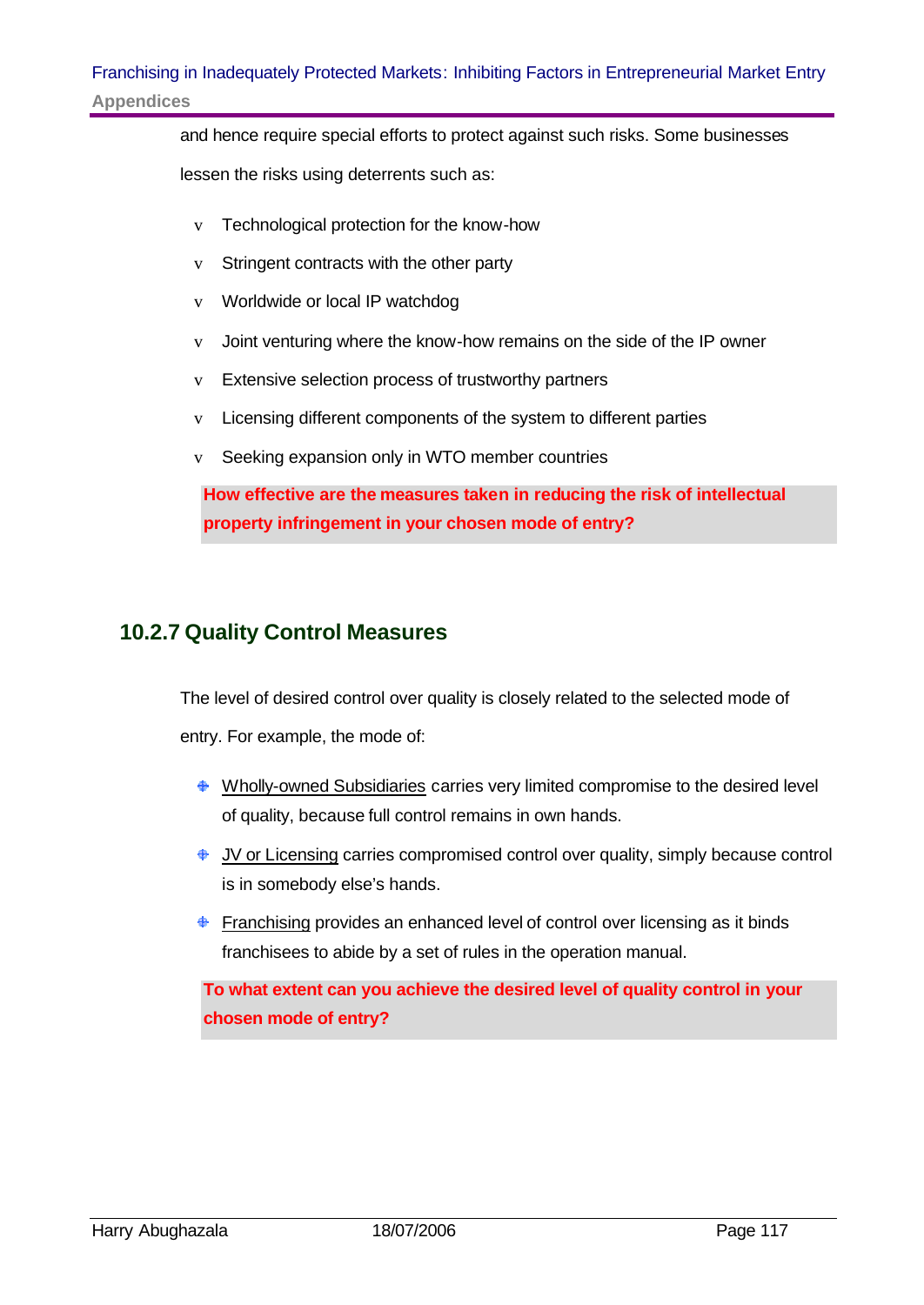## **10.3 Appendix 3: IPR Legislative Profile in KSA**

### **10.3.1 National Legislation of KSA (WIPO, 2006)**

According to WIPO (WIPO, 2006), the Kingdom has the following national legislations in place:

**Table 5 National IPR legislations in KSA**

| A. Industrial Property                           | Patents:                   | Law No. M/38, May 1989.      |
|--------------------------------------------------|----------------------------|------------------------------|
|                                                  | <b>Trade Marks:</b>        | Law No. M/5, January 1984.   |
|                                                  | Industrial<br>$\bullet$    | None.                        |
|                                                  | Designs:                   |                              |
| <b>B.</b> Copyright and<br><b>Related Rights</b> | Copyright:<br>$\bullet$    | Law No. 11/M, December 1989. |
|                                                  | Relate:                    | As above, under Copyright.   |
| C. Other Country-                                | Miscellaneous<br>$\bullet$ | Publication Law No. M/17,    |
| <b>Specific Legislation</b><br>or Activities     |                            | 1982.                        |

#### **10.3.2 Memberships of International Bodies**

KSA enjoys the following membership status in the global arena as regards its

protection of IPR.

|    | <b>Body</b>               | <b>Membership</b>                                                         |  |
|----|---------------------------|---------------------------------------------------------------------------|--|
| a. | <b>Membership of WIPO</b> | • WIPO Convention, since May 1982                                         |  |
|    | <b>Treaties:</b>          | Paris Convention (Industrial Property), since March<br>$\bullet$<br>2004. |  |
|    |                           | • Berne Convention (Literary and Artistic Works),<br>since March 2004.    |  |
| b. | <b>WTO</b>                | Observer                                                                  |  |
|    | c. Membership of other    | Member of UCC since April 1994.<br>$\bullet$                              |  |
|    | bodies/treaties: UCC.     | Member of the Patent Office of the Gulf                                   |  |
|    |                           | Cooperation Council, since its inception December<br>1992.                |  |

**Table 6 KSA Membership in International bodies/treaties**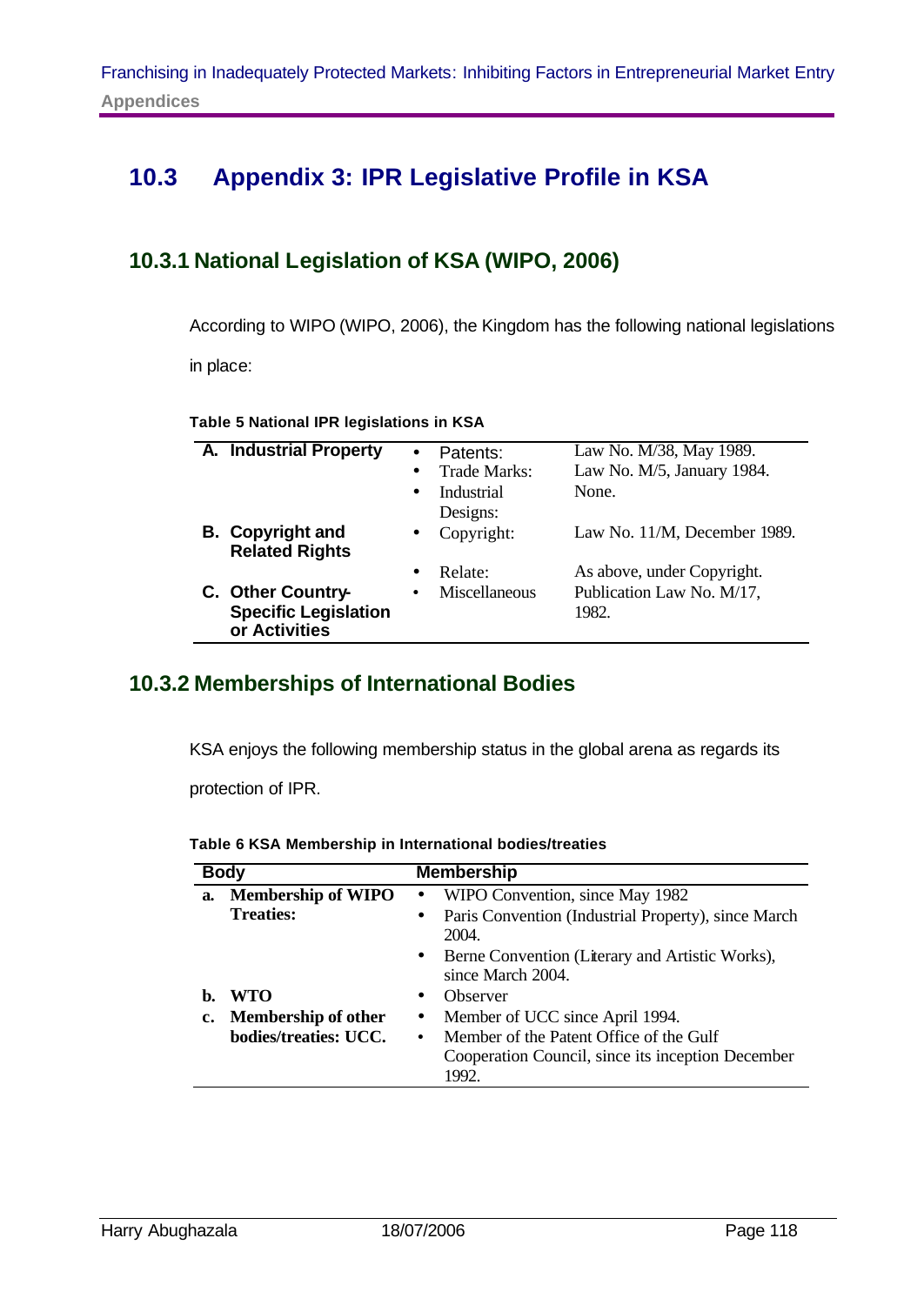## **10.4 Appendix 4: TRIPS Check List**

Below is the check list for the enforcement of issues on intellectual property as appears on the WTO-TRIPS ("Notifications under the TRIPS Agreement", 2006)

#### **CHECKLIST OF ISSUES ON ENFORCEMENT**

Decision of the Council for TRIPS of 21 November 1995

In providing information on national enforcement law and practices in response to the checklist of issues below, as soon as possible after the time that a Member is obliged to start applying the provisions of the TRIPS Agreement on enforcement, each Member should identify the relevant provisions of national laws and regulations. Where a response differs according to the intellectual property right (IPR) in question, the response should be given on an IPR-by-IPR basis. The checklist follows the structure of Part III of the TRIPS Agreement; when considering what information would be relevant in response to the issues listed, Members may wish to consult the corresponding provision of Part III of the TRIPS Agreement on the Enforcement of Intellectual Property Rights.

The checklist will be reviewed by the Council, in the light of experience at the end of 1997, inter alia to identify any elements which have proven unduly burdensome in relation to the usefulness of the information provided.

\_\_\_\_\_\_\_\_\_\_\_\_\_\_\_

Civil and Administrative Procedures and Remedies

<sup>(</sup>a) Civil judicial procedures and remedies

<sup>1.</sup> Specify the courts which have jurisdiction over IPR infringement cases.

<sup>2.</sup> Which persons have standing to assert IPRs? How may they be represented? Are there requirements for mandatory personal appearances before the court by the right holder?

<sup>3.</sup> What authority do the judicial authorities have to order, at the request of an opposing party, a party to a proceeding to produce evidence which lies within its control?

<sup>4.</sup> What means exist to identify and protect confidential information brought forward as evidence?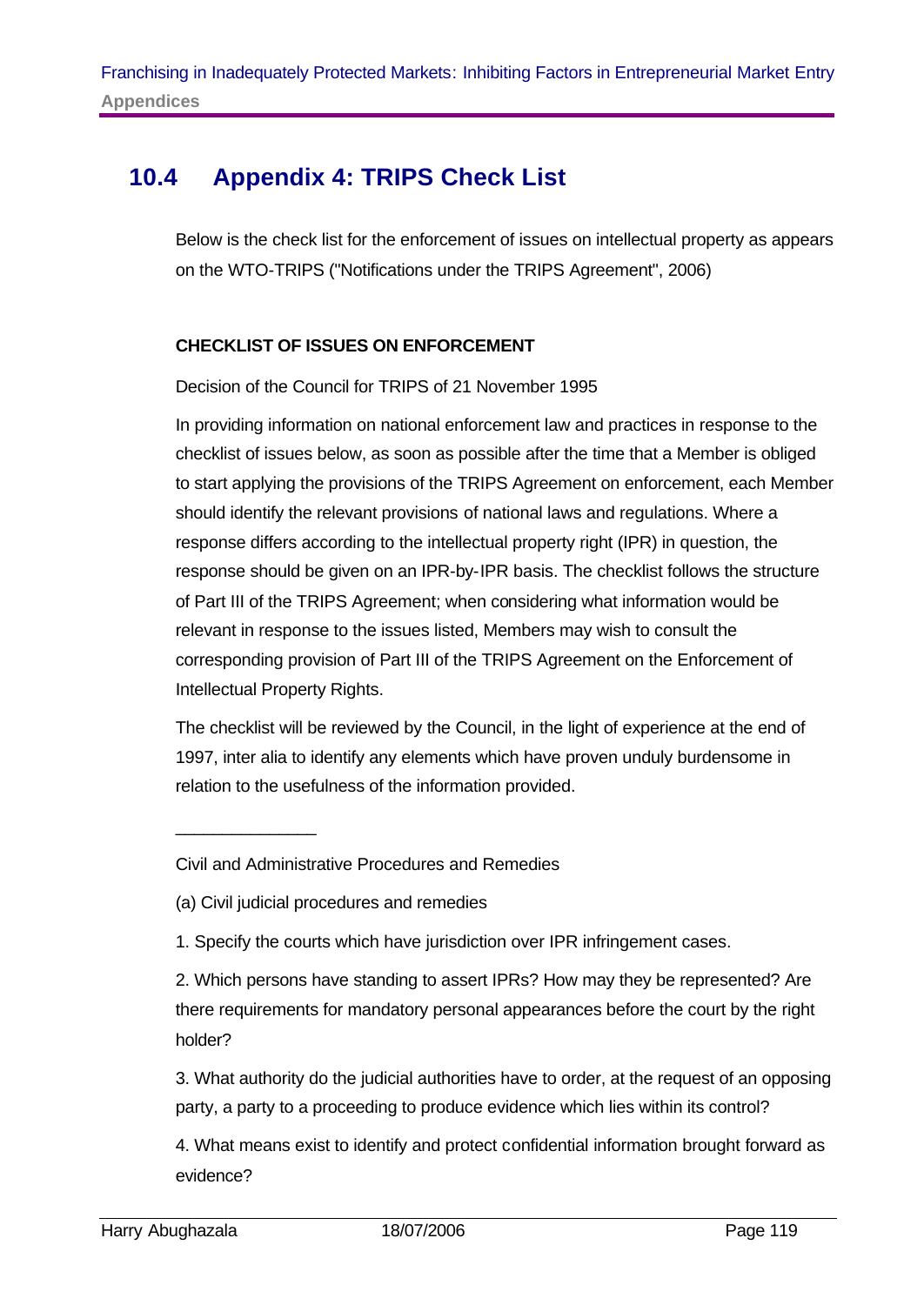5. Describe the remedies that may be ordered by the judicial authorities and criteria, legislative or jurisprudential, for their use:

- injunctions;

- damages, including recovery of profits, and expenses, including attorney's fees;

- destruction or other disposal of infringing goods and materials/implements for their production;

- any other remedies.

6. In what circumstances, if any, do judicial authorities have the authority to order the infringer to inform the right holder of the identity of third persons involved in the production and distribution of the goods or services found to be infringing and of their channels of distribution?

7. Describe provisions relating to the indemnification of defendants wrongfully enjoined. To what extent are public authorities and/or officials liable in such a situation and what "remedial measures" are applicable to them?

8. Describe provisions governing the length and cost of proceedings. Provide any available data on the actual duration of proceedings and their cost.

(b) Administrative procedures and remedies

9. Reply to the above questions in relation to any administrative procedures on the merits and remedies that may result from these procedures.

Provisional Measures

(a) Judicial measures

10. Describe the types of provisional measures that judicial authorities may order, and the legal basis for such authority.

11. In what circumstances may such measures be ordered inaudita altera parte?

12. Describe the main procedures for the initiation, ordering and maintenance in force of provisional measures, in particular relevant time-limits and safeguards to protect the legitimate interests of the defendant.

13. Describe provisions governing the length and cost of proceedings. Provide any available data on the actual duration of proceedings and their cost.

(b) Administrative measures

14. Reply to the above questions in relation to any administrative provisional measures.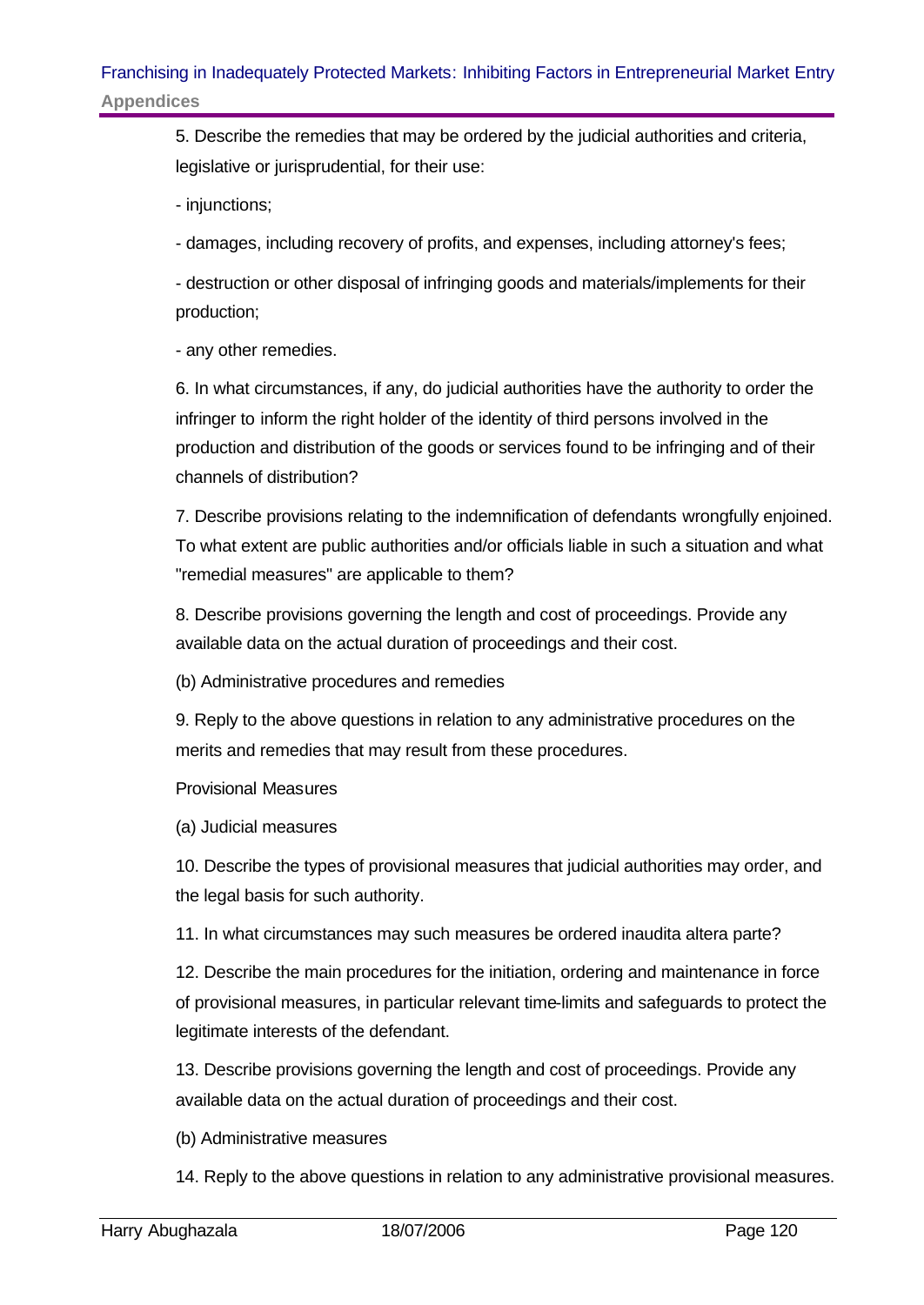Special Requirements Related to Border Measures

15. Indicate for which goods it is possible to apply for the suspension by the customs authorities of the release into free circulation, in particular whether these procedures are available also in respect of goods which involve infringements of intellectual property rights other than counterfeit trademark or pirated copyright goods as defined in the TRIPS Agreement (footnote to Article 51). Specify, together with relevant criteria, any imports excluded from the application of such procedures (such as goods from another member of a customs union, goods in transit or de minimis imports). Do the procedures apply to imports of goods put on the market in another country by or with the consent of the right holder and to goods destined for exportation?

16. Provide a description of the main elements of the procedures relating to the suspension of the release of goods by customs authorities, in particular the competent authorities (Article 51), the requirements for an application (Article 52) and various requirements related to the duration of suspension (Article 55). How have Articles 53 (security or equivalent assurance), 56 (indemnification of the importer and of the owner of the goods) and 57 (right of inspection and information) been implemented?

17. Describe provisions governing the length and cost of proceedings. Provide any available data on the actual duration of proceedings and their cost. How long is the validity of decisions by the competent authorities for the suspension of the release of goods into free circulation?

18. Are competent authorities required to act upon their own initiative and, if so, in what circumstances? Are there any special provisions applicable to ex officio action?

19. Describe the remedies that the competent authorities have the authority to order and any criteria regulating their use.

Criminal Procedures

20. Specify the courts which have jurisdiction over criminal acts of infringement of IPRs.

21. In respect of which infringements of which intellectual property rights are criminal procedures and penalties available?

22. Which public authorities are responsible for initiating criminal proceedings? Are they required to do this on their own initiative and/or in response to complaints?

23. Do private persons have standing to initiate criminal proceedings and, if so, who?

24. Specify, by category of IPR and type of infringement where necessary, the penalties and other remedies that may be imposed: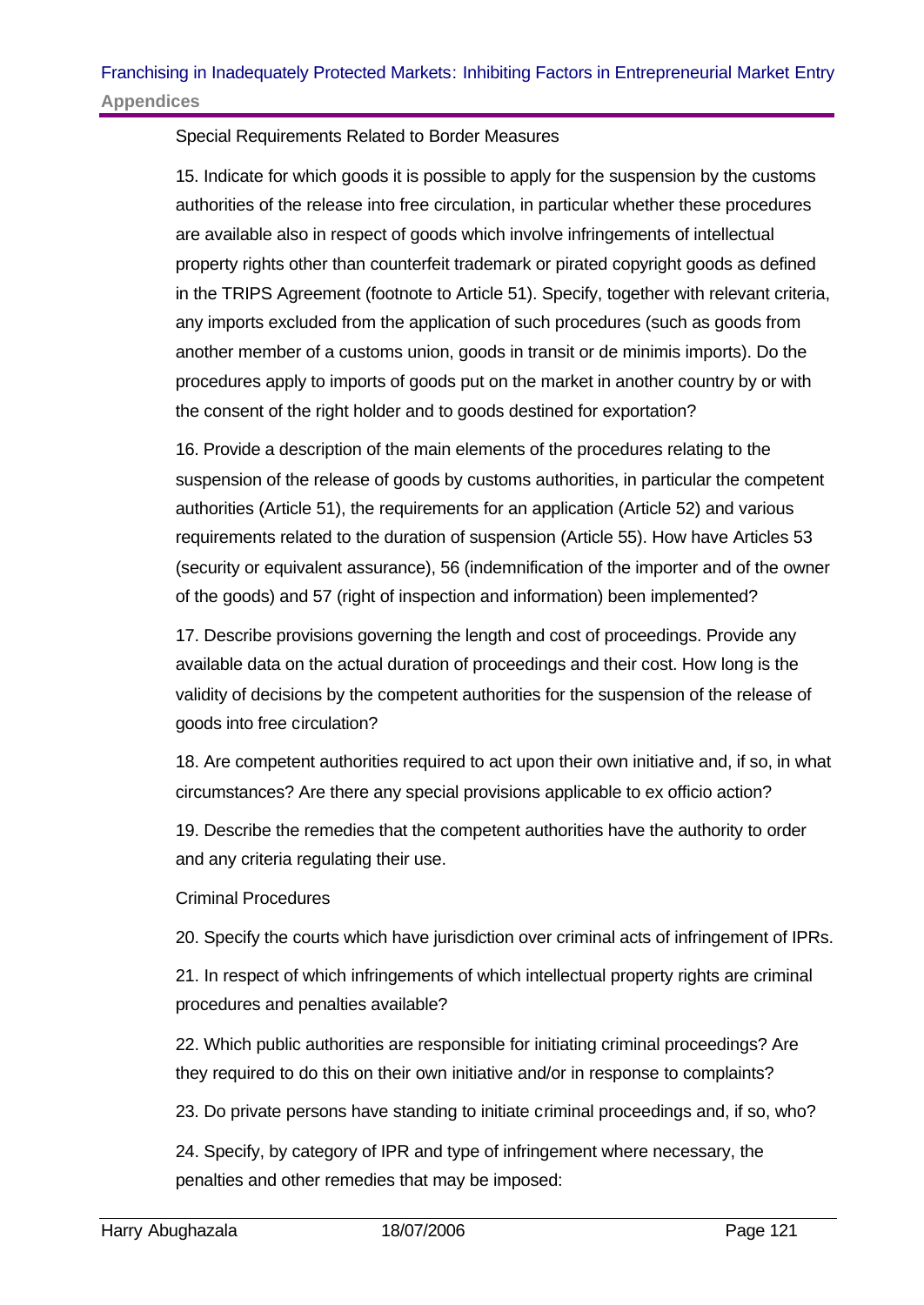- imprisonment;

- monetary fines;

- seizure, forfeiture and destruction of infringing goods and materials and implements for their production;

- other.

25. Describe provisions governing the length and any cost of proceedings. Provide any available data on the actual duration of proceedings and their cost, if any.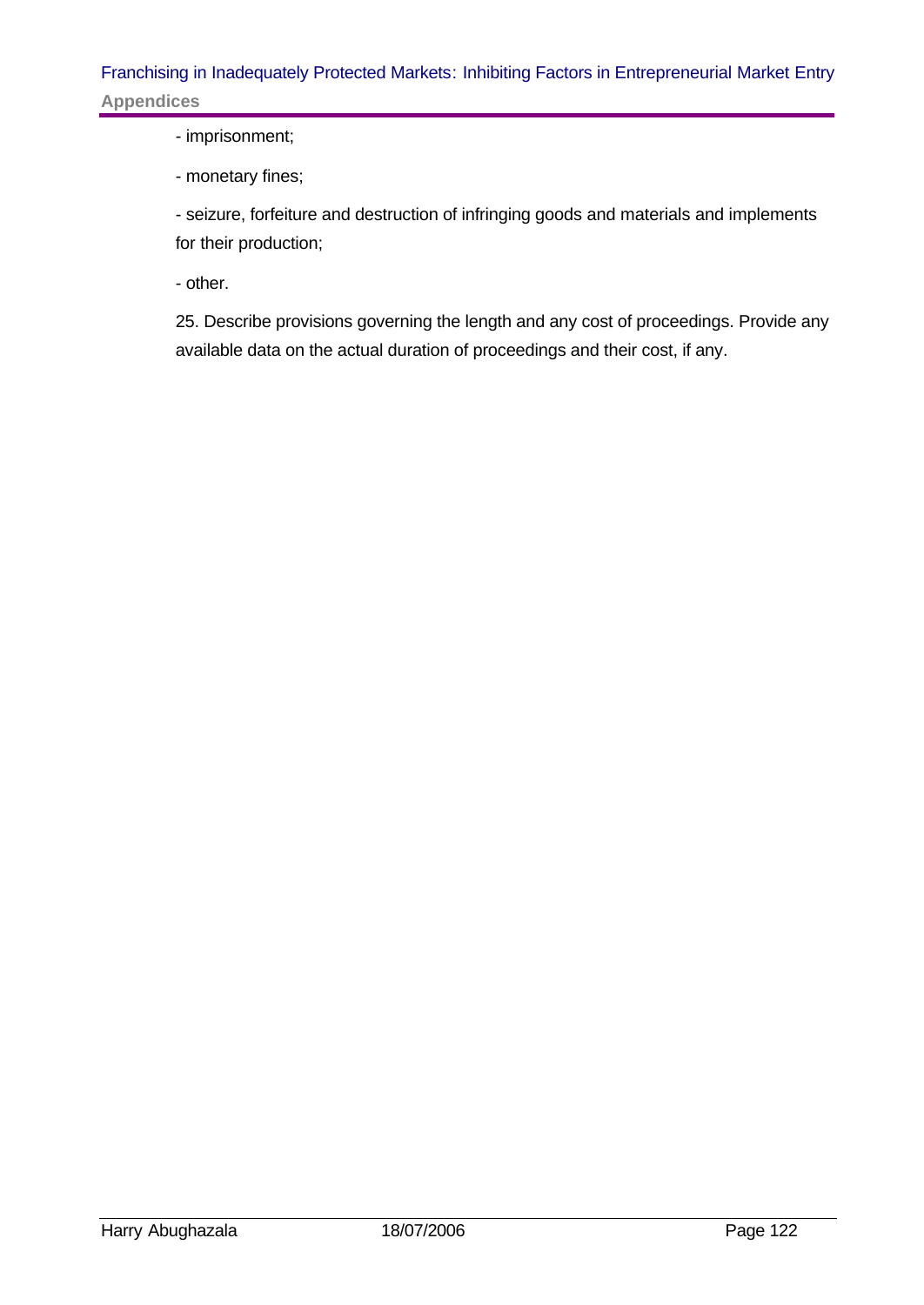## **10.5 Appendix 5: Western Global Franchising Companies**

## **in KSA**

| <b>Brand</b>             | <b>Country of Origin</b> | <b>No. of Outlets</b> |
|--------------------------|--------------------------|-----------------------|
| McDonald's<br>1)         | <b>United States</b>     | 76                    |
| <b>KFC</b><br>2)         | United States            | 51                    |
| Hardees<br>3)            | <b>United States</b>     | 130                   |
| <b>Burger King</b><br>4) | <b>United States</b>     | 35                    |
| Pizza Hut<br>5)          | <b>United States</b>     | 88                    |
| Fudrucker's<br>6)        | <b>United States</b>     | 2                     |
| <b>TGI Fridays</b><br>7) | United States            | 1                     |
| Chilis<br>8)             | <b>United States</b>     | 2                     |
| Domino's Pizza<br>9)     | <b>United States</b>     | 37                    |
| 10) Popeye's             | <b>United States</b>     | 2                     |
| 11) Papa John's          | Italy                    | 17                    |
| 12) Subway               | <b>United States</b>     | 23                    |
|                          |                          | 464<br>Total          |

*Source: Compiled by author from Individual websites*